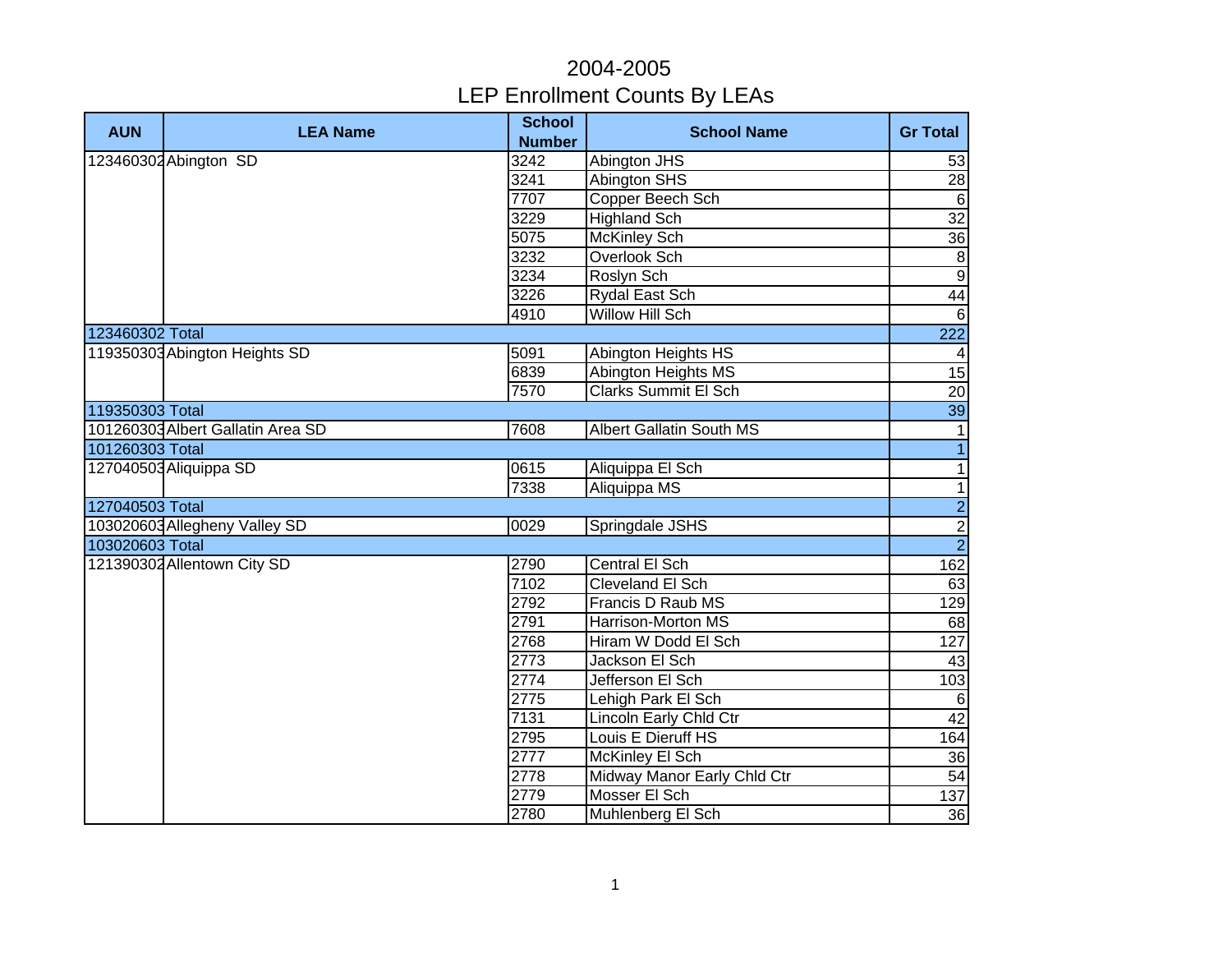| <b>AUN</b>      | <b>LEA Name</b>              | <b>School</b><br><b>Number</b> | <b>School Name</b>                  | <b>Gr Total</b> |
|-----------------|------------------------------|--------------------------------|-------------------------------------|-----------------|
|                 |                              | 2781                           | <b>Ritter El Sch</b>                | 38              |
|                 |                              | 2782                           | Roosevelt El Sch                    | 67              |
|                 |                              | 6448                           | Sheridan El Sch                     | 130             |
|                 |                              | 2793                           | South Mountain MS                   | 111             |
|                 |                              | 4929                           | <b>Trexler MS</b>                   | 68              |
|                 |                              | 2785                           | <b>Union Terrace El Sch</b>         | 112             |
|                 |                              | 2786                           | Washington El Sch                   | 92              |
|                 |                              | 2794                           | William Allen HS                    | 234             |
|                 |                              | 2787                           | Wilson Early Chld Ctr               | 44              |
| 121390302 Total |                              |                                |                                     | 2,066           |
|                 | 108070502 Altoona Area SD    | 0933                           | Logan El Sch                        | $\overline{2}$  |
|                 |                              | 0911                           | <b>Theodore Roosevelt JHS</b>       | $\mathbf{1}$    |
| 108070502 Total |                              |                                |                                     | $\overline{3}$  |
|                 | 127040703 Ambridge Area SD   | 6555                           | Ambridge Area HS                    | $\overline{2}$  |
|                 |                              | 0633                           | Ambridge Area JHS                   |                 |
|                 |                              | 0661                           | Highland El Sch                     | $\frac{2}{6}$   |
|                 |                              | 0632                           | State Street El Sch                 | $\overline{1}$  |
| 127040703 Total |                              |                                |                                     | 11              |
|                 | 113380303 Annville-Cleona SD | 2725                           | <b>Annville Cleona JSHS</b>         | $\frac{3}{8}$   |
|                 |                              | 2723                           | Cleona El Sch                       |                 |
|                 |                              | 2722                           | North Annville El Sch               | $\overline{4}$  |
| 113380303 Total |                              |                                |                                     | $\overline{15}$ |
|                 | 114060503 Antietam SD        | 0820                           | Antietam MS/HS                      | $\overline{1}$  |
|                 |                              | 5205                           | Mt Penn El Sch                      | 17              |
| 114060503 Total |                              |                                |                                     | 18              |
|                 | 128030852 Armstrong SD       | 0569                           | Dayton El Sch                       | $\overline{2}$  |
|                 |                              | 6573                           | East Franklin El Sch                | $\overline{2}$  |
|                 |                              | 6575                           | Ford City JSHS                      | $\overline{7}$  |
|                 |                              | 5002                           | Lenape El Sch                       | $\overline{1}$  |
| 128030852 Total |                              |                                |                                     | $\overline{12}$ |
|                 | 117080503 Athens Area SD     | 0958                           | Athens Area HS                      | $\mathbf{1}$    |
|                 |                              | 4918                           | Audrielle Lynch-Ellen Bustin El Sch | $\overline{2}$  |
|                 |                              | 6732                           | <b>Harlan Rowe JHS</b>              | $\overline{2}$  |
| 117080503 Total |                              |                                |                                     | $\overline{5}$  |
|                 | 109530304 Austin Area SD     | 6221                           | Austin Area El Sch                  | $\overline{3}$  |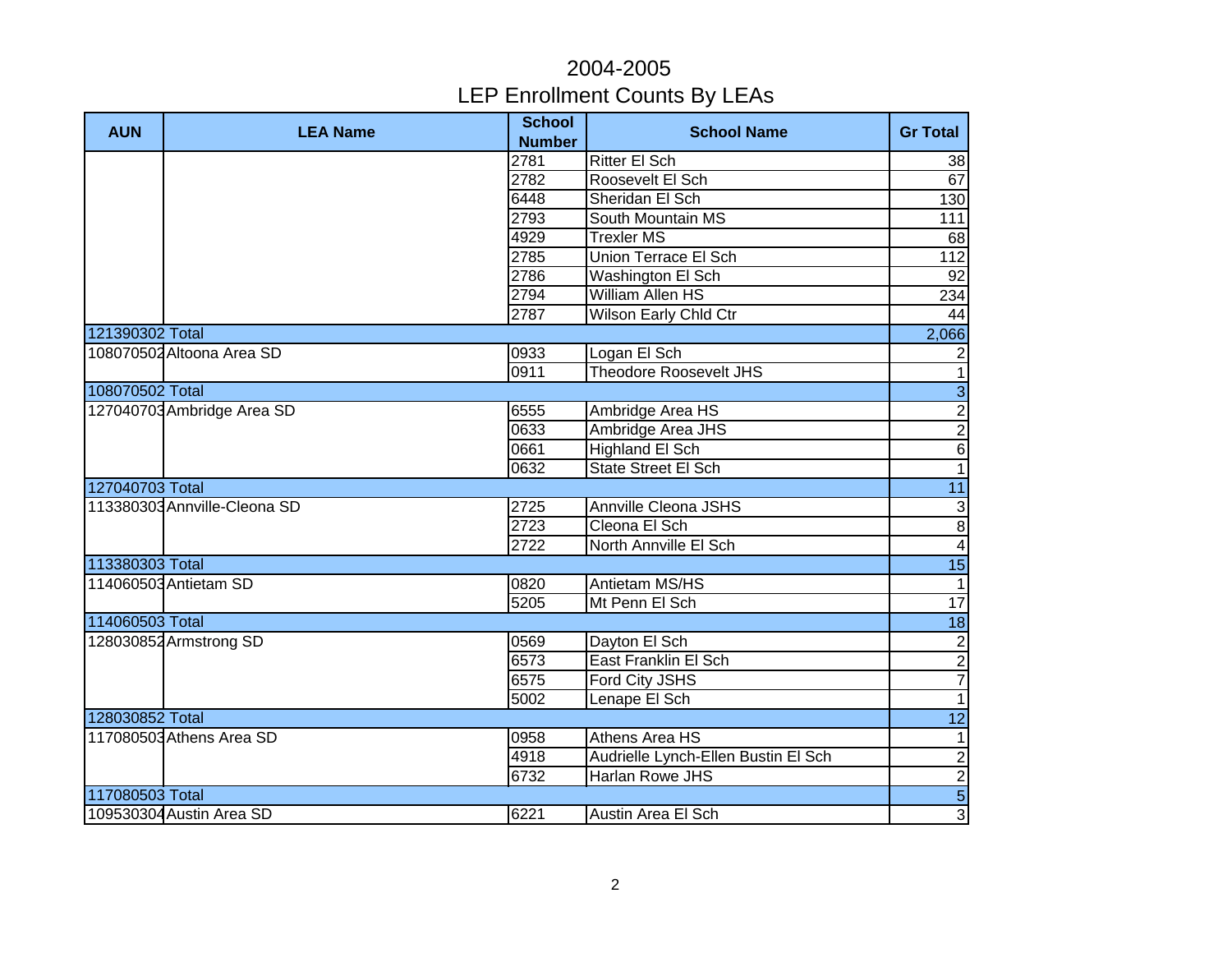| <b>AUN</b>      | <b>LEA Name</b>                | <b>School</b><br><b>Number</b> | <b>School Name</b>        | <b>Gr Total</b>          |
|-----------------|--------------------------------|--------------------------------|---------------------------|--------------------------|
| 109530304 Total |                                |                                |                           | 3                        |
|                 | 124150003 Avon Grove CS        | 7721                           | <b>Avon Grove CS</b>      | $\overline{6}$           |
| 124150003 Total |                                |                                |                           | $\overline{6}$           |
|                 | 124150503 Avon Grove SD        | 1367                           | Avon Grove HS             | 59                       |
|                 |                                | 1365                           | Avon Grove Intrmd Sch     | $\overline{72}$          |
|                 |                                | 5216                           | Fred S Engle MS           | $\overline{25}$          |
|                 |                                | 7323                           | Penn London El Sch        | 95                       |
| 124150503 Total |                                |                                |                           | 251                      |
|                 | 103020753 Avonworth SD         | 0034                           | Avonworth El Sch          | 10                       |
|                 |                                | 7669                           | Avonworth MS              | $\mathbf{3}$             |
| 103020753 Total |                                |                                |                           | 13                       |
|                 | 103021102 Baldwin-Whitehall SD | 0050                           | <b>Baldwin SHS</b>        | 57                       |
|                 |                                | 6787                           | <b>Harrison MS</b>        | 41                       |
|                 |                                | 0037                           | <b>McAnnulty El Sch</b>   | $\overline{12}$          |
|                 |                                | 5194                           | Paynter El Sch            | 68                       |
|                 |                                | 0048                           | <b>Whitehall El Sch</b>   | 12                       |
| 103021102 Total |                                |                                |                           | 190                      |
|                 | 120480803 Bangor Area SD       | 3434                           | Bangor Area HS            | $\mathbf{1}$             |
|                 |                                | 5257                           | Bangor Area MS            | $\frac{1}{4}$            |
|                 |                                | 7301                           | DeFranco El Sch           |                          |
|                 |                                | 5099                           | Five Points El Sch        | $\sigma$                 |
|                 |                                | 3430                           | Washington El Sch         |                          |
| 120480803 Total |                                |                                |                           | 18                       |
|                 | 127041203 Beaver Area SD       | 7386                           | <b>Beaver Area MS</b>     | $\overline{\phantom{a}}$ |
|                 |                                | 0640                           | <b>Beaver Area SHS</b>    | $\overline{\phantom{a}}$ |
|                 |                                | 0639                           | College Square El Sch     | $\overline{2}$           |
|                 |                                | 7823                           | Dutch Ridge El Sch        | $\overline{1}$           |
| 127041203 Total |                                |                                |                           | $\overline{5}$           |
|                 | 108051003 Bedford Area SD      | 7545                           | <b>Bedford El Sch</b>     | $\blacktriangle$         |
| 108051003 Total |                                |                                |                           | $\overline{\mathbf{4}}$  |
|                 | 107650603 Belle Vernon Area SD | 4328                           | Marion El Sch             | $\mathbf{1}$             |
|                 |                                | 4325                           | Rostraver El Sch          | $\,$ 8 $\,$              |
|                 |                                | 4330                           | <b>Rostraver MS</b>       | $\overline{c}$           |
| 107650603 Total |                                |                                |                           | 11                       |
|                 | 110141103 Bellefonte Area SD   | 1343                           | <b>Bellefonte Area HS</b> | 14                       |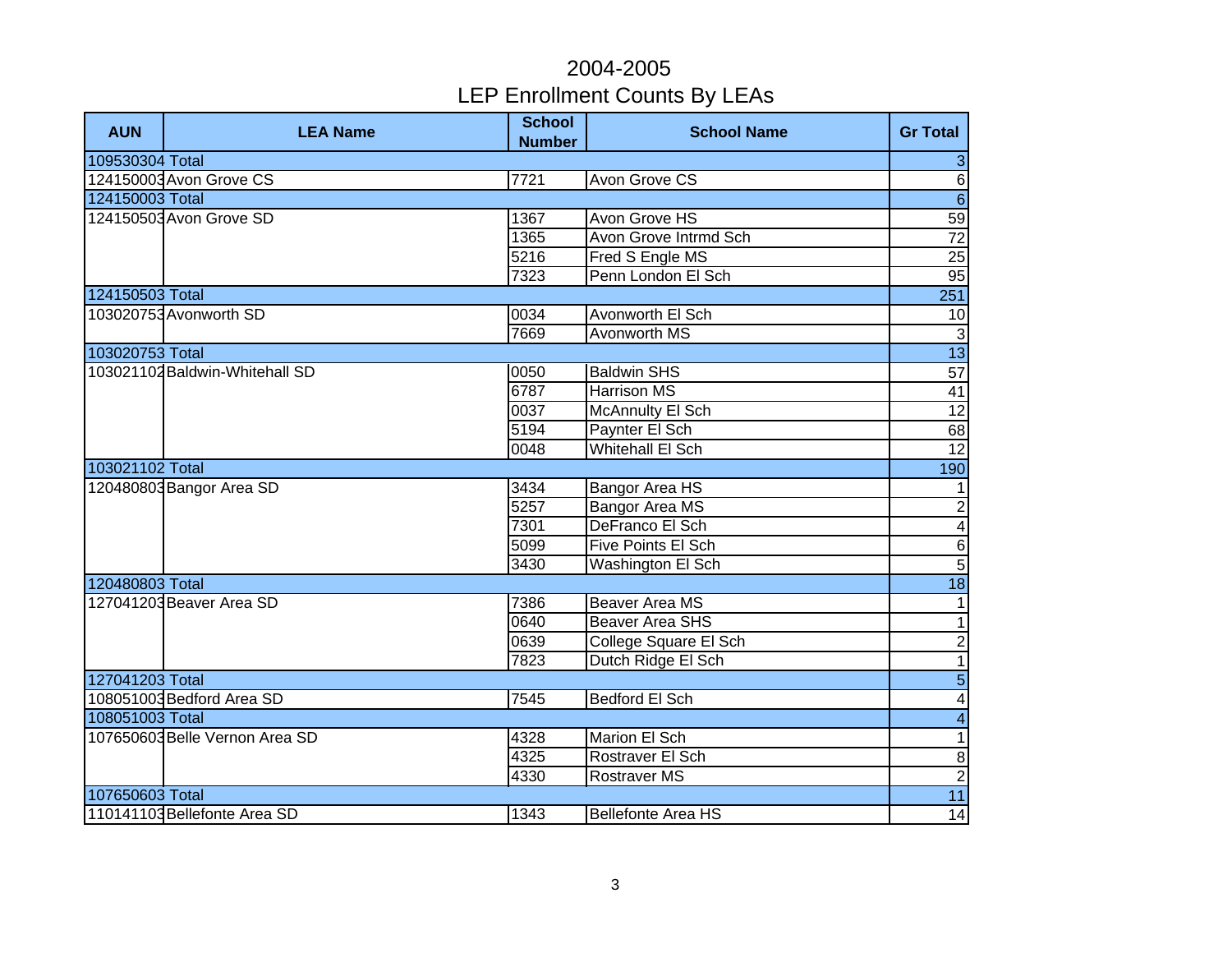| <b>AUN</b>      | <b>LEA Name</b>                    | <b>School</b> | <b>School Name</b>               | <b>Gr Total</b>         |
|-----------------|------------------------------------|---------------|----------------------------------|-------------------------|
|                 |                                    | <b>Number</b> |                                  |                         |
|                 |                                    | 1342          | <b>Bellefonte Area MS</b>        | 21                      |
|                 |                                    | 1341          | <b>Bellefonte El Sch</b>         | 5                       |
|                 |                                    | 1339          | Benner El Sch                    | $\overline{2}$          |
|                 |                                    | 6229          | Pleasant Gap El Sch              | $\overline{5}$          |
| 110141103 Total |                                    |               |                                  | 47                      |
|                 | 108071003 Bellwood-Antis SD        | 7144          | <b>Bellwood Antis MS</b>         | $\mathbf{1}$            |
|                 |                                    | 0914          | Lewis M Myers El Sch             | $\overline{1}$          |
| 108071003 Total |                                    |               |                                  | $\overline{2}$          |
|                 | 122091002 Bensalem Township SD     | 5211          | <b>Belmont Hills El Sch</b>      | $\overline{9}$          |
|                 |                                    | 4675          | Benjamin Rush El Sch             | 47                      |
|                 |                                    | 5116          | <b>Bensalem Twp HS</b>           | 78                      |
|                 |                                    | 6451          | Cecelia Snyder MS                | $\frac{9}{5}$           |
|                 |                                    | 1006          | Cornwells El Sch                 |                         |
|                 |                                    | 1011          | <b>Neil A Armstrong MS</b>       | 17                      |
|                 |                                    | 6896          | Russell C Struble El Sch         | $\overline{2}$          |
|                 |                                    | 1008          | Samuel K Faust El Sch            | 67                      |
|                 |                                    | 6788          | Valley El Sch                    | $\overline{5}$          |
| 122091002 Total |                                    |               |                                  | 239                     |
|                 | 116191004 Benton Area SD           | 1594          | Appleman El Sch                  | $\mathbf{3}$            |
| 116191004 Total |                                    |               |                                  | $\overline{3}$          |
|                 | 108561003 Berlin Brothersvalley SD | 6206          | Berlin Brothersvalley El Sch     | $\frac{3}{1}$           |
|                 |                                    | 7645          | <b>Berlin Brothersvalley MS</b>  |                         |
|                 |                                    | 6207          | <b>Berlin Brothersvalley SHS</b> | $\frac{3}{7}$           |
| 108561003 Total |                                    |               |                                  |                         |
|                 | 112011103 Bermudian Springs SD     | 7302          | Bermudian Springs El Sch         | 38                      |
|                 |                                    | 0003          | <b>Bermudian Springs HS</b>      | 13                      |
|                 |                                    | 6921          | <b>Bermudian Springs MS</b>      | 13                      |
| 112011103 Total |                                    |               |                                  | 64                      |
|                 | 116191103 Berwick Area SD          | 1605          | <b>Berwick Area HS</b>           | $\overline{12}$         |
|                 |                                    | 6808          | <b>Berwick Area MS</b>           | $\overline{7}$          |
|                 |                                    | 1602          | Fourteenth Street El Sch         | $\overline{2}$          |
|                 |                                    | 6349          | Nescopeck El Sch                 | $\overline{2}$          |
|                 |                                    | 1604          | Orange Street El Sch             | 13                      |
|                 |                                    | 1597          | Salem El Sch                     | $\overline{\mathbf{4}}$ |
| 116191103 Total |                                    |               |                                  | 40                      |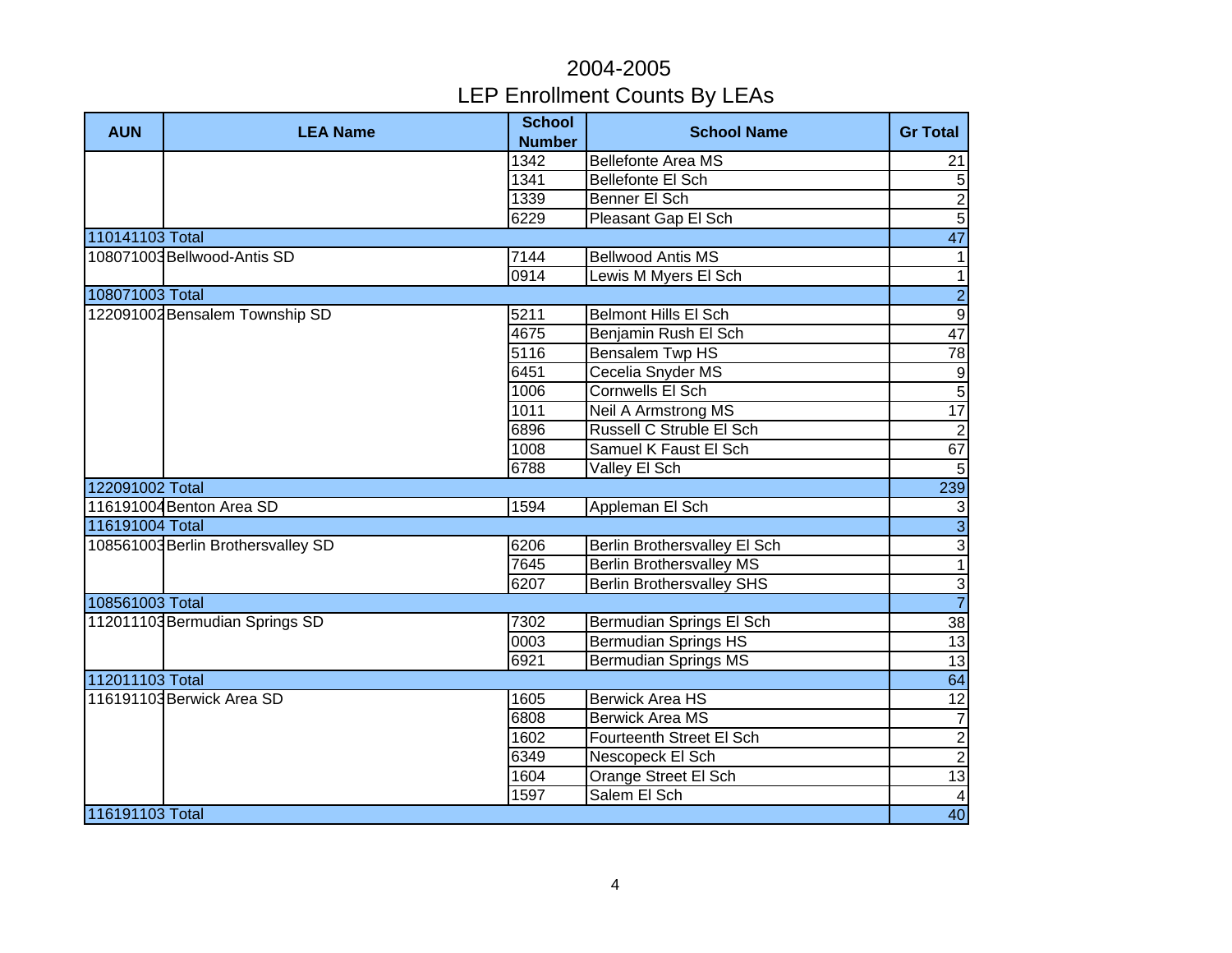| <b>AUN</b>      | <b>LEA Name</b>             | <b>School</b> | <b>School Name</b>            | <b>Gr Total</b>         |
|-----------------|-----------------------------|---------------|-------------------------------|-------------------------|
|                 |                             | <b>Number</b> |                               |                         |
|                 | 103021252 Bethel Park SD    | 4802          | Abraham Lincoln El Sch        | 1                       |
|                 |                             | 7326          | Benjamin Franklin El Sch      | $\overline{2}$          |
|                 |                             | 0055          | <b>Bethel Memorial El Sch</b> | $\overline{\mathbf{A}}$ |
|                 |                             | 0062          | <b>Bethel Park SHS</b>        | $\overline{5}$          |
|                 |                             | 4902          | George Washington El Sch      | $\overline{2}$          |
|                 |                             | 0061          | Independence MS               | $\overline{1}$          |
|                 |                             | 7327          | Neil Armstrong 5-6 MS         | $\overline{2}$          |
|                 |                             | 0060          | William Penn El Sch           | $\overline{2}$          |
| 103021252 Total |                             |               |                               | 19                      |
|                 | 120481002 Bethlehem Area SD | 5063          | Asa Packer El Sch             | 25                      |
|                 |                             | 3464          | <b>Broughal MS</b>            | 136                     |
|                 |                             | 3436          | Calypso El Sch                | 28                      |
|                 |                             | 3453          | Clearview El Sch              | 45                      |
|                 |                             | 6722          | Donegan El Sch                | 233                     |
|                 |                             | 4956          | East Hills MS                 | 56                      |
|                 |                             | 3456          | Farmersville El Sch           | 21                      |
|                 |                             | 6723          | Fountain Hill El Sch          | 132                     |
|                 |                             | 4957          | Freedom HS                    | $\mathbf 0$             |
|                 |                             | 3458          | Freemansburg El Sch           | 89                      |
|                 |                             | 3449          | Governor Wolf El Sch          | 32                      |
|                 |                             | 3459          | Hanover El Sch                | $\overline{10}$         |
|                 |                             | 3442          | James Buchanan El Sch         | 24                      |
|                 |                             | 3465          | Liberty HS                    | 177                     |
|                 |                             | 3443          | Lincoln El Sch                | 66                      |
|                 |                             | 3454          | Marvine El Sch                | 140                     |
|                 |                             | 3455          | Miller Heights El Sch         | $\overline{12}$         |
|                 |                             | 3463          | Nitschmann MS                 | $\mathbf 0$             |
|                 |                             | 3462          | Northeast MS                  | 67                      |
|                 |                             | 3452          | Spring Garden El Sch          | 37                      |
|                 |                             | 6633          | Thomas Jefferson El Sch       | 35                      |
|                 |                             | 6634          | William Penn El Sch           | 17                      |
| 120481002 Total |                             |               |                               | 1,382                   |
|                 | 115210503 Big Spring SD     | 1677          | <b>Big Spring HS</b>          | $\mathbf{3}$            |
|                 |                             | 6326          | <b>Big Spring MS</b>          | $\overline{c}$          |
|                 |                             | 7355          | Oak Flat El Sch               | $\overline{5}$          |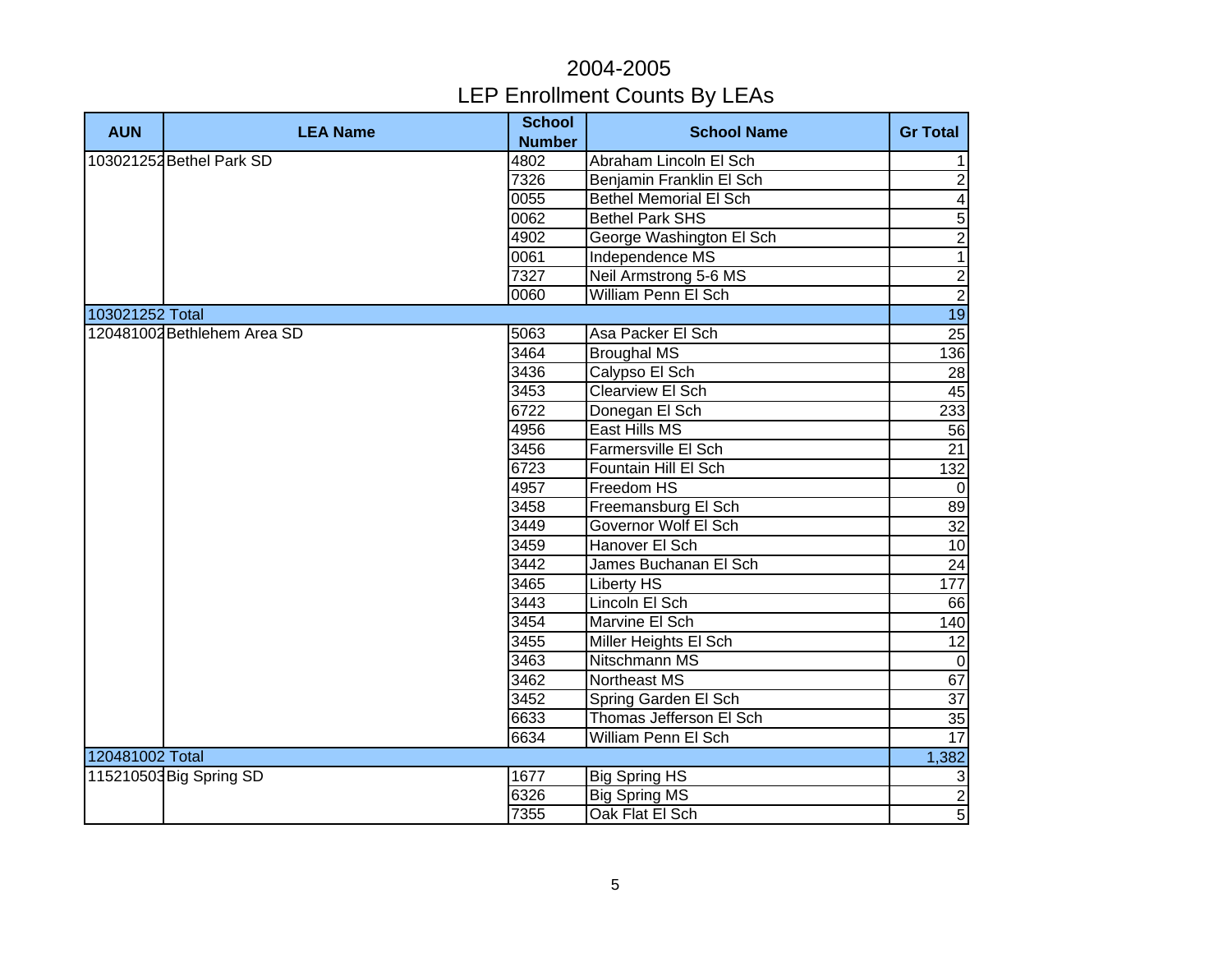| <b>AUN</b>      | <b>LEA Name</b>                      | <b>School</b><br><b>Number</b> | <b>School Name</b>                | <b>Gr Total</b>  |
|-----------------|--------------------------------------|--------------------------------|-----------------------------------|------------------|
|                 |                                      | 1675                           | <b>Plainfield El Sch</b>          | $\overline{7}$   |
| 115210503 Total |                                      |                                |                                   | 17               |
|                 | 127041603 Blackhawk SD               | 7127                           | <b>Blackhawk Intermediate Sch</b> | $\overline{2}$   |
| 127041603 Total |                                      |                                |                                   | $\overline{2}$   |
|                 | 108110603 Blacklick Valley SD        | 6828                           | <b>Blacklick Valley El Ctr</b>    | $\overline{1}$   |
|                 |                                      | 5135                           | <b>Blacklick Valley JSHS</b>      | $\overline{1}$   |
| 108110603 Total |                                      |                                |                                   | $\overline{2}$   |
|                 | 116191203 Bloomsburg Area SD         | 1612                           | <b>Bloomsburg Area HS</b>         | $\overline{4}$   |
|                 |                                      | 1611                           | <b>Bloomsburg Area MS</b>         | $\overline{8}$   |
|                 |                                      | 1606                           | <b>Memorial El Sch</b>            | $\overline{11}$  |
|                 |                                      | 1608                           | W W Evans Memorial El Sch         | $\overline{3}$   |
| 116191203 Total |                                      |                                |                                   | $\overline{26}$  |
|                 | 129540803 Blue Mountain SD           | 4659                           | <b>Blue Mountain East El Sch</b>  | $\overline{5}$   |
|                 |                                      | 7419                           | Blue Mountain El Cressona Sch     | $\overline{4}$   |
|                 |                                      | 3891                           | <b>Blue Mountain HS</b>           | $\overline{1}$   |
|                 |                                      | 5263                           | <b>Blue Mountain MS</b>           | $\overline{1}$   |
| 129540803 Total |                                      |                                |                                   | $\overline{11}$  |
|                 | 114060753 Boyertown Area SD          | 6804                           | Boyertown Area JHS-East           | $\frac{2}{1}$    |
|                 |                                      | 6305                           | <b>Boyertown Area JHS-West</b>    |                  |
|                 |                                      | 6307                           | Boyertown El Sch                  | $\overline{2}$   |
|                 |                                      | 0763                           | Earl El Sch                       | $\overline{1}$   |
| 114060753 Total |                                      |                                |                                   | $\overline{6}$   |
|                 | 114060853 Brandywine Heights Area SD | 6309                           | <b>Brandywine Heights MS</b>      | $\overline{4}$   |
|                 |                                      | 0768                           | District-Topton El Sch            | $\overline{7}$   |
|                 |                                      | 0769                           | Longswamp El Sch                  | $\frac{2}{3}$    |
|                 |                                      | 0770                           | <b>Rockland Center El Sch</b>     |                  |
| 114060853 Total |                                      |                                |                                   | 16               |
|                 | 103021453 Brentwood Borough SD       | 7342                           | Brentwood MS                      | $\mathbf{1}$     |
|                 |                                      | 0070                           | <b>Brentwood SHS</b>              | $\overline{2}$   |
|                 |                                      | 0069                           | Elroy Avenue El Sch               | $\overline{1}$   |
|                 |                                      | 0068                           | Moore Sch                         | $\overline{3}$   |
| 103021453 Total |                                      |                                |                                   | $\overline{7}$   |
|                 | 122091303 Bristol Borough SD         | 1014                           | <b>Bristol HS</b>                 | $\boldsymbol{7}$ |
|                 |                                      | 7743                           | <b>Bristol MS</b>                 | $\,6$            |
|                 |                                      | 1013                           | Snyder-Girotti El Sch             | 16               |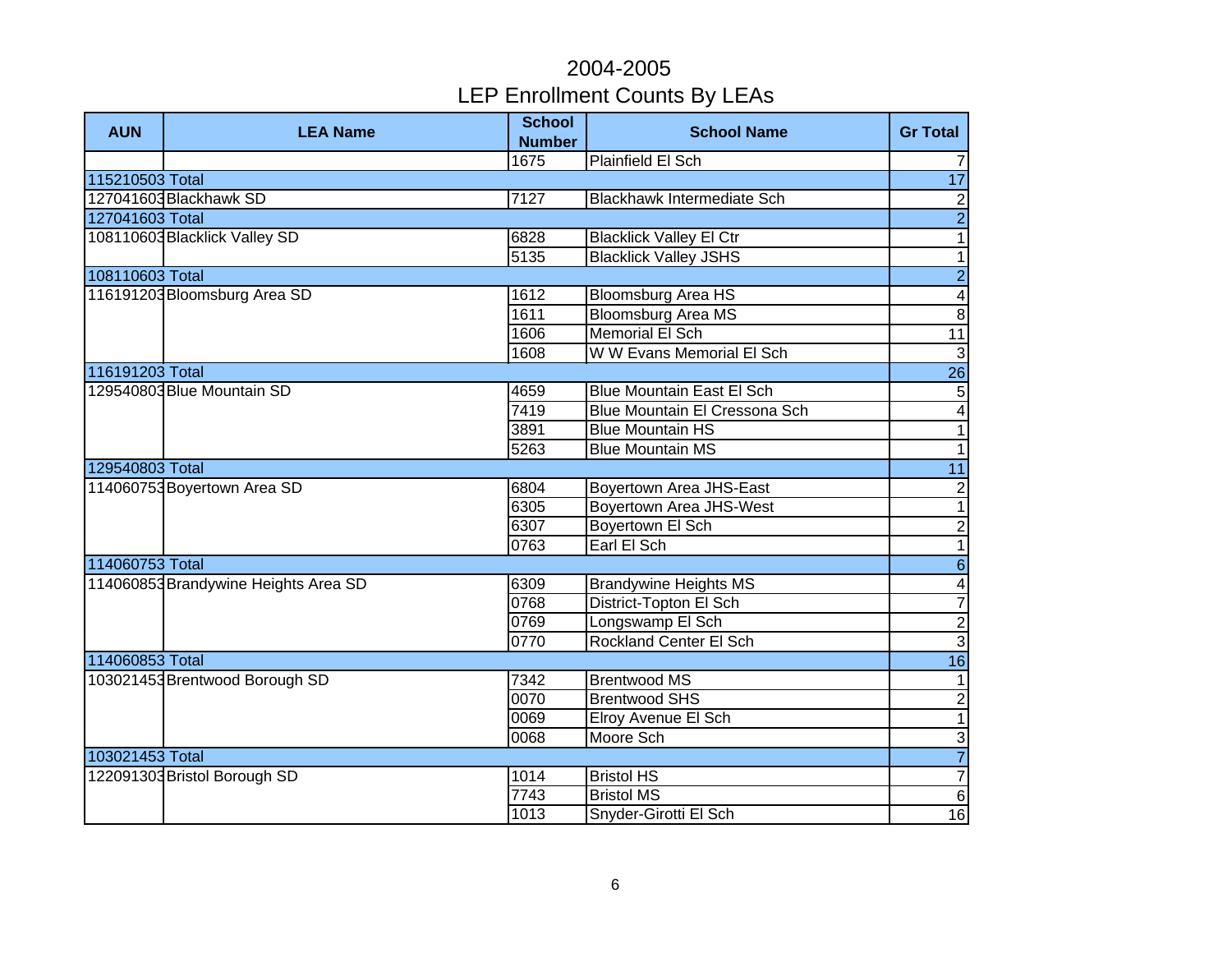| <b>AUN</b>      | <b>LEA Name</b>               | <b>School</b><br><b>Number</b> | <b>School Name</b>          | <b>Gr Total</b>         |
|-----------------|-------------------------------|--------------------------------|-----------------------------|-------------------------|
| 122091303 Total |                               |                                |                             | 29                      |
|                 | 122091352 Bristol Township SD | 1023                           | Lafayette El Sch            | 65                      |
|                 |                               | 1024                           | Lincoln El Sch              | 29                      |
|                 |                               | 1022                           | Maple Shade El Sch          | $\overline{41}$         |
|                 |                               | 1027                           | Roosevelt MS                | 46                      |
|                 |                               | 1029                           | <b>Truman SHS</b>           | 72                      |
| 122091352 Total |                               |                                |                             | 253                     |
|                 | 106330803 Brookville Area SD  | 5231                           | <b>Hickory Grove El Sch</b> | $\mathbf{1}$            |
|                 |                               | 6163                           | Northside El Sch            | $\mathbf{1}$            |
| 106330803 Total |                               |                                |                             | $\overline{2}$          |
|                 | 107650703 Burrell SD          | 4336                           | Stewart El Sch              | $\mathbf{1}$            |
| 107650703 Total |                               |                                |                             | $\overline{1}$          |
|                 | 104101252 Butler Area SD      | 1135                           | <b>Broad St Sch</b>         | $\overline{6}$          |
|                 |                               | 6690                           | <b>Butler Area IHS</b>      | $\overline{1}$          |
|                 |                               | 6119                           | <b>Butler Area JHS</b>      | $\overline{\mathbf{4}}$ |
|                 |                               | 1137                           | Center Avenue Sch           | $\overline{9}$          |
| 104101252 Total |                               |                                |                             | $\overline{20}$         |
|                 | 115211003 Camp Hill SD        | 7509                           | Camp Hill MS                | $\frac{3}{1}$           |
|                 |                               | 1682                           | Camp Hill SHS               |                         |
|                 |                               | 1681                           | Eisenhower El Sch           | $\overline{1}$          |
|                 |                               | 1678                           | Hoover El Sch               | $\frac{6}{4}$           |
|                 |                               | 1680                           | Schaeffer El Sch            |                         |
| 115211003 Total |                               |                                |                             | $\overline{15}$         |
|                 | 101631703 Canon-McMillan SD   | 4211                           | <b>Borland Manor El Sch</b> |                         |
|                 |                               | 4217                           | Canon-McMillan SHS          | $\frac{\omega}{\omega}$ |
|                 |                               | 7217                           | Canonsburg MS               |                         |
|                 |                               | 7216                           | Cecil Intrmd Sch            | $\overline{\mathbf{4}}$ |
|                 |                               | 4207                           | <b>First Street El Sch</b>  | $\overline{0}$          |
|                 |                               | 4937                           | South Central El            | $\overline{5}$          |
| 101631703 Total |                               |                                |                             | 17                      |
|                 | 119351303 Carbondale Area SD  | 2420                           | Carbondale Area JSHS        | $\overline{\mathbf{4}}$ |
|                 |                               | 7457                           | Carbondale El Sch           |                         |
| 119351303 Total |                               |                                |                             | $\frac{1}{2}$           |
|                 | 115211103 Carlisle Area SD    | 1692                           | <b>Bellaire El Sch</b>      | 10                      |
|                 |                               | 1694                           | Carlisle Area HS            | 36                      |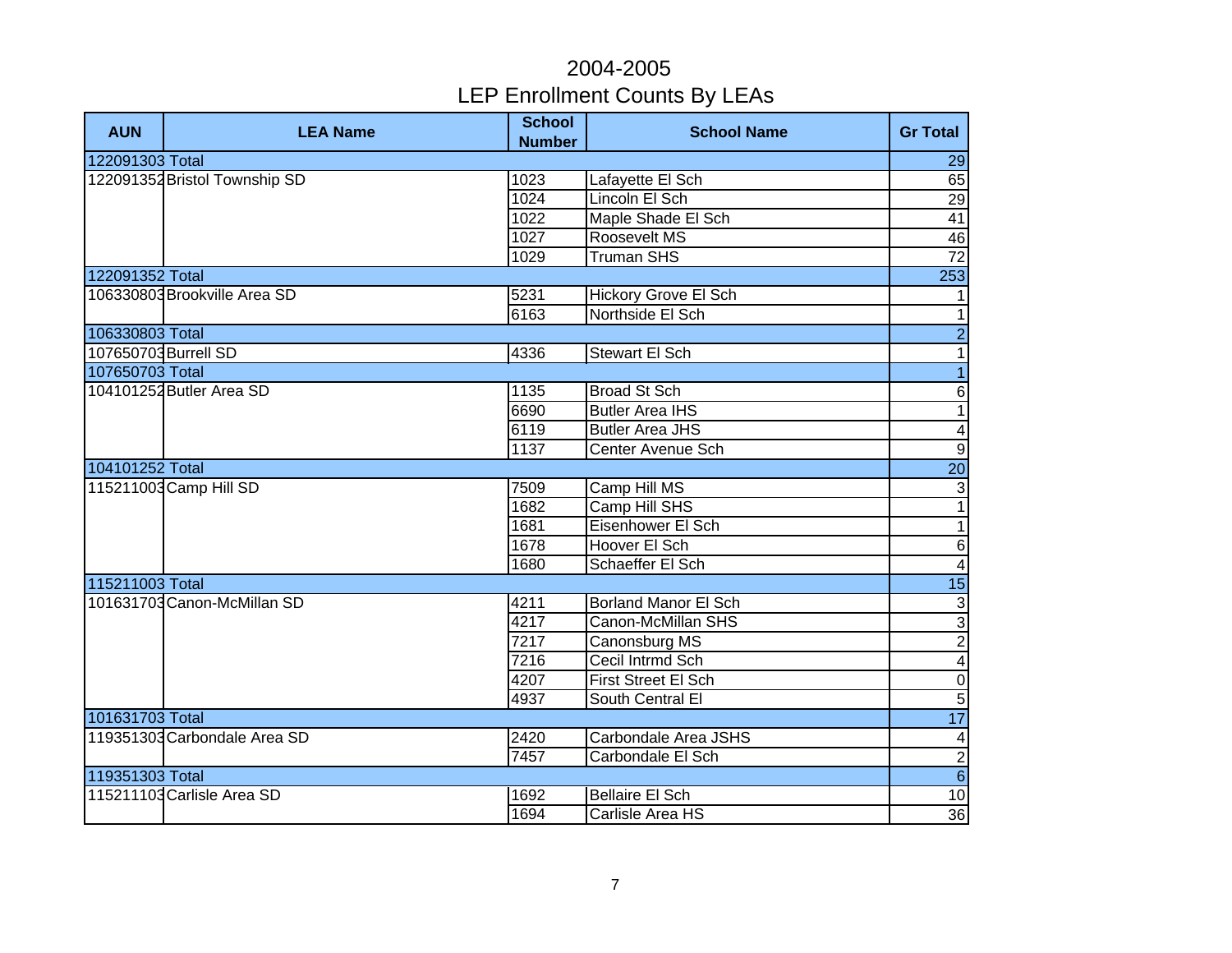| <b>AUN</b>      | <b>LEA Name</b>                        | <b>School</b><br><b>Number</b> | <b>School Name</b>                     | <b>Gr Total</b>         |
|-----------------|----------------------------------------|--------------------------------|----------------------------------------|-------------------------|
|                 |                                        | 1689                           | <b>Crestview El Sch</b>                | 8                       |
|                 |                                        | 1691                           | Hamilton El Sch                        | 12                      |
|                 |                                        | 1683                           | Letort El Sch                          | $\overline{6}$          |
|                 |                                        | 1690                           | Mooreland El Sch                       | $\overline{6}$          |
|                 |                                        | 7010                           | <b>Wilson MS</b>                       | $\overline{34}$         |
| 115211103 Total |                                        |                                |                                        | $\overline{112}$        |
|                 | 103021603 Carlynton SD                 | 0079                           | Carlynton JSHS                         | $\sqrt{5}$              |
|                 |                                        | 0077                           | Carnegie El Sch                        | $\overline{3}$          |
| 103021603 Total |                                        |                                |                                        | $\overline{\mathbf{8}}$ |
|                 | 121391303 Catasauqua Area SD           | 2797                           | Catasauqua MS                          | $\overline{6}$          |
|                 |                                        | 2798                           | Catasauqua SHS                         | $\overline{2}$          |
|                 |                                        | 6593                           | Francis H Sheckler El Sch              | 13                      |
| 121391303 Total |                                        |                                |                                        | $\overline{21}$         |
|                 | 122092002 Centennial SD                | 7274                           | Log College MS                         | $\overline{22}$         |
|                 |                                        | 5007                           | McDonald El Sch                        | 68                      |
|                 |                                        | 1040                           | <b>William Tennent HS</b>              | $\overline{24}$         |
|                 |                                        | 5210                           | Willow Dale El Sch                     | 25                      |
| 122092002 Total |                                        |                                |                                        | 139                     |
|                 | 127041903 Center Area SD               | 5300                           | Todd Lane El Sch                       | 1                       |
| 127041903 Total |                                        |                                |                                        | $\overline{1}$          |
|                 | 124151607 Center for Arts & Technology | 7293                           | Center for Arts & Technology-Pickering |                         |
| 124151607 Total |                                        |                                |                                        | $\frac{2}{2}$           |
|                 | 122092102 Central Bucks SD             | 4683                           | Barclay El Sch                         | 14                      |
|                 |                                        | 1043                           | <b>Central Bucks HS-West</b>           | 12                      |
|                 |                                        | 7653                           | Groveland El Sch                       | 11                      |
|                 |                                        | 1041                           | Lenape MS                              | 16                      |
|                 |                                        | 7654                           | Mill Creek El Sch                      | $\overline{1}$          |
|                 |                                        | 1042                           | <b>Tamanend MS</b>                     | $\overline{1}$          |
| 122092102 Total |                                        |                                |                                        | 55                      |
|                 | 108111303 Central Cambria SD           | 6646                           | Cambria El Sch                         | 1                       |
|                 |                                        | 1202                           | <b>Central Cambria MS</b>              | $\overline{1}$          |
|                 |                                        | 1205                           | Jackson El Sch                         | 1                       |
| 108111303 Total |                                        |                                |                                        | $\overline{3}$          |
|                 | 116191503 Central Columbia SD          | 7201                           | Central Columbia El Sch                | $\mathbf{3}$            |
|                 |                                        | 5390                           | Central Columbia MS                    | $\overline{2}$          |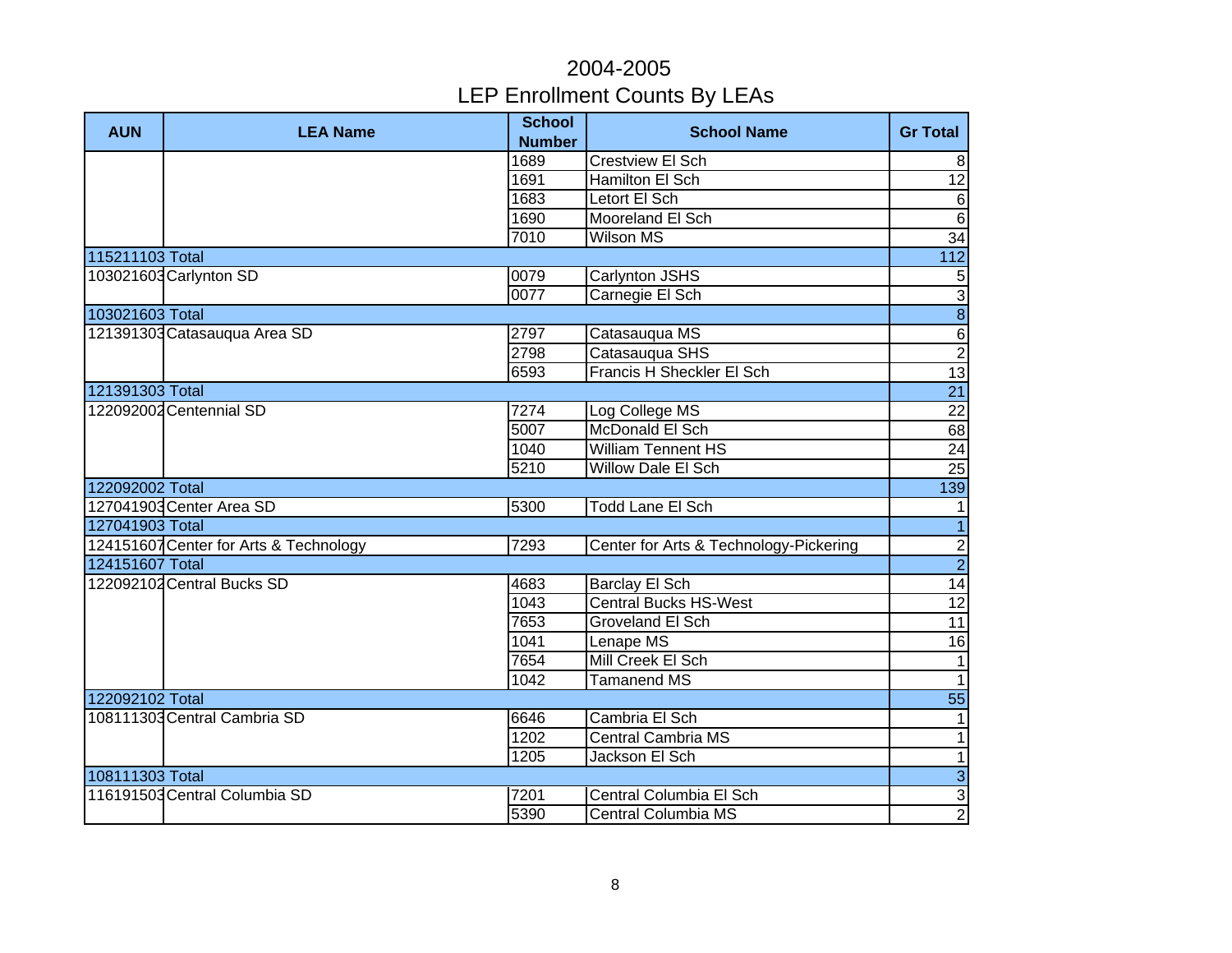| <b>AUN</b>      | <b>LEA Name</b>                        | <b>School</b><br><b>Number</b> | <b>School Name</b>                  | <b>Gr Total</b>          |
|-----------------|----------------------------------------|--------------------------------|-------------------------------------|--------------------------|
|                 |                                        | 1619                           | <b>Central Columbia SHS</b>         | 4                        |
| 116191503 Total |                                        |                                |                                     | $\overline{9}$           |
|                 | 115221402 Central Dauphin SD           | 1744                           | <b>Central Dauphin East MS</b>      | $\overline{98}$          |
|                 |                                        | 1746                           | <b>Central Dauphin East SHS</b>     | 82                       |
|                 |                                        | 1795                           | Paxtang El Sch                      | 17                       |
|                 |                                        | 1779                           | Phillips El Sch                     | 50                       |
|                 |                                        | 1811                           | Rutherford El Sch                   | 28                       |
|                 |                                        | 1780                           | South Side El Sch                   | 45                       |
|                 |                                        | 5320                           | <b>Tri-Community El Sch</b>         | 29                       |
| 115221402 Total |                                        |                                |                                     | 349                      |
|                 | 111291304 Central Fulton SD            | 6252                           | McConnellsburg HS                   | $\mathbf{3}$             |
|                 |                                        | 7734                           | McConnellsburg MS                   | $\overline{\phantom{a}}$ |
| 111291304 Total |                                        |                                |                                     | $\overline{4}$           |
|                 | 101301403 Central Greene SD            | 7476                           | <b>Waynesburg Central El School</b> |                          |
| 101301403 Total |                                        |                                |                                     | $\frac{4}{4}$            |
|                 | 112671303 Central York SD              | 4545                           | <b>Central York HS</b>              | 24                       |
|                 |                                        | 4544                           | <b>Central York MS</b>              | $\infty$                 |
|                 |                                        | 4537                           | Hayshire El Sch                     | $6\overline{6}$          |
|                 |                                        | 4540                           | North Hills El Sch                  | $\frac{9}{5}$            |
|                 |                                        | 7696                           | Sinking Springs El Sch              |                          |
|                 |                                        | 5088                           | Stony Brook El Sch                  | 13                       |
| 112671303 Total |                                        |                                |                                     | 65                       |
|                 | 110143060 Centre Learning Community CS | 7552                           | <b>Centre Learning Community CS</b> | $\overline{2}$           |
| 110143060 Total |                                        |                                |                                     | $\overline{2}$           |
|                 | 112281302 Chambersburg Area SD         | 2192                           | <b>Buchanan El Sch</b>              | 19                       |
|                 |                                        | 6615                           | Chambersburg Area MS                | 52                       |
|                 |                                        | 2191                           | Chambersburg Area SHS               | 40                       |
|                 |                                        | 2193                           | Coldbrook El Sch                    | دن                       |
|                 |                                        | 2210                           | Duffield El Sch                     | $\overline{2}$           |
|                 |                                        | 4825                           | Falling Spring El Sch               | $\overline{9}$           |
|                 |                                        | 2190                           | Faust JHS                           | 34                       |
|                 |                                        | 6273                           | Fayetteville El Sch                 | 10                       |
|                 |                                        | 2198                           | Gordy El Sch                        | 12                       |
|                 |                                        | 2208                           | <b>Grandview El Sch</b>             | $\,6$                    |
|                 |                                        | 2215                           | <b>Guilford Hills El Sch</b>        | 11                       |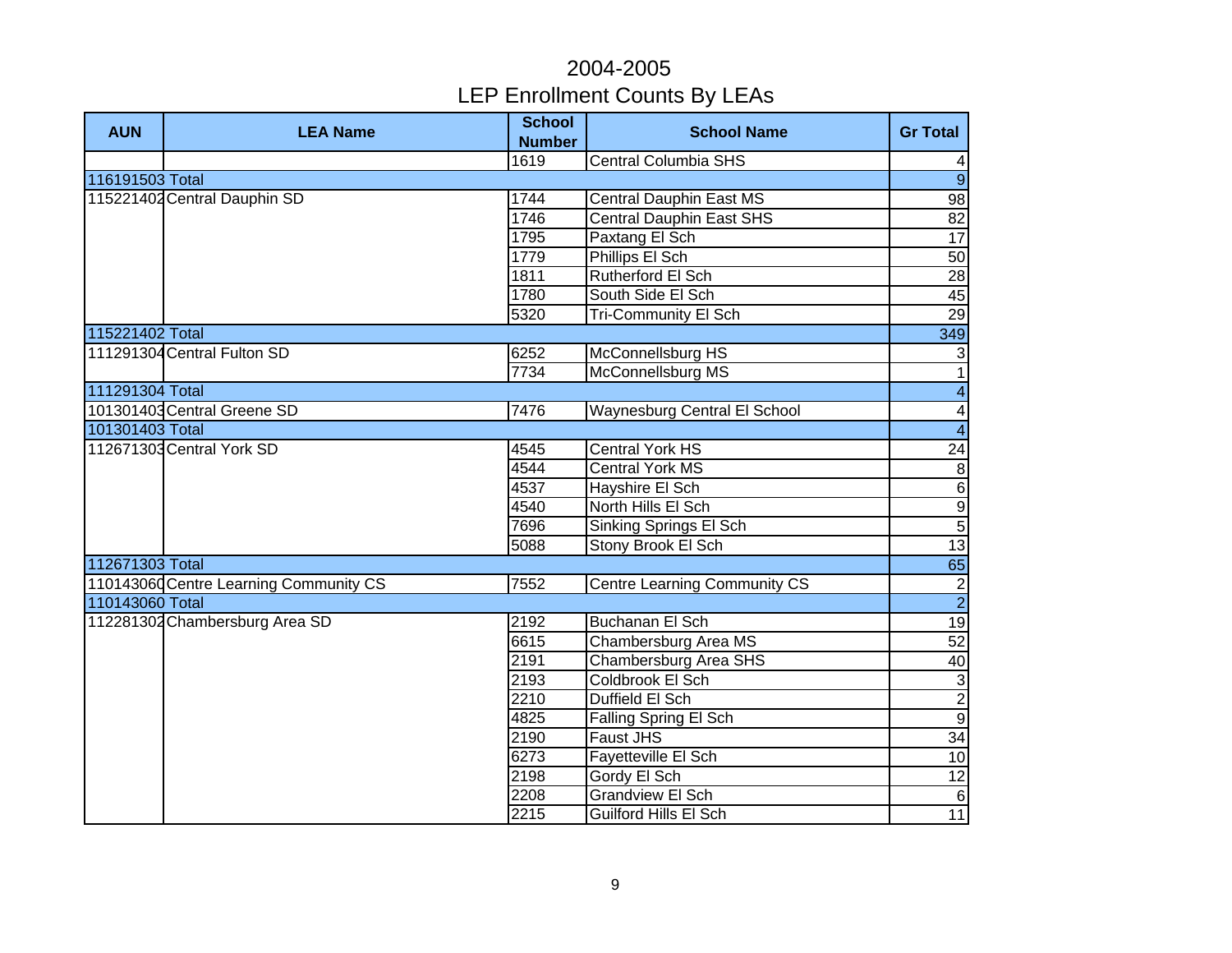| <b>AUN</b>      | <b>LEA Name</b>                        | <b>School</b><br><b>Number</b> | <b>School Name</b>                    | <b>Gr Total</b> |
|-----------------|----------------------------------------|--------------------------------|---------------------------------------|-----------------|
|                 |                                        | 6274                           | Hamilton Heights El Sch               | $6\phantom{1}$  |
|                 |                                        | 6275                           | King Street El Sch                    | 75              |
|                 |                                        | 2225                           | Lurgan El Sch                         | $\overline{2}$  |
|                 |                                        | 6276                           | Marion El Sch                         | 10              |
|                 |                                        | 2209                           | Scotland El Sch                       | $\overline{7}$  |
|                 |                                        | 6277                           | Sharpe El Sch                         | $\overline{6}$  |
|                 |                                        | $\overline{2216}$              | South Hamilton El Sch                 | $\overline{1}$  |
|                 |                                        | 2196                           | Stevens El Sch                        | 66              |
| 112281302 Total |                                        |                                |                                       | 371             |
|                 | 103021752 Chartiers Valley SD          | 6706                           | <b>Chartiers Valley HS</b>            | 6               |
|                 |                                        | 7415                           | <b>Chartiers Valley Intrmd School</b> | $\infty$        |
|                 |                                        | 0094                           | <b>Chartiers Valley MS</b>            | $\overline{3}$  |
|                 |                                        | 7445                           | <b>Chartiers Valley Primary Sch</b>   | 20              |
| 103021752 Total |                                        |                                |                                       | $\overline{37}$ |
|                 | 101631903 Chartiers-Houston SD         | 4234                           | <b>Allison Park El Sch</b>            | $\mathbf{1}$    |
|                 |                                        | 4235                           | <b>Chartiers-Houston JSHS</b>         | $\mathbf{1}$    |
| 101631903 Total |                                        |                                |                                       | $\overline{2}$  |
|                 | 123461302 Cheltenham Township SD       | 5250                           | Cedarbrook MS                         | $\overline{6}$  |
|                 |                                        | 3250                           | Cheltenham El Sch                     | $\overline{2}$  |
|                 |                                        | 3260                           | Cheltenham HS                         | 14              |
|                 |                                        | 3257                           | <b>Elkins Park Sch</b>                | $\overline{11}$ |
|                 |                                        | 3252                           | Myers El Sch                          | $\overline{4}$  |
|                 |                                        | 3255                           | Wyncote El Sch                        | 23              |
| 123461302 Total |                                        |                                |                                       | $\overline{60}$ |
|                 | 124152880 Chester Co Family Academy CS | 7514                           | Chester Co Family Academy CS          | $\overline{5}$  |
| 124152880 Total |                                        |                                |                                       | $\overline{5}$  |
|                 | 125232950 Chester Community CS         | 7539                           | <b>Chester Community CS</b>           | 18              |
| 125232950 Total |                                        |                                |                                       | $\overline{18}$ |
|                 | 125231232 Chester-Upland SD            | 6492                           | <b>Chester HS</b>                     | 34              |
|                 |                                        | 6491                           | Columbus El Sch                       | 103             |
|                 |                                        | 1838                           | Edward A Parry MS                     | $\mathbf{1}$    |
|                 |                                        | 1835                           | Showalter MS                          | 46              |
|                 |                                        | 6499                           | Smedley MS                            | $\,6$           |
|                 |                                        | 1829                           | Stetser El Sch                        | $\mathbf{1}$    |
|                 |                                        | 1842                           | Toby Farms Sch                        | $\overline{3}$  |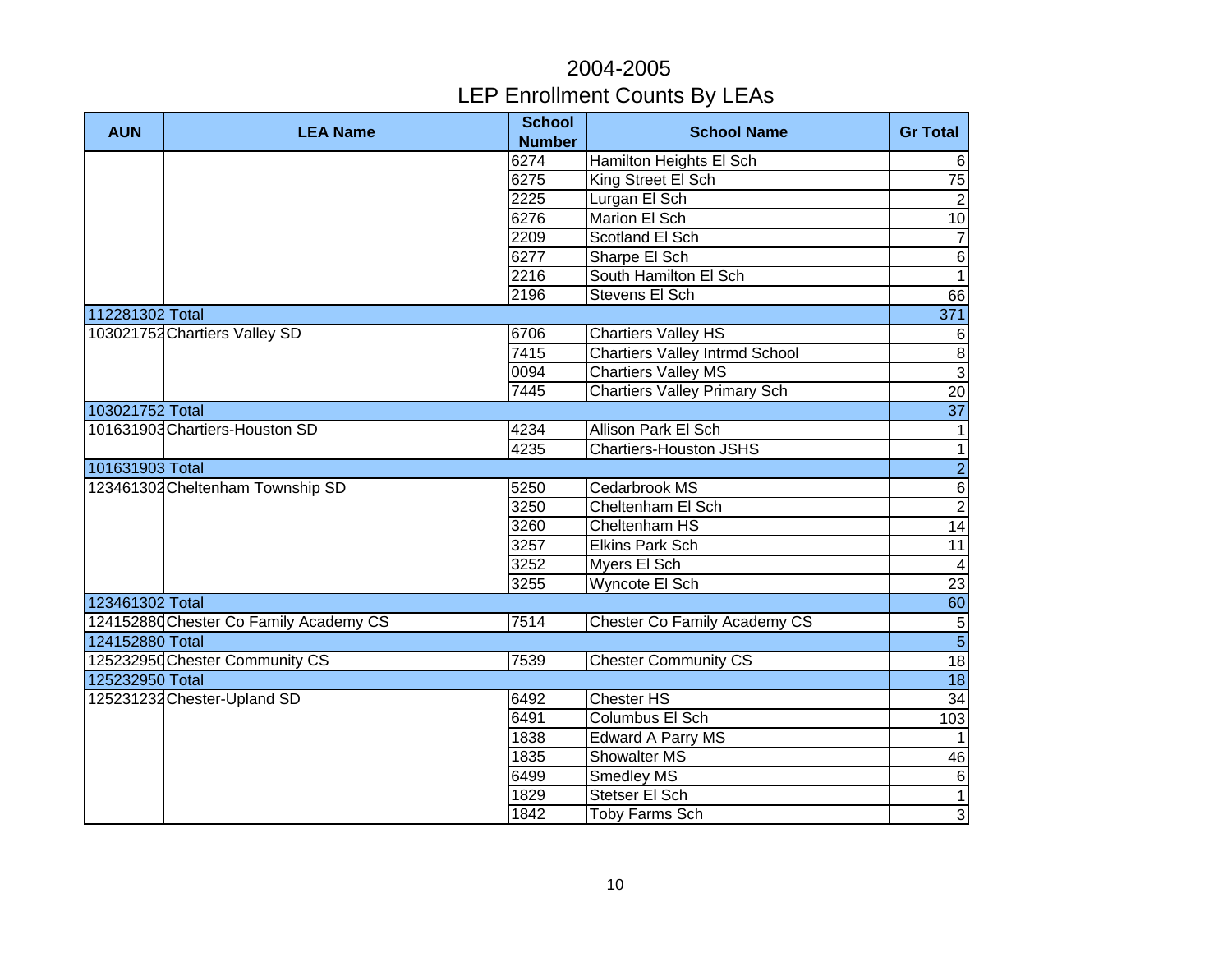| <b>AUN</b>      | <b>LEA Name</b>               | <b>School</b><br><b>Number</b> | <b>School Name</b>         | <b>Gr Total</b>          |
|-----------------|-------------------------------|--------------------------------|----------------------------|--------------------------|
|                 |                               | 1834                           | <b>William Penn El Sch</b> | 6                        |
| 125231232 Total |                               |                                |                            | 200                      |
|                 | 125231303 Chichester SD       | 1843                           | Boothwyn El Sch            | $\mathbf{3}$             |
|                 |                               | 7276                           | <b>Chichester MS</b>       | $\overline{7}$           |
|                 |                               | 1849                           | <b>Chichester SHS</b>      | $\overline{5}$           |
|                 |                               | 5322                           | <b>Hilltop El Sch</b>      | $\overline{\mathbf{4}}$  |
|                 |                               | 1847                           | Linwood El Sch             | $\overline{2}$           |
|                 |                               | 1893                           | Marcus Hook El Sch         | $\overline{1}$           |
| 125231303 Total |                               |                                |                            | 22                       |
|                 | 108071504 Claysburg-Kimmel SD | 7374                           | Claysburg-Kimmel El Sch    | $\overline{c}$           |
|                 |                               | 0921                           | Claysburg-Kimmel HS        | $\overline{3}$           |
| 108071504 Total |                               |                                |                            | $\overline{5}$           |
|                 | 110171003 Clearfield Area SD  | 7537                           | Clearfield El Sch          | $\overline{\phantom{a}}$ |
| 110171003 Total |                               |                                |                            | $\overline{1}$           |
|                 | 124151902 Coatesville Area SD | 1376                           | Caln El Sch                | 52                       |
|                 |                               | 5012                           | Coatesville Area SHS       | 30                       |
|                 |                               | 1385                           | Coatesville IHS            | 33                       |
|                 |                               | 1377                           | Friendship El Sch          | 57                       |
|                 |                               | 6472                           | Gordon EL Sch              | 46                       |
|                 |                               | 1375                           | Kings Highway El Sch       | 33                       |
|                 |                               | 7767                           | Scott MS                   | 44                       |
|                 |                               | 6474                           | South Brandywine MS        | 25                       |
| 124151902 Total |                               |                                |                            | 320                      |
|                 | 113361303 Cocalico SD         | 2510                           | Adamstown El Sch           | $\overline{19}$          |
|                 |                               | 6289                           | Cocalico MS                | 33                       |
|                 |                               | 6290                           | <b>Cocalico SHS</b>        | $\overline{3}$           |
|                 |                               | 2506                           | Denver El Sch              | 14                       |
|                 |                               | 5053                           | Reamstown El Sch           | 21                       |
| 113361303 Total |                               |                                |                            | 90                       |
|                 | 124153320 Collegium CS        | 7628                           | Collegium CS               | $\overline{77}$          |
| 124153320 Total |                               |                                |                            | 77                       |
|                 | 123461602 Colonial SD         | 7143                           | Colonial El Sch            | $\overline{7}$           |
|                 |                               | 5077                           | <b>Colonial MS</b>         | $\overline{6}$           |
|                 |                               | 3261                           | Conshohocken El Sch        | $\overline{\phantom{a}}$ |
|                 |                               | 4711                           | Plymouth El Sch            | $\overline{7}$           |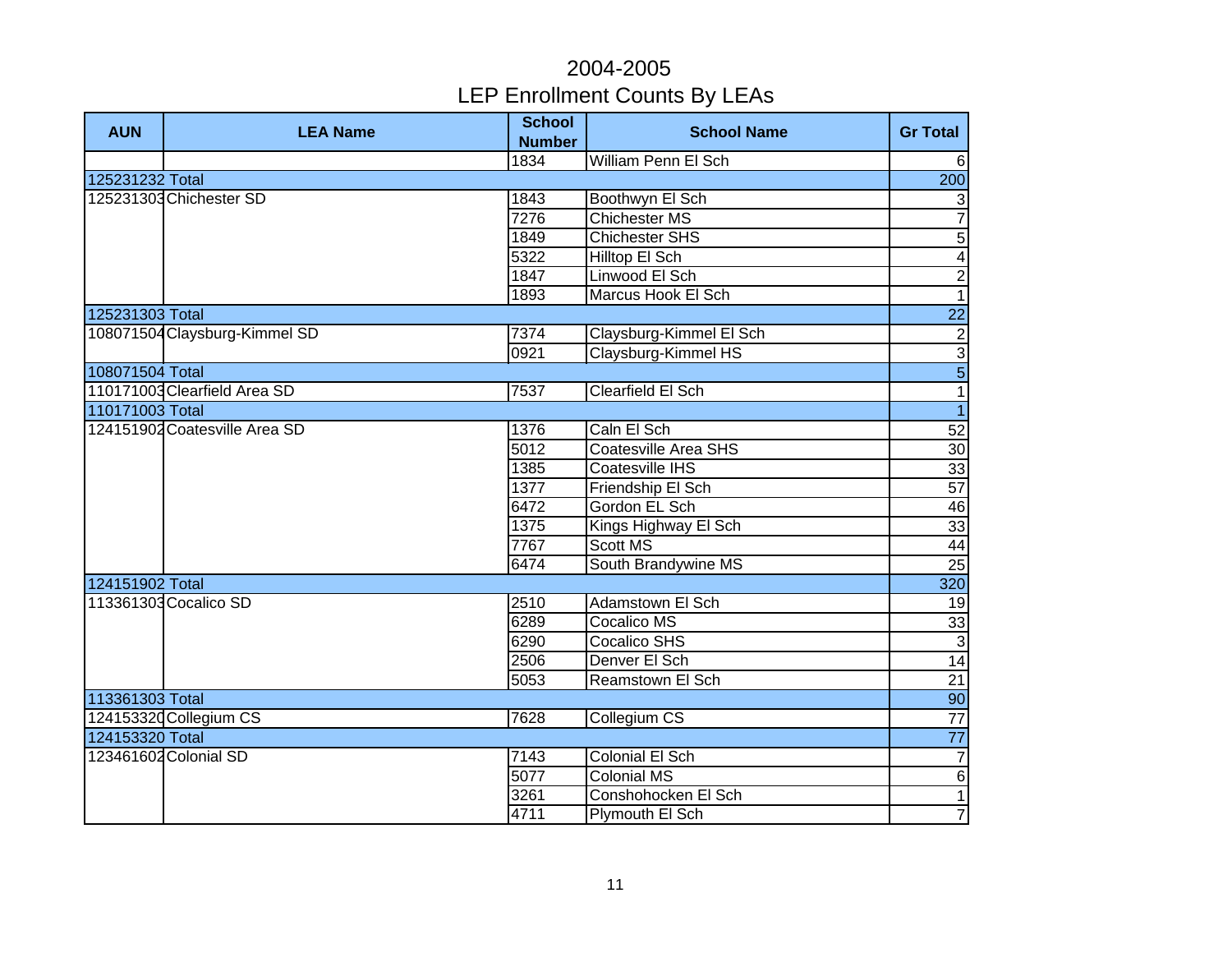| <b>AUN</b>      | <b>LEA Name</b>                                | <b>School</b><br><b>Number</b> | <b>School Name</b>                   | <b>Gr Total</b>         |
|-----------------|------------------------------------------------|--------------------------------|--------------------------------------|-------------------------|
|                 |                                                | 3333                           | Plymouth-Whitemarsh SHS              | $\sqrt{5}$              |
|                 |                                                | 3332                           | Ridge Park El Sch                    | 11                      |
|                 |                                                | 3411                           | <b>Whitemarsh El Sch</b>             | 11                      |
| 123461602 Total |                                                |                                |                                      | $\overline{48}$         |
|                 | 113361503 Columbia Borough SD                  | 2515                           | Columbia JSHS                        | $\overline{15}$         |
|                 |                                                | 7056                           | Park El Sch                          | 17                      |
|                 |                                                | 2514                           | Taylor El Sch                        | $\overline{\mathbf{4}}$ |
| 113361503 Total |                                                |                                |                                      | 36                      |
|                 | 126512840 Community Academy of Philadelphia CS | 7510                           | Community Academy of Philadelphia CS | 126                     |
| 126512840 Total |                                                |                                |                                      | 126                     |
|                 | 108561803 Conemaugh Township Area SD           | 3978                           | Conemaugh Twp Area JSHS              | $\frac{2}{2}$           |
| 108561803 Total |                                                |                                |                                      |                         |
|                 | 108111403 Conemaugh Valley SD                  | 5213                           | Conemaugh Valley El Sch              | $\overline{3}$          |
|                 |                                                | 5136                           | <b>Conemaugh Valley JSHS</b>         | $\overline{1}$          |
| 108111403 Total |                                                |                                |                                      | $\overline{\mathbf{4}}$ |
|                 | 113361703 Conestoga Valley SD                  | 2517                           | <b>Brownstown El Sch</b>             | 41                      |
|                 |                                                | 2531                           | Conestoga Valley MS                  | 39                      |
|                 |                                                | 2532                           | Conestoga Valley SHS                 | 47                      |
|                 |                                                | 5113                           | Fritz El Sch                         | 34                      |
|                 |                                                | 2522                           | Leola El Sch                         | 56                      |
|                 |                                                | 2521                           | Smoketown El Sch                     | 38                      |
| 113361703 Total |                                                |                                |                                      | 255                     |
|                 | 112011603 Conewago Valley SD                   | 6268                           | Conewago Twp El Sch                  | 8                       |
|                 |                                                | 6267                           | New Oxford El Sch                    | $\overline{29}$         |
|                 |                                                | 6898                           | New Oxford MS                        | $\overline{11}$         |
|                 |                                                | 0017                           | <b>New Oxford SHS</b>                | 26                      |
| 112011603 Total |                                                |                                |                                      | 74                      |
|                 | 105201033 Conneaut SD                          | 7110                           | Alice Schafer El Sch                 | 1                       |
|                 |                                                | 6133                           | <b>Conneaut Valley El Sch</b>        | $\overline{1}$          |
| 105201033 Total |                                                |                                |                                      | $\overline{2}$          |
|                 | 101261302 Connellsville Area SD                | 5048                           | Dunbar Twp El Sch                    | 1                       |
|                 |                                                | 4819                           | South Side El Sch                    | 1                       |
|                 |                                                | 4939                           | Zachariah Connell El Sch             | 1                       |
| 101261302 Total |                                                |                                |                                      | $\omega$                |
|                 | 114061103 Conrad Weiser Area SD                | 7284                           | Conrad Weiser East El Sch            | 10                      |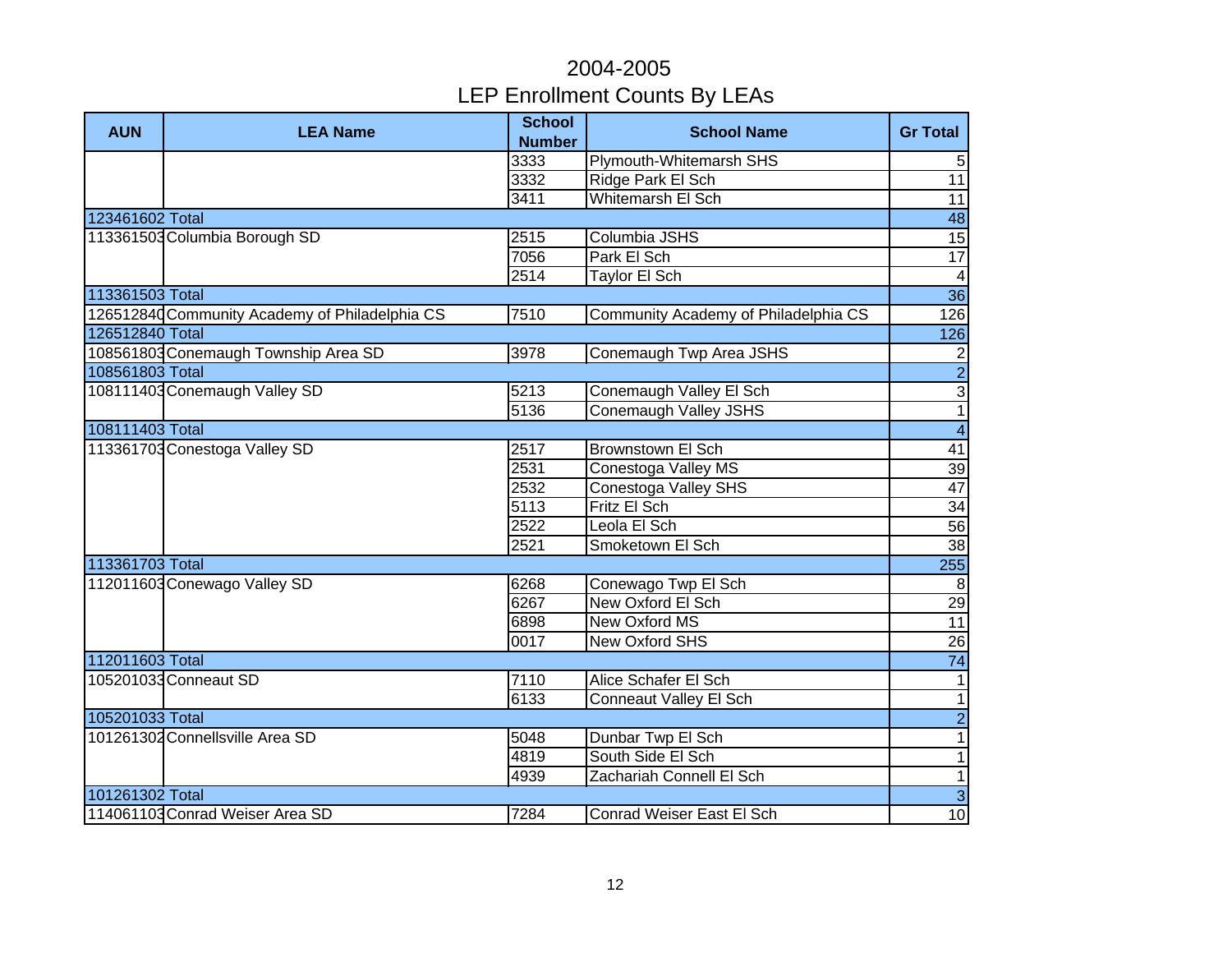| <b>AUN</b>      | <b>LEA Name</b>               | <b>School</b><br><b>Number</b> | <b>School Name</b>           | <b>Gr Total</b>         |
|-----------------|-------------------------------|--------------------------------|------------------------------|-------------------------|
|                 |                               | 0777                           | <b>Conrad Weiser HS</b>      | $\overline{5}$          |
|                 |                               | 7651                           | <b>Conrad Weiser MS</b>      | $\overline{\mathbf{4}}$ |
|                 |                               | 5203                           | Conrad Weiser West El Sch    | $\sigma$                |
| 114061103 Total |                               |                                |                              | $\overline{25}$         |
|                 | 103022103 Cornell SD          | 6944                           | Cornell El Sch               | $\mathbf{1}$            |
| 103022103 Total |                               |                                |                              | $\overline{1}$          |
|                 | 113381303 Cornwall-Lebanon SD | 4800                           | Cedar Crest HS               | 34                      |
|                 |                               | 6301                           | <b>Cedar Crest MS</b>        | 28                      |
|                 |                               | 6302                           | Cornwall El Sch              | 15                      |
|                 |                               | 2728                           | Ebenezer El Sch              | 16                      |
|                 |                               | 2729                           | South Lebanon El Sch         | 18                      |
|                 |                               | 7300                           | Union Canal El Sch           | $\overline{34}$         |
| 113381303 Total |                               |                                |                              | 145                     |
|                 | 105251453 Corry Area SD       | 1998                           | Corry Area HS                | $\mathbf{1}$            |
|                 |                               | 7793                           | <b>Corry Area MS</b>         | $\overline{2}$          |
|                 |                               | 1993                           | Wright El Sch                | $\overline{c}$          |
| 105251453 Total |                               |                                |                              | $\overline{5}$          |
|                 | 109531304 Coudersport Area SD | 3868                           | Coudersport Area El Sch      | 10                      |
|                 |                               | 3869                           | <b>Coudersport Area JSHS</b> | $\mathbf 0$             |
| 109531304 Total |                               |                                |                              | $\overline{10}$         |
|                 | 122092353 Council Rock SD     | 1088                           | Churchville El Sch           | 25                      |
|                 |                               | 5096                           | Council Rock HS North        | 21                      |
|                 |                               | 7749                           | <b>Council Rock HS South</b> | 20                      |
|                 |                               | 1086                           | Goodnoe El Sch               | $\overline{25}$         |
|                 |                               | 7208                           | Hillcrest El Sch             | 25                      |
|                 |                               | 4680                           | <b>Holland El Sch</b>        | $\overline{11}$         |
|                 |                               | 6833                           | <b>Holland MS</b>            | $\overline{20}$         |
|                 |                               | 7657                           | Maureen M Welch El Sch       | $\overline{22}$         |
|                 |                               | 7432                           | Newtown El Sch               | $\overline{62}$         |
|                 |                               | 6453                           | Newtown MS                   | $6\phantom{1}6$         |
|                 |                               | 1087                           | Richboro El Sch              | $\overline{16}$         |
|                 |                               | 6454                           | <b>Richboro MS</b>           | $\overline{4}$          |
|                 |                               | 5308                           | Rolling Hills El Sch         | 31                      |
|                 |                               | 1130                           | Sol Feinstone El Sch         | 14                      |
|                 |                               | 1133                           | Wrightstown El Sch           | 11                      |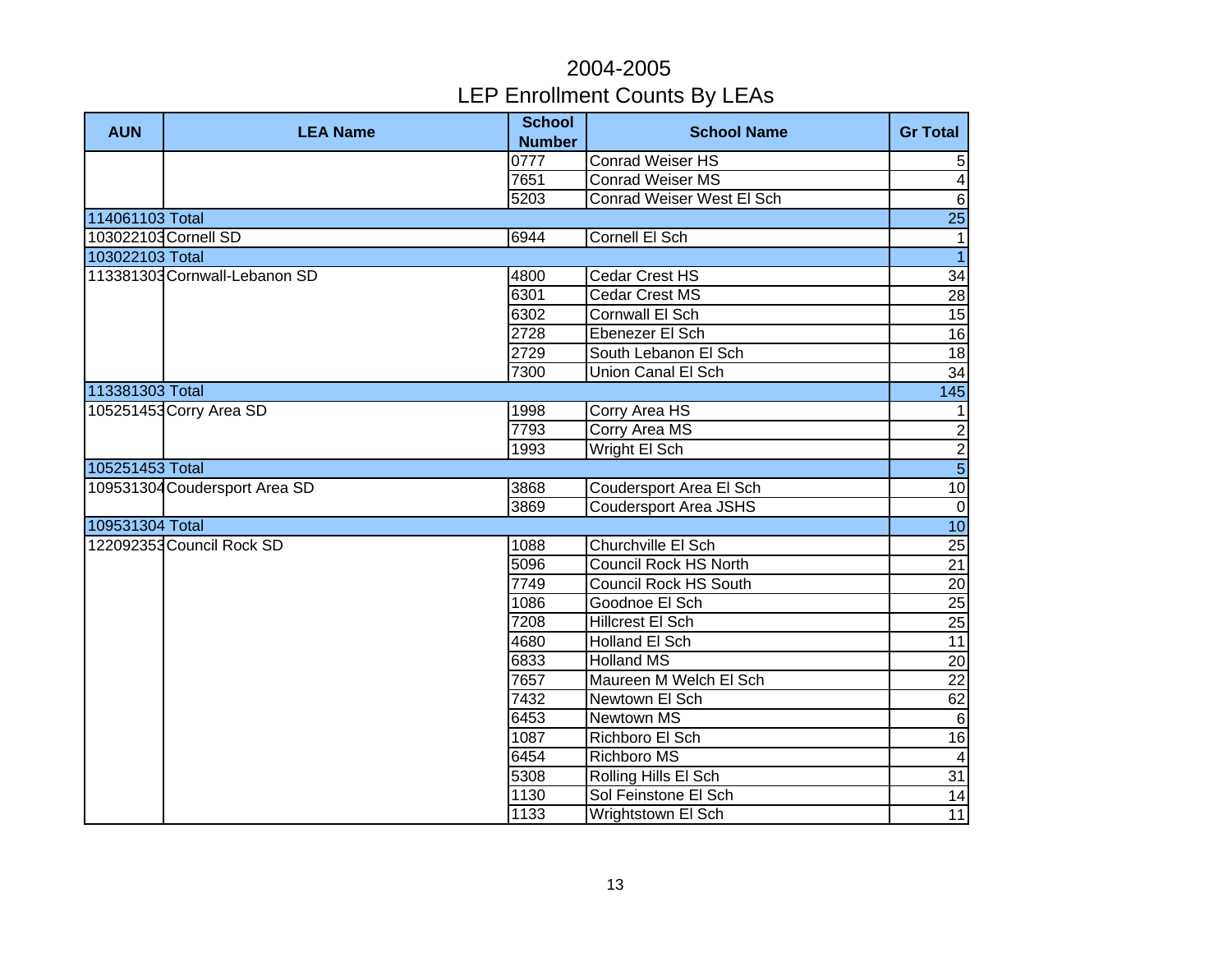| <b>AUN</b>      | <b>LEA Name</b>                         | <b>School</b><br><b>Number</b> | <b>School Name</b>                   | <b>Gr Total</b> |
|-----------------|-----------------------------------------|--------------------------------|--------------------------------------|-----------------|
| 122092353 Total |                                         |                                |                                      | 313             |
|                 | 106611303 Cranberry Area SD             | 6595                           | <b>Cranberry El Sch</b>              | $\overline{c}$  |
| 106611303 Total |                                         |                                |                                      | $\overline{2}$  |
|                 | 105201352 Crawford Central SD           | 5037                           | Cochranton El Sch                    | $\frac{2}{2}$   |
|                 |                                         | 1632                           | <b>Cochranton JSHS</b>               |                 |
|                 |                                         | 1654                           | <b>Meadville Area SHS</b>            |                 |
|                 |                                         | 7194                           | West End El Sch                      | $\overline{1}$  |
| 105201352 Total |                                         |                                |                                      | $\overline{7}$  |
|                 | 118401403 Crestwood SD                  | 2860                           | Crestwood HS                         | $\sigma$        |
|                 |                                         | 2858                           | Fairview El Sch                      | $\frac{1}{8}$   |
|                 |                                         | 5341                           | Rice El Sch                          | $\,6\,$         |
| 118401403 Total |                                         |                                |                                      | 30              |
|                 | 112673300 Crispus Attucks Youthbuild CS | 7624                           | <b>Crispus Attucks Youthbuild CS</b> | $6\phantom{1}6$ |
| 112673300 Total |                                         |                                |                                      | $\overline{6}$  |
|                 | 115211603 Cumberland Valley SD          | 1701                           | Cumberland Valley HS                 | $\infty$        |
|                 |                                         | 6714                           | Eagle View MS                        | $\frac{1}{2}$   |
|                 |                                         | 4849                           | Good Hope MS                         |                 |
|                 |                                         | 1700                           | Green Ridge El Sch                   |                 |
|                 |                                         | 5020                           | Hampden El Sch                       | 14              |
|                 |                                         | 1698                           | Monroe El Sch                        |                 |
|                 |                                         | 1696                           | Shaull El Sch                        | $\frac{2}{7}$   |
|                 |                                         | 1699                           | Silver Spring El Sch                 |                 |
|                 |                                         | 1695                           | Sporting Hill El Sch                 | $\,6\,$         |
| 115211603 Total |                                         |                                |                                      | 47              |
|                 | 118401603 Dallas SD                     | 2868                           | Dallas El Sch                        | $\sqrt{3}$      |
|                 |                                         | 5150                           | Dallas MS                            | $\overline{1}$  |
|                 |                                         | 2869                           | Dallas SHS                           | $\overline{2}$  |
| 118401603 Total |                                         |                                |                                      | $\overline{6}$  |
|                 | 112671603 Dallastown Area SD            | 6598                           | Dallastown Area MS                   | 31              |
|                 |                                         | 4553                           | <b>Dallastown Area SHS</b>           | 31              |
|                 |                                         | 4546                           | Dallastown El Sch                    | $6\phantom{1}6$ |
|                 |                                         | 4701                           | Leaders Heights El Sch               | 11              |
|                 |                                         | 4547                           | Loganville-Springfield El Sch        | $\overline{7}$  |
|                 |                                         | 4551                           | Ore Valley El Sch                    | 33              |
|                 |                                         | 4549                           | York Twp El Sch                      | $\overline{22}$ |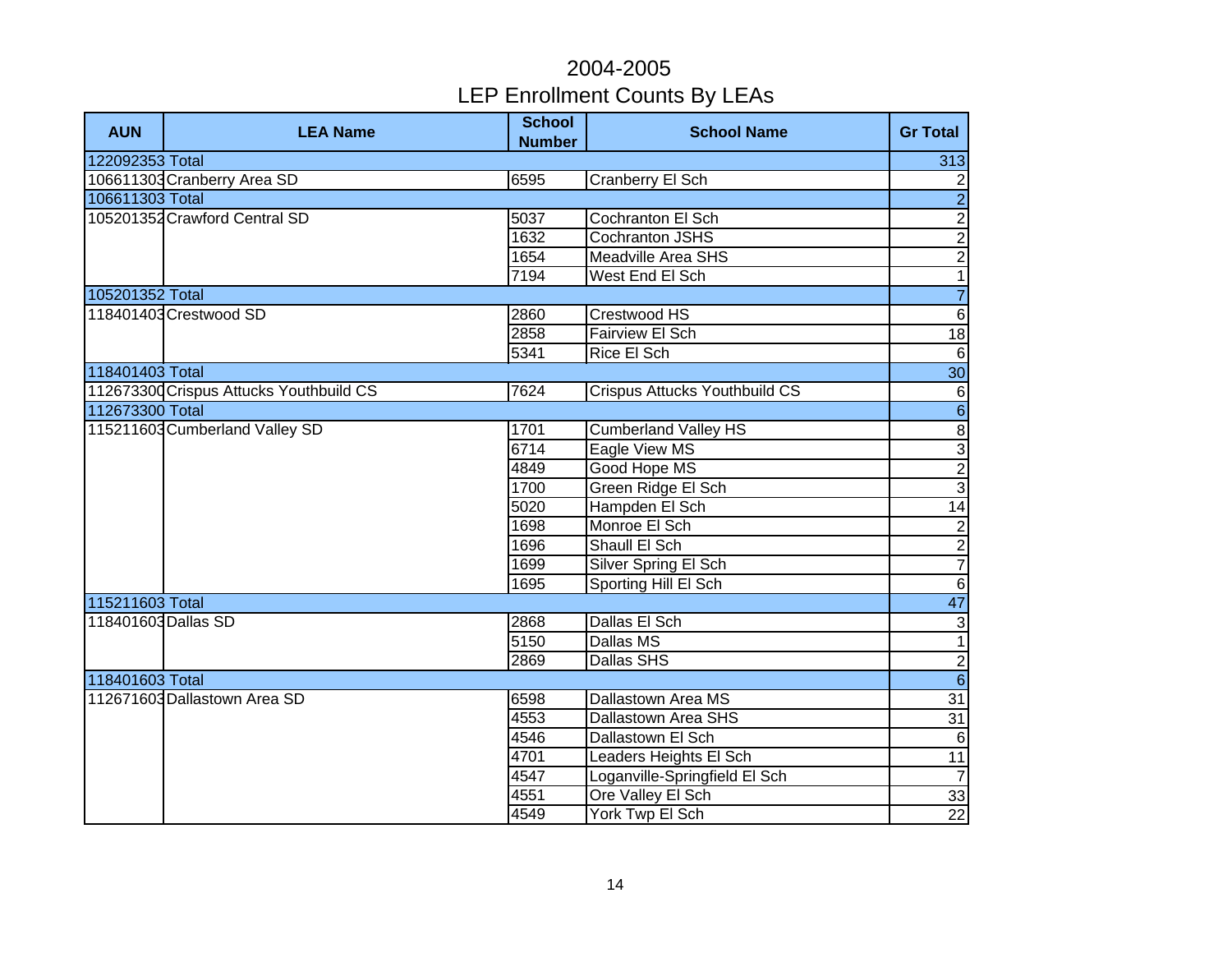| <b>AUN</b>      | <b>LEA Name</b>                | <b>School</b><br><b>Number</b> | <b>School Name</b>           | <b>Gr Total</b>          |
|-----------------|--------------------------------|--------------------------------|------------------------------|--------------------------|
| 112671603 Total |                                |                                |                              | 141                      |
|                 | 114061503 Daniel Boone Area SD | 7729                           | Amity Intrmd Ctr             | $\mathbf{3}$             |
|                 |                                | 0781                           | <b>Amity Primary Ctr</b>     | $\overline{2}$           |
|                 |                                | 7272                           | <b>Birdsboro El Ctr</b>      | $\overline{4}$           |
|                 |                                | 4810                           | Daniel Boone Area HS         | $\overline{3}$           |
|                 |                                | 7544                           | Daniel Boone Area MS         | $\overline{1}$           |
|                 |                                | 0780                           | Monocacy Kdg Ctr             | $\overline{2}$           |
| 114061503 Total |                                |                                |                              | 15                       |
|                 | 116471803 Danville Area SD     | 3424                           | Danville Area MS             | $\overline{5}$           |
|                 |                                | 3425                           | Danville Area SHS            | $\overline{6}$           |
|                 |                                | 6846                           | Danville El Sch              | $\overline{1}$           |
|                 |                                | 4833                           | Liberty-Valley El Sch        |                          |
|                 |                                | 3419                           | Mahoning-Cooper El Sch       | $\frac{2}{13}$           |
|                 |                                | 3421                           | Riverside El Sch             |                          |
| 116471803 Total |                                |                                |                              | $\frac{3}{30}$           |
|                 | 115221607 Dauphin County AVTS  | 5278                           | Dauphin County AVTS          | $\overline{\mathcal{A}}$ |
| 115221607 Total |                                |                                |                              | $\overline{\mathbf{4}}$  |
|                 | 103022253 Deer Lakes SD        | 0511                           | Curtisville Pri Ctr          | $\overline{\phantom{0}}$ |
|                 |                                | 0513                           | Deer Lakes HS                | $\overline{1}$           |
| 103022253 Total |                                |                                |                              | $\overline{2}$           |
|                 | 120522003 Delaware Valley SD   | 7162                           | Delaware Valley El Sch       | $\overline{7}$           |
|                 |                                | 5261                           | Delaware Valley HS           | $\overline{7}$           |
|                 |                                | 3864                           | Dingman-Delaware El Sch      | 10                       |
|                 |                                | 7408                           | Dingman-Delaware MS          | $\overline{7}$           |
|                 |                                | 7625                           | Dingman-Delaware Primary Sch | $\overline{14}$          |
|                 |                                | 3866                           | Shohola El Sch               | $\overline{c}$           |
| 120522003 Total |                                |                                |                              | 47                       |
|                 | 107651603 Derry Area SD        | 4351                           | <b>Derry Area MS</b>         |                          |
|                 |                                | 6927                           | Grandview El Sch             | $\frac{2}{2}$            |
| 107651603 Total |                                |                                |                              | $\overline{\mathbf{4}}$  |
|                 | 115221753 Derry Township SD    | 7731                           | Hershey Early Childhood Ctr  | $\boldsymbol{9}$         |
|                 |                                | 4801                           | <b>Hershey HS</b>            | $\sigma$                 |
|                 |                                | 7186                           | Hershey Intrmd El Sch        | $\vert 4 \vert$          |
|                 |                                | 6678                           | <b>Hershey MS</b>            | $\blacktriangle$         |
|                 |                                | 1749                           | Hershey Primary El Sch       | $\overline{7}$           |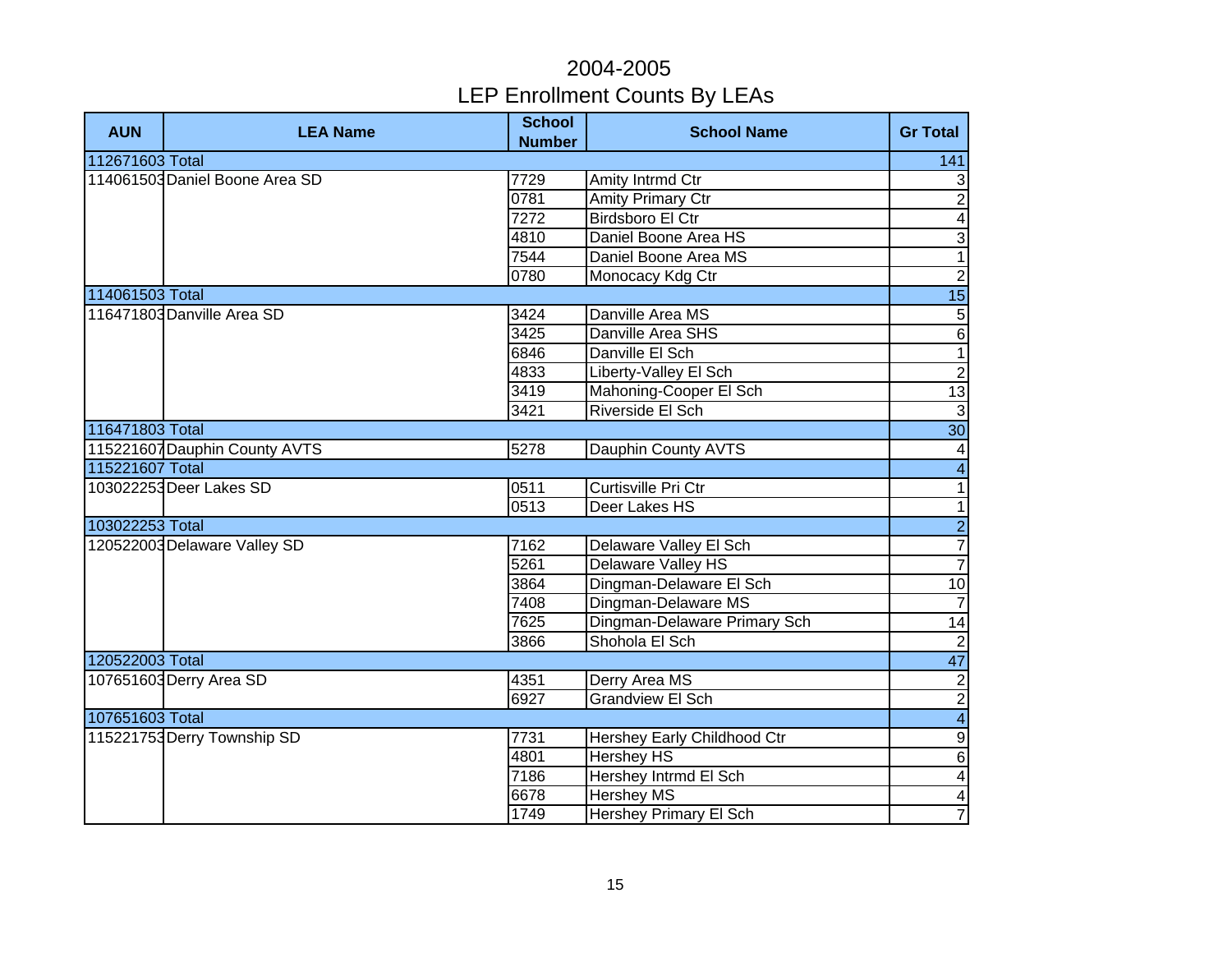| <b>AUN</b>      | <b>LEA Name</b>               | <b>School</b><br><b>Number</b> | <b>School Name</b>          | <b>Gr Total</b>         |
|-----------------|-------------------------------|--------------------------------|-----------------------------|-------------------------|
| 115221753 Total |                               |                                |                             | 30                      |
|                 | 113362203 Donegal SD          | 7165                           | Donegal MS                  | 13                      |
|                 |                               | 2539                           | Donegal SHS                 | 17                      |
|                 |                               | 7786                           | Donegal Springs El Sch      | $\overline{31}$         |
| 113362203 Total |                               |                                |                             | 61                      |
|                 | 112671803 Dover Area SD       | 4558                           | Dover Area HS               | $\,6$                   |
|                 |                               | 6283                           | Dover Area Intrmd Sch       | $\blacktriangle$        |
|                 |                               | 4557                           | Leib El Sch                 | $\overline{8}$          |
|                 |                               | 7555                           | North Salem El Sch          | $\mathbf{1}$            |
|                 |                               | 4556                           | Weigelstown El Sch          | $\overline{4}$          |
| 112671803 Total |                               |                                |                             | $\overline{23}$         |
|                 | 124152003 Downingtown Area SD | 1391                           | Beaver Creek El Sch         | $\overline{11}$         |
|                 |                               | 7266                           | <b>Bradford Hgts El Sch</b> | $\frac{3}{6}$           |
|                 |                               | 1431                           | Brandywine-Wallace El Sch   |                         |
|                 |                               | 7517                           | Downington MS               | $\overline{7}$          |
|                 |                               | 7759                           | Downingtown HS East Campus  | $\overline{7}$          |
|                 |                               | 1387                           | Downingtown HS West Campus  | $\blacktriangle$        |
|                 |                               | 5011                           | East Ward El Sch            | 18                      |
|                 |                               | 6476                           | Lionville El Sch            | 1                       |
|                 |                               | 7516                           | Lionville MS                | 13                      |
|                 |                               | 1432                           | Pickering Valley El Sch     | $\mathbf{1}$            |
|                 |                               | 7265                           | Shamona Creek El Sch        | <b>ง</b> (ภ             |
|                 |                               | 6621                           | <b>Uwchlan Hills El Sch</b> |                         |
|                 |                               | 6477                           | West Bradford El Sch        |                         |
| 124152003 Total |                               |                                |                             | 83                      |
|                 | 106172003 Dubois Area SD      | 2385                           | C G Johnson El Sch          | $\overline{1}$          |
|                 |                               | 1541                           | Dubois Area MS              |                         |
|                 |                               | 6156                           | <b>Dubois Area SHS</b>      | $\frac{2}{6}$           |
| 106172003 Total |                               |                                |                             |                         |
|                 | 119352203 Dunmore SD          | 6591                           | Dunmore El Ctr              | $\overline{5}$          |
|                 |                               | 2429                           | Dunmore HS                  | $\overline{3}$          |
| 119352203 Total |                               |                                |                             | $\infty$                |
|                 | 103022503 Duquesne City SD    | 7109                           | Duquesne El Sch             | $\mathsf 3$             |
|                 |                               | 0125                           | Duquesne MS/HS              | $\overline{1}$          |
| 103022503 Total |                               |                                |                             | $\overline{\mathbf{4}}$ |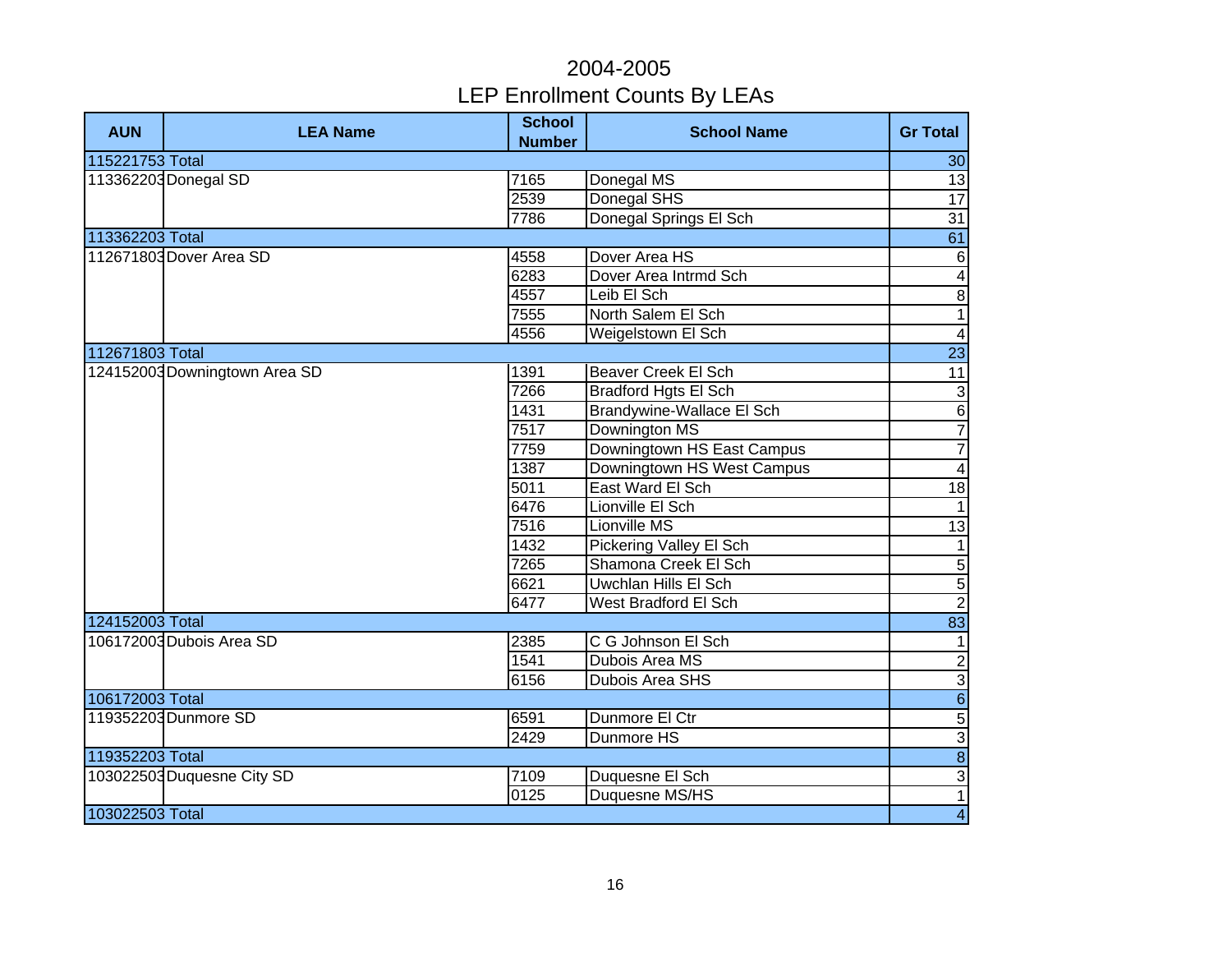| <b>AUN</b>      | <b>LEA Name</b>                       | <b>School</b><br><b>Number</b> | <b>School Name</b>              | <b>Gr Total</b> |
|-----------------|---------------------------------------|--------------------------------|---------------------------------|-----------------|
|                 | 103022803 East Allegheny SD           | 5193                           | East Allegheny JSHS             | $\overline{4}$  |
|                 |                                       | 0542                           | <b>Green Valley Primary Sch</b> | $\overline{6}$  |
| 103022803 Total |                                       |                                |                                 | 10              |
|                 | 117412003 East Lycoming SD            | 6364                           | <b>Hughesville JSHS</b>         | $\overline{2}$  |
|                 |                                       | 3019                           | Joseph C Ashkar El Sch          | $\overline{1}$  |
| 117412003 Total |                                       |                                |                                 | $\overline{3}$  |
|                 | 121392303 East Penn SD                | 2799                           | Alburtis El Sch                 | $\overline{9}$  |
|                 |                                       | 2809                           | <b>Emmaus HS</b>                | $\overline{14}$ |
|                 |                                       | 7560                           | Eyer MS                         | $\mathbf{1}$    |
|                 |                                       | 2808                           | Jefferson El Sch                | $\overline{3}$  |
|                 |                                       | 2803                           | Lower Macungie El Sch           | $\overline{4}$  |
|                 |                                       | 7559                           | Lower Macungie MS               | 13              |
|                 |                                       | 2804                           | Macungie El Sch                 | 10              |
|                 |                                       | 5239                           | Shoemaker El Sch                | $\overline{9}$  |
|                 |                                       | 4827                           | Wescosville El Sch              | 18              |
| 121392303 Total |                                       |                                |                                 | 81              |
|                 | 115212503 East Pennsboro Area SD      | 5220                           | East Pennsboro Area MS          | 16              |
|                 |                                       | 1707                           | East Pennsboro Area SHS         | $\overline{10}$ |
|                 |                                       | 1705                           | East Pennsboro El Sch           | $\overline{7}$  |
|                 |                                       | 4850                           | West Creek Hills El Sch         | 17              |
| 115212503 Total |                                       |                                |                                 | 50              |
|                 | 120452003 East Stroudsburg Area SD    | 7536                           | <b>Bushkill El Sch</b>          | 29              |
|                 |                                       | 6798                           | East Stroudsburg El Sch         | $\overline{3}$  |
|                 |                                       | 7641                           | East Stroudsburg SHS North      | 29              |
|                 |                                       | 6935                           | East Stroudsburg SHS South      | 20              |
|                 |                                       | 3204                           | J M Hill El Sch                 | 35              |
|                 |                                       | 7366                           | J T Lambert Intermediate Sch    | $\overline{37}$ |
|                 |                                       | 7642                           | Lehman Intermediate School      | 23              |
|                 |                                       | 3201                           | Middle Smithfield El Sch        | 42              |
|                 |                                       | 7411                           | Resica El Sch                   | $\overline{16}$ |
|                 |                                       | 3202                           | Smithfield El Sch               | 30              |
| 120452003 Total |                                       |                                |                                 | 264             |
|                 | 113362303 Eastern Lancaster County SD | 2500                           | <b>Brecknock El Sch</b>         | 22              |
|                 |                                       | 7209                           | Garden Spot MS                  | 14              |
|                 |                                       | 2554                           | Garden Spot SHS                 | 23              |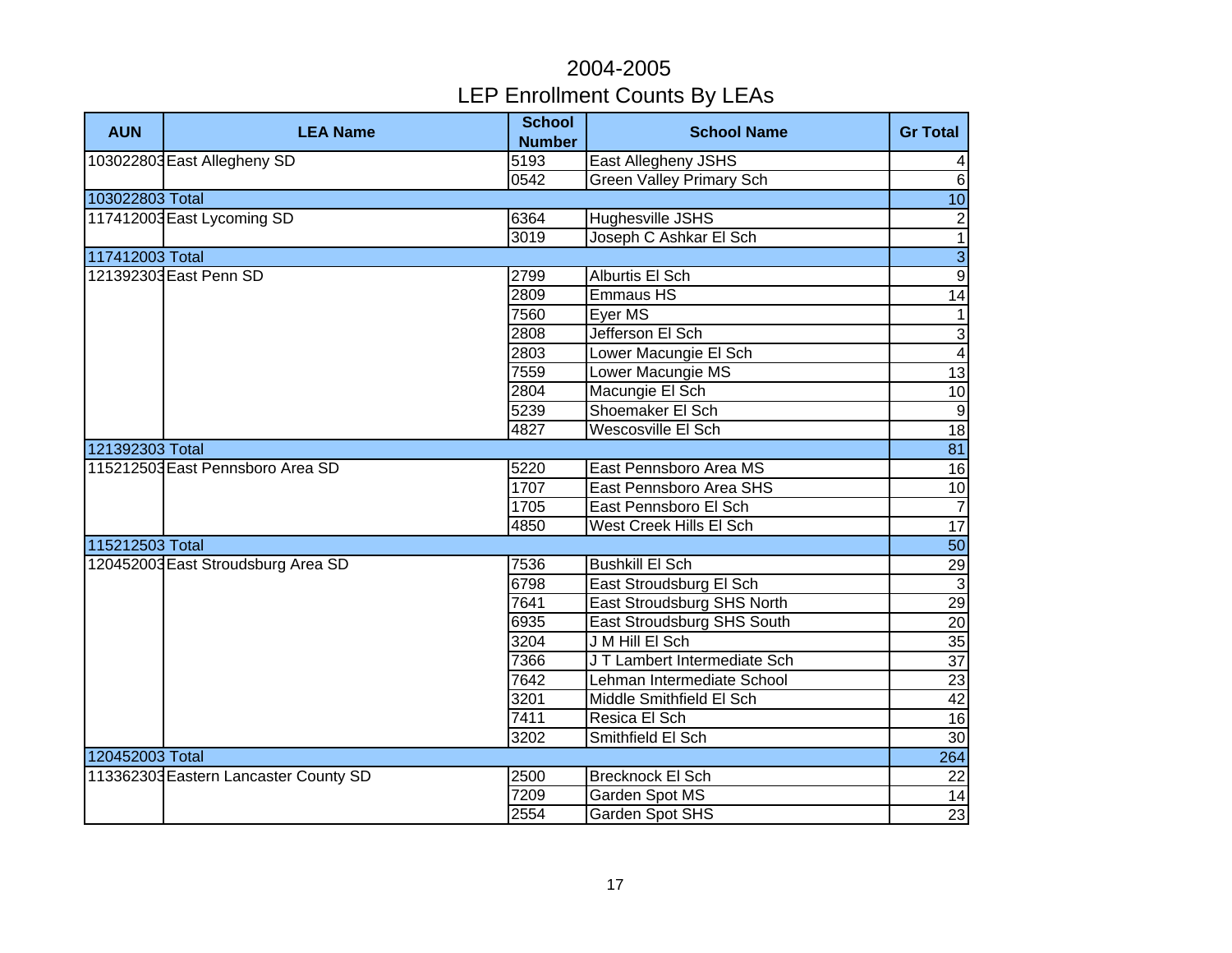| <b>AUN</b>      | <b>LEA Name</b>                     | <b>School</b><br><b>Number</b> | <b>School Name</b>            | <b>Gr Total</b> |
|-----------------|-------------------------------------|--------------------------------|-------------------------------|-----------------|
|                 |                                     | 4707                           | <b>New Holland Elementary</b> | 36              |
| 113362303 Total |                                     |                                |                               | 95              |
|                 | 113382303 Eastern Lebanon County SD | 6612                           | Eastern Lebanon Co MS         | $\,6$           |
|                 |                                     | 2740                           | Eastern Lebanon Co SHS        | $\overline{2}$  |
|                 |                                     | 6611                           | Fort Zeller El Sch            | $\overline{2}$  |
|                 |                                     | 2735                           | Jackson El Sch                | $\overline{2}$  |
|                 |                                     | 2738                           | Schaefferstown El Sch         | $\overline{13}$ |
| 113382303 Total |                                     |                                |                               | $\overline{25}$ |
|                 | 112672203 Eastern York SD           | 4559                           | Canadochly El Sch             | $\overline{c}$  |
|                 |                                     | 4564                           | Eastern York HS               | $\overline{2}$  |
|                 |                                     | 7439                           | Eastern York MS               | $\overline{1}$  |
|                 |                                     | 6285                           | Kreutz Creek El Sch           |                 |
|                 |                                     | 4563                           | Wrightsville El Sch           | $\frac{2}{9}$   |
| 112672203 Total |                                     |                                |                               |                 |
|                 | 120483302 Easton Area SD            | 4915                           | Cheston El Sch                | 68              |
|                 |                                     | 3482                           | Easton Area HS                | 42              |
|                 | 7008                                | Easton Area MS                 | $\overline{71}$               |                 |
|                 |                                     | 3477                           | Forks El Sch                  | $\overline{8}$  |
|                 |                                     | 3478                           | March El Sch                  | 33              |
|                 |                                     | 3473                           | Palmer El Sch                 | 44              |
|                 |                                     | 5350                           | Paxinosa El Sch               | $\overline{72}$ |
|                 |                                     | 6925                           | Shawnee MS                    | 39              |
|                 |                                     | 5064                           | Tracy El Sch                  | 35              |
| 120483302 Total |                                     |                                |                               | 412             |
|                 | 113362403 Elizabethtown Area SD     | 2555                           | Bainbridge El Sch             | $\mathbf{1}$    |
|                 |                                     | 2561                           | East High Street El Sch       | $\overline{17}$ |
|                 |                                     | 6862                           | Elizabethtown Area MS         | $\overline{7}$  |
|                 |                                     | 2562                           | Elizabethtown Area SHS        | 14              |
| 113362403 Total |                                     |                                |                               | 39              |
|                 | 119582503 Elk Lake SD               | 6417                           | Elk Lake El Sch               | $6\phantom{1}6$ |
|                 |                                     | 6418                           | Elk Lake JSHS                 | $\overline{2}$  |
| 119582503 Total |                                     |                                |                               | $\infty$        |
|                 | 113362603 Ephrata Area SD           | 2564                           | Akron El Sch                  | 23              |
|                 |                                     | 2568                           | Clay El Sch                   | 23              |
|                 |                                     | 6712                           | Ephrata MS                    | 54              |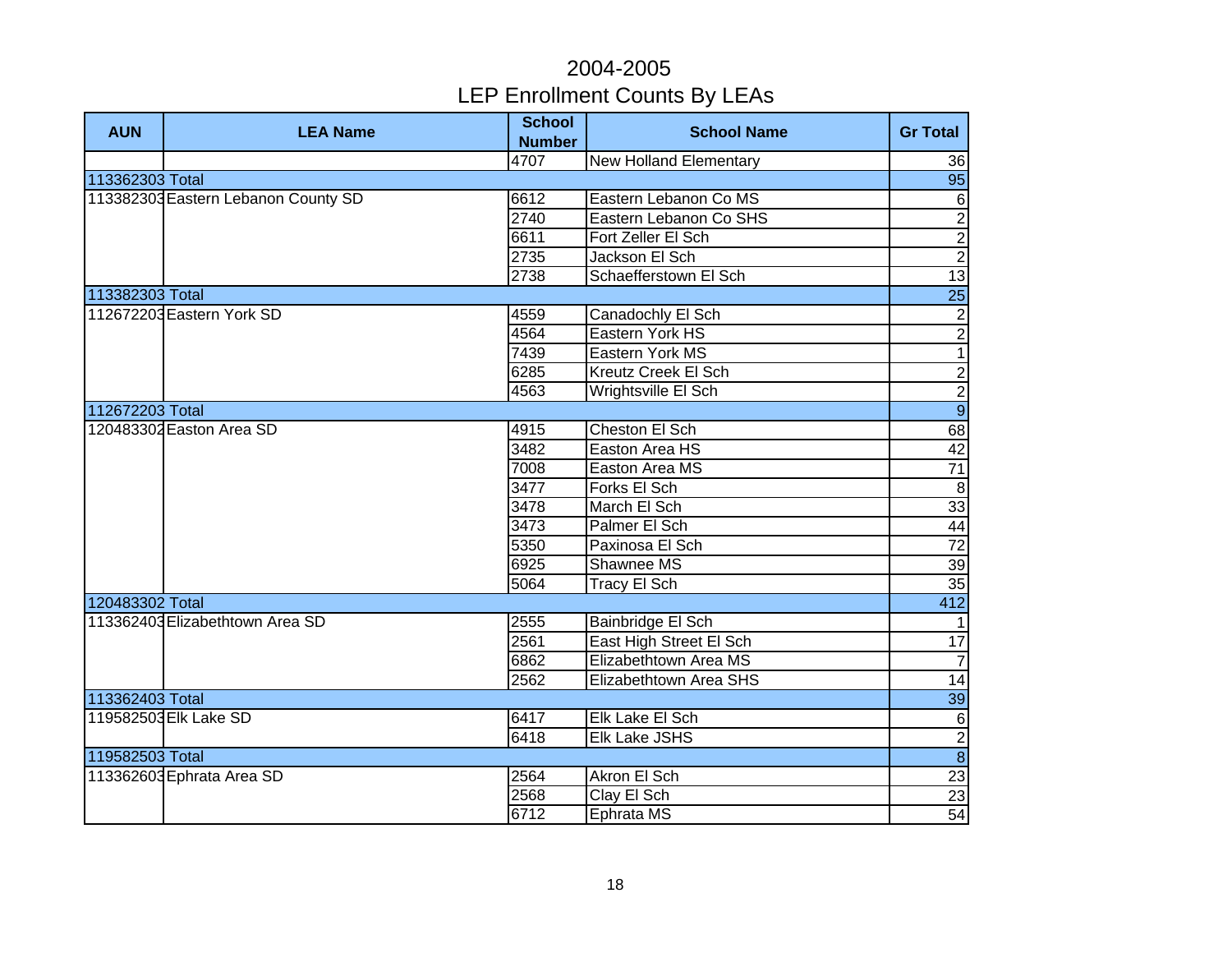| <b>AUN</b>      | <b>LEA Name</b>                      | <b>School</b> | <b>School Name</b>           | <b>Gr Total</b> |
|-----------------|--------------------------------------|---------------|------------------------------|-----------------|
|                 |                                      | <b>Number</b> |                              |                 |
|                 |                                      | 6293          | Ephrata SHS                  | 37              |
|                 |                                      | 2563          | Fulton El Sch                | 26              |
|                 |                                      | 2570          | <b>Highland El Sch</b>       | $\overline{19}$ |
|                 |                                      | 2565          | Lincoln El Sch               | $\overline{14}$ |
| 113362603 Total |                                      |               |                              | 196             |
|                 | 105252602 Erie City SD               | 2000          | <b>Burton El Sch</b>         | 16              |
|                 |                                      | 7294          | <b>Central HS</b>            | 31              |
|                 |                                      | 2001          | Cleveland El Sch             | $\overline{34}$ |
|                 |                                      | 2021          | Connell El Sch               | 68              |
|                 |                                      | 2003          | Diehl El Sch                 | 58              |
|                 |                                      | 2026          | East SHS                     | 143             |
|                 |                                      | 2004          | Edison El Sch                | 79              |
|                 |                                      | 2022          | Emerson-Gridley El Sch       | $\overline{17}$ |
|                 |                                      | 2007          | Glenwood El Sch              | $\overline{11}$ |
|                 |                                      | 2009          | Harding El Sch               | 14              |
|                 |                                      | 2010          | Irving El Sch                | $\frac{65}{7}$  |
|                 |                                      | 2011          | Jefferson El Sch             |                 |
|                 |                                      | 2013          | Lincoln El Sch               | 25              |
|                 |                                      | 2016          | McKinley El Sch              | 23              |
|                 |                                      | 2018          | Perry El Sch                 | $\overline{12}$ |
|                 |                                      | 7035          | Pfeiffer-Burleigh El Sch     | 92              |
|                 |                                      | 2024          | Roosevelt MS                 | 18              |
|                 |                                      | 2027          | <b>Strong Vincent HS</b>     | $\Theta$        |
|                 |                                      | 6959          | Wayne MS                     | 58              |
|                 |                                      | 2025          | <b>Wilson MS</b>             | 62              |
| 105252602 Total |                                      |               |                              | 839             |
|                 | 124150001 Erin Dudley Forbes CS      | 7680          | <b>Erin Dudley Forbes CS</b> | 10              |
| 124150001 Total |                                      |               |                              | 10              |
|                 | 126513100 Eugenio Maria De Hostos CS | 7564          | Eugenio Maria DE Hostos CS   | 62              |
| 126513100 Total |                                      |               |                              | 62              |
|                 | 108053003 Everett Area SD            | 0735          | Breezewood El Sch            |                 |
| 108053003 Total |                                      |               |                              | $\frac{2}{2}$   |
|                 | 114062003 Exeter Township SD         | 0788          | <b>Exeter Twp SHS</b>        |                 |
|                 |                                      | 0783          | Jacksonwald El Sch           | 11              |
|                 |                                      | 0786          | Lorane El Sch                | $\mathbf{2}$    |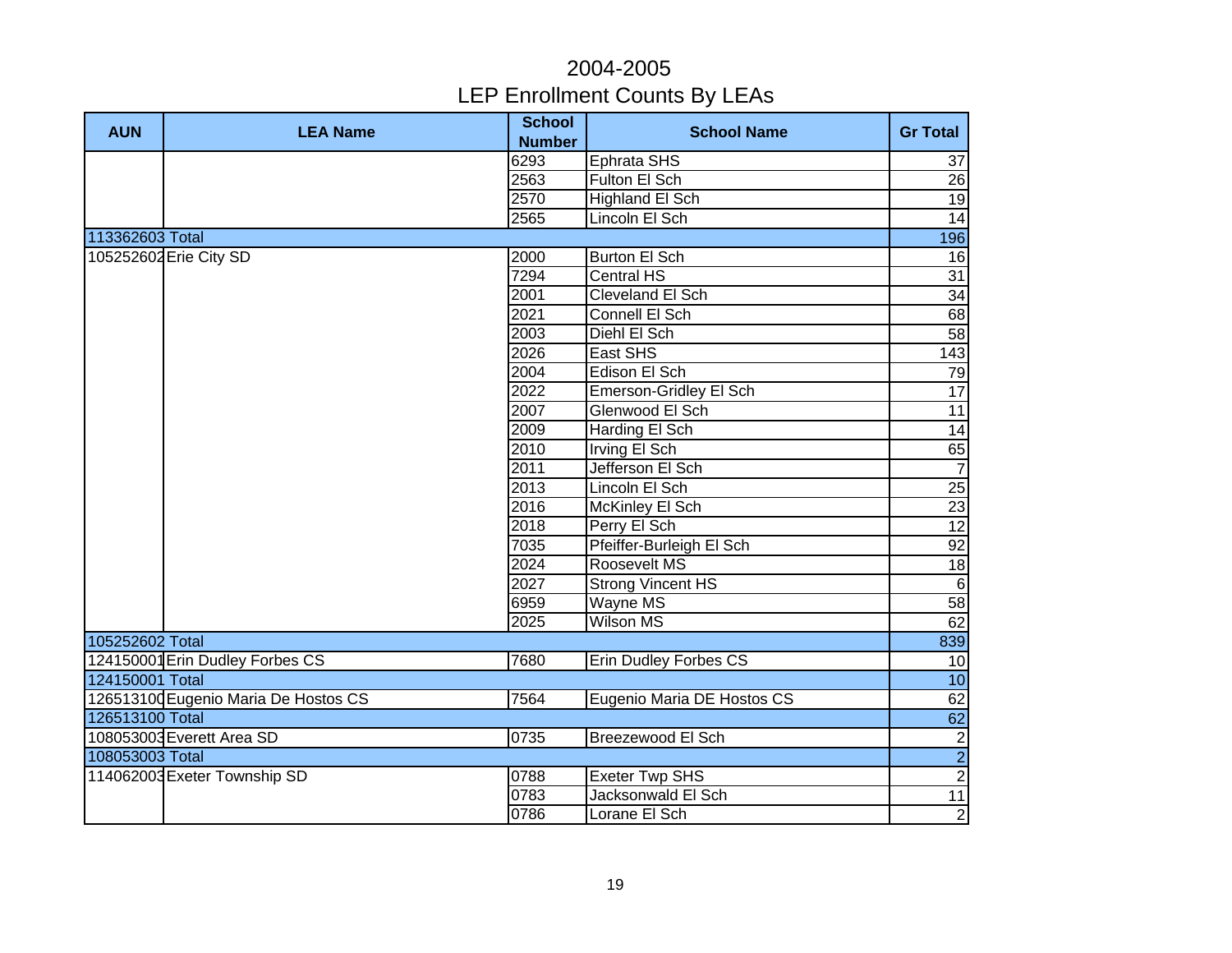| <b>AUN</b>      | <b>LEA Name</b>                   | <b>School</b><br><b>Number</b> | <b>School Name</b>             | <b>Gr Total</b>         |
|-----------------|-----------------------------------|--------------------------------|--------------------------------|-------------------------|
|                 |                                   | 6731                           | Martin Luther Lausch El Ctr    | $\overline{2}$          |
|                 |                                   | 7755                           | <b>Reiffton Sch</b>            | 10                      |
| 114062003 Total |                                   |                                |                                | $\overline{27}$         |
|                 | 114062503 Fleetwood Area SD       | 0791                           | <b>Andrew Maier El Sch</b>     | $\overline{11}$         |
|                 |                                   | 0789                           | Fleetwood El Sch               | $\overline{5}$          |
|                 |                                   | 6311                           | Fleetwood MS                   | $\overline{11}$         |
|                 |                                   | 5023                           | Fleetwood SHS                  | $\overline{5}$          |
|                 |                                   | 0860                           | Richmond El Sch                | $\overline{3}$          |
| 114062503 Total |                                   |                                |                                | $\overline{35}$         |
|                 | 106272003 Forest Area SD          | 6701                           | West Forest El Sch             |                         |
|                 |                                   | 6161                           | <b>West Forest JSHS</b>        | $\frac{2}{2}$           |
| 106272003 Total |                                   |                                |                                | $\overline{4}$          |
|                 | 119583003 Forest City Regional SD | 6420                           | Forest City Regional El Sch    | $\overline{5}$          |
|                 |                                   | 6419                           | <b>Forest City Regional HS</b> | $\overline{1}$          |
| 119583003 Total |                                   |                                |                                | $\overline{6}$          |
|                 | 105253553 Fort LeBoeuf SD         | 2037                           | Fort LeBoeuf SHS               | $\overline{1}$          |
|                 |                                   | 2036                           | Robison El Sch                 | $\overline{3}$          |
| 105253553 Total |                                   |                                |                                | $\overline{4}$          |
|                 | 103023912 Fox Chapel Area SD      | 0147                           | Dorseyville MS                 | 13                      |
|                 |                                   | 0149                           | <b>Fairview El Sch</b>         | $\overline{6}$          |
|                 |                                   | 0156                           | Fox Chapel Area SHS            | $\overline{7}$          |
|                 |                                   | 6780                           | Hartwood El Sch                | $\overline{7}$          |
|                 |                                   | 0153                           | Kerr El Sch                    | 10                      |
|                 |                                   | 0461                           | <b>Ohara El Sch</b>            | $\overline{19}$         |
| 103023912 Total |                                   |                                |                                | 62                      |
|                 | 106612203 Franklin Area SD        | 6984                           | <b>Franklin Area MS</b>        | $\mathbf{1}$            |
|                 |                                   | 4104                           | Seventh Street El Sch          | $\overline{3}$          |
|                 |                                   | 6166                           | <b>Victory El Sch</b>          | $\frac{3}{7}$           |
| 106612203 Total |                                   |                                |                                |                         |
|                 | 107652603 Franklin Regional SD    | 7602                           | <b>Franklin Regional MS</b>    | $\overline{8}$          |
|                 |                                   | 4360                           | <b>Franklin Regional SHS</b>   | $\overline{\mathbf{4}}$ |
|                 |                                   | 7163                           | Heritage El Sch                | $\overline{5}$          |
|                 |                                   | 4354                           | Newlonsburg El Sch             | $\mathbf{1}$            |
|                 |                                   | 4357                           | Sloan El Sch                   | $\overline{3}$          |
| 107652603 Total |                                   |                                |                                | 21                      |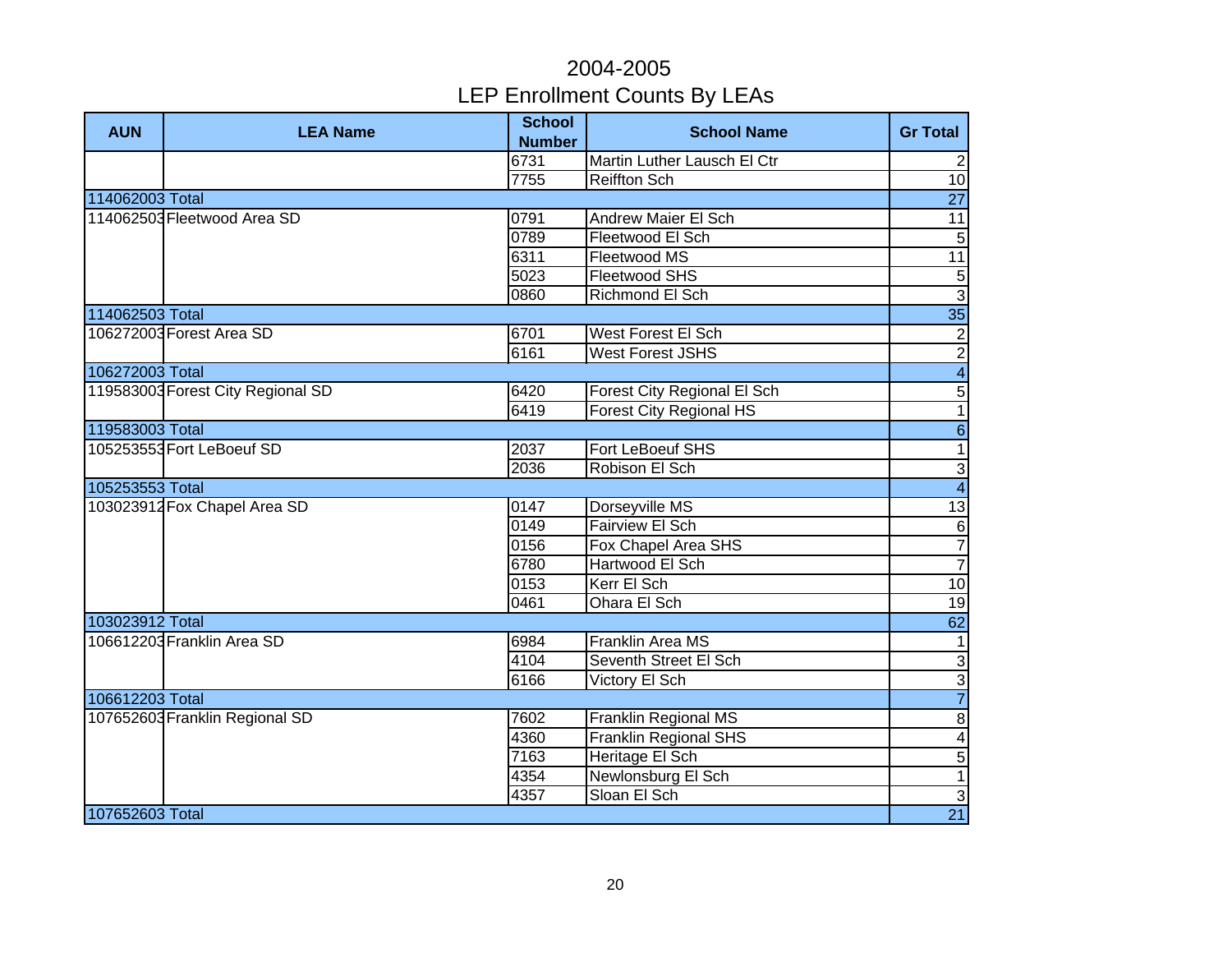| <b>AUN</b>          | <b>LEA Name</b>               | <b>School</b><br><b>Number</b> | <b>School Name</b>           | <b>Gr Total</b>          |
|---------------------|-------------------------------|--------------------------------|------------------------------|--------------------------|
|                     | 126513450 Franklin Towne CHS  | 7666                           | <b>Franklin Towne CHS</b>    | $\overline{4}$           |
| 126513450 Total     |                               |                                |                              | $\overline{\mathbf{A}}$  |
|                     | 101262903 Frazier SD          | 2126                           | <b>Frazier HS</b>            | $\overline{1}$           |
|                     |                               | 6686                           | Perry El Sch                 | $\overline{1}$           |
| 101262903 Total     |                               |                                |                              | $\overline{2}$           |
|                     | 125234103 Garnet Valley SD    | 7714                           | <b>Bethel Springs El Sch</b> | $\overline{8}$           |
|                     |                               | 6506                           | Concord El Sch               | $\overline{7}$           |
|                     |                               | 7486                           | <b>Garnet Valley El Sch</b>  | $\overline{\mathbf{4}}$  |
|                     |                               | 1869                           | <b>Garnet Valley HS</b>      | $\overline{3}$           |
|                     |                               | 7313                           | <b>Garnet Valley MS</b>      | $\overline{5}$           |
| 125234103 Total     |                               |                                |                              | 27                       |
|                     | 103024102 Gateway SD          | 0157                           | Evergreen El Sch             | $\sqrt{5}$               |
|                     |                               | 0167                           | Gateway MS                   | 10                       |
|                     |                               | 0170                           | <b>Gateway SHS</b>           | $\sigma$                 |
|                     |                               | 0161                           | Moss Side El Sch             | $\overline{21}$          |
|                     |                               | 0169                           | Moss Side MS                 | 12                       |
|                     |                               | 0168                           | Pitcairn El Sch              | $\overline{\phantom{a}}$ |
|                     |                               | 5191                           | Ramsey El Sch                | $\overline{1}$           |
|                     |                               | 0165                           | University Park El Sch       | $\overline{4}$           |
| 103024102 Total     |                               |                                |                              | $\overline{60}$          |
|                     | 105253903 General McLane SD   | 2040                           | <b>General McLane HS</b>     |                          |
| 105253903 Total     |                               |                                |                              | $\frac{1}{2}$            |
|                     | 112013753 Gettysburg Area SD  | 0009                           | Eisenhower El Sch            | $\overline{30}$          |
|                     |                               | 0006                           | Franklin Twp El Sch          | 23                       |
|                     |                               | 6271                           | Gettysburg Area HS           | $\overline{32}$          |
|                     |                               | 0010                           | Gettysburg Area MS           | $\overline{32}$          |
|                     |                               | 5126                           | James Gettys El Sch          | $\overline{25}$          |
|                     |                               | 7592                           | Lincoln El Sch               | 26                       |
| 112013753 Total     |                               |                                |                              | 168                      |
| 105254053 Girard SD |                               | 2042                           | Elk Valley El Sch            | $\overline{7}$           |
| 105254053 Total     |                               |                                |                              | $\overline{7}$           |
|                     | 114063003 Governor Mifflin SD | 0794                           | Cumru El Sch                 | 17                       |
|                     |                               | 0801                           | <b>Governor Mifflin MS</b>   | 15                       |
|                     |                               | 0802                           | <b>Governor Mifflin SHS</b>  | 18                       |
|                     |                               | 6794                           | Intermediate Sch             | 30                       |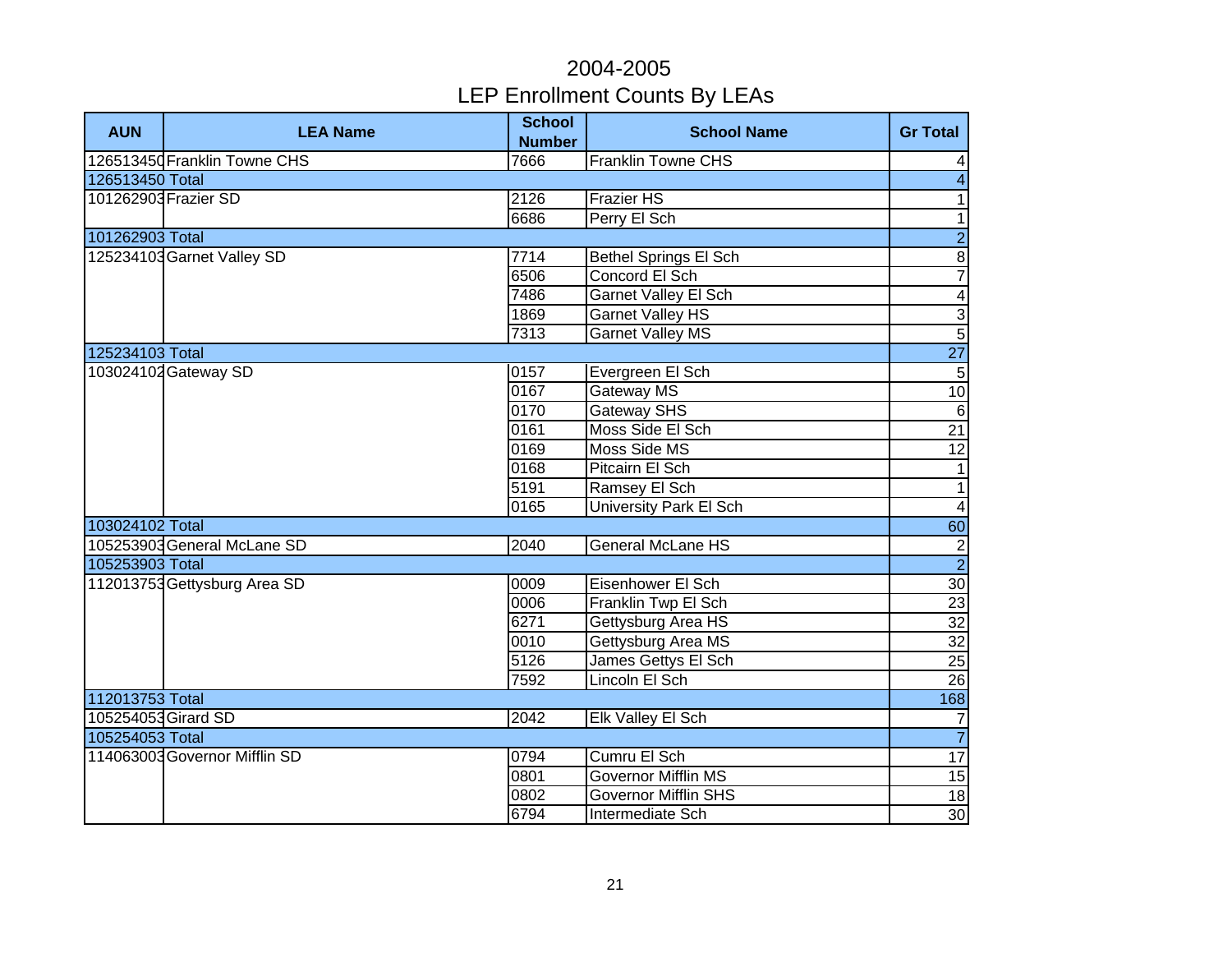| <b>AUN</b>      | <b>LEA Name</b>                     | <b>School</b><br><b>Number</b> | <b>School Name</b>            | <b>Gr Total</b>          |
|-----------------|-------------------------------------|--------------------------------|-------------------------------|--------------------------|
| 114063003 Total |                                     |                                |                               | 80                       |
|                 | 124153503 Great Valley SD           | 1368                           | Charlestown El Sch            | $\overline{\mathcal{A}}$ |
|                 |                                     | 7695                           | <b>General Wayne El Sch</b>   | $\overline{6}$           |
|                 |                                     | 1424                           | <b>Great Valley HS</b>        | $\overline{12}$          |
|                 |                                     | 1422                           | <b>Great Valley MS</b>        | $\overline{8}$           |
|                 |                                     | 6479                           | Kathryn D. Markley El Sch     | 34                       |
| 124153503 Total |                                     |                                |                               | 64                       |
|                 | 108112502 Greater Johnstown SD      | 1252                           | <b>Greater Johnstown MS</b>   | $\mathbf{1}$             |
| 108112502 Total |                                     |                                |                               | $\overline{1}$           |
|                 | 107653102 Greater Latrobe SD        | 6957                           | <b>Greater Latrobe JHS</b>    | $\overline{2}$           |
|                 |                                     | 4845                           | <b>Greater Latrobe SHS</b>    | $\overline{\phantom{0}}$ |
|                 |                                     | 4386                           | Latrobe El Sch                | $\overline{\phantom{0}}$ |
|                 |                                     | 4380                           | Mountain View El Sch          | $\overline{6}$           |
| 107653102 Total |                                     |                                |                               | 10                       |
|                 | 118402603 Greater Nanticoke Area SD | 7768                           | <b>GNA El Ctr</b>             |                          |
|                 |                                     | 7610                           | Greater Nanticoke Area Ed Ctr | $\frac{2}{2}$            |
|                 |                                     | 2933                           | J F Kennedy El Sch            |                          |
|                 |                                     | 2939                           | K M Smith El Sch              |                          |
| 118402603 Total |                                     |                                |                               | 12                       |
|                 | 112283003 Greencastle-Antrim SD     | 2202                           | Greencastle-Antrim El Sch     | $\frac{1}{1}$            |
|                 |                                     | 5117                           | Greencastle-Antrim MS         |                          |
|                 |                                     | 7427                           | Greencastle-Antrim Pri Sch    |                          |
|                 |                                     | 2206                           | Greencastle-Antrim SHS        | $\frac{5}{3}$            |
| 112283003 Total |                                     |                                |                               | 11                       |
|                 | 107653203 Greensburg Salem SD       | 7329                           | Amos K Hutchinson El Sch      | $\overline{\omega}$      |
|                 |                                     | 4373                           | Greensburg-Salem HS           | $\overline{1}$           |
|                 |                                     | 5166                           | Metzgar El Sch                | $\frac{3}{1}$            |
|                 |                                     | 5165                           | Nicely El Sch                 |                          |
| 107653203 Total |                                     |                                |                               | $\overline{\mathbf{8}}$  |
|                 | 104432803 Greenville Area SD        | 3135                           | East El Sch                   | $\overline{1}$           |
|                 |                                     | 3137                           | <b>Greenville JSHS</b>        | $\overline{6}$           |
|                 |                                     | 3133                           | Hempfield El Sch              |                          |
| 104432803 Total |                                     |                                |                               | $\frac{2}{9}$            |
|                 | 115503004 Greenwood SD              | 7062                           | Greenwood El Sch              | 1                        |
| 115503004 Total |                                     |                                |                               | $\overline{1}$           |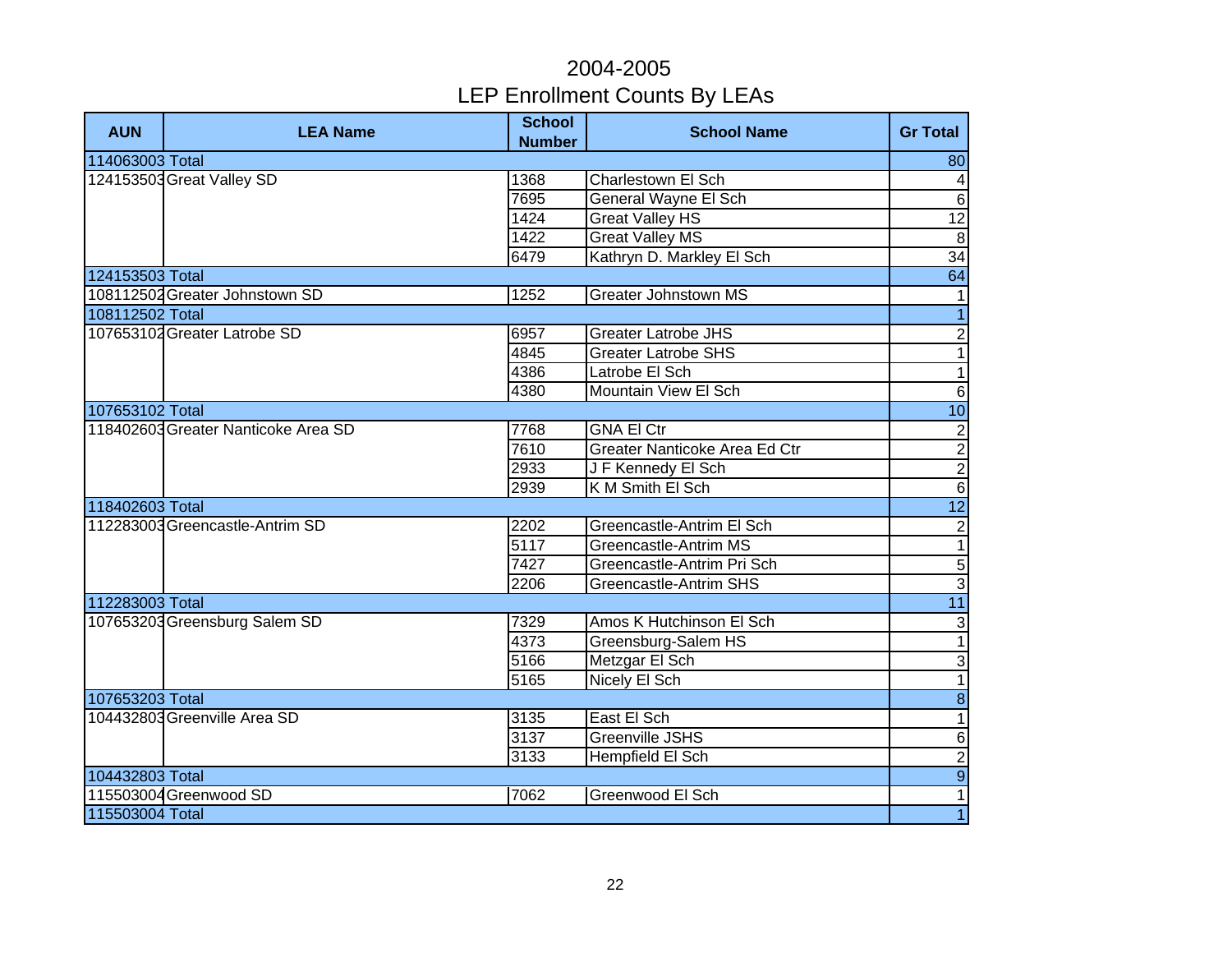| <b>AUN</b>      | <b>LEA Name</b>               | <b>School</b><br><b>Number</b> | <b>School Name</b>           | <b>Gr Total</b>          |
|-----------------|-------------------------------|--------------------------------|------------------------------|--------------------------|
|                 | 104432903 Grove City Area SD  | 6125                           | George Jr Republic HS        | 3                        |
|                 |                               | 7316                           | George Jr Republic MS        | $\overline{1}$           |
|                 |                               | 3145                           | <b>Grove City Area HS</b>    | $\overline{\mathbf{A}}$  |
|                 |                               | 3144                           | <b>Grove City Area MS</b>    | $\overline{2}$           |
|                 |                               | 3143                           | <b>Highland El Sch</b>       | $\overline{c}$           |
|                 |                               | 6844                           | <b>Hillview El Sch</b>       | $\overline{1}$           |
| 104432903 Total |                               |                                |                              | 13                       |
|                 | 115222504 Halifax Area SD     | 6330                           | Halifax Area HS              | $\overline{c}$           |
| 115222504 Total |                               |                                |                              | $\overline{2}$           |
|                 | 114063503 Hamburg Area SD     | 0808                           | Hamburg Area HS              | $\overline{3}$           |
|                 |                               | 7447                           | Hamburg Area Middle School   | $\overline{3}$           |
|                 |                               | 0807                           | Hamburg El Sch               | $\overline{1}$           |
|                 |                               | 0809                           | Perry El Sch                 | $\overline{5}$           |
|                 |                               | 0805                           | Tilden El Sch                | $\overline{1}$           |
| 114063503 Total |                               |                                |                              | $\overline{13}$          |
|                 | 103024603 Hampton Township SD | 5190                           | Hampton HS                   | $\overline{4}$           |
|                 |                               | 0179                           | <b>Hampton MS</b>            | $\overline{6}$           |
|                 |                               | 0178                           | Poff El Sch                  | $\overline{1}$           |
|                 |                               | 0176                           | Wyland El Sch                | $\sigma$                 |
| 103024603 Total |                               |                                |                              | 17                       |
|                 | 118403003 Hanover Area SD     | 2891                           | Hanover Area JSHS            | $\mathbf{1}$             |
|                 |                               | 7007                           | Hanover Area Memorial El Sch | $\blacktriangle$         |
|                 |                               | 2887                           | Hanover Green El Sch         | $\overline{\phantom{0}}$ |
|                 |                               | 2888                           | Lee Park El Sch              | $\overline{\mathbf{4}}$  |
|                 |                               | 2889                           | Lyndwood El Sch              | $\overline{3}$           |
| 118403003 Total |                               |                                |                              | 13                       |
|                 | 112672803 Hanover Public SD   | 4565                           | <b>Clearview El Sch</b>      | 11                       |
|                 |                               | 4570                           | <b>Hanover MS</b>            | $\overline{21}$          |
|                 |                               | 4571                           | <b>Hanover SHS</b>           | 10                       |
|                 |                               | 4566                           | <b>Hanover Street El Sch</b> | 33                       |
|                 |                               | 4568                           | Washington El Sch            | $\mathbf{3}$             |
| 112672803 Total |                               |                                |                              | $\overline{78}$          |
|                 | 105254353 Harbor Creek SD     | 2047                           | Clark El Sch                 | $\mathbf{1}$             |
|                 |                               | 2048                           | <b>Harbor Creek JSHS</b>     | $\mathbf{1}$             |
| 105254353 Total |                               |                                |                              | $\overline{2}$           |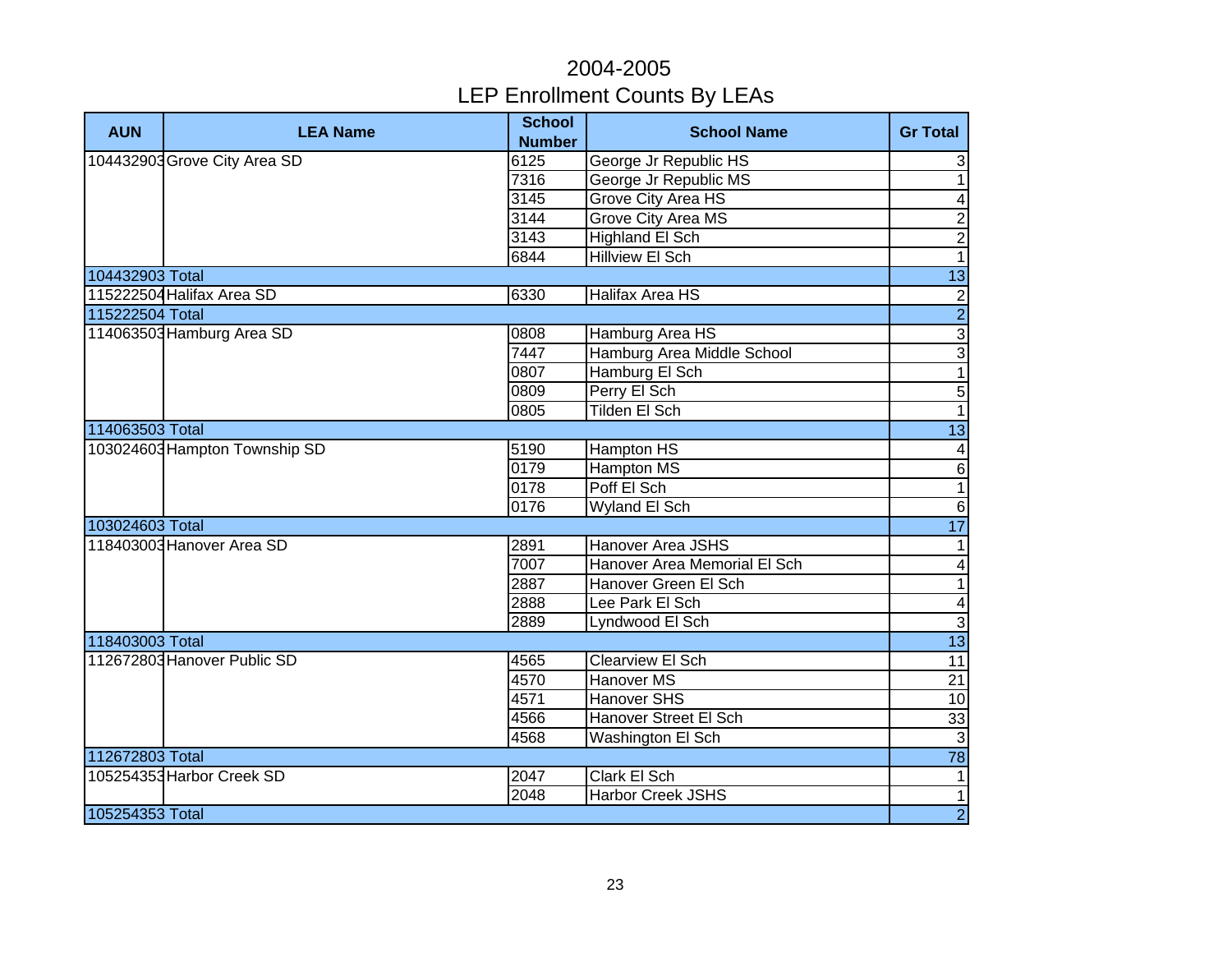| <b>AUN</b>      | <b>LEA Name</b>                 | <b>School</b><br><b>Number</b> | <b>School Name</b>            | <b>Gr Total</b>         |
|-----------------|---------------------------------|--------------------------------|-------------------------------|-------------------------|
|                 | 115222752 Harrisburg City SD    | 1768                           | <b>Ben Franklin Sch</b>       | 17                      |
|                 |                                 | 1764                           | Benjamin Franklin Sch         | $\,6$                   |
|                 |                                 | 1769                           | Camp Curtin Sch               | $\overline{1}$          |
|                 |                                 | 1765                           | Downey Sch                    | $\overline{2}$          |
|                 |                                 | 1766                           | Foose Sch                     | 194                     |
|                 |                                 | 1757                           | <b>Hamilton Sch</b>           | 29                      |
|                 |                                 | 6333                           | Harrisburg HS                 | 91                      |
|                 |                                 | 1758                           | Lincoln Sch                   | $\overline{2}$          |
|                 |                                 | 1759                           | <b>Marshall Sch</b>           | 60                      |
|                 |                                 | 1767                           | Melrose Sch                   | 66                      |
|                 |                                 | 7667                           | Scott Sch Early Childhood Ctr | 139                     |
|                 |                                 | 1761                           | Shimmell Sch                  | $\overline{5}$          |
|                 |                                 | 7464                           | <b>William Penn Sch</b>       | $\overline{2}$          |
| 115222752 Total |                                 |                                |                               | 614                     |
|                 | 123463603 Hatboro-Horsham SD    | 5079                           | Blair Mill El Sch             | $\boldsymbol{8}$        |
|                 |                                 | 3268                           | Crooked Billet El Sch         | $\overline{5}$          |
|                 |                                 | 3271                           | Hallowell El Sch              | 6                       |
|                 |                                 | 3272                           | Hatboro-Horsham SHS           | 21                      |
|                 |                                 | 6639                           | Keith Valley MS               | $\overline{11}$         |
|                 |                                 | 7600                           | Limekiln-Simmons El Sch       | دی                      |
|                 |                                 | 3267                           | Pennypack El Sch              | $\overline{\mathbf{4}}$ |
|                 |                                 | 3270                           | Simmons El Sch                | 13                      |
| 123463603 Total |                                 |                                |                               | $\overline{71}$         |
|                 | 125234502 Haverford Township SD | 1871                           | Chatham Park El Sch           | 17                      |
|                 |                                 | 1876                           | Chestnutwold El Sch           | $\frac{1}{8}$           |
|                 |                                 | 1877                           | Coopertown El Sch             | $\overline{2}$          |
|                 |                                 | 1878                           | <b>Haverford MS</b>           | 19                      |
|                 |                                 | 1879                           | <b>Haverford SHS</b>          | $\overline{15}$         |
|                 |                                 | 1874                           | Lynnewood El Sch              | $\overline{21}$         |
|                 |                                 | 1875                           | Manoa El Sch                  | 15                      |
| 125234502 Total |                                 |                                |                               | 107                     |
|                 | 118403302 Hazleton Area SD      | 7605                           | Arthur Street El Sch          | 51                      |
|                 |                                 | 7661                           | Drums El/MS                   | 5 <sub>5</sub>          |
|                 |                                 | 6718                           | Freeland El/MS                | 17                      |
|                 |                                 | 4855                           | Hazle El Sch                  | 78                      |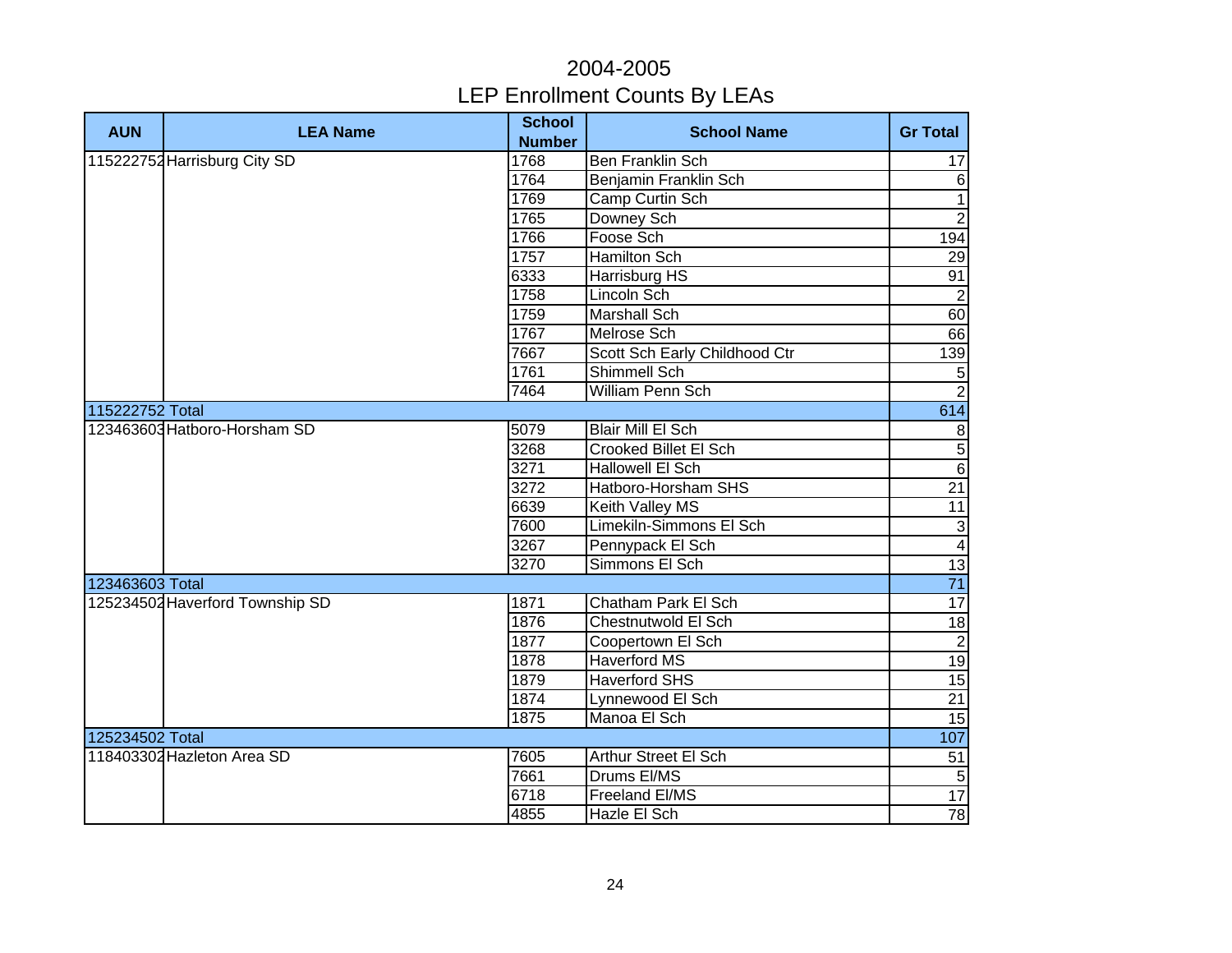| <b>AUN</b>      | <b>LEA Name</b>             | <b>School</b><br><b>Number</b> | <b>School Name</b>           | <b>Gr Total</b> |
|-----------------|-----------------------------|--------------------------------|------------------------------|-----------------|
|                 |                             | 7348                           | <b>Hazleton Area HS</b>      | 131             |
|                 |                             | 6930                           | <b>Heights Terrace EI/MS</b> | 179             |
|                 |                             | 7004                           | McAdoo-Kelayres El Sch       | $\overline{7}$  |
|                 |                             | 7340                           | Valley El/MS                 | $\infty$        |
|                 |                             | 7569                           | <b>West Hazleton EI/MS</b>   | $\overline{90}$ |
| 118403302 Total |                             |                                |                              | 566             |
|                 | 113363103 Hempfield SD      | 5236                           | Centerville El Sch           | 57              |
|                 |                             | 5055                           | Centerville MS               | 39              |
|                 |                             | 2574                           | East Petersburg El Sch       | 24              |
|                 |                             | 2577                           | Farmdale El Sch              | 13              |
|                 |                             | 2578                           | <b>Hempfield SHS</b>         | 68              |
|                 |                             | 6294                           | Landisville Intrmd Ctr       | 19              |
|                 |                             | 7421                           | Landisville MS               | $\overline{17}$ |
|                 |                             | 7442                           | Landisville Pri Ctr          | $\overline{32}$ |
|                 |                             | 2576                           | Mountville El Sch            | $\overline{22}$ |
|                 |                             | 2575                           | Rohrerstown El Sch           | 63              |
| 113363103 Total |                             |                                |                              | 354             |
|                 | 107653802 Hempfield Area SD | 6851                           | Bovard El Sch                | $\overline{c}$  |
|                 |                             | 7747                           | Crossroads Sch               | $\mathbf{1}$    |
|                 |                             | 4389                           | Fort Allen El Sch            | $\overline{1}$  |
|                 |                             | 4404                           | <b>Hempfield Area SHS</b>    | $\overline{6}$  |
|                 |                             | 4394                           | Maxwell El Sch               | $\overline{2}$  |
|                 |                             | 7269                           | <b>Wendover MS</b>           | $\overline{7}$  |
| 107653802 Total |                             |                                |                              | 19              |
|                 | 104433303 Hermitage SD      | 3146                           | Artman El Sch                | $\overline{a}$  |
|                 |                             | $\overline{5247}$              | <b>Delahunty MS</b>          |                 |
|                 |                             | $\frac{3147}{2}$               | Hermitage El Sch             | ا ما ما ما      |
|                 |                             | 3149                           | <b>Hermitage MS</b>          |                 |
|                 |                             | 3150                           | <b>Hickory HS</b>            |                 |
| 104433303 Total |                             |                                |                              | 15              |
|                 | 103024753 Highlands SD      | 0182                           | Fairmount El Sch             | $\mathbf{1}$    |
|                 |                             | 0191                           | <b>Grandview El Sch</b>      | $\overline{7}$  |
|                 |                             | 0190                           | Heights El Sch               | $\overline{4}$  |
|                 |                             | 7202                           | <b>Highlands MS</b>          | $\mathbf{3}$    |
|                 |                             | 5153                           | <b>Highlands SHS</b>         | $\overline{3}$  |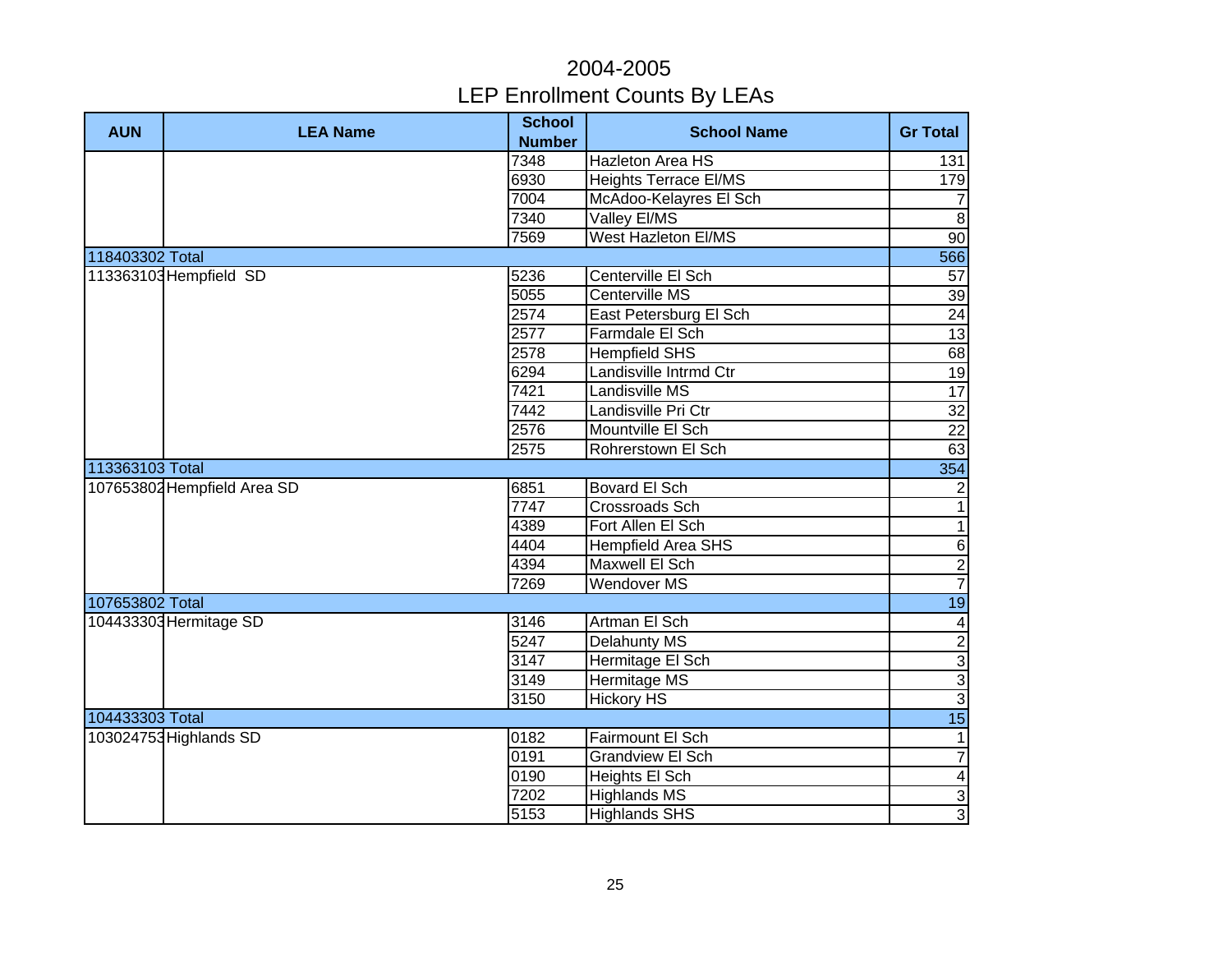| <b>AUN</b>      | <b>LEA Name</b>                 | <b>School</b><br><b>Number</b> | <b>School Name</b>           | <b>Gr Total</b>  |
|-----------------|---------------------------------|--------------------------------|------------------------------|------------------|
| 103024753 Total |                                 |                                |                              | 18               |
|                 | 108073503 Hollidaysburg Area SD | 7381                           | Foot of Ten El Sch           | $\overline{2}$   |
|                 |                                 | 0927                           | Hollidaysburg Area JHS       | $\overline{2}$   |
|                 |                                 | 5207                           | Hollidaysburg Area SHS       | $\overline{2}$   |
| 108073503 Total |                                 |                                |                              | $\overline{6}$   |
|                 | 127044103 Hopewell Area SD      | 7280                           | Margaret Ross El Sch         | $\overline{2}$   |
|                 |                                 | 0669                           | Raccoon El Sch               | $\overline{2}$   |
| 127044103 Total |                                 |                                |                              | $\overline{4}$   |
|                 | 111312503 Huntingdon Area SD    | 2305                           | Huntingdon Area SHS          | $\overline{1}$   |
|                 |                                 | 2303                           | Jackson-Miller El Sch        | $\overline{1}$   |
|                 |                                 | 7620                           | <b>Standing Stone El Sch</b> | $\overline{1}$   |
| 111312503 Total |                                 |                                |                              | $\overline{3}$   |
|                 | 126513510 Independence CS       | 7683                           | Independence CS              | $\overline{18}$  |
| 126513510 Total |                                 |                                |                              | 18               |
|                 | 128323703 Indiana Area SD       | 2314                           | <b>Ben Franklin El Sch</b>   | $\frac{6}{2}$    |
|                 |                                 | 4964                           | East Pike El Sch             |                  |
|                 |                                 | 2321                           | Eisenhower El Sch            | 19               |
|                 |                                 | 2322                           | Horace Mann El Sch           | $\overline{1}$   |
|                 |                                 | 2324                           | Indiana Area JHS             | $\frac{6}{3}$    |
|                 |                                 | 2325                           | Indiana Area SHS             |                  |
| 128323703 Total |                                 |                                |                              | $\overline{37}$  |
|                 | 125235103 Interboro SD          | 1881                           | Glenolden Sch                | $\overline{5}$   |
|                 |                                 | 1885                           | <b>Interboro SHS</b>         | 13               |
|                 |                                 | 7643                           | Kindergarten Academy         | $\overline{4}$   |
|                 |                                 | 1883                           | Norwood Sch                  | $\overline{1}$   |
|                 |                                 | 6508                           | <b>Prospect Park Sch</b>     | $\overline{1}$   |
|                 |                                 | 4847                           | <b>Tinicum Sch</b>           | $\overline{1}$   |
| 125235103 Total |                                 |                                |                              | $\overline{25}$  |
|                 | 105256553 Iroquois SD           | 4817                           | <b>Iroquois JSHS</b>         | $\mathbf{1}$     |
| 105256553 Total |                                 |                                |                              | $\overline{1}$   |
|                 | 101303503 Jefferson-Morgan SD   | 7029                           | Jefferson-Morgan El Sch      | $\mathbf{1}$     |
| 101303503 Total |                                 |                                |                              | $\overline{1}$   |
|                 | 123463803 Jenkintown SD         | 3276                           | Jenkintown El Sch            | $\boldsymbol{9}$ |
|                 |                                 | 3277                           | Jenkintown HS                | $\overline{2}$   |
|                 |                                 | 7598                           | Jenkintown MS                | $\overline{1}$   |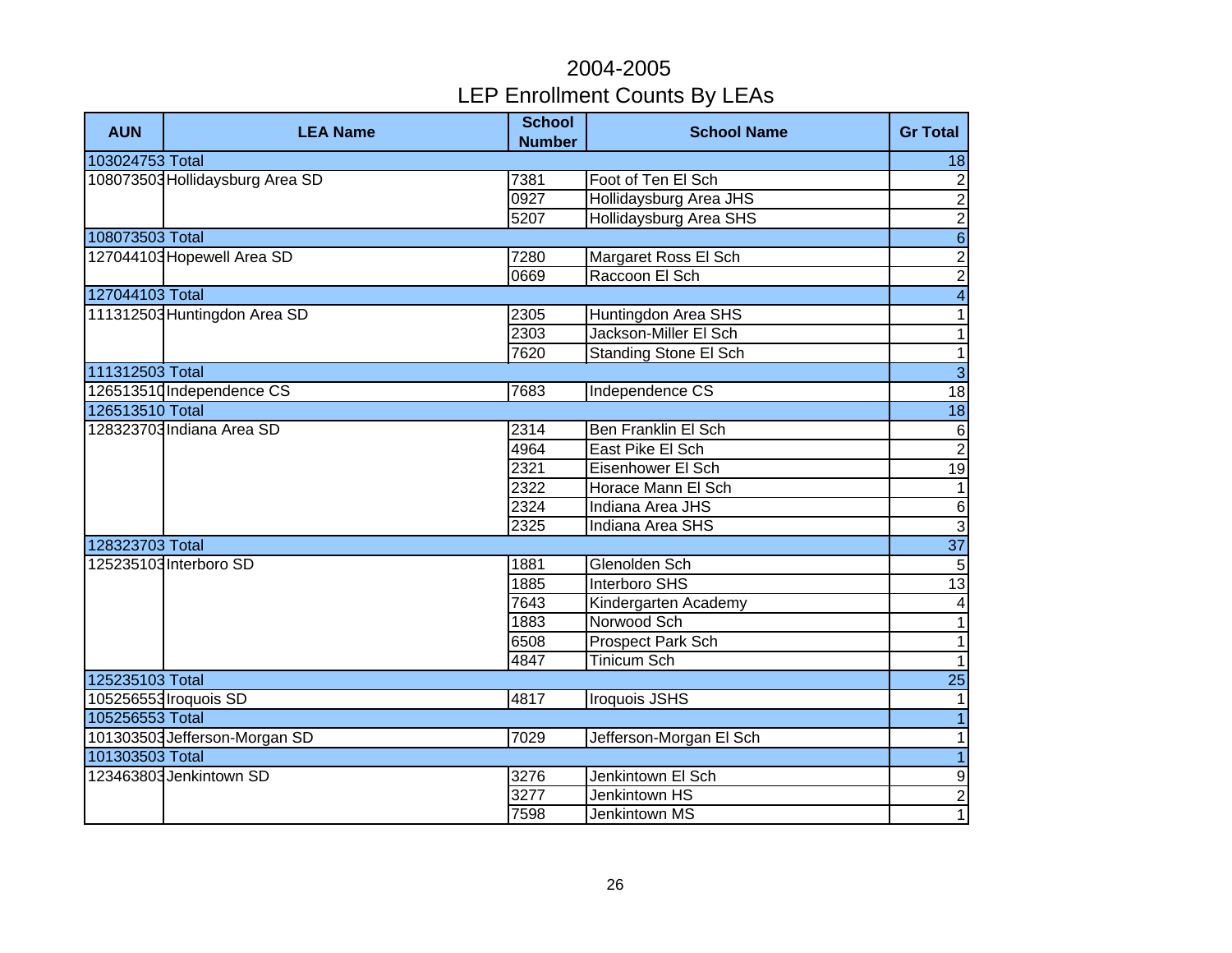| <b>AUN</b>      | <b>LEA Name</b>                   | <b>School</b><br><b>Number</b> | <b>School Name</b>            | <b>Gr Total</b>             |
|-----------------|-----------------------------------|--------------------------------|-------------------------------|-----------------------------|
| 123463803 Total |                                   |                                |                               | 12                          |
|                 | 117414003 Jersey Shore Area SD    | 3034                           | <b>Jersey Shore Area SHS</b>  | $\mathbf 5$                 |
|                 |                                   | 3033                           | <b>Jersey Shore MS</b>        | $\frac{2}{7}$               |
| 117414003 Total |                                   |                                |                               |                             |
|                 | 121135003 Jim Thorpe Area SD      | 1307                           | Jim Thorpe Area SHS           | $\overline{2}$              |
|                 |                                   | 6965                           | L B Morris El Sch             | $\overline{5}$              |
|                 |                                   | 7785                           | Penn/Kidder Campus            | $\overline{\mathbf{4}}$     |
| 121135003 Total |                                   |                                |                               | 11                          |
|                 | 109243503 Johnsonburg Area SD     | 6218                           | Johnsonburg Area HS           | $\mathbf{1}$                |
| 109243503 Total |                                   |                                |                               | $\overline{1}$              |
|                 | 111343603 Juniata County SD       | 2394                           | East Juniata JSHS             | $\overline{2}$              |
|                 |                                   | 4947                           | Fermanagh-Mifflintown El Sch  | $\overline{18}$             |
|                 |                                   | 6255                           | Juniata SHS                   | $\overline{12}$             |
|                 |                                   | 7220                           | <b>Tuscarora MS</b>           | 10                          |
| 111343603 Total |                                   |                                |                               | 42                          |
|                 | 111312804 Juniata Valley SD       | 5230                           | Juniata Valley El Sch         |                             |
|                 |                                   | 2308                           | Juniata Valley JSHS           | $\frac{2}{2}$ $\frac{2}{1}$ |
| 111312804 Total |                                   |                                |                               |                             |
|                 | 109422303 Kane Area SD            | 5245                           | Kane Area HS                  |                             |
|                 |                                   | 3100                           | Kane Area MS                  |                             |
| 109422303 Total |                                   |                                |                               | $\overline{3}$              |
|                 | 124154003 Kennett Consolidated SD | 1401                           | Greenwood El Sch              | 40                          |
|                 |                                   | 6482                           | <b>Kennett HS</b>             | 140                         |
|                 |                                   | 6834                           | <b>Kennett MS</b>             | 114                         |
|                 |                                   | 6481                           | Mary D Lang El Sch            | 98                          |
|                 |                                   | 1400                           | New Garden El Sch             | 94                          |
| 124154003 Total |                                   |                                |                               | 486                         |
|                 | 110183602 Keystone Central SD     | 7589                           | <b>Central Mountain HS</b>    | 8                           |
|                 |                                   | 7590                           | <b>Central Mountain MS</b>    | 10                          |
|                 |                                   | 4917                           | <b>Liberty Curtain El Sch</b> | 1                           |
|                 |                                   | 1578                           | McGhee El Sch                 | $\overline{2}$              |
|                 |                                   | 6245                           | Robb El Sch                   | 10                          |
|                 |                                   | 1588                           | Woodward El Sch               | $\overline{a}$              |
| 110183602 Total |                                   |                                |                               | 35                          |
|                 | 103025002 Keystone Oaks SD        | 7461                           | Dormont El Sch                | $\overline{5}$              |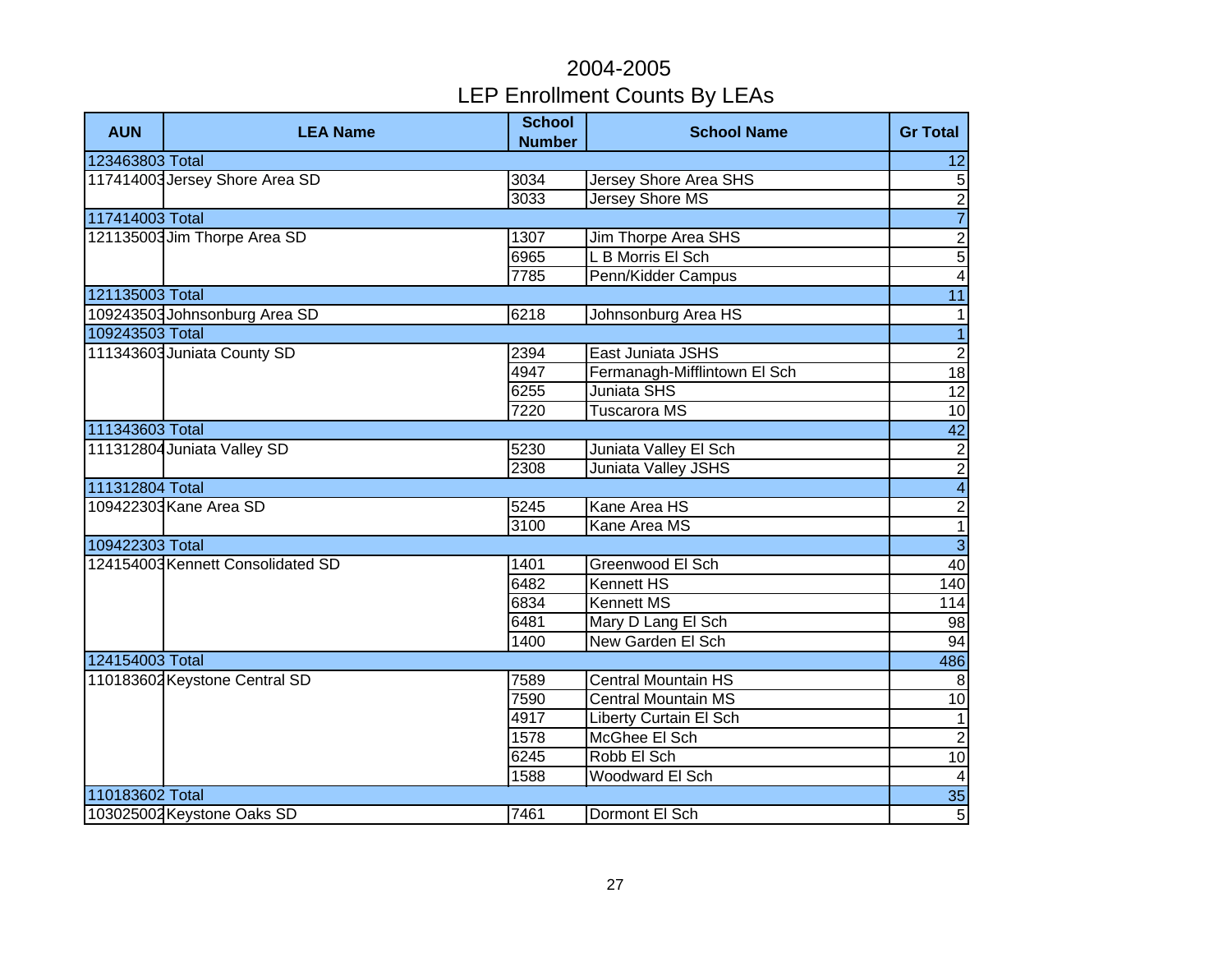| <b>AUN</b>      | <b>LEA Name</b>                      | <b>School</b><br><b>Number</b> | <b>School Name</b>                | <b>Gr Total</b>         |
|-----------------|--------------------------------------|--------------------------------|-----------------------------------|-------------------------|
|                 |                                      | 0203                           | Fred L Aiken El Sch               | $\overline{2}$          |
|                 |                                      | 5112                           | Keystone Oaks HS                  | $\overline{2}$          |
|                 |                                      | 7462                           | Keystone Oaks MS                  |                         |
|                 |                                      | 0204                           | Myrtle Ave Sch                    | $\frac{2}{5}$           |
| 103025002 Total |                                      |                                |                                   | 16                      |
|                 | 126510013KIPP Academy Charter School | 7776                           | KIPP Academy Charter School       | 5                       |
| 126510013 Total |                                      |                                |                                   | $\overline{5}$          |
|                 | 107654403 Kiski Area SD              | 7190                           | Allegheny-Hyde Park El Sch        | $\overline{2}$          |
|                 |                                      | 4431                           | Kiski Area HS                     | $\overline{2}$          |
|                 |                                      | 4516                           | Mamont El Sch                     | $\overline{1}$          |
|                 |                                      | 7191                           | Vandergrift El Sch                | $\overline{1}$          |
| 107654403 Total |                                      |                                |                                   | $\overline{6}$          |
|                 | 114064003 Kutztown Area SD           | 0810                           | Greenwich-Lenhartsville El Sch    | $\mathbf{1}$            |
|                 |                                      | 6315                           | Kutztown Area MS                  | $\overline{1}$          |
|                 |                                      | 0816                           | Kutztown Area SHS                 | $\overline{3}$          |
|                 |                                      | 6316                           | Kutztown El Sch                   |                         |
| 114064003 Total |                                      |                                |                                   | $\frac{4}{9}$           |
|                 | 113362940 La Academia CS             | 7538                           | La Academia CS                    | 68                      |
| 113362940 Total |                                      |                                |                                   | 68                      |
|                 | 119354603 Lakeland SD                | 6403                           | Lakeland El Sch                   | $\mathbf{1}$            |
|                 |                                      | $\overline{7146}$              | Mayfield El Sch                   | $\overline{1}$          |
| 119354603 Total |                                      |                                |                                   | $\overline{2}$          |
|                 | 104433903 Lakeview SD                | 3155                           | Lakeview HS                       | $\overline{4}$          |
| 104433903 Total |                                      |                                |                                   | $\overline{4}$          |
|                 | 113363603Lampeter-Strasburg SD       | 2606                           | Hans Herr El Sch                  | 10                      |
|                 |                                      | 2607                           | Lampeter-Strasburg SHS            | $\overline{\mathbf{4}}$ |
|                 |                                      | 6297                           | <b>Martin Meylin MS</b>           | $\overline{2}$          |
|                 |                                      | 2601                           | <b>Willow Street El Sch</b>       | $\overline{2}$          |
| 113363603 Total |                                      |                                |                                   | $\overline{18}$         |
|                 | 113364002 Lancaster SD               | 7403                           | <b>Buehrle Alternative Ed Sch</b> | 11                      |
|                 |                                      | 2598                           | <b>Burrowes Sch</b>               | 101                     |
|                 |                                      | 7182                           | Carter and MacRae El Sch          | 136                     |
|                 |                                      | 2599                           | Elizabeth R Martin El Sch         | 11                      |
|                 |                                      | 2581                           | Fulton El Sch                     | 98                      |
|                 |                                      | 2589                           | George Washington El Sch          | 178                     |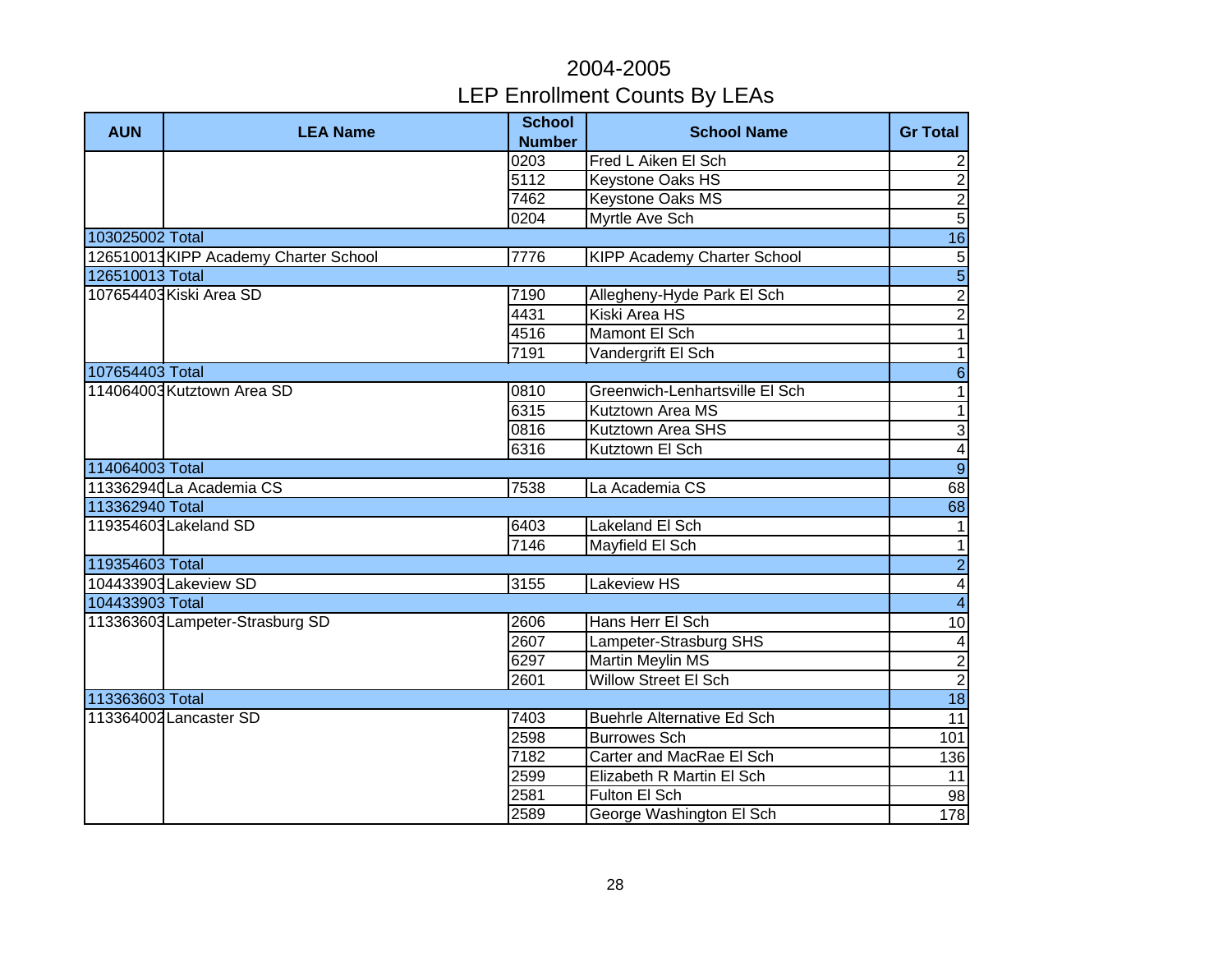| <b>AUN</b>          | <b>LEA Name</b>                             | <b>School</b><br><b>Number</b> | <b>School Name</b>                | <b>Gr Total</b>          |
|---------------------|---------------------------------------------|--------------------------------|-----------------------------------|--------------------------|
|                     |                                             | 2592                           | <b>Hamilton El Sch</b>            | 51                       |
|                     |                                             | 2593                           | Hand MS                           | 130                      |
|                     |                                             | 2597                           | James Buchanan El Sch             | 28                       |
|                     |                                             | 5056                           | King El Sch                       | 245                      |
|                     |                                             | 2584                           | Lafayette El Sch                  | 68                       |
|                     |                                             | 2595                           | <b>Lincoln MS</b>                 | 115                      |
|                     |                                             | 2596                           | McCaskey Campus                   | 400                      |
|                     |                                             | 6762                           | Price El Sch                      | 97                       |
|                     |                                             | 2594                           | Reynolds MS                       | 112                      |
|                     |                                             | 2587                           | Ross El Sch                       | 47                       |
|                     |                                             | 2590                           | Thomas Wharton El Sch             | 20                       |
|                     |                                             | 2600                           | <b>Wheatland MS</b>               | $\overline{77}$          |
|                     |                                             | 2591                           | Wickersham El Sch                 | 93                       |
| 113364002 Total     |                                             |                                |                                   | 2,018                    |
| 104374003 Laurel SD |                                             | 7001                           | Laurel El Sch                     | 1                        |
| 104374003 Total     |                                             |                                |                                   | $\vert$                  |
|                     | 101264003 Laurel Highlands SD               | 5146                           | Laurel Highlands MS               | $\overline{\phantom{0}}$ |
|                     |                                             | 6600                           | <b>Laurel Highlands SHS</b>       | $\overline{4}$           |
| 101264003 Total     |                                             |                                |                                   | $\overline{5}$           |
|                     | 113384603 Lebanon SD                        | 6616                           | Harding El Sch                    | 50                       |
|                     |                                             | 5337                           | Houck El Sch                      | 24                       |
|                     |                                             | 2754                           | Lebanon MS                        | 87                       |
|                     |                                             | 5155                           | Lebanon SHS                       | $\overline{68}$          |
|                     |                                             | 6894                           | Northwest El Sch                  | 128                      |
|                     |                                             | 2746                           | Southeast El Sch                  | $\overline{31}$          |
|                     |                                             | 2743                           | Southwest El Sch                  | 19                       |
| 113384603 Total     |                                             |                                |                                   | 407                      |
|                     | 120480002 Lehigh Valley Academy Regional CS | 7681                           | Lehigh Valley Academy Regional CS | $\mathbf{1}$             |
| 120480002 Total     |                                             |                                |                                   | $\overline{1}$           |
|                     | 121135503 Lehighton Area SD                 | 1313                           | Franklin El Sch                   | $\frac{9}{6}$            |
|                     |                                             | 1315                           | Lehighton Area HS                 |                          |
|                     |                                             | 1314                           | Lehighton Area MS                 |                          |
|                     |                                             | 1311                           | Mahoning El Sch                   | $\overline{1}$           |
|                     |                                             | 1310                           | Shull-David El Sch                | $\overline{\mathbf{4}}$  |
| 121135503 Total     |                                             |                                |                                   | 22                       |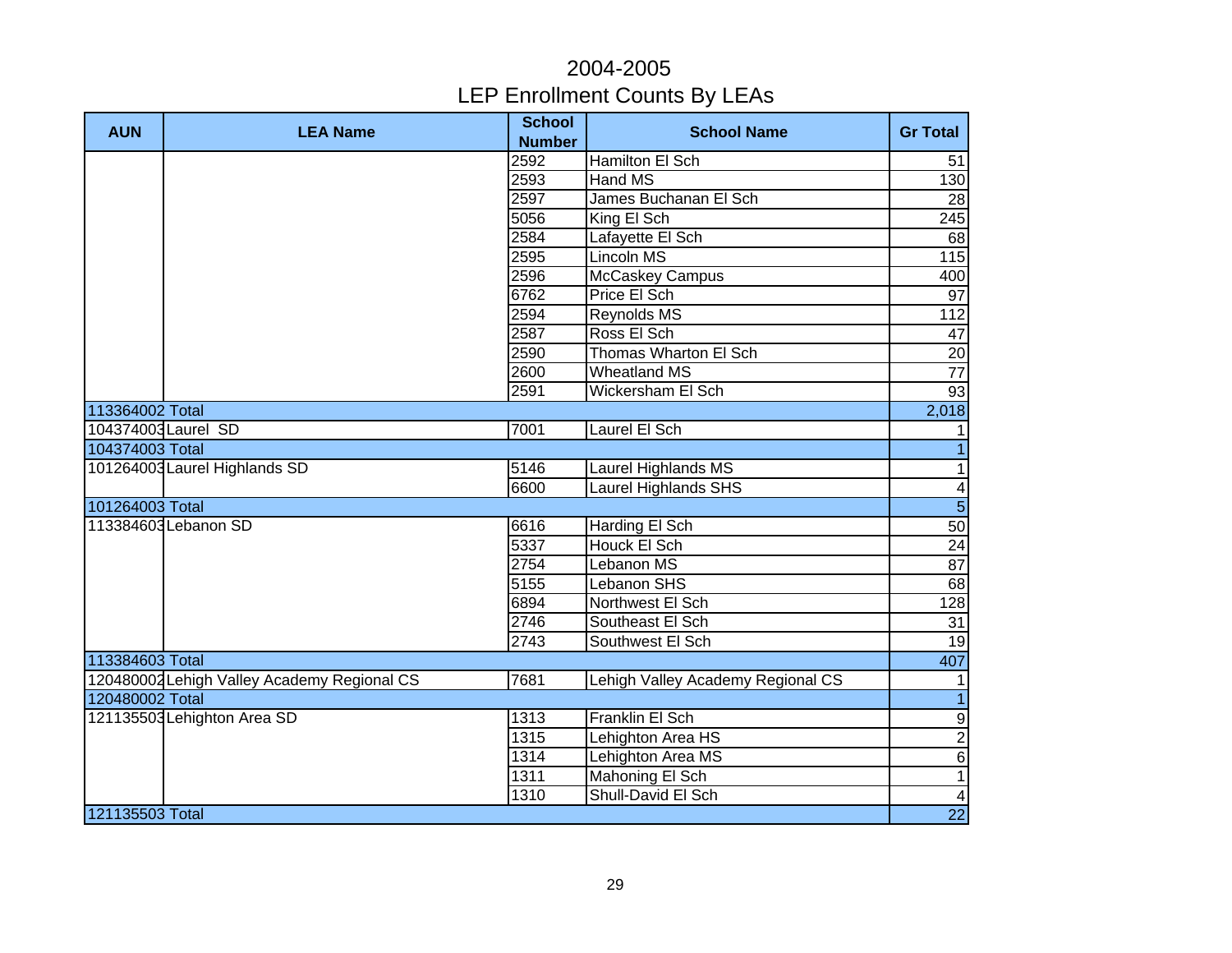| <b>AUN</b>      | <b>LEA Name</b>                      | <b>School</b><br><b>Number</b> | <b>School Name</b>        | <b>Gr Total</b>          |
|-----------------|--------------------------------------|--------------------------------|---------------------------|--------------------------|
|                 | 116604003 Lewisburg Area SD          | 4665                           | Donald H Eichhorn MS      | $\mathbf{1}$             |
|                 |                                      | 4084                           | Kelly El Sch              | $\frac{1}{8}$            |
|                 |                                      | 4085                           | Lewisburg HS              | $\overline{4}$           |
|                 |                                      | 4081                           | Linntown El Sch           | $\sigma$                 |
| 116604003 Total |                                      |                                |                           | 29                       |
|                 | 107654903 Ligonier Valley SD         | 4442                           | <b>Ligonier Valley HS</b> | $\mathbf{1}$             |
|                 |                                      | 4440                           | <b>Ligonier Valley MS</b> | $\overline{\phantom{a}}$ |
|                 |                                      | 5361                           | Mellon El Sch             | $\overline{\phantom{a}}$ |
| 107654903 Total |                                      |                                |                           | $\overline{3}$           |
|                 | 112673500 Lincoln CS                 | 7675                           | Lincoln CS                | 97                       |
| 112673500 Total |                                      |                                |                           | 97                       |
|                 | 116493503 Line Mountain SD           | 3532                           | Line Mountain JSHS        | $\mathbf{1}$             |
| 116493503 Total |                                      |                                |                           | $\overline{1}$           |
|                 | 112015203 Littlestown Area SD        | 0013                           | Maple Avenue MS           | $\overline{7}$           |
|                 |                                      | 0012                           | Rolling Acres El Sch      | $\overline{3}$           |
| 112015203 Total |                                      |                                |                           | 10                       |
|                 | 115224003 Lower Dauphin SD           | 1747                           | Conewago El Sch           | $\mathbf{1}$             |
|                 |                                      | 1752                           | East Hanover El Sch       |                          |
|                 |                                      | 1775                           | Londonderry El Sch        | $\log \omega $ တ $\log$  |
|                 |                                      | 1776                           | Lower Dauphin HS          |                          |
|                 |                                      | 7414                           | Lower Dauphin MS          |                          |
|                 |                                      | 1797                           | South Hanover El Sch      |                          |
| 115224003 Total |                                      |                                |                           | 15                       |
|                 | 123464502 Lower Merion SD            | 3293                           | Bala-Cynwyd MS            | $\overline{10}$          |
|                 |                                      | 7597                           | Belmont Hills El Sch      | $\overline{11}$          |
|                 |                                      | 3286                           | Cynwyd Sch                | 11                       |
|                 |                                      | 3291                           | Gladwyne Sch              | $6\phantom{1}6$          |
|                 |                                      | 3296                           | <b>Harriton SHS</b>       | 10                       |
|                 |                                      | 3295                           | <b>Lower Merion HS</b>    | $\overline{14}$          |
|                 |                                      | 3287                           | <b>Merion El Sch</b>      | $\,8\,$                  |
|                 |                                      | 3288                           | Penn Valley Sch           | 8                        |
|                 |                                      | 3289                           | Penn Wynne Sch            | 11                       |
|                 |                                      | 3294                           | Welsh Valley MS           | 13                       |
| 123464502 Total |                                      |                                |                           | 102                      |
|                 | 123464603 Lower Moreland Township SD | 4960                           | Lower Moreland HS         | 16                       |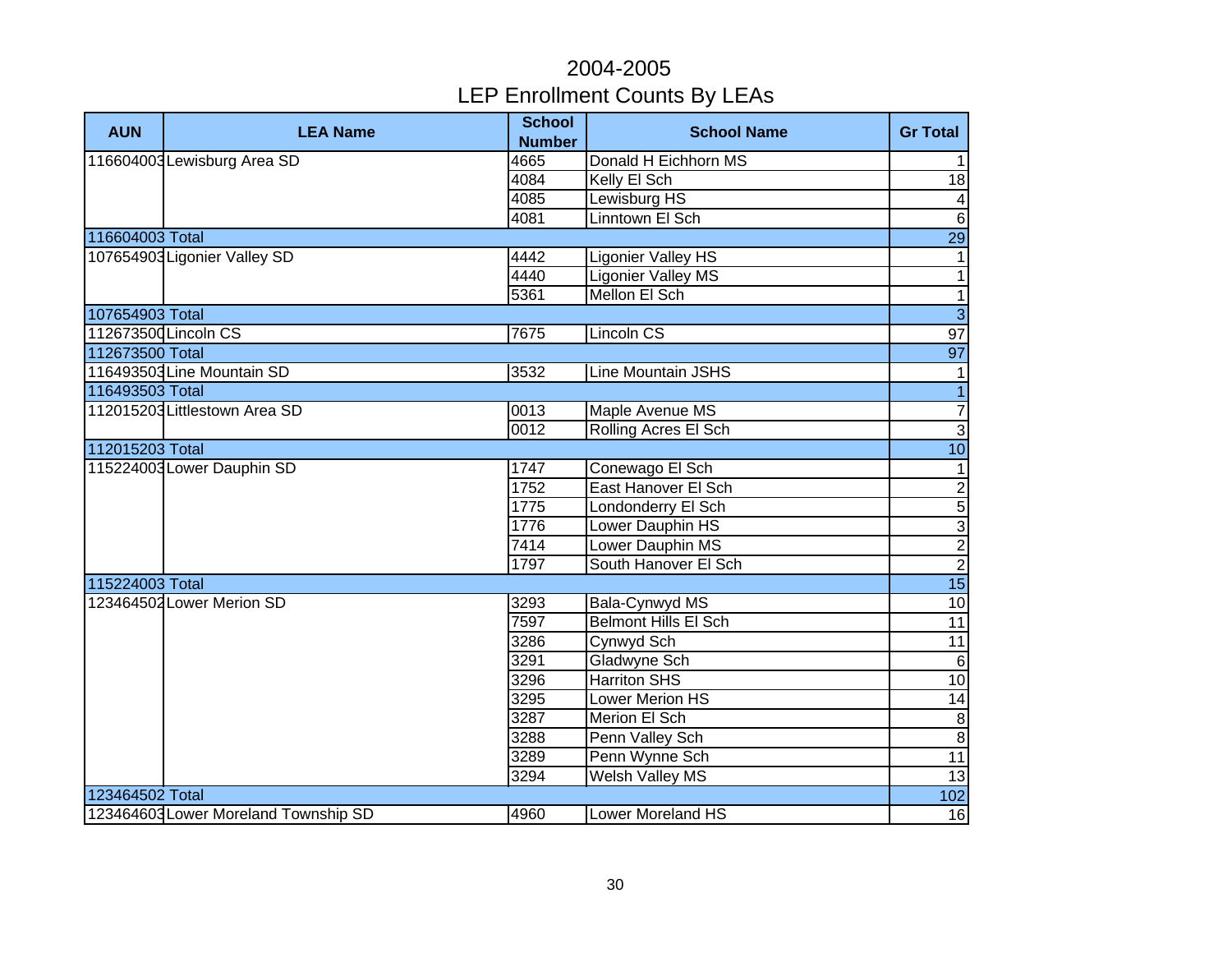| <b>AUN</b>      | <b>LEA Name</b>                       | <b>School</b><br><b>Number</b> | <b>School Name</b>           | <b>Gr Total</b> |
|-----------------|---------------------------------------|--------------------------------|------------------------------|-----------------|
|                 |                                       | 7212                           | Murray Avenue Sch            | 18              |
|                 |                                       | 3297                           | Pine Road El Sch             | 34              |
| 123464603 Total |                                       |                                |                              | 68              |
|                 | 117414203 Loyalsock Township SD       | 3036                           | Donald E. Schick Sch         | 10              |
|                 |                                       | 3037                           | Loyalsock Twp MS             | $\overline{5}$  |
|                 |                                       | 4828                           | <b>Loyalsock Twp SHS</b>     | $\overline{4}$  |
| 117414203 Total |                                       |                                |                              | 19              |
|                 | 129544503 Mahanoy Area SD             | 7012                           | Mahanoy Area HS              | $\mathbf{1}$    |
| 129544503 Total |                                       |                                |                              | $\overline{1}$  |
|                 | 113364403 Manheim Central SD          | 2611                           | <b>Burgard El Sch</b>        | 11              |
|                 |                                       | 7356                           | Doe Run El Sch               |                 |
|                 |                                       | 2617                           | <b>Manheim Central MS</b>    | $\frac{6}{9}$   |
|                 |                                       | 2618                           | <b>Manheim Central SHS</b>   |                 |
| 113364403 Total |                                       |                                |                              | <b>26</b>       |
|                 | 113364503 Manheim Township SD         | 2619                           | <b>Brecht Sch</b>            | 22              |
|                 |                                       | 6733                           | <b>Bucher Sch</b>            | 42              |
|                 |                                       | 2623                           | <b>Manheim Twp HS</b>        | 29              |
|                 |                                       | 5114                           | Manheim Twp MS               | 27              |
|                 |                                       | 7609                           | Neff <sub>6</sub>            | 11              |
|                 |                                       | 2621                           | Neff Sch                     | 20              |
|                 |                                       | 4708                           | Nitrauer Sch                 | 25              |
|                 |                                       | 7383                           | Reidenbaugh El Sch           | $\overline{35}$ |
|                 |                                       | 2620                           | Schaeffer Sch                | 19              |
| 113364503 Total |                                       |                                |                              | 230             |
|                 | 126513480 Mariana Bracetti Academy CS | 7672                           | Mariana Bracetti Academy CS  | 196             |
| 126513480 Total |                                       |                                |                              | 196             |
|                 | 128325203 Marion Center Area SD       | 7184                           | Marion Center Area El Sch    | $\overline{2}$  |
|                 |                                       | 6581                           | <b>Marion Center Area MS</b> | $\overline{1}$  |
| 128325203 Total |                                       |                                |                              | $rac{3}{7}$     |
|                 | 125235502 Marple Newtown SD           | 1898                           | <b>Culbertson El Sch</b>     |                 |
|                 |                                       | 1899                           | Loomis El Sch                | 18              |
|                 |                                       | 1902                           | Marple Newtown SHS           | $10$            |
|                 |                                       | 1901                           | Paxon Hollow MS              | $\infty$        |
|                 |                                       | 1894                           | Russell El Sch               | $\overline{14}$ |
|                 |                                       | 1896                           | Worrall El Sch               | 11              |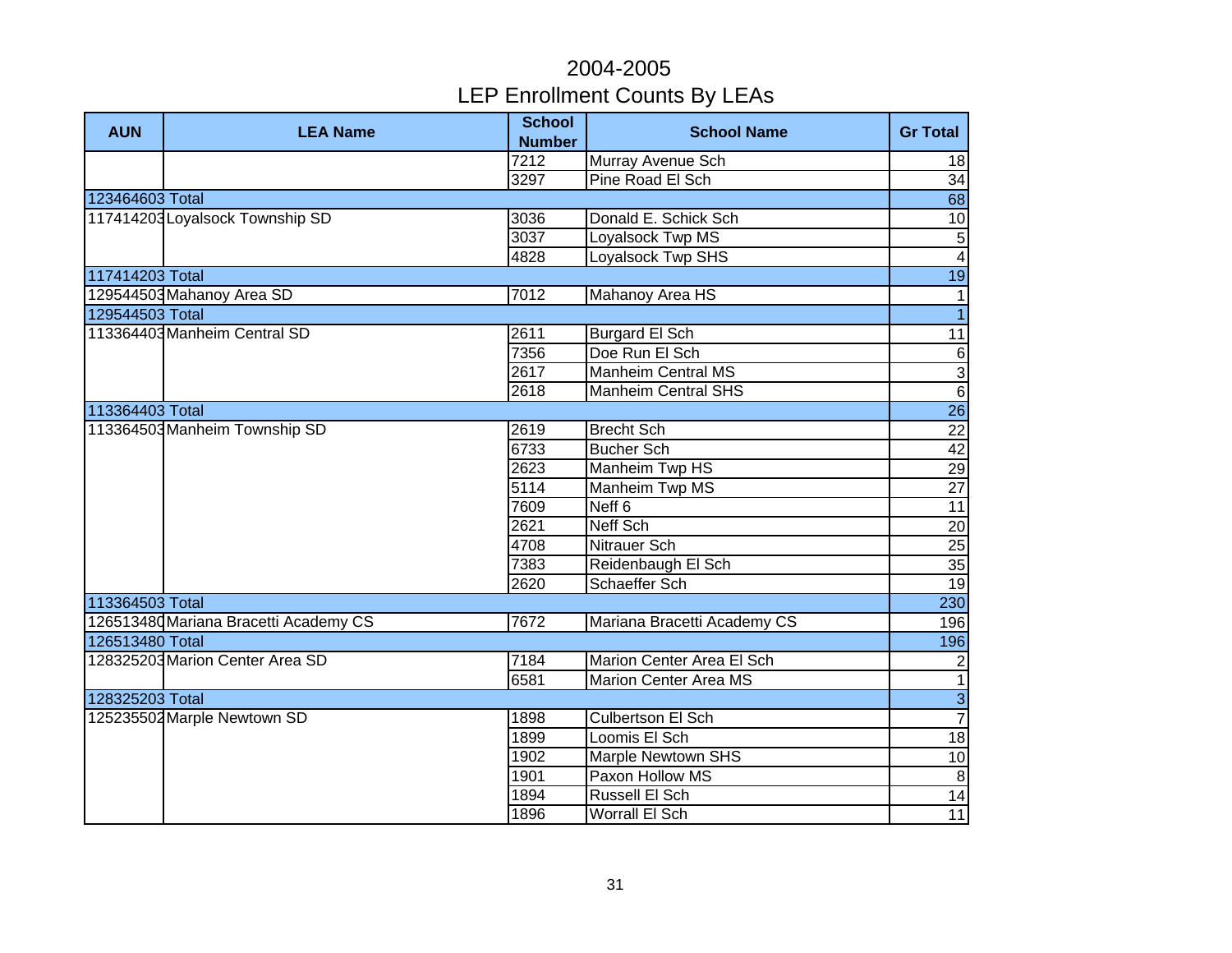| <b>AUN</b>      | <b>LEA Name</b>                 | <b>School</b><br><b>Number</b> | <b>School Name</b>           | <b>Gr Total</b>          |
|-----------------|---------------------------------|--------------------------------|------------------------------|--------------------------|
| 125235502 Total |                                 |                                |                              | 68                       |
|                 | 104105003 Mars Area SD          | 1155                           | Mars Area El Sch             | $\mathbf{1}$             |
|                 |                                 | 5363                           | Mars Area MS                 | $\overline{\phantom{0}}$ |
|                 |                                 | 1158                           | <b>Mars Area Primary Ctr</b> | $\blacktriangle$         |
|                 |                                 | 1159                           | <b>Mars Area SHS</b>         | $\overline{3}$           |
| 104105003 Total |                                 |                                |                              | $\overline{9}$           |
|                 | 101633903 McGuffey SD           | 4248                           | Claysville El Sch            | $\overline{1}$           |
|                 |                                 | 4244                           | Joe Walker El Sch            | $\mathbf{1}$             |
|                 |                                 | 4249                           | <b>McGuffey HS</b>           | $\overline{\phantom{a}}$ |
| 101633903 Total |                                 |                                |                              | $\overline{3}$           |
|                 | 103026002 McKeesport Area SD    | 0213                           | Centennial El Sch            | $\frac{2}{2}$            |
| 103026002 Total |                                 |                                |                              |                          |
|                 | 115216503 Mechanicsburg Area SD | 1709                           | <b>Broad Street El Sch</b>   | $\frac{1}{1}$            |
|                 |                                 | 1712                           | <b>Filbert Street El Sch</b> |                          |
|                 |                                 | 5098                           | Mechanicsburg Area SHS       | 22                       |
|                 |                                 | 1715                           | Mechanicsburg MS             | $\overline{13}$          |
|                 |                                 | 5021                           | Northside El Sch             | 21                       |
|                 |                                 | 1713                           | Shiremanstown El Sch         | $\overline{1}$           |
|                 |                                 | 4851                           | Upper Allen El Sch           | $\overline{1}$           |
| 115216503 Total |                                 |                                |                              | 62                       |
|                 | 104435003 Mercer Area SD        | 3157                           | Mercer Area El Sch           | 1                        |
| 104435003 Total |                                 |                                |                              | $\overline{1}$           |
|                 | 123465303 Methacton SD          | 6716                           | Arcola Intrmd Sch            | 20                       |
|                 |                                 | 3303                           | Eagleville El Sch            | 75                       |
|                 |                                 | 3305                           | <b>Methacton HS</b>          | 17                       |
| 123465303 Total |                                 |                                |                              | $\overline{112}$         |
|                 | 119355503 Mid Valley SD         | 2423                           | Mid Valley El Ctr            | $\sigma$                 |
|                 |                                 | 7065                           | Mid Valley Sec Ctr           | $\overline{5}$           |
| 119355503 Total |                                 |                                |                              | 11                       |
|                 | 115226003 Middletown Area SD    | 1785                           | <b>Feaser MS</b>             | $\sigma$                 |
|                 |                                 | 4685                           | Fink El Sch                  |                          |
|                 |                                 | 1790                           | Middletown Area HS           | ں سا س                   |
|                 |                                 | 7756                           | Robert Reid El Sch           |                          |
| 115226003 Total |                                 |                                |                              | 14                       |
|                 | 116555003 Midd-West SD          | 7799                           | Middleburg MS                | 1                        |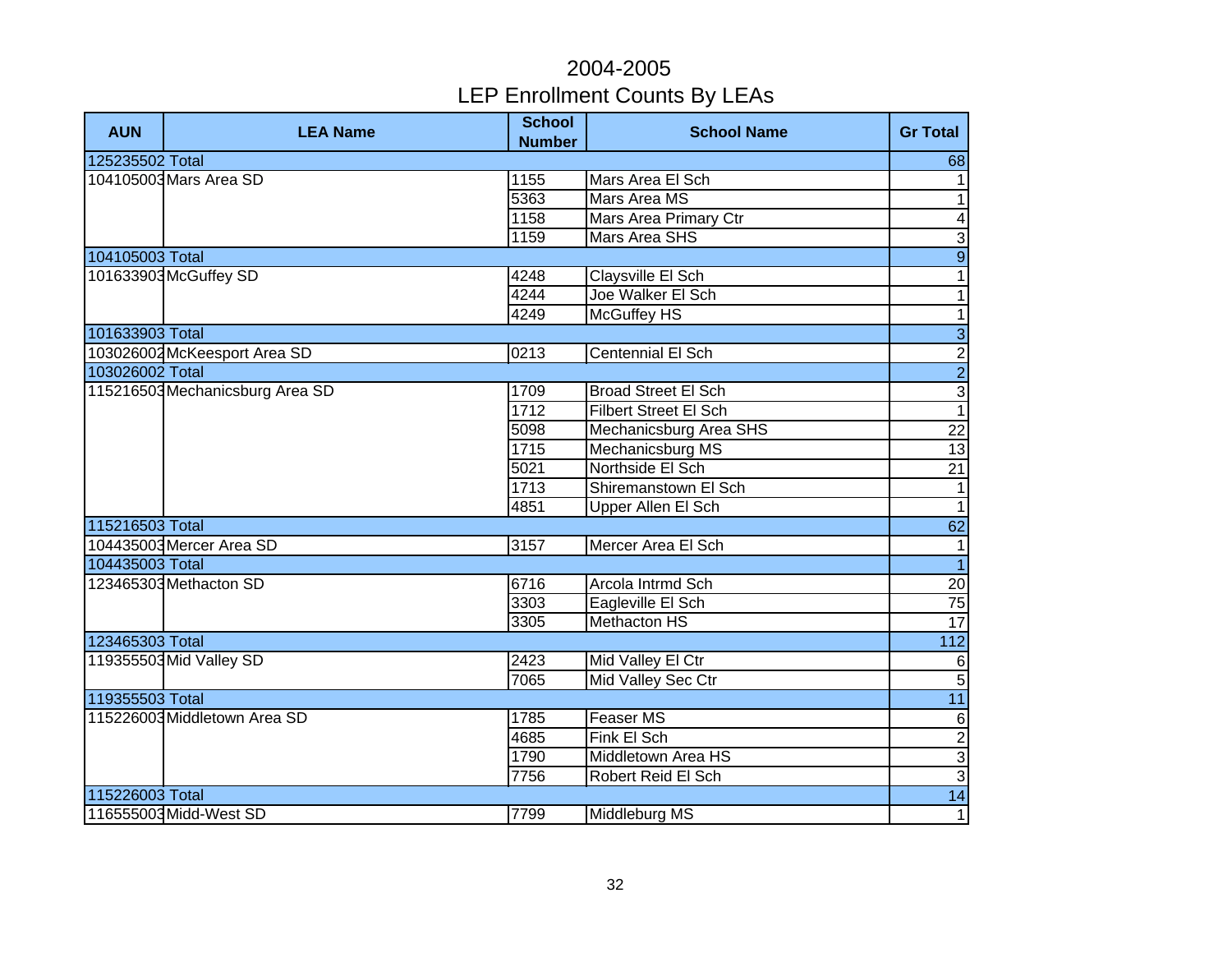| <b>AUN</b>      | <b>LEA Name</b>                 | <b>School</b><br><b>Number</b> | <b>School Name</b>                | <b>Gr Total</b>          |
|-----------------|---------------------------------|--------------------------------|-----------------------------------|--------------------------|
| 116555003 Total |                                 |                                |                                   | $\mathbf{1}$             |
|                 | 111444602 Mifflin County SD     | 6887                           | <b>Lewistown Area SHS</b>         | $\overline{5}$           |
|                 |                                 | 7789                           | Lewistown El Sch                  | 11                       |
|                 |                                 | 6950                           | <b>Lewistown MS</b>               | $\overline{10}$          |
|                 |                                 | 3196                           | <b>Strodes Mills El Sch</b>       | $\overline{\phantom{a}}$ |
|                 |                                 | 6951                           | <b>Strodes Mills MS</b>           | $\overline{3}$           |
| 111444602 Total |                                 |                                |                                   | 30                       |
|                 | 116605003 Mifflinburg Area SD   | 4087                           | <b>Buffalo Cross Roads El Sch</b> | $\vert$ 1                |
|                 |                                 | 6809                           | Mifflinburg Area MS               | Θ                        |
|                 |                                 | 4091                           | Mifflinburg Area SHS              | $\overline{6}$           |
|                 |                                 | 6360                           | Mifflinburg El Sch                | 10                       |
| 116605003 Total |                                 |                                |                                   | 26                       |
|                 | 105257602 Millcreek Township SD | 2053                           | Asbury El Sch                     | $\,6\,$                  |
|                 |                                 | 2054                           | Belle Valley El Sch               | $\overline{17}$          |
|                 |                                 | 4724                           | Chestnut Hill El Sch              | $\overline{24}$          |
|                 |                                 | 5329                           | <b>Grandview El Sch</b>           | 14                       |
|                 |                                 | 4954                           | James S Wilson MS                 | $\overline{7}$           |
|                 |                                 | 6711                           | <b>McDowell IHS</b>               | $\frac{8}{2}$            |
|                 |                                 | 2063                           | <b>McDowell SHS</b>               |                          |
|                 |                                 | 2058                           | Ridgefield El Sch                 | 10                       |
|                 |                                 | 2059                           | Tracy El Sch                      | 16                       |
|                 |                                 | 2060                           | Vernondale El Sch                 | $\overline{7}$           |
|                 |                                 | 7384                           | <b>Walnut Creek MS</b>            | $rac{3}{7}$              |
|                 |                                 | 2062                           | Westlake MS                       |                          |
| 105257602 Total |                                 |                                |                                   | $\overline{128}$         |
|                 | 116495003 Milton Area SD        | 5353                           | James F Baugher El Sch            | 38                       |
|                 |                                 | 6863                           | <b>Milton Area MS</b>             | $\overline{20}$          |
|                 |                                 | 3541                           | <b>Milton HS</b>                  | 19                       |
|                 |                                 | 3537                           | <b>White Deer El Sch</b>          | $\overline{9}$           |
| 116495003 Total |                                 |                                |                                   | 86                       |
|                 | 129544703 Minersville Area SD   | 6699                           | Minersville Area El Ctr           | 1                        |
|                 |                                 | 6583                           | Minersville Area JSHS             | $\overline{1}$           |
| 129544703 Total |                                 |                                |                                   | $\overline{2}$           |
|                 | 127045453 Monaca SD             | 6979                           | Mangin El Sch                     | $\frac{2}{2}$            |
| 127045453 Total |                                 |                                |                                   |                          |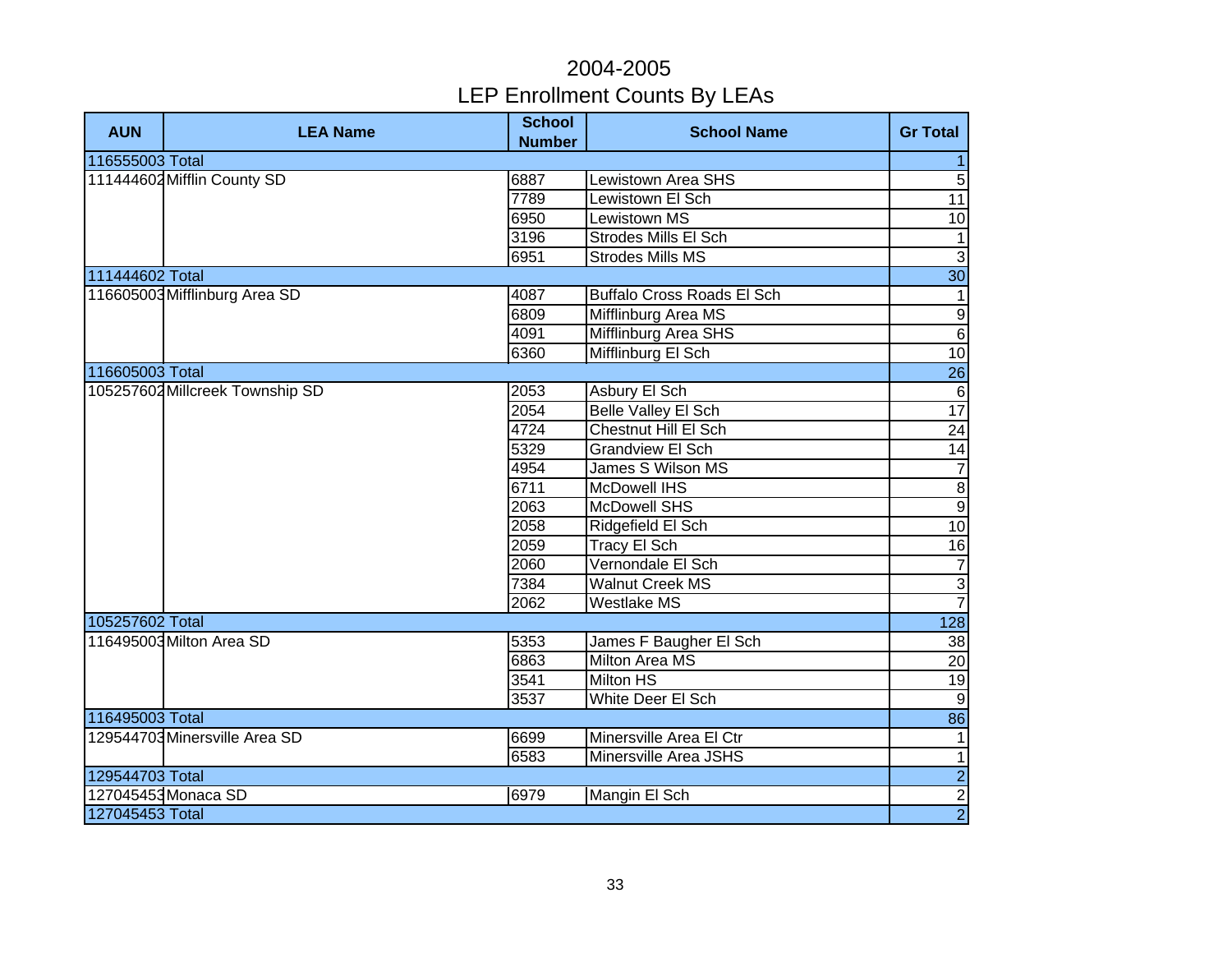| <b>AUN</b>      | <b>LEA Name</b>                  | <b>School</b><br><b>Number</b> | <b>School Name</b>         | <b>Gr Total</b>              |
|-----------------|----------------------------------|--------------------------------|----------------------------|------------------------------|
|                 | 107655803 Monessen City SD       | 4444                           | Monessen El Ctr            | $\overline{c}$               |
|                 |                                  | 7399                           | Monessen MS                | $\overline{1}$               |
|                 |                                  | 6181                           | Monessen SHS               | $\overline{2}$               |
| 107655803 Total |                                  |                                |                            | $\overline{5}$               |
|                 | 103026303 Montour SD             | 4805                           | David E Williams Upper MS  | 14                           |
|                 |                                  | 6596                           | <b>Forest Grove El Sch</b> | $\overline{\mathbf{4}}$      |
|                 |                                  | 0229                           | J W Burkett El Sch         | $\overline{7}$               |
|                 |                                  | 5017                           | Montour HS                 | $\overline{6}$               |
| 103026303 Total |                                  |                                |                            | 31                           |
|                 | 117415103 Montoursville Area SD  | 5343                           | C E McCall MS              | $\mathbf{1}$                 |
|                 |                                  | 3045                           | Montoursville Area SHS     | $\mathbf{1}$                 |
| 117415103 Total |                                  |                                |                            |                              |
|                 | 119584503 Montrose Area SD       | 6421                           | Lathrop Street El Sch      |                              |
| 119584503 Total |                                  |                                |                            | տ տ လ տ  <mark>տ տ </mark> လ |
|                 | 103026343 Moon Area SD           | 5127                           | Allard El Sch              |                              |
|                 |                                  | 0240                           | Bon Meade El Sch           |                              |
|                 |                                  | 5299                           | Hyde El Sch                |                              |
|                 |                                  | 7441                           | J H Brooks Sch             |                              |
|                 |                                  | 7205                           | Moon MS                    | $\overline{1}$               |
|                 |                                  | 4951                           | Moon SHS                   | $\overline{5}$               |
| 103026343 Total |                                  |                                |                            | $\overline{23}$              |
|                 | 122097203 Morrisville Borough SD | 1058                           | <b>Grandview El Sch</b>    | 14                           |
|                 |                                  | 1061                           | M R Reiter El Sch          | 11                           |
|                 |                                  | 1062                           | Morrisville Boro MS/HS     | 13                           |
| 122097203 Total |                                  |                                |                            | 38                           |
|                 | 110175003 Moshannon Valley SD    | 6929                           | Moshannon Valley El Sch    | $\mathbf{1}$                 |
| 110175003 Total |                                  |                                |                            | $\overline{1}$               |
|                 | 116495103 Mount Carmel Area SD   | 7498                           | Mount Carmel Area El Sch   | $\blacktriangle$             |
|                 |                                  | 6936                           | Mount Carmel Area JSHS     | $\overline{3}$               |
| 116495103 Total |                                  |                                |                            | $\overline{7}$               |
|                 | 107655903 Mount Pleasant Area SD | 4454                           | Donegal El Sch             | $\mathbf{1}$                 |
|                 |                                  | 4458                           | Mount Pleasant Area HS     | $\overline{2}$               |
|                 |                                  | 7791                           | Mount Pleasant Area JHS    | $\mathbf{1}$                 |
|                 |                                  | 4455                           | Norvelt El Sch             | $\mathbf{1}$                 |
|                 |                                  | 4457                           | Ramsay El Sch              | $\overline{2}$               |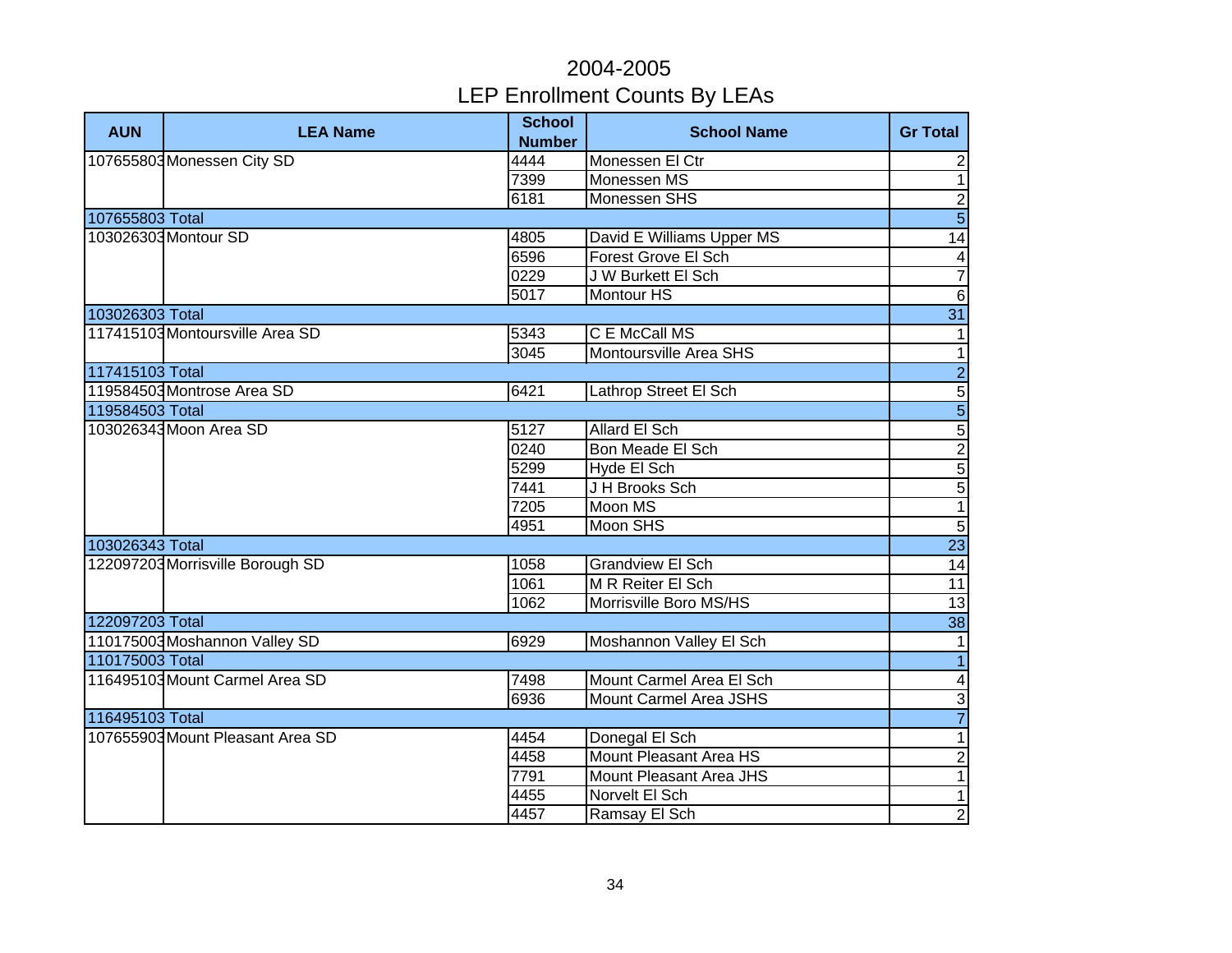| <b>AUN</b>         | <b>LEA Name</b>            | <b>School</b><br><b>Number</b> | <b>School Name</b>        | <b>Gr Total</b>         |
|--------------------|----------------------------|--------------------------------|---------------------------|-------------------------|
| 107655903 Total    |                            |                                |                           | $\overline{7}$          |
|                    | 103026402 Mt Lebanon SD    | 0249                           | Foster El Sch             | $\overline{2}$          |
|                    |                            | 0251                           | Hoover El Sch             | $\overline{3}$          |
|                    |                            | 0248                           | Howe El Sch               | $\overline{3}$          |
|                    |                            | 0250                           | Jefferson El Sch          | $\overline{5}$          |
|                    |                            | 7535                           | <b>Jefferson MS</b>       | $\overline{9}$          |
|                    |                            | 0246                           | Lincoln El Sch            | $\overline{7}$          |
|                    |                            | 0247                           | Markham El Sch            | $\overline{2}$          |
|                    |                            | 7534                           | Mellon MS                 | $\overline{\mathbf{4}}$ |
|                    |                            | 0254                           | Mt Lebanon SHS            | 15                      |
|                    |                            | 0245                           | Washington El Sch         | $6\phantom{1}6$         |
| 103026402 Total    |                            |                                |                           | 56                      |
|                    | 114065503 Muhlenberg SD    | 4919                           | Muhlenberg El Ctr         | 92                      |
|                    |                            | 6610                           | Muhlenberg HS             | 35                      |
|                    |                            | 0827                           | Muhlenberg MS             | 33                      |
| 114065503 Total    |                            |                                |                           | 160                     |
| 117415303 Muncy SD |                            | 3048                           | Muncy JSHS                | $\mathbf{1}$            |
|                    |                            | 3047                           | Ward L Myers El Sch       |                         |
| 117415303 Total    |                            |                                |                           | $\frac{2}{3}$           |
|                    | 120484803 Nazareth Area SD | 6717                           | Lower Nazareth El Sch     | $\sqrt{6}$              |
|                    |                            | 3495                           | Nazareth Area HS          | $\blacktriangle$        |
|                    |                            | 3494                           | Nazareth Area MS          | ا دی                    |
|                    |                            | 3493                           | Shafer El Sch             |                         |
| 120484803 Total    |                            |                                |                           | 18                      |
|                    | 122097502 Neshaminy SD     | 5154                           | <b>Buck El Sch</b>        | دى                      |
|                    |                            | 1070                           | Everitt El Sch            | $\overline{19}$         |
|                    |                            | 4948                           | Heckman El Sch            | $\overline{2}$          |
|                    |                            | 7128                           | Hoover El Sch             | $\overline{5}$          |
|                    |                            | 1069                           | Joseph E Ferderbar El Sch | $\overline{29}$         |
|                    |                            | 1065                           | Lower Southampton El Sch  | 12                      |
|                    |                            | 7380                           | Maple Point MS            | 18                      |
|                    |                            | 1071                           | Miller El Sch             | $\mathbf{3}$            |
|                    |                            | 6455                           | Neshaminy HS              | 18                      |
|                    |                            | 4679                           | <b>Neshaminy MS</b>       | $\mathsf 3$             |
|                    |                            | 1077                           | Poquessing MS             | $\infty$                |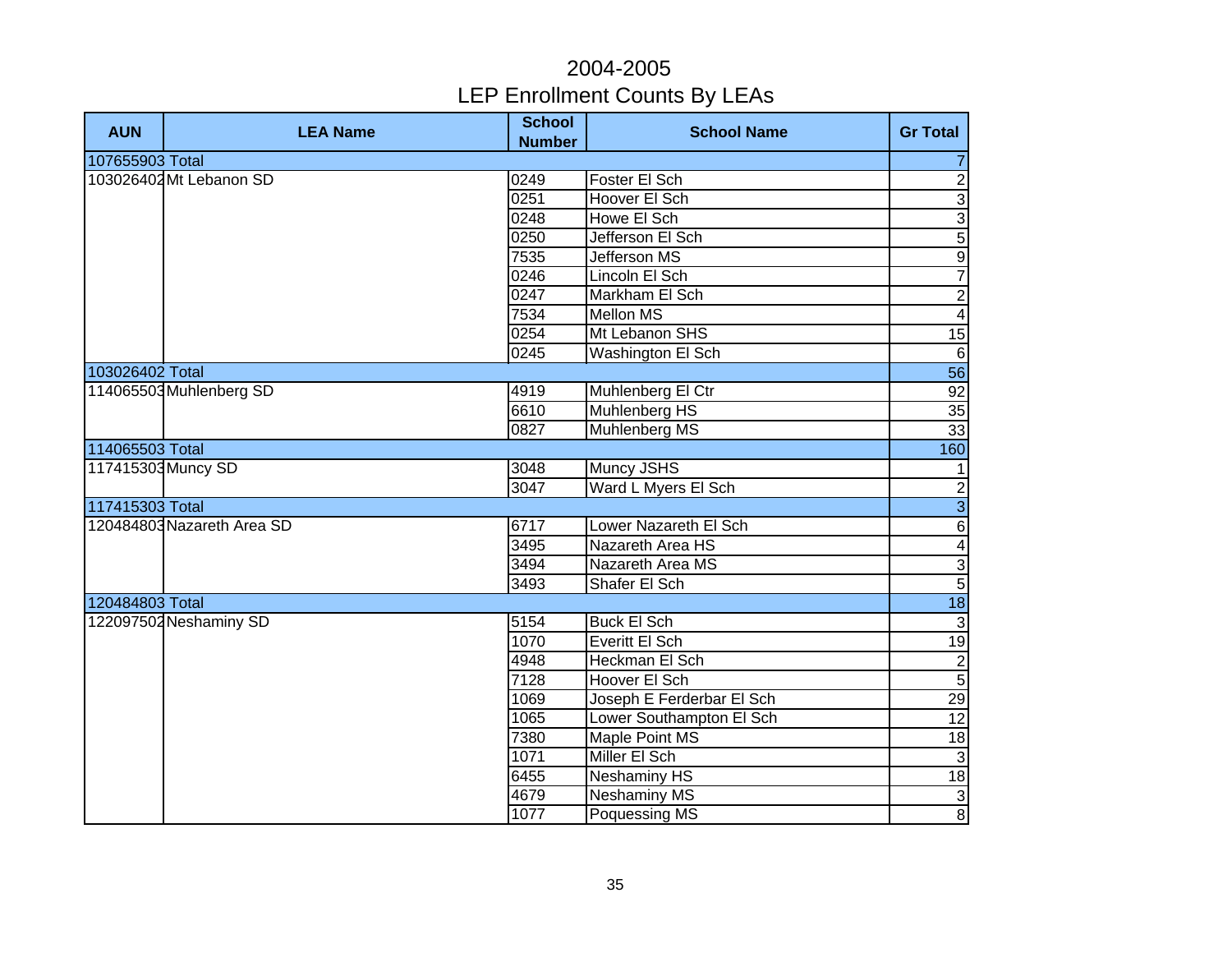| <b>AUN</b>      | <b>LEA Name</b>                    | <b>School</b><br><b>Number</b> | <b>School Name</b>                | <b>Gr Total</b>                    |
|-----------------|------------------------------------|--------------------------------|-----------------------------------|------------------------------------|
|                 |                                    | 1076                           | Sandburg MS                       | $\mathbf{1}$                       |
|                 |                                    | 1072                           | Schweitzer El Sch                 | 11                                 |
| 122097502 Total |                                    |                                |                                   | 132                                |
|                 | 104375203 Neshannock Township SD   | 2689                           | Neshannock JSHS                   | $\overline{c}$                     |
|                 |                                    | 2688                           | <b>Neshannock Memorial El Sch</b> | $\overline{2}$                     |
| 104375203 Total |                                    |                                |                                   | $\overline{4}$                     |
|                 | 127045653 New Brighton Area SD     | 6720                           | New Brighton Area El Sch          | $\mathbf{1}$                       |
|                 |                                    | 0695                           | New Brighton Area HS              | 1                                  |
|                 |                                    | 0694                           | New Brighton Area MS              | $\mathbf{1}$                       |
| 127045653 Total |                                    |                                |                                   | $\overline{3}$                     |
|                 | 104375302 New Castle Area SD       | 2702                           | <b>Ben Franklin JHS</b>           | $\overline{\phantom{a}}$           |
|                 |                                    | 2704                           | <b>New Castle JSHS</b>            | $\ensuremath{\mathsf{3}}$          |
|                 |                                    | 7164                           | Washington Intrmd Sch             | $\overline{1}$                     |
| 104375302 Total |                                    |                                |                                   | $\overline{5}$                     |
|                 | 122097604 New Hope-Solebury SD     | 1084                           | New Hope-Solebury HS              | $\overline{4}$                     |
|                 |                                    | 1082                           | New Hope-Solebury Lower El Sch    |                                    |
|                 |                                    | 7561                           | New Hope-Solebury MS              | $\frac{9}{5}$                      |
| 122097604 Total |                                    |                                |                                   | 18                                 |
|                 | 107656303 New Kensington-Arnold SD | 4462                           | <b>Greenwald Memorial Sch</b>     |                                    |
| 107656303 Total |                                    |                                |                                   | $\frac{a}{\sqrt{1 + \frac{b}{a}}}$ |
|                 | 115504003 Newport SD               | 3583                           | <b>Newport JSHS</b>               |                                    |
| 115504003 Total |                                    |                                |                                   |                                    |
|                 | 123465602 Norristown Area SD       | 3263                           | Cole Manor El Sch                 | 39                                 |
|                 |                                    | 3265                           | <b>East Norriton MS</b>           | 20                                 |
|                 |                                    | 3321                           | Eisenhower MS                     | 59                                 |
|                 |                                    | 5080                           | Gotwals El Sch                    | $\overline{75}$                    |
|                 |                                    | 3318                           | Hancock El Sch                    | 50                                 |
|                 |                                    | 3408                           | <b>Marshall Street El Sch</b>     | 69                                 |
|                 |                                    | 6729                           | Norristown Area HS                | 80                                 |
|                 |                                    | 5253                           | Paul V Fly El Sch                 | $\overline{37}$                    |
|                 |                                    | 3320                           | <b>Stewart MS</b>                 | 58                                 |
|                 |                                    | 7364                           | Whitehall El Sch                  | 54                                 |
| 123465602 Total |                                    |                                |                                   | $\overline{541}$                   |
|                 | 103026852 North Allegheny SD       | 0263                           | <b>Bradford Woods El Sch</b>      | $\mathbf{3}$                       |
|                 |                                    | 5108                           | Carson MS                         | $\overline{13}$                    |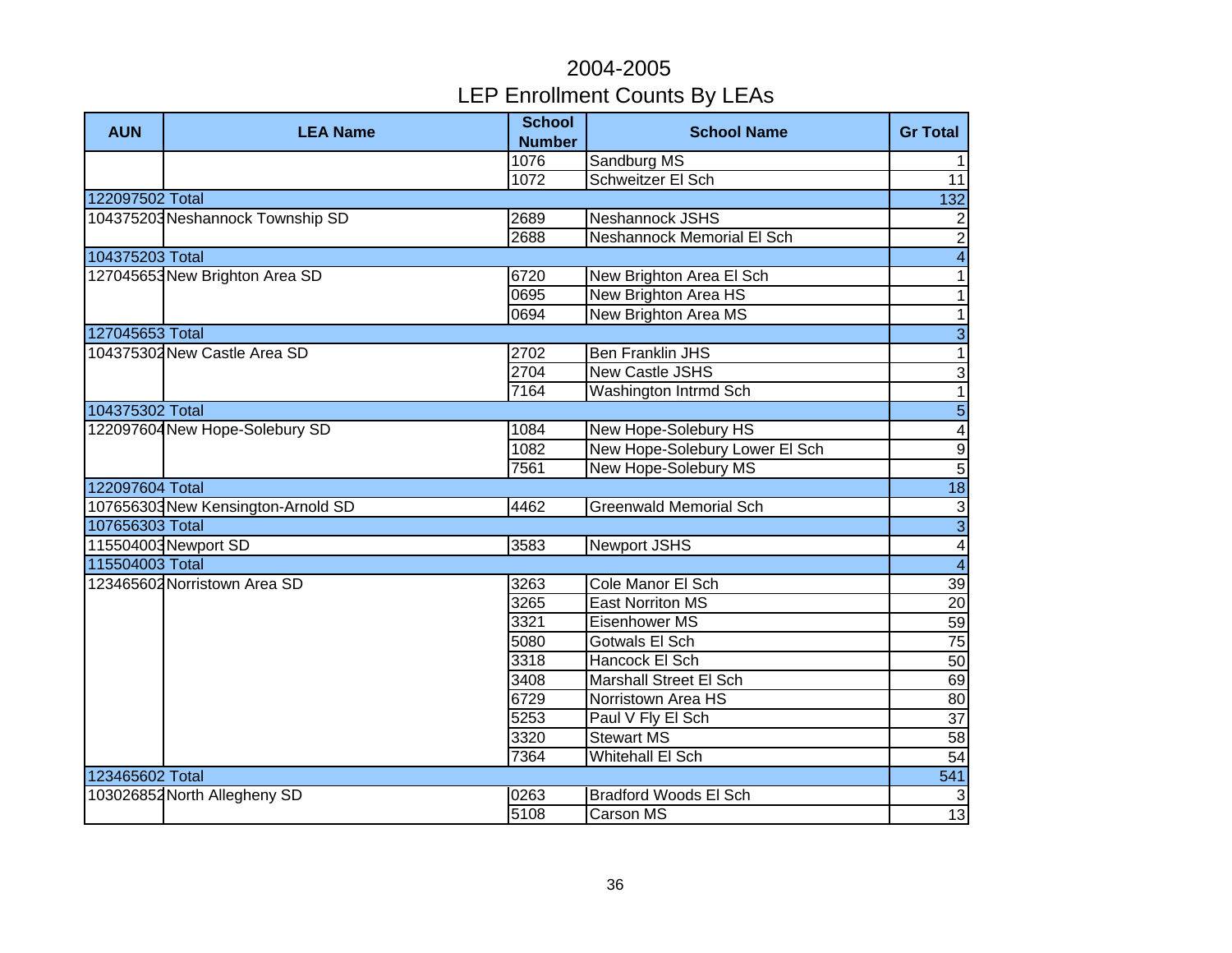| <b>AUN</b>      | <b>LEA Name</b>                   | <b>School</b><br><b>Number</b> | <b>School Name</b>         | <b>Gr Total</b>          |
|-----------------|-----------------------------------|--------------------------------|----------------------------|--------------------------|
|                 |                                   | 0265                           | Franklin El Sch            | $\overline{7}$           |
|                 |                                   | 6603                           | <b>Hosack El Sch</b>       | 10                       |
|                 |                                   | 0266                           | Ingomar El Sch             | $\mathbf{1}$             |
|                 |                                   | 0270                           | Ingomar MS                 | $\overline{2}$           |
|                 |                                   | 7346                           | <b>Marshall El Sch</b>     | $\overline{3}$           |
|                 |                                   | 7379                           | <b>Marshall MS</b>         | $\overline{1}$           |
|                 |                                   | 0268                           | McKnight El Sch            | 17                       |
|                 |                                   | 0271                           | North Allegheny IHS        | $\overline{5}$           |
|                 |                                   | 6793                           | North Allegheny SHS        | $\overline{3}$           |
|                 |                                   | 0269                           | Peebles El Sch             | $\overline{7}$           |
| 103026852 Total |                                   |                                |                            | $\overline{72}$          |
|                 | 106167504 North Clarion County SD | 5139                           | North Clarion Co El Sch    | $\mathbf{1}$             |
| 106167504 Total |                                   |                                |                            | $\overline{1}$           |
|                 | 105258303 North East SD           | 6145                           | North East HS              | $\mathbf 2$              |
|                 |                                   | 6144                           | North East Intrmd El       | $\overline{2}$           |
| 105258303 Total |                                   |                                |                            | $\overline{\mathbf{4}}$  |
|                 | 103026902 North Hills SD          | 4869                           | McIntyre El Sch            | $\overline{\phantom{0}}$ |
|                 |                                   | 6106                           | North Hills JHS            | $\overline{9}$           |
|                 |                                   | 7101                           | North Hills SHS            | 10                       |
|                 |                                   | 0287                           | Northway El Sch            | 18                       |
|                 |                                   | 0282                           | Perrysville El Sch         | $\overline{\mathbf{4}}$  |
|                 |                                   | 0291                           | Ross El Sch                | $\overline{13}$          |
|                 |                                   | 0285                           | Seville El Sch             | $\boldsymbol{\omega}$    |
|                 |                                   | 0290                           | West View El Sch           | $\overline{3}$           |
| 103026902 Total |                                   |                                |                            | 61                       |
|                 | 123465702 North Penn SD           | 7406                           | <b>Bridle Path El Sch</b>  | $\overline{12}$          |
|                 |                                   | 6907                           | <b>General Nash El Sch</b> | $\Theta$                 |
|                 |                                   | 7314                           | Gwynedd Square El Sch      | $\overline{11}$          |
|                 |                                   | 4831                           | Gwyn-Nor El Sch            | 30                       |
|                 |                                   | 5344                           | Hatfield El Sch            | 94                       |
|                 |                                   | 3379                           | Inglewood El Sch           | 51                       |
|                 |                                   | 3309                           | Knapp El Sch               | 43                       |
|                 |                                   | 3275                           | Kulp El Sch                | 11                       |
|                 |                                   | 4830                           | Montgomery El Sch          | 13                       |
|                 |                                   | 5345                           | North Penn SHS             | $72\,$                   |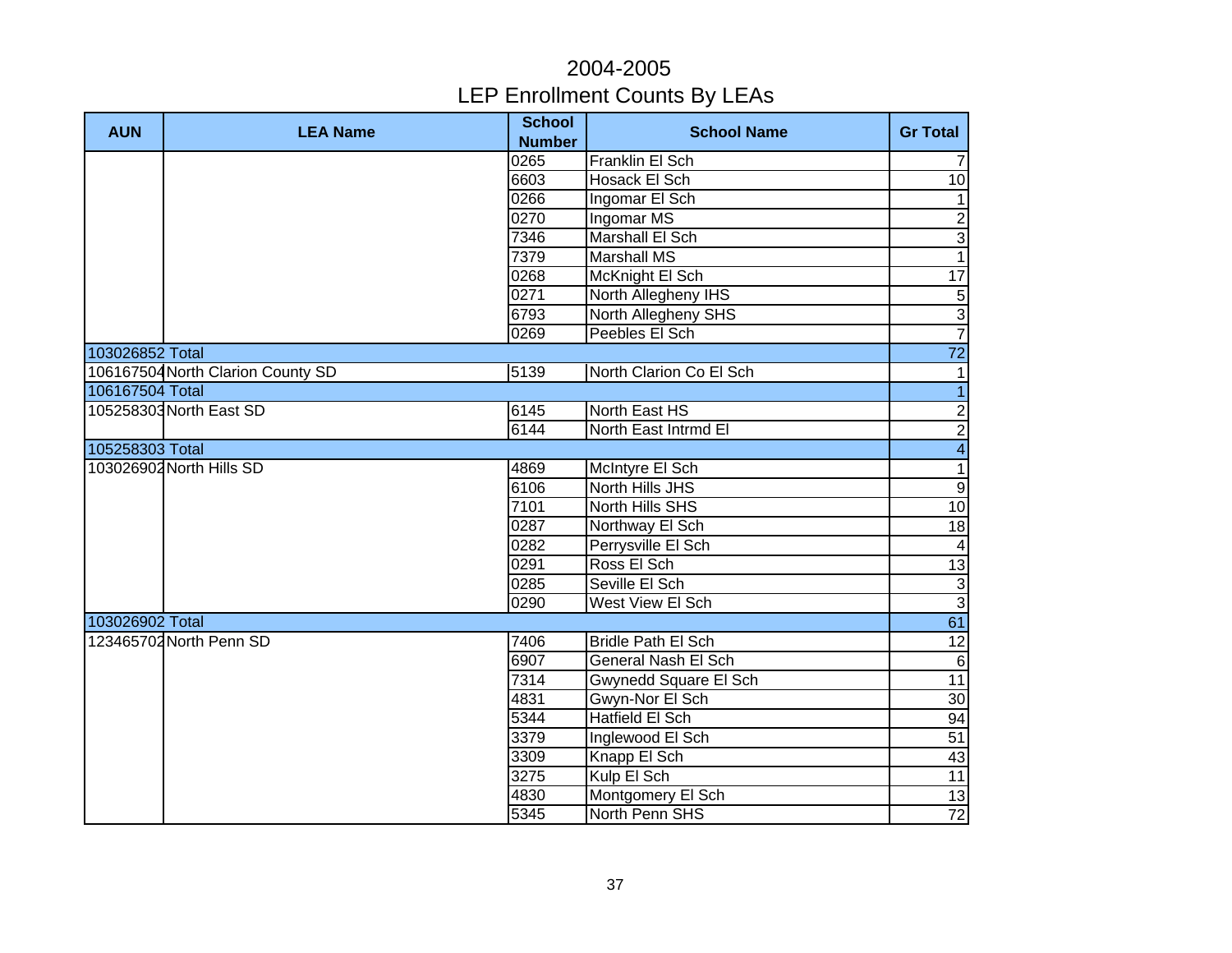| <b>AUN</b>      | <b>LEA Name</b>                      | <b>School</b><br><b>Number</b> | <b>School Name</b>         | <b>Gr Total</b>         |
|-----------------|--------------------------------------|--------------------------------|----------------------------|-------------------------|
|                 |                                      | 3325                           | North Wales El Sch         | $\,6\,$                 |
|                 |                                      | 3280                           | Oak Park El Sch            | 32                      |
|                 |                                      | 3322                           | Pennbrook MS               | 11                      |
|                 |                                      | 3324                           | Penndale MS                | $\overline{22}$         |
|                 |                                      | 3323                           | <b>Pennfield MS</b>        | 14                      |
|                 |                                      | 7407                           | <b>Walton Farm El Sch</b>  | $\boldsymbol{8}$        |
|                 |                                      | 3278                           | York Avenue El Sch         | $\overline{7}$          |
| 123465702 Total |                                      |                                |                            | 443                     |
|                 | 119356503 North Pocono SD            | 2444                           | Jefferson El Sch           | $\mathbf{1}$            |
|                 |                                      | 7409                           | Moscow El Ctr              | $\overline{1}$          |
|                 |                                      | 2446                           | North Pocono HS            | $\mathbf{1}$            |
|                 |                                      | 5233                           | North Pocono MS            | $\mathbf{1}$            |
| 119356503 Total |                                      |                                |                            | $\overline{4}$          |
|                 | 129545003 North Schuylkill SD        | 6973                           | Frackville Area El Sch     | $\overline{\mathbf{4}}$ |
|                 |                                      | 3883                           | North Schuylkill JSHS      | $\overline{4}$          |
| 129545003 Total |                                      |                                |                            | $\overline{8}$          |
|                 | 108565503 North Star SD              | 4837                           | North Star Central El Sch  |                         |
| 108565503 Total |                                      |                                |                            | $\frac{3}{3}$           |
|                 | 120484903 Northampton Area SD        | 5062                           | George Wolf El Sch         | $\overline{5}$          |
|                 |                                      | 3499                           | Lehigh Twp El Sch          | $\overline{4}$          |
|                 |                                      | 3500                           | Moore Twp El Sch           | $\overline{2}$          |
|                 |                                      | 3505                           | Northampton Area HS        | 11                      |
|                 |                                      | 5258                           | Northampton MS             | $\overline{5}$          |
| 120484903 Total |                                      |                                |                            | $\overline{27}$         |
|                 | 112674403 Northeastern York SD       | 4572                           | Conewago El Sch            | $\overline{\omega}$     |
|                 |                                      | 7375                           | Mt Wolf Early Lc           | $\overline{7}$          |
|                 |                                      | 4578                           | Northeastern MS            | $\overline{11}$         |
|                 |                                      | 4577                           | Northeastern SHS           | 10                      |
|                 |                                      | 5272                           | Orendorf El Sch            | $\, 8$                  |
|                 |                                      | 7644                           | Spring Forge Intrd Sch     | $\overline{6}$          |
|                 |                                      | 4576                           | York Haven El Sch          | $\overline{5}$          |
| 112674403 Total |                                      |                                |                            | 50                      |
|                 | 108056004 Northern Bedford County SD | 7167                           | Northern Bedford Co El Sch | $\overline{4}$          |
|                 |                                      | 0747                           | Northern Bedford Co MS/SHS | $\overline{2}$          |
| 108056004 Total |                                      |                                |                            | $\overline{6}$          |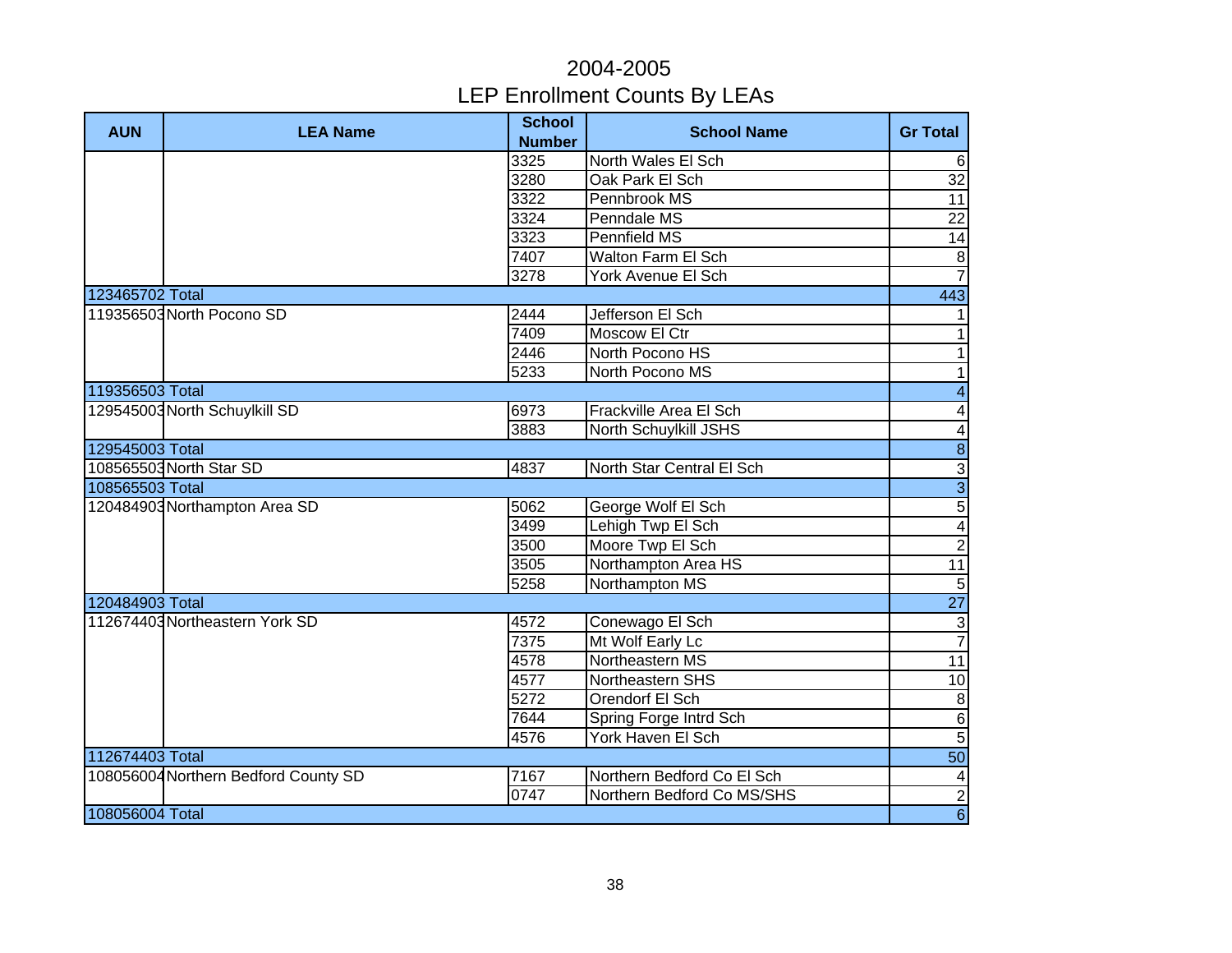| <b>AUN</b>          | <b>LEA Name</b>                      | <b>School</b><br><b>Number</b> | <b>School Name</b>           | <b>Gr Total</b> |
|---------------------|--------------------------------------|--------------------------------|------------------------------|-----------------|
|                     | 113385003 Northern Lebanon SD        | 2758                           | East Hanover El Sch          | 10              |
|                     |                                      | 2755                           | Fredericksburg El Sch        | $\sqrt{3}$      |
|                     |                                      | 2757                           | Jonestown El Sch             | $\overline{8}$  |
|                     |                                      | 2756                           | Lickdale El Sch              | $\overline{4}$  |
|                     |                                      | 7392                           | Northern Lebanon MS          | $\overline{6}$  |
|                     |                                      | 2760                           | Northern Lebanon SHS         | $\overline{8}$  |
| 113385003 Total     |                                      |                                |                              | 39              |
|                     | 121394503 Northern Lehigh SD         | 6829                           | Northern Lehigh MS           | $\overline{5}$  |
|                     |                                      | 2818                           | Northern Lehigh SHS          | $\overline{3}$  |
|                     |                                      | 2813                           | Peters El Sch                | $\overline{9}$  |
|                     |                                      | 6727                           | Slatington El Sch            | $\overline{8}$  |
| 121394503 Total     |                                      |                                |                              | $\overline{25}$ |
|                     | 117596003 Northern Tioga SD          | 6373                           | <b>Williamson SHS</b>        | $\sqrt{3}$      |
| 117596003 Total     |                                      |                                |                              | $\overline{3}$  |
|                     | 115674603 Northern York County SD    | 7572                           | South Mountain El Sch        | $\overline{1}$  |
| 115674603 Total     |                                      |                                |                              | $\overline{1}$  |
|                     | 103026873 Northgate SD               | 6977                           | Bellevue El Sch              | $\frac{2}{1}$   |
|                     |                                      | 0053                           | Northgate MSHS               |                 |
| 103026873 Total     |                                      |                                |                              | $\overline{3}$  |
|                     | 118406003 Northwest Area SD          | 2957                           | <b>Garrison Memorial Sch</b> | $\frac{2}{1}$   |
|                     |                                      | 2955                           | <b>Hunlock Creek Sch</b>     |                 |
| 118406003 Total     |                                      |                                |                              | $\overline{3}$  |
|                     | 105258503 Northwestern SD            | 2070                           | Springfield El Sch           | $\overline{1}$  |
| 105258503 Total     |                                      |                                |                              | $\overline{1}$  |
|                     | 121394603 Northwestern Lehigh SD     | 6449                           | Northwestern Lehigh El Sch   | $\overline{4}$  |
|                     |                                      | 7353                           | Northwestern Lehigh MS       | $\overline{1}$  |
|                     |                                      | 2819                           | Weisenberg El Sch            | $\overline{1}$  |
| 121394603 Total     |                                      |                                |                              | $\overline{6}$  |
| 107656502 Norwin SD |                                      | 4482                           | <b>Norwin MS</b>             | $\overline{4}$  |
|                     |                                      | 4717                           | <b>Norwin SHS</b>            | $\overline{5}$  |
|                     |                                      | 7757                           | Sheridan Terrace El Sch      | $\overline{1}$  |
|                     |                                      | 7716                           | Sunset Valley El Sch         | $\overline{4}$  |
| 107656502 Total     |                                      |                                |                              | 14              |
|                     | 126513440 Nueva Esperanza Academy CS | 7665                           | Nueva Esperanza Academy CS   | 85              |
| 126513440 Total     |                                      |                                |                              | 85              |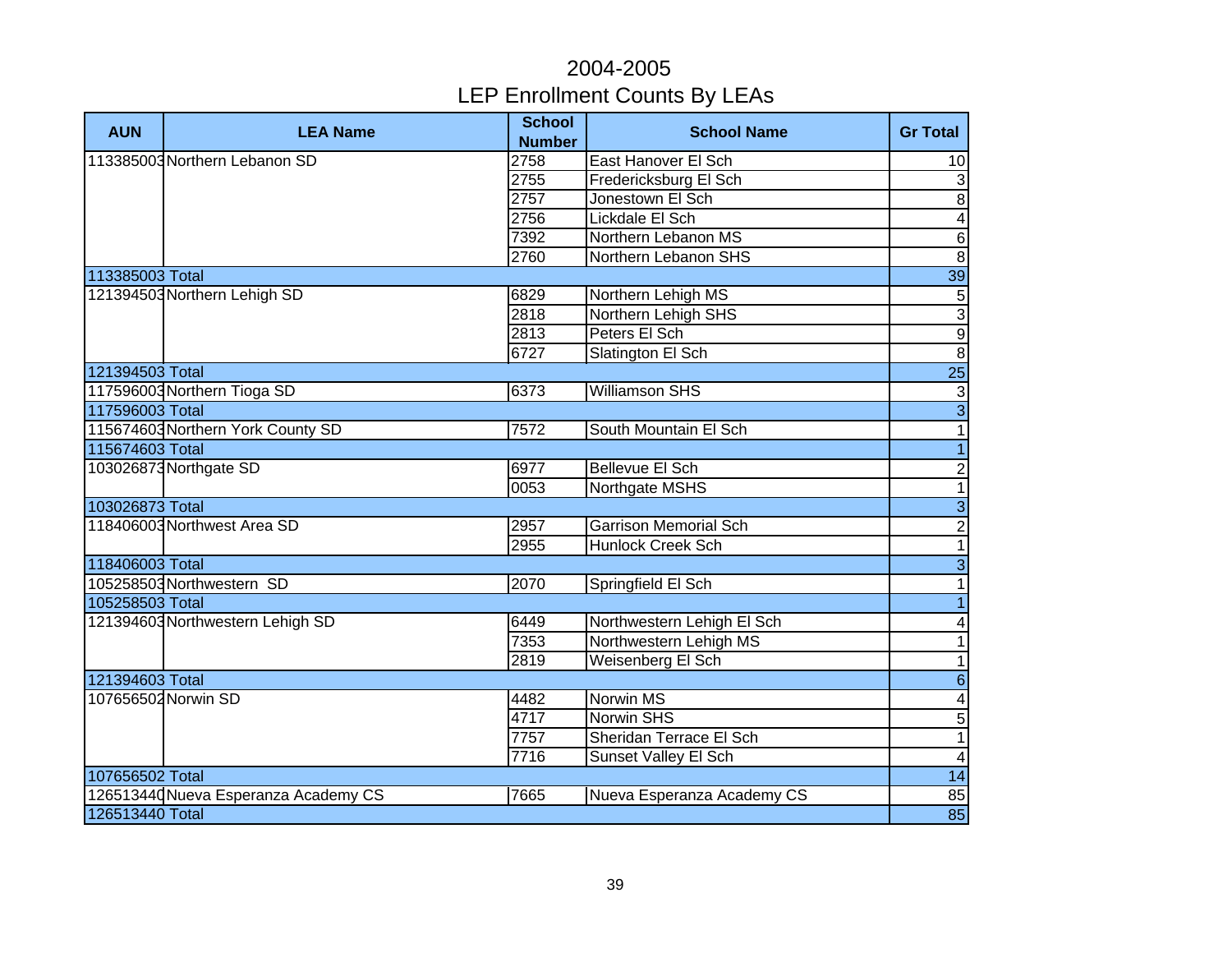| <b>AUN</b>      | <b>LEA Name</b>             | <b>School</b><br><b>Number</b> | <b>School Name</b>        | <b>Gr Total</b>  |
|-----------------|-----------------------------|--------------------------------|---------------------------|------------------|
|                 | 124156503 Octorara Area SD  | 1414                           | Octorara Area HS          | 10               |
|                 |                             | 1413                           | Octorara El Sch           | 11               |
|                 |                             | 6484                           | Octorara MS               | $\overline{7}$   |
|                 |                             | 7656                           | Octorara Primary LC       | $\overline{11}$  |
| 124156503 Total |                             |                                |                           | $\overline{39}$  |
|                 | 106616203 Oil City Area SD  | 4116                           | <b>Smedley Street Sch</b> | $\overline{1}$   |
| 106616203 Total |                             |                                |                           | $\overline{1}$   |
|                 | 119356603 Old Forge SD      | 2448                           | Old Forge El Sch          | $\overline{6}$   |
|                 |                             | 2449                           | Old Forge JSHS            | $\overline{6}$   |
| 119356603 Total |                             |                                |                           | $\overline{12}$  |
|                 | 114066503 Oley Valley SD    | 7378                           | Oley Valley El Sch        | $\,6\,$          |
|                 |                             | 6319                           | Oley Valley MS            | $\overline{3}$   |
|                 |                             | 6318                           | Oley Valley SHS           | $\overline{1}$   |
| 114066503 Total |                             |                                |                           | 10               |
|                 | 124156603 Owen J Roberts SD | 7304                           | East Coventry El Sch      | $\overline{5}$   |
|                 |                             | 6487                           | North Coventry El Sch     | $\frac{9}{3}$    |
|                 |                             | 1406                           | Owen J Roberts HS         |                  |
|                 |                             | 5010                           | Owen J Roberts MS         |                  |
|                 |                             | 7198                           | Vincent El Sch            | $\overline{1}$   |
| 124156603 Total |                             |                                |                           | $\overline{23}$  |
|                 | 124156703 Oxford Area SD    | 7358                           | Elk Ridge School          | 42               |
|                 |                             | 6624                           | Jordan Bank Sch           | $\overline{71}$  |
|                 |                             | 6623                           | Nottingham Sch            | $\overline{82}$  |
|                 |                             | 1420                           | Oxford Area HS            | 41               |
|                 |                             | 1418                           | Penn's Grove Sch          | 21               |
| 124156703 Total |                             |                                |                           | $\overline{257}$ |
|                 | 122098003 Palisades SD      | 6456                           | <b>Tinicum El Sch</b>     | $\mathbf{1}$     |
| 122098003 Total |                             |                                |                           | $\overline{1}$   |
|                 | 121136503 Palmerton Area SD | 4734                           | Palmerton Area HS         | $\overline{1}$   |
|                 |                             | 7140                           | <b>Palmerton Area JHS</b> | $\overline{1}$   |
|                 |                             | 7172                           | S S Palmer El Sch         | $\overline{5}$   |
|                 |                             | 1319                           | Towamensing El Sch        | $\overline{2}$   |
| 121136503 Total |                             |                                |                           | $\overline{9}$   |
|                 | 113385303 Palmyra Area SD   | 2761                           | Forge Road El Sch         | $\overline{5}$   |
|                 |                             | 2765                           | Palmyra Area MS           | $\overline{3}$   |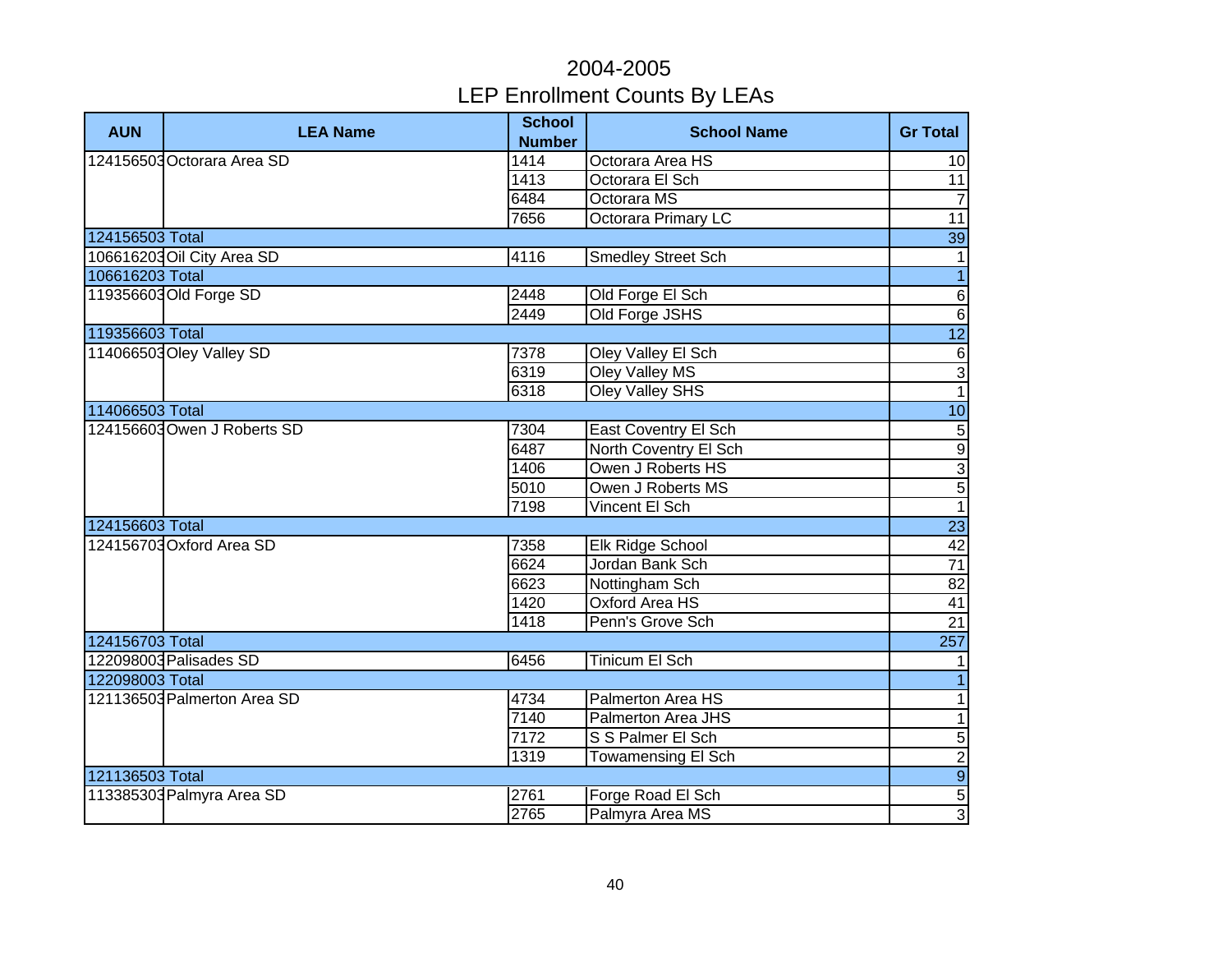| <b>AUN</b>      | <b>LEA Name</b>             | <b>School</b><br><b>Number</b> | <b>School Name</b>       | <b>Gr Total</b>         |
|-----------------|-----------------------------|--------------------------------|--------------------------|-------------------------|
|                 |                             | 2766                           | Palmyra Area SHS         | $\sqrt{5}$              |
|                 |                             | 2764                           | Pine Street El Sch       | $\overline{5}$          |
| 113385303 Total |                             |                                |                          | 18                      |
|                 | 121136603 Panther Valley SD | 1322                           | Panther Valley El Sch    | $\,6$                   |
|                 |                             | 1323                           | <b>Panther Valley MS</b> | $\overline{2}$          |
|                 |                             | 6693                           | Panther Valley SHS       | $\overline{2}$          |
| 121136603 Total |                             |                                |                          | 10                      |
|                 | 121395103 Parkland SD       | 2824                           | Cetronia Sch             | 16                      |
|                 |                             | 4672                           | Fogelsville Sch          | 11                      |
|                 |                             | 2823                           | Ironton Sch              | $\overline{7}$          |
|                 |                             | 6801                           | Kernsville Sch           | $\overline{13}$         |
|                 |                             | 2827                           | Kratzer Sch              | 14                      |
|                 |                             | 7604                           | Orefield MS              | $\overline{7}$          |
|                 |                             | 2829                           | Parkland SHS             | 28                      |
|                 |                             | 2826                           | Parkway Manor Sch        | 13                      |
|                 |                             | 2825                           | Schnecksville Sch        | $\,6$                   |
|                 |                             | 7603                           | Springhouse MS           | 10                      |
| 121395103 Total |                             |                                |                          | 125                     |
|                 | 120485603 Pen Argyl Area SD | 6439                           | Pen Argyl Area HS        | $\overline{7}$          |
|                 |                             | 3511                           | Plainfield El Sch        | $\overline{9}$          |
|                 |                             | 5351                           | Wind Gap MS              | 6                       |
| 120485603 Total |                             |                                |                          | $\overline{22}$         |
|                 | 103027352 Penn Hills SD     | 5171                           | Dible El Sch             | $\overline{1}$          |
|                 |                             | 0305                           | Forbes El Sch            | $\overline{4}$          |
|                 |                             | 5019                           | Linton MS                | $\overline{6}$          |
|                 |                             | 0297                           | Penn Hebron El Academy   | $\overline{\mathbf{4}}$ |
|                 |                             | 0309                           | Penn Hills SHS           | $\overline{2}$          |
|                 |                             | 4663                           | Shenandoah El Sch        | $\frac{2}{3}$           |
|                 |                             | 0306                           | Washington El Sch        |                         |
|                 |                             | 0302                           | William Penn El Sch      | $\overline{2}$          |
| 103027352 Total |                             |                                |                          | $\overline{24}$         |
|                 | 113365203 Penn Manor SD     | 7141                           | Central Manor El Sch     | $\infty$                |
|                 |                             | 2516                           | Conestoga El Sch         | $\overline{1}$          |
|                 |                             | 2629                           | Eshleman El Sch          | $\overline{3}$          |
|                 |                             | 2626                           | Hambright El Sch         | $\overline{15}$         |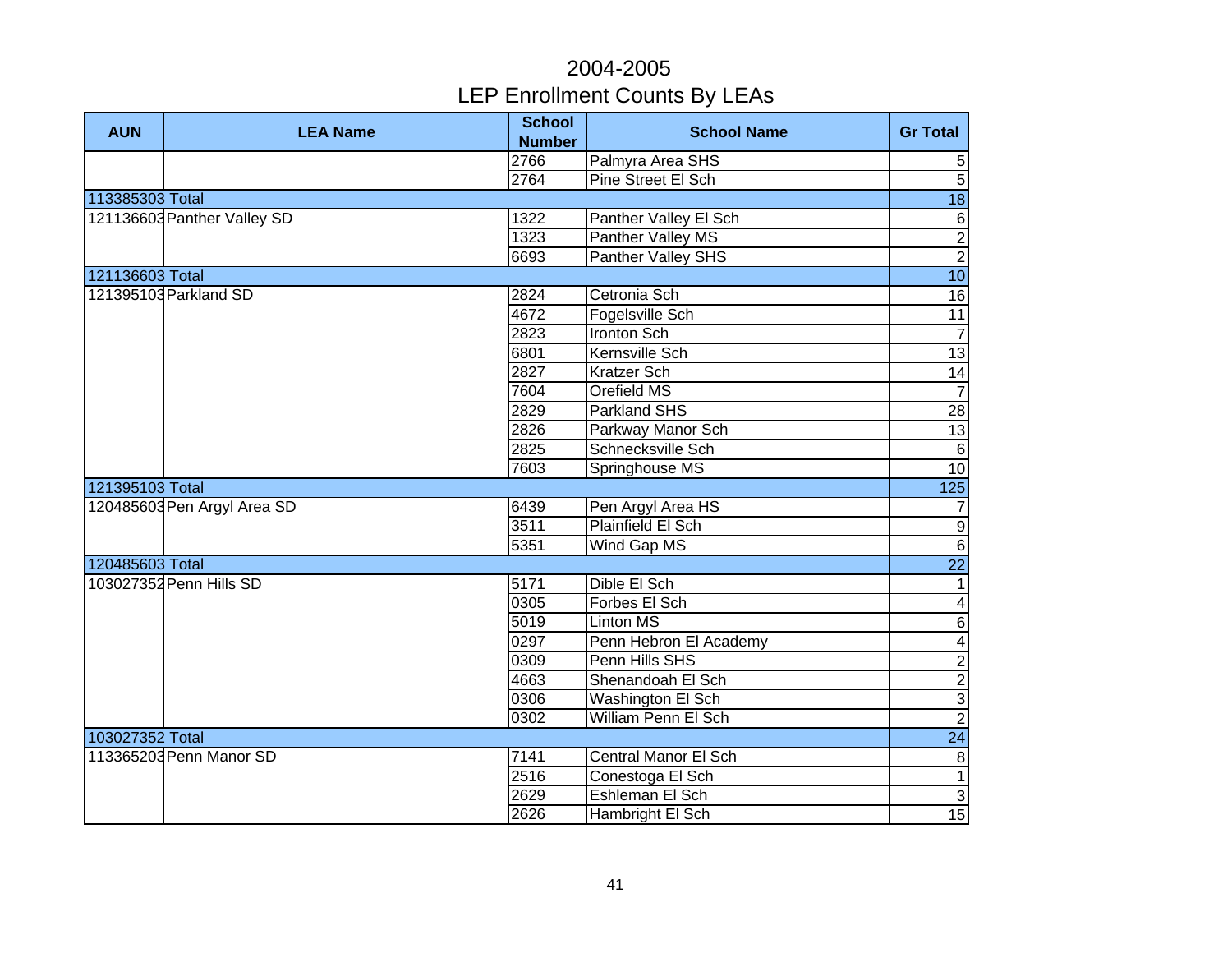| <b>AUN</b>      | <b>LEA Name</b>                | <b>School</b><br><b>Number</b> | <b>School Name</b>           | <b>Gr Total</b>         |
|-----------------|--------------------------------|--------------------------------|------------------------------|-------------------------|
|                 |                                | 2627                           | Letort El Sch                | $\sqrt{3}$              |
|                 |                                | 7410                           | <b>Manor Middle School</b>   | $\overline{3}$          |
|                 |                                | 2633                           | Penn Manor HS                | $\overline{7}$          |
|                 |                                | 2634                           | Pequea El Sch                | $\overline{4}$          |
| 113365203 Total |                                |                                |                              | 44                      |
|                 | 105204703 Penncrest SD         | 7278                           | Saegertown El Sch            | $\boldsymbol{2}$        |
|                 |                                | 6136                           | Saegertown JSHS              | $\overline{1}$          |
| 105204703 Total |                                |                                |                              | $\overline{3}$          |
|                 | 125236903 Penn-Delco SD        | 1911                           | Aston El Sch                 | $\overline{8}$          |
|                 |                                | 1910                           | Coebourn El Sch              | $\overline{7}$          |
|                 |                                | $\overline{5143}$              | <b>Northley MS</b>           | $\overline{\mathbf{4}}$ |
|                 |                                | 1912                           | Parkside El Sch              | $\overline{7}$          |
|                 |                                | $\overline{5223}$              | Pennell El Sch               | $\overline{3}$          |
|                 |                                | 1915                           | Sun Valley HS                | $\overline{4}$          |
| 125236903 Total |                                |                                |                              | 33                      |
|                 | 122098103 Pennridge SD         | 1053                           | <b>Bedminster El Sch</b>     | 28                      |
|                 |                                | 1054                           | Deibler El Sch               | $\overline{5}$          |
|                 |                                | 1055                           | Grasse El Sch                | $\overline{11}$         |
|                 |                                | 1097                           | Patricia A Guth El Sch       | $\,6$                   |
|                 |                                | 4681                           | Pennridge Central MS         | $\overline{8}$          |
|                 |                                | 1100                           | Pennridge HS                 | $\overline{26}$         |
|                 |                                | 1099                           | Pennridge South MS           | $\overline{\omega}$     |
|                 |                                | 1098                           | Sellersville El Sch          | $\overline{9}$          |
|                 |                                | 7260                           | West Rockhill El Sch         | $\overline{1}$          |
| 122098103 Total |                                |                                |                              | 97                      |
|                 | 110147003 Penns Valley Area SD | 1347                           | Centre Hall-Potter El Sch    | $\overline{2}$          |
|                 |                                | 1348                           | <b>Gregg Township El Sch</b> | $\overline{2}$          |
|                 |                                | 6231                           | Penns Valley Area JSHS       | $\overline{8}$          |
| 110147003 Total |                                |                                |                              | $\overline{12}$         |
|                 | 122098202 Pennsbury SD         | 7519                           | Afton El Sch                 | $\overline{9}$          |
|                 |                                | 7308                           | Charles H Boehm MS           | $\overline{8}$          |
|                 |                                | 4853                           | Edgewood El Sch              | $\overline{26}$         |
|                 |                                | 1111                           | Eleanor Roosevelt El Sch     | $\overline{9}$          |
|                 |                                | 7465                           | Fallsington El Sch           | $\overline{2}$          |
|                 |                                | 1109                           | Makefield El Sch             | $\overline{4}$          |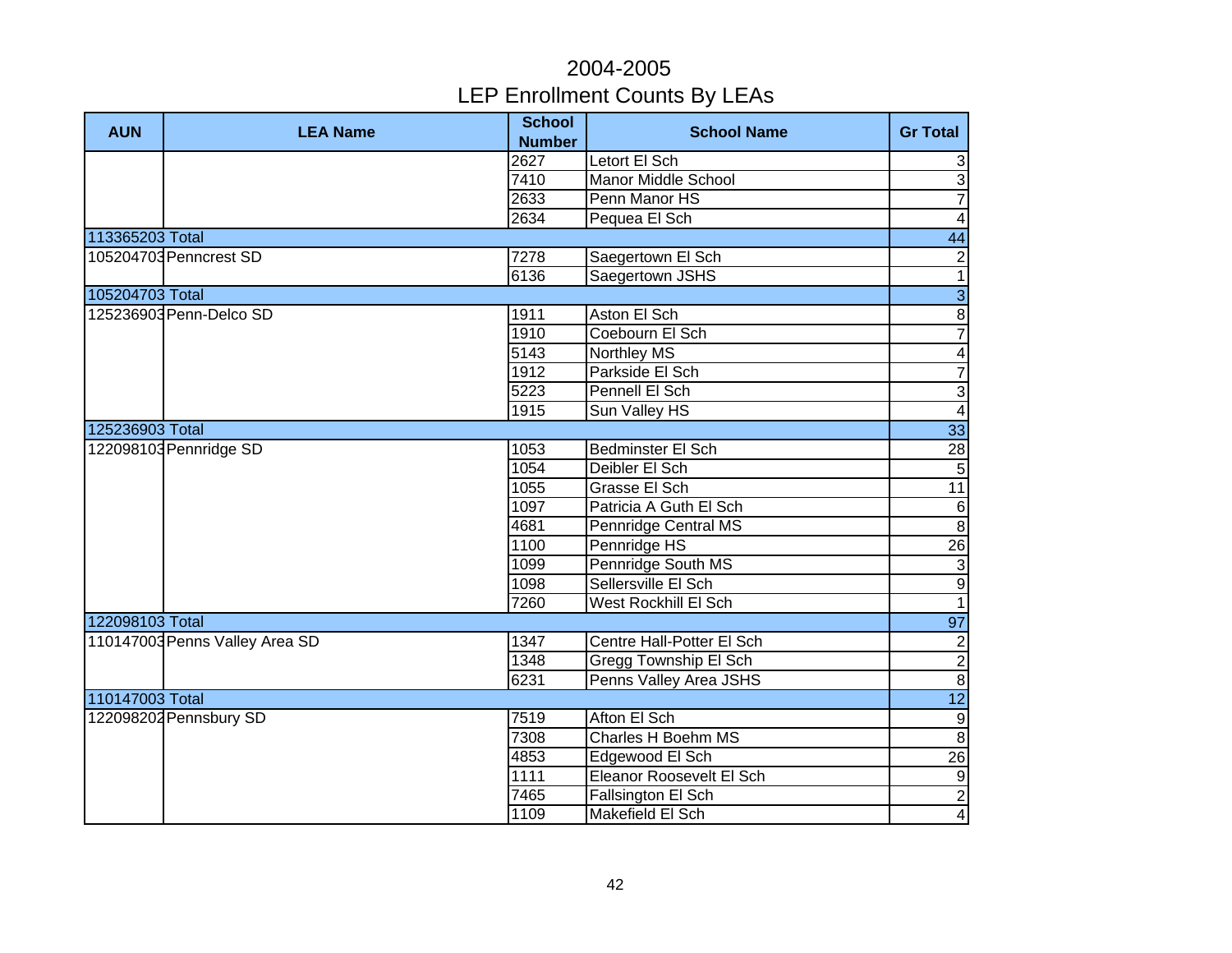| <b>AUN</b>      | <b>LEA Name</b>                 | <b>School</b><br><b>Number</b> | <b>School Name</b>              | <b>Gr Total</b>         |
|-----------------|---------------------------------|--------------------------------|---------------------------------|-------------------------|
|                 |                                 | 1107                           | Manor El Sch                    | 11                      |
|                 |                                 | 1106                           | <b>Oxford Valley El Sch</b>     | $\bf 8$                 |
|                 |                                 | 1101                           | Penn Valley El Sch              | $\overline{7}$          |
|                 |                                 | 4682                           | Pennsbury HS                    | $\frac{1}{8}$           |
|                 |                                 | 1115                           | Pennsbury HS West               | $\overline{13}$         |
|                 |                                 | 1116                           | Pennwood MS                     | $\overline{9}$          |
|                 |                                 | 1102                           | Quarry Hill El Sch              | $\overline{7}$          |
|                 |                                 | 1104                           | Village Park El Sch             | $\overline{8}$          |
|                 |                                 | 1112                           | <b>Walt Disney El Sch</b>       | 26                      |
|                 |                                 | 1113                           | <b>William Penn MS</b>          | $\infty$                |
| 122098202 Total |                                 |                                |                                 | 173                     |
|                 | 127043430 Pennsylvania Cyber CS | 7650                           | Pennsylvania Cyber CS           | $\mathbf{3}$            |
| 127043430 Total |                                 |                                |                                 | $\overline{3}$          |
|                 | 107657103 Penn-Trafford SD      | 4490                           | McCullough El Sch               | $\overline{2}$          |
|                 |                                 | 4492                           | Penn MS                         | $\overline{1}$          |
|                 |                                 | 6648                           | Penn Trafford HS                | $\overline{3}$          |
|                 |                                 | 6187                           | Sunrise El Sch                  | $\overline{1}$          |
| 107657103 Total |                                 |                                |                                 | $\overline{7}$          |
|                 | 113365303 Pequea Valley SD      | 2635                           | Leacock El Sch                  | $\overline{2}$          |
|                 |                                 | 2647                           | Paradise El Sch                 | $\overline{2}$          |
|                 |                                 | 2649                           | Pequea Valley HS                | $\overline{\mathbf{4}}$ |
|                 |                                 | 6300                           | Pequea Valley Intrmd Sch        | $\overline{2}$          |
|                 |                                 | 2648                           | Salisbury El Sch                | $\overline{4}$          |
| 113365303 Total |                                 |                                |                                 | 14                      |
|                 | 123466103 Perkiomen Valley SD   | 3328                           | Perkiomen Valley HS             | $\overline{13}$         |
|                 |                                 | 3326                           | <b>Perkiomen Valley MS-East</b> |                         |
|                 |                                 | 7794                           | Perkiomen Valley MS-West        | <u>ယတဖြ</u> ုပ          |
|                 |                                 | 7766                           | Schwenksville El Sch            |                         |
|                 |                                 | 7554                           | Skippack El Sch                 |                         |
|                 |                                 | 3327                           | South El Sch                    |                         |
| 123466103 Total |                                 |                                |                                 | 31                      |
|                 | 101636503 Peters Township SD    | 7594                           | Bower Hill El Sch               | $6\phantom{a}$          |
|                 |                                 | 7393                           | McMurray El Sch                 | $\frac{2}{4}$           |
|                 |                                 | 5083                           | Peters Twp HS                   |                         |
|                 |                                 | 4256                           | Peters Twp MS                   | $\overline{1}$          |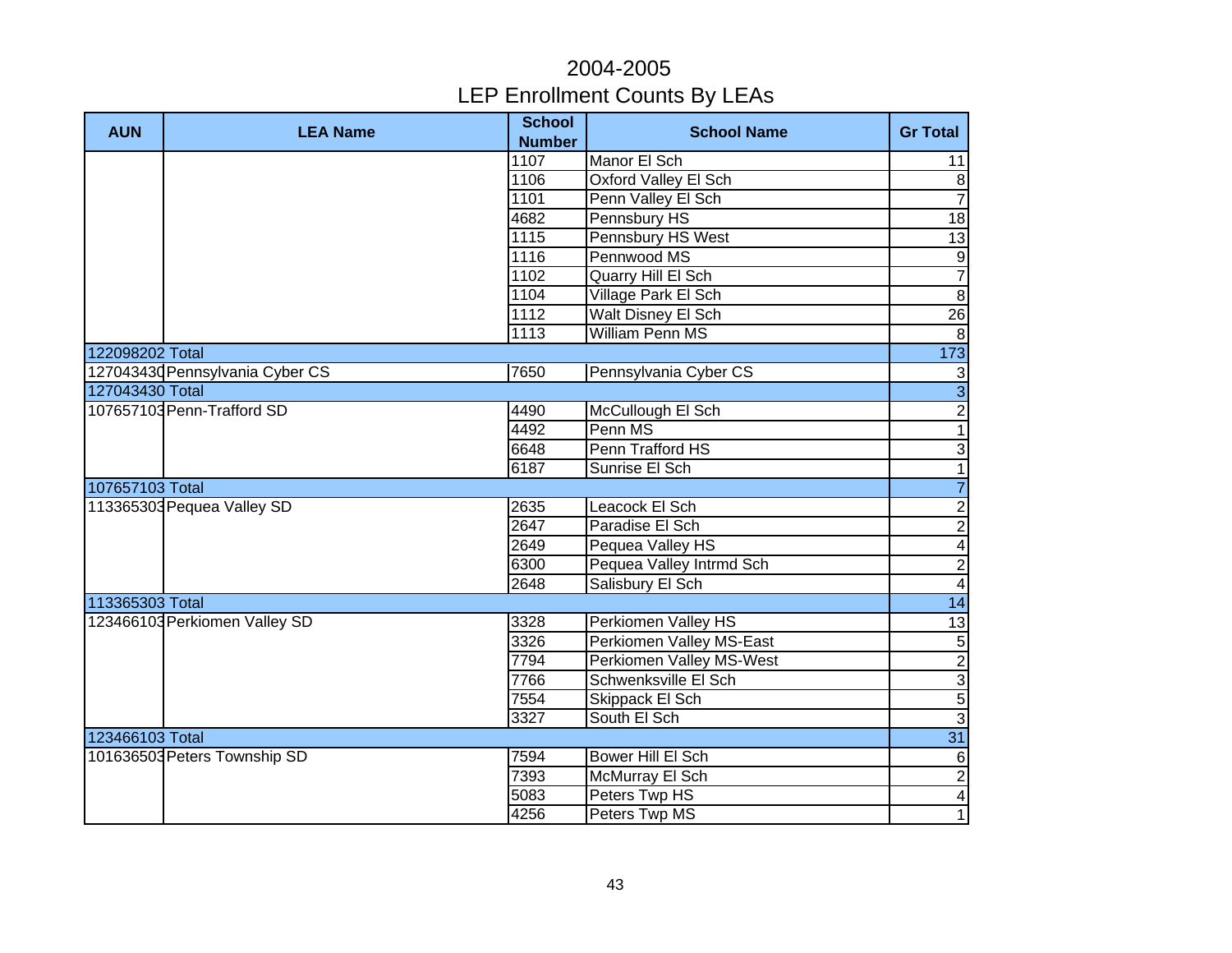| <b>AUN</b>      | <b>LEA Name</b>                | <b>School</b><br><b>Number</b> | <b>School Name</b>                  | <b>Gr Total</b> |
|-----------------|--------------------------------|--------------------------------|-------------------------------------|-----------------|
| 101636503 Total |                                |                                |                                     | 13              |
|                 | 126515001 Philadelphia City SD | 7256                           | <b>Adaire Alexander Sch</b>         | 26              |
|                 |                                | 3758                           | Allen Ethan Sch                     | 41              |
|                 |                                | 3811                           | <b>Audenried Charles Y SHS</b>      | $\overline{1}$  |
|                 |                                | 3618                           | Bache-Martin Sch                    | 29              |
|                 |                                | 6824                           | Baldi C C A MS                      | 163             |
|                 |                                | 7237                           | <b>Barratt Norris S MS</b>          | $\overline{12}$ |
|                 |                                | 3732                           | <b>Barton Clara Sch</b>             | 88              |
|                 |                                | 3847                           | Bartram John - Main                 | 108             |
|                 |                                | 5183                           | Bethune Mary McLeod Sch             | 62              |
|                 |                                | 3733                           | Birney Gen Davis B Sch              | 62              |
|                 |                                | 7070                           | Bodine William W HS                 | $\infty$        |
|                 |                                | 3840                           | Bok Edw W Technical High School     | 25              |
|                 |                                | 3684                           | Brown Henry A Sch                   | 117             |
|                 |                                | 3751                           | <b>Carnell Annex</b>                | 53              |
|                 |                                | 7230                           | Carnell Laura H Sch                 | 64              |
|                 |                                | 4728                           | Carroll Charles Sch                 | $\overline{4}$  |
|                 |                                | 7023                           | Carver HS                           | 11              |
|                 |                                | 3602                           | Catharine Joseph Sch                | 62              |
|                 |                                | 7404                           | Cayuga School                       | 87              |
|                 |                                | 7368                           | <b>Central East MS</b>              | 62              |
|                 |                                | 3848                           | <b>Central HS</b>                   | 23              |
|                 |                                | 3622                           | Childs George W Sch                 | 59              |
|                 |                                | 6767                           | <b>Clemente Roberto MS</b>          | 284             |
|                 |                                | 4733                           | Clymer George Sch                   | 24              |
|                 |                                | 3760                           | Comly Watson Sch                    | $\overline{2}$  |
|                 |                                | 6525                           | <b>Conwell Russell MS</b>           | 54              |
|                 |                                | 7239                           | Cooke Jay MS                        | 49              |
|                 |                                | 5123                           | <b>Cramp William Sch</b>            | 185             |
|                 |                                | 6996                           | <b>Creative and Performing Arts</b> | 28              |
|                 |                                | 3736                           | Creighton Thomas Sch                | 124             |
|                 |                                | 7175                           | DeBurgos Bilingual Magnet MS        | 237             |
|                 |                                | 4727                           | Decatur Stephen Sch                 | 79              |
|                 |                                | 3763                           | <b>Disston Hamilton Sch</b>         | 55              |
|                 |                                | 3841                           | Dobbins AVT HS                      | $\overline{3}$  |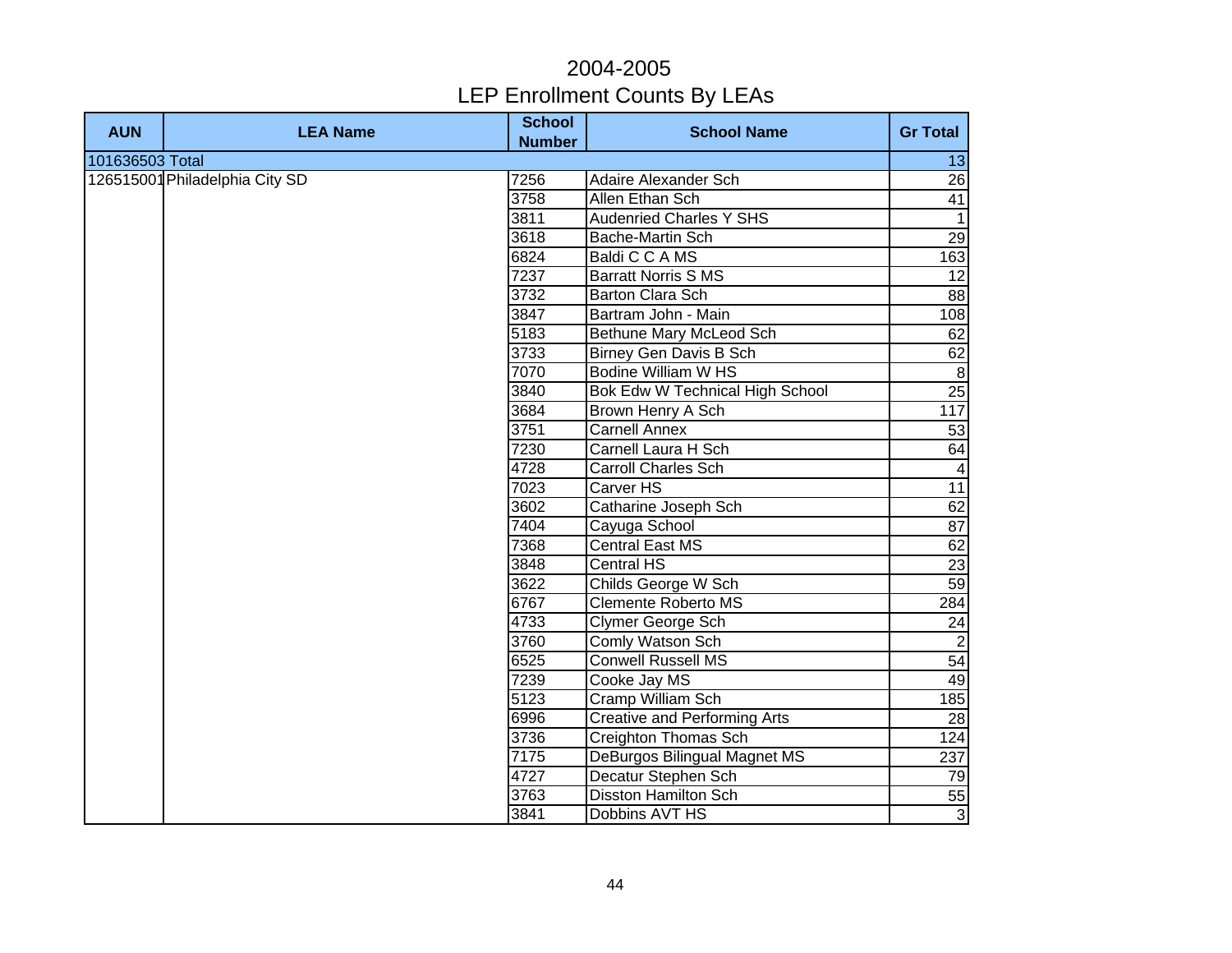| <b>AUN</b> | <b>LEA Name</b> | <b>School</b><br><b>Number</b> | <b>School Name</b>              | <b>Gr Total</b> |
|------------|-----------------|--------------------------------|---------------------------------|-----------------|
|            |                 | 3787                           | Douglas Stephen A Sch           | 8               |
|            |                 | 3604                           | <b>Drew Charles R Sch</b>       | $\overline{27}$ |
|            |                 | 3849                           | <b>Edison HS/Fareira Skills</b> | 518             |
|            |                 | 3737                           | <b>Edmunds Henry R Sch</b>      | 94              |
|            |                 | 3688                           | <b>Elkin Lewis Sch</b>          | 369             |
|            |                 | 7200                           | Elverson James MS               | 5               |
|            |                 | 5039                           | <b>Fairhill Sch</b>             | 151             |
|            |                 | 7235                           | Farrell Louis H Sch             | 181             |
|            |                 | 3816                           | Fels Samuel HS                  | 156             |
|            |                 | 3690                           | Ferguson Joseph C Sch           | 39              |
|            |                 | 3739                           | <b>Finletter Thomas K Sch</b>   | $\overline{35}$ |
|            |                 | 3781                           | Fitzpatrick Aloysius L Sch      | 90              |
|            |                 | 3764                           | Forrest Edwin Sch               | 40              |
|            |                 | 3765                           | Fox Chase Sch                   | 36              |
|            |                 | 3803                           | Frank Anne Sch                  | 88              |
|            |                 | 3850                           | Frankford HS                    | 113             |
|            |                 | 3851                           | Franklin Benjamin HS            | 23              |
|            |                 | 7231                           | Franklin Benjamin Sch           | 164             |
|            |                 | 6822                           | <b>Franklin LC</b>              | 23              |
|            |                 | 3818                           | <b>Furness Horace HS</b>        | 157             |
|            |                 | 7241                           | Gillespie Eliz D MS             | $\overline{4}$  |
|            |                 | 3776                           | Girard Stephen Sch              | 135             |
|            |                 | 3843                           | Girls HS                        | 33              |
|            |                 | 3853                           | <b>Gratz Simon HS</b>           | دى              |
|            |                 | 4726                           | Greenberg Joseph Sch            | 15              |
|            |                 | 5186                           | <b>Greenfield Albert M Sch</b>  | 11              |
|            |                 | 5120                           | <b>Hackett Horatio B Sch</b>    | $\overline{19}$ |
|            |                 | 7242                           | Harding Warren G MS             | 61              |
|            |                 | 5125                           | Hartranft John F Sch            | 44              |
|            |                 | 3766                           | <b>Holme Thomas Sch</b>         | 42              |
|            |                 | 3742                           | <b>Hopkinson Francis Sch</b>    | 170             |
|            |                 | 3743                           | Howe Julia Ward Sch             | $\overline{2}$  |
|            |                 | 3693                           | Hunter William H Sch            | 150             |
|            |                 | 3642                           | Jackson Andrew Sch              | 35              |
|            |                 | 7227                           | Jenks Abram Sch                 | $\overline{3}$  |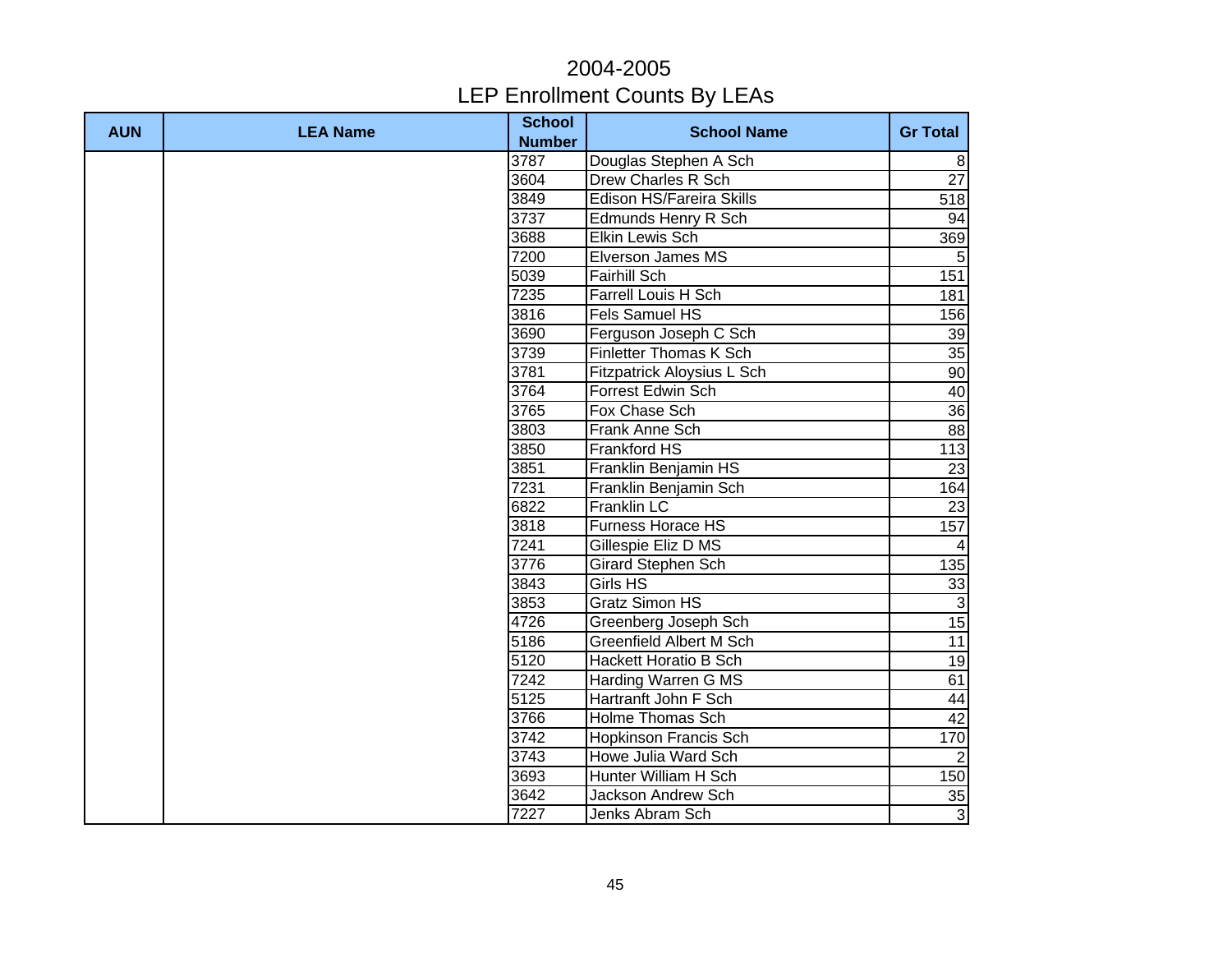| <b>AUN</b> | <b>LEA Name</b> | <b>School</b><br><b>Number</b> | <b>School Name</b>           | <b>Gr Total</b> |
|------------|-----------------|--------------------------------|------------------------------|-----------------|
|            |                 | 7243                           | Jones John Paul MS           | 136             |
|            |                 | 3854                           | Kensington HS                | 104             |
|            |                 | 7228                           | <b>Key Francis Scott Sch</b> | 136             |
|            |                 | 6675                           | King Martin Luther HS        | 24              |
|            |                 | 3647                           | Kirkbride Eliza B Sch        | 203             |
|            |                 | 3670                           | Lamberton Robert E Sch       | 33              |
|            |                 | 3744                           | Lawton Henry W Sch           | 42              |
|            |                 | 6530                           | Lea Henry C Sch              | 47              |
|            |                 | 3822                           | Leeds Morris E MS            | $\overline{1}$  |
|            |                 | 3716                           | Levering William Sch         | $\overline{37}$ |
|            |                 | 3845                           | Lincoln HS                   | 66              |
|            |                 | 4961                           | Loesche William H Sch        | 187             |
|            |                 | 3718                           | Logan James Sch              | 5               |
|            |                 | 7232                           | Lowell James R Sch           | 269             |
|            |                 | 3694                           | Ludlow James R Sch           | 15              |
|            |                 | 3672                           | Mann William B Sch           | $\overline{5}$  |
|            |                 | 7521                           | Marshall Thurgood            | 54              |
|            |                 | 3842                           | Mastbaum Jules E AVTS        | 28              |
|            |                 | 3808                           | Masterman Julia R Sec Sch    | $\overline{5}$  |
|            |                 | 3769                           | Mayfair Sch                  | 40              |
|            |                 | 3648                           | McCall Gen George A Sch      | 81              |
|            |                 | 6534                           | McClure Alexander K Sch      | 125             |
|            |                 | 5293                           | McKinley William Sch         | 62              |
|            |                 | 6768                           | <b>Meehan Austin MS</b>      | 58              |
|            |                 | 3697                           | Moffet John Sch              | 96              |
|            |                 | 3770                           | Moore J Hampton Sch          | 94              |
|            |                 | 3749                           | Morrison Andrew J Sch        | 86              |
|            |                 | 6535                           | Morton Thomas G Sch          | 67              |
|            |                 | 7522                           | Munoz-Marin Luis             | 287             |
|            |                 | 3650                           | Nebinger George W Sch        | 33              |
|            |                 | 3855                           | Northeast HS                 | 335             |
|            |                 | 3750                           | Olney El Sch                 | 174             |
|            |                 | 3856                           | Olney $H\overline{S}$        | 265             |
|            |                 | 6960                           | Overbrook Edu Ctr            | 12              |
|            |                 | 3857                           | Overbrook HS                 | $6 \mid$        |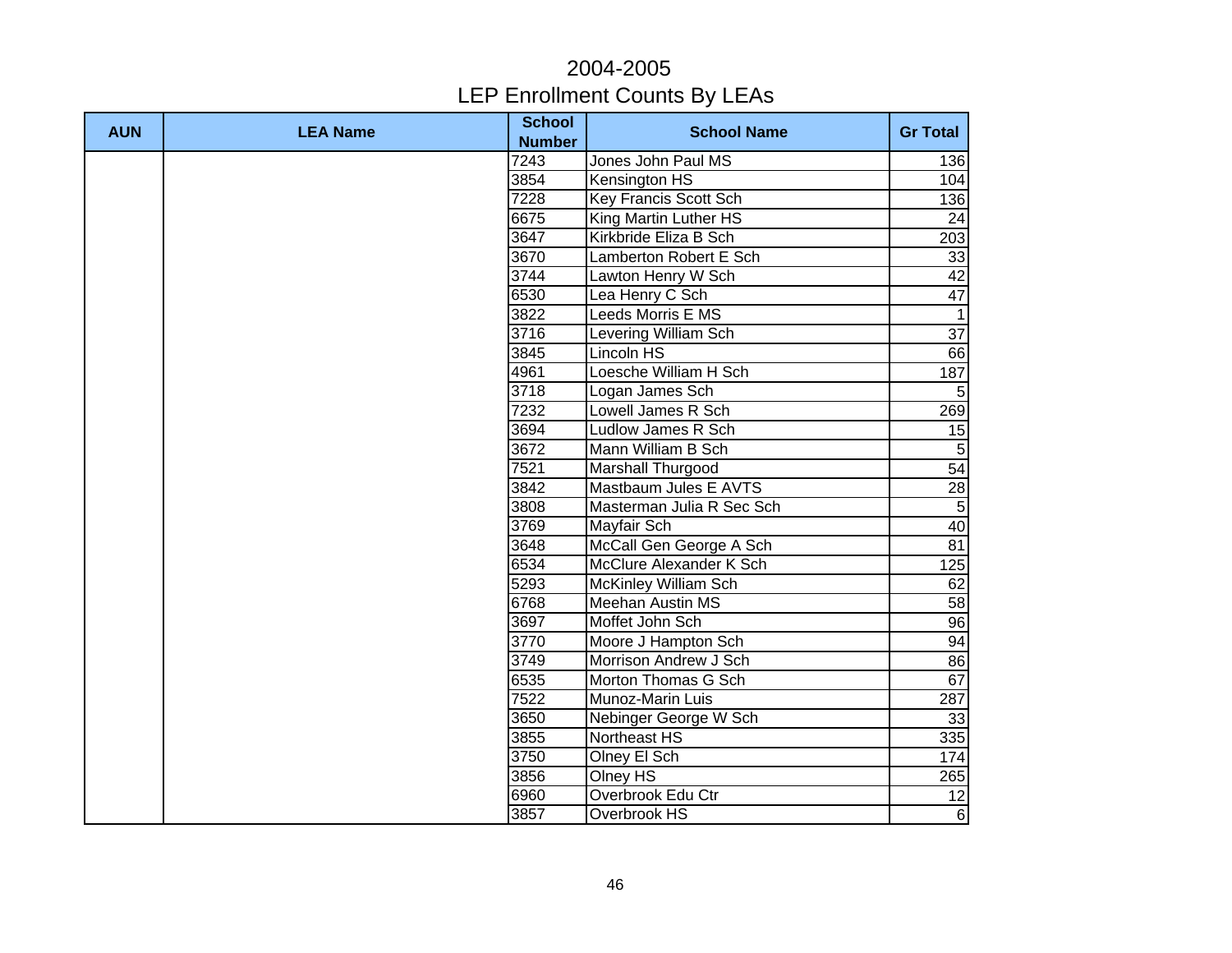| <b>AUN</b> | <b>LEA Name</b> | <b>School</b><br><b>Number</b> | <b>School Name</b>           | <b>Gr Total</b>  |
|------------|-----------------|--------------------------------|------------------------------|------------------|
|            |                 | 7782                           | Parkway-Center City          | $\mathbf{3}$     |
|            |                 | 3613                           | Patterson John M Sch         | 85               |
|            |                 | 7244                           | Penn Treaty MS               | 85               |
|            |                 | 3858                           | Penn William HS              | $\overline{12}$  |
|            |                 | 6821                           | Pepper George MS             | 64               |
|            |                 | 3801                           | Pollock Robert B Sch         | 84               |
|            |                 | 5121                           | Potter-Thomas Sch            | 219              |
|            |                 | 3771                           | Rhawnhurst Sch               | 79               |
|            |                 | 3701                           | <b>Richmond Sch</b>          | $\overline{77}$  |
|            |                 | 3844                           | Roxborough HS                | 21               |
|            |                 | 5042                           | Rush Benjamin MS             | 112              |
|            |                 | 3861                           | Saul W B Agricultural School | $\overline{4}$   |
|            |                 | 3772                           | Shallcross Day Sch           | 14               |
|            |                 | 3702                           | Sheppard Isaac Sch           | 142              |
|            |                 | 3800                           | Sheridan Sch                 | 108              |
|            |                 | 3752                           | <b>Smedley Franklin Sch</b>  | 33               |
|            |                 | 3773                           | Solis-Cohen Solomon Sch      | 197              |
|            |                 | 3859                           | South Philadelphia HS        | 307              |
|            |                 | 3654                           | Southwark Sch                | 117              |
|            |                 | 7234                           | Spruance Gilbert Sch         | 130              |
|            |                 | 4963                           | Stearne Allen M Sch          | 43               |
|            |                 | 7248                           | Stetson John B MS            | 238              |
|            |                 | 7257                           | Stoddart-Fleisher MS         | $\overline{2}$   |
|            |                 | 3753                           | Sullivan James J Sch         | 44               |
|            |                 | 3657                           | Taggart John H Sch           | 59               |
|            |                 | 3755                           | <b>Taylor Bayard Sch</b>     | $\overline{117}$ |
|            |                 | 7250                           | Thomas George C MS           | 24               |
|            |                 | 3832                           | <b>Tilden William T MS</b>   | 47               |
|            |                 | 6523                           | <b>University City HS</b>    | 39               |
|            |                 | 3658                           | Vare Abigail Sch             | 45               |
|            |                 | 7251                           | Vare Edwin H MS              | 50               |
|            |                 | 3835                           | Wagner Gen Louis MS          | 10               |
|            |                 | 7254                           | Wanamaker John MS            | 6                |
|            |                 | 6527                           | <b>Washington George HS</b>  | 168              |
|            |                 | 3659                           | Washington George Sch        | 68               |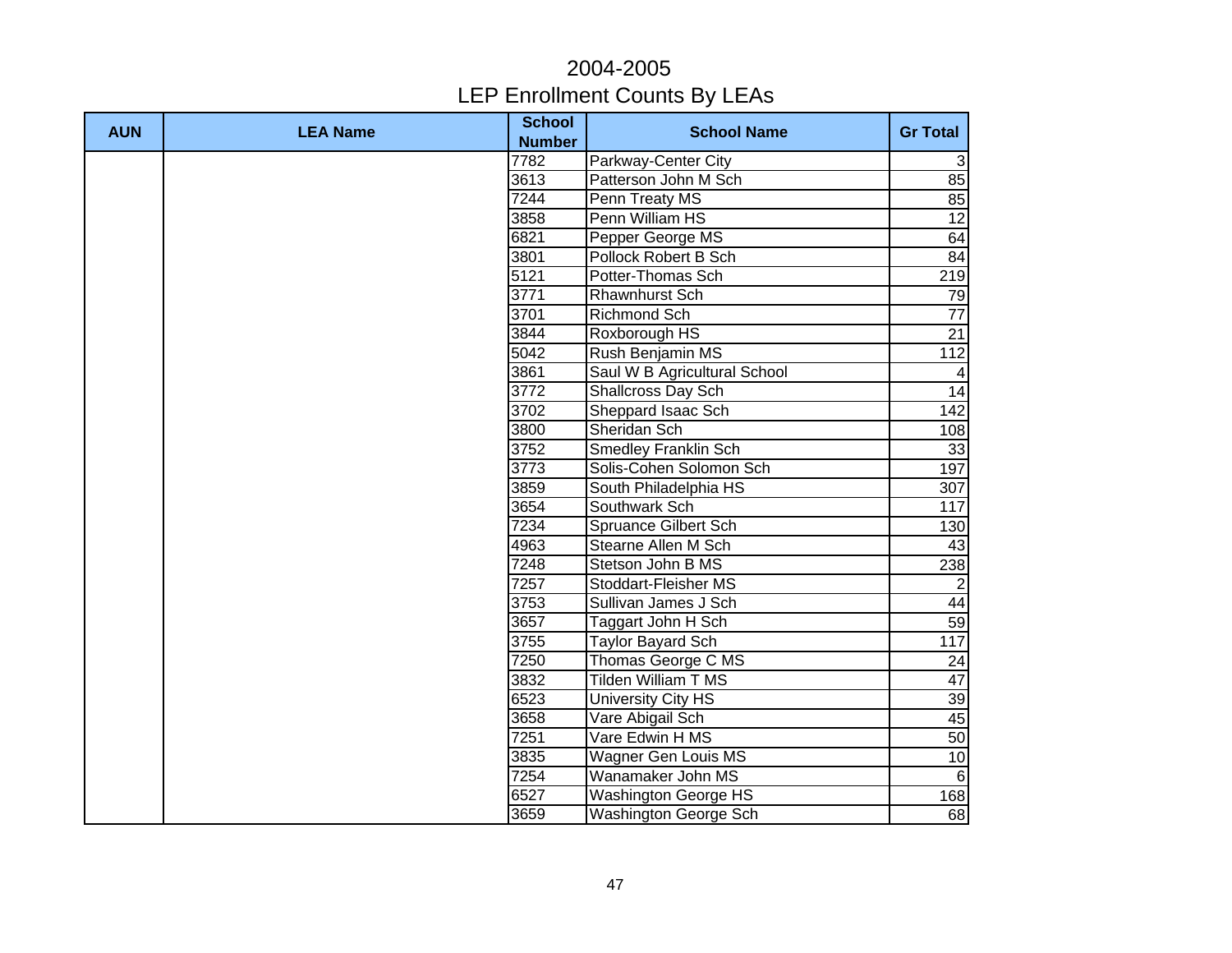| <b>AUN</b>      | <b>LEA Name</b>                       | <b>School</b><br><b>Number</b> | <b>School Name</b>                  | <b>Gr Total</b>     |
|-----------------|---------------------------------------|--------------------------------|-------------------------------------|---------------------|
|                 |                                       | 7663                           | Washington Grover Jr Sch            | 120                 |
|                 |                                       | 5124                           | <b>Webster Sch</b>                  | 126                 |
|                 |                                       | 3703                           | Welsh John Sch                      | 103                 |
|                 |                                       | 3728                           | <b>Widener Memorial Sch</b>         | $\overline{\omega}$ |
|                 |                                       | 6544                           | <b>Willard Frances E Sch</b>        | 130                 |
|                 |                                       | 7253                           | <b>Wilson Woodrow MS</b>            | 114                 |
|                 |                                       | 7233                           | Ziegler William H Sch               | 50                  |
| 126515001 Total |                                       |                                |                                     | 12,052              |
|                 | 110177003 Philipsburg-Osceola Area SD | 5140                           | North Lincoln Hill El Sch           | $\overline{2}$      |
|                 |                                       | 6239                           | Osceola Mills El Sch                | $\overline{2}$      |
| 110177003 Total |                                       |                                |                                     | $\overline{4}$      |
|                 | 124157203 Phoenixville Area SD        | 1430                           | <b>Barkley El Sch</b>               | 24                  |
|                 |                                       | 1396                           | <b>East Pikeland El Sch</b>         | $\overline{2}$      |
|                 |                                       | 1426                           | Phoenixville Area HS                | 10                  |
|                 |                                       | 1425                           | Phoenixville Area MS                | $\overline{7}$      |
|                 |                                       | 4841                           | Schuylkill El Sch                   | $\overline{5}$      |
| 124157203 Total |                                       |                                |                                     | 48                  |
|                 | 129546003 Pine Grove Area SD          | 3909                           | Pine Grove El Sch                   | $\mathbf{1}$        |
| 129546003 Total |                                       |                                |                                     | $\overline{1}$      |
|                 | 103021003 Pine-Richland SD            | 0312                           | Hance El Sch                        | $\overline{5}$      |
|                 |                                       | 0315                           | Pine-Richland HS                    | $\overline{3}$      |
|                 |                                       | 0314                           | Pine-Richland MS                    | $\overline{3}$      |
|                 |                                       | 7416                           | Richland El Sch                     | $\overline{2}$      |
|                 |                                       | 0313                           | Wexford El Sch                      | $\overline{4}$      |
| 103021003 Total |                                       |                                |                                     | 17                  |
|                 | 102027451 Pittsburgh SD               | 0409                           | <b>Allderdice HS</b>                | 13                  |
|                 |                                       | 7615                           | Allegheny Trad El Acad              | $\overline{5}$      |
|                 |                                       | 6015                           | <b>Arsenal MS</b>                   | $\overline{4}$      |
|                 |                                       | 7501                           | Banksville El Sch                   | $\overline{9}$      |
|                 |                                       | 6019                           | Beechwood El Sch                    | $\overline{12}$     |
|                 |                                       | 6915                           | <b>Brashear HS</b>                  | 11                  |
|                 |                                       | 0326                           | Carmalt Academy of Sci & Tech       | $\overline{5}$      |
|                 |                                       | 6022                           | Colfax El Sch                       | 34                  |
|                 |                                       | 6024                           | <b>Dilworth Traditional Academy</b> | $\,6\,$             |
|                 |                                       | 6030                           | Frick Intl Studies Academy          | 39                  |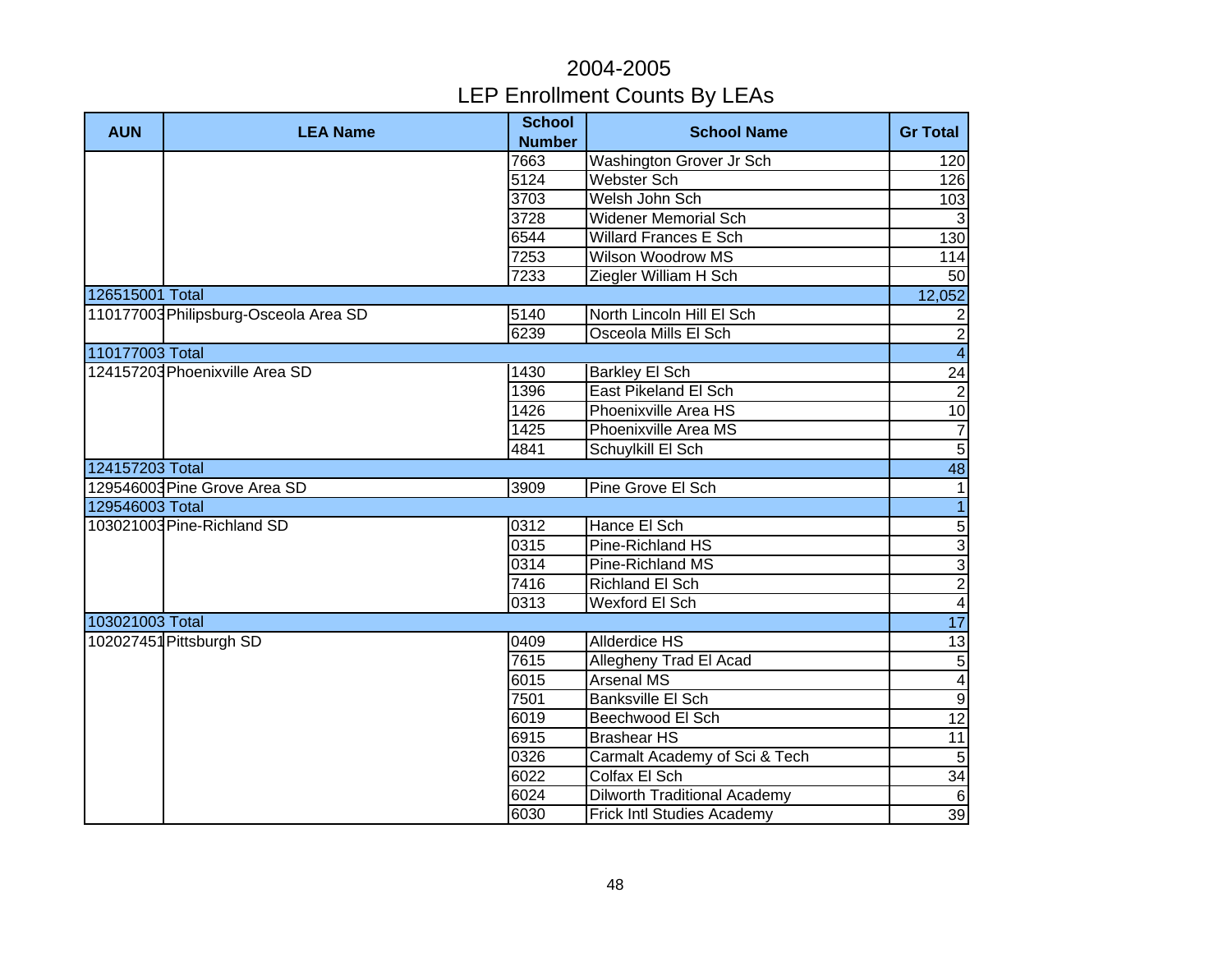| <b>AUN</b>      | <b>LEA Name</b>              | <b>School</b><br><b>Number</b> | <b>School Name</b>                | <b>Gr Total</b>         |
|-----------------|------------------------------|--------------------------------|-----------------------------------|-------------------------|
|                 |                              | 6028                           | <b>Greenfield El Sch</b>          | 57                      |
|                 |                              | 6742                           | King M L El Sch                   | 4                       |
|                 |                              | 0415                           | Langley HS                        | $\overline{2}$          |
|                 |                              | 6042                           | Liberty El Sch                    | $\overline{24}$         |
|                 |                              | 6044                           | Linden El Sch                     | $\,6\,$                 |
|                 |                              | 7361                           | <b>McCleary El Sch</b>            | $\mathbf{1}$            |
|                 |                              | 0362                           | Miller El Sch                     | 25                      |
|                 |                              | 0363                           | Minadeo El Sch                    | 31                      |
|                 |                              | 0395                           | Phillips El Sch                   | $\overline{2}$          |
|                 |                              | 0425                           | Schenley HS                       | 39                      |
|                 |                              | 0396                           | Sheraden El Sch                   | $\mathbf{1}$            |
|                 |                              | 7455                           | South Hills MS                    | $\boldsymbol{9}$        |
|                 |                              | 7039                           | <b>Sterrett Classical Academy</b> | $\overline{2}$          |
|                 |                              | 6072                           | Stevens El Sch                    | ω                       |
|                 |                              | 6068                           | Sunnyside El Sch                  | $\overline{\mathbf{4}}$ |
|                 |                              | 7694                           | West Liberty El Sch               | $\overline{9}$          |
|                 |                              | 0389                           | Westwood El Sch                   | $\overline{\mathbf{4}}$ |
|                 |                              | 7502                           | Woolslair El Sch                  | 18                      |
| 102027451 Total |                              |                                |                                   | 379                     |
|                 | 118406602 Pittston Area SD   | 2943                           | Ben Franklin Kdg Ctr              | $\mathbf{1}$            |
|                 |                              | 6385                           | <b>Pittston Area MS</b>           | س                       |
|                 |                              | 7730                           | Pittston Area Pri Ctr             | $\overline{1}$          |
|                 |                              | 6622                           | Pittston City Intrmd Ctr          | $\frac{2}{7}$           |
| 118406602 Total |                              |                                |                                   |                         |
|                 | 120455203 Pleasant Valley SD | 3208                           | <b>Chestnuthill El Sch</b>        | $\overline{6}$          |
|                 |                              | 3207                           | <b>Eldred El Sch</b>              | $\overline{\mathbf{4}}$ |
|                 |                              | 7434                           | <b>Pleasant Valley El Sch</b>     | 57                      |
|                 |                              | 3210                           | Pleasant Valley HS                | $\overline{7}$          |
|                 |                              | 7660                           | Pleasant Valley Intrmd Sch        | 33                      |
|                 |                              | 7183                           | <b>Pleasant Valley MS</b>         | $\overline{7}$          |
|                 |                              | 3209                           | Polk El Sch                       | $\sigma$                |
| 120455203 Total |                              |                                |                                   | 120                     |
|                 | 103027503 Plum Borough SD    | 0432                           | Holiday Park El Sch               | $\vert$ 1               |
|                 |                              | 7193                           | Pivik El Sch                      | $\overline{2}$          |
|                 |                              | 0435                           | Plum SHS                          | $\overline{3}$          |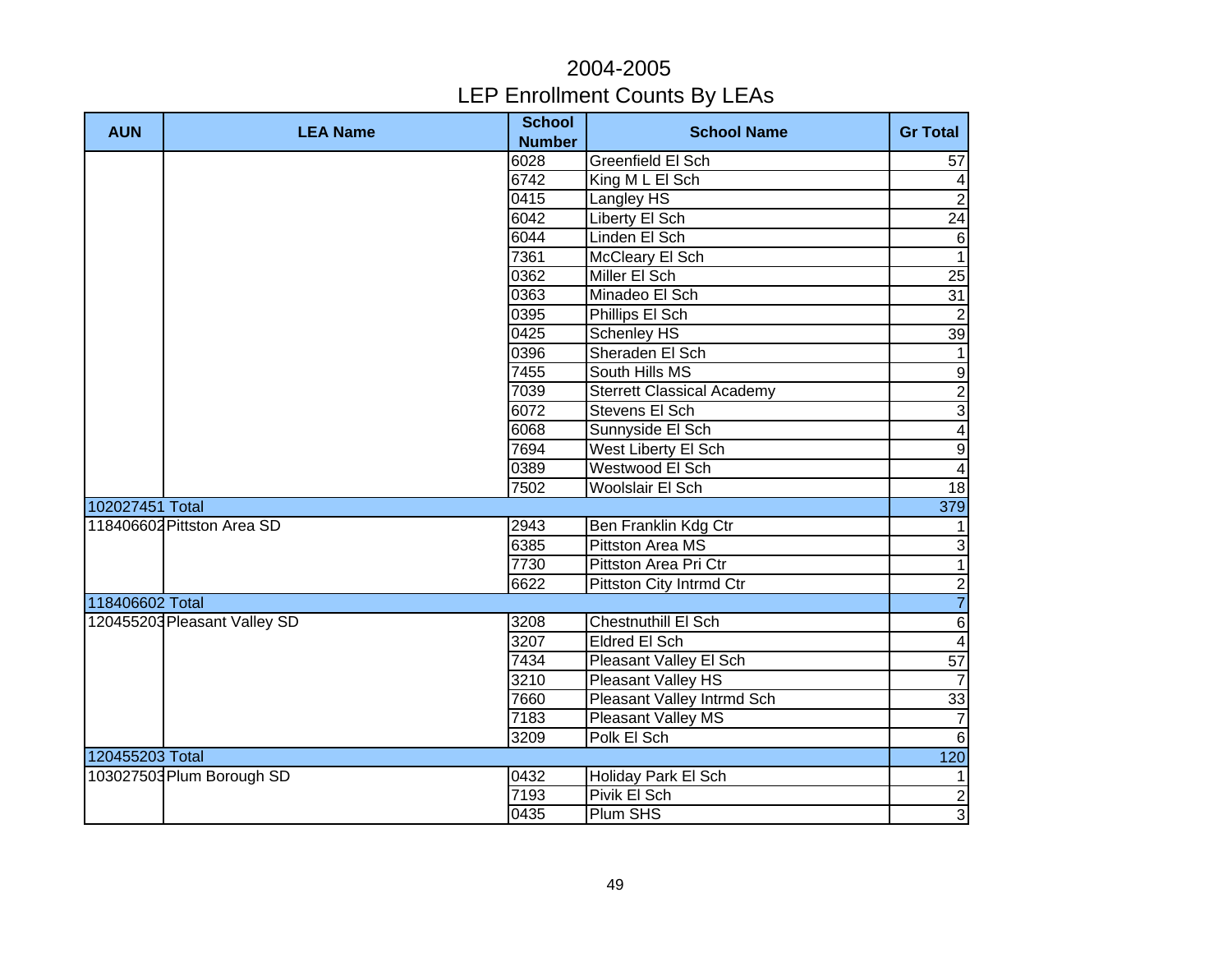| <b>AUN</b>      | <b>LEA Name</b>                | <b>School</b><br><b>Number</b> | <b>School Name</b>              | <b>Gr Total</b>          |
|-----------------|--------------------------------|--------------------------------|---------------------------------|--------------------------|
|                 |                                | 0433                           | <b>Regency Park El Sch</b>      | 1                        |
| 103027503 Total |                                |                                |                                 | $\overline{7}$           |
|                 | 120455403 Pocono Mountain SD   | 3212                           | <b>Barrett El Ctr</b>           | 32                       |
|                 |                                | 7482                           | Clear Run El Ctr                | 113                      |
|                 |                                | 7483                           | Clear Run Intrmd Sch            | 90                       |
|                 |                                | 3213                           | Coolbaugh El Ctr                | 146                      |
|                 |                                | 7318                           | Coolbaugh LC                    | 60                       |
|                 |                                | 6432                           | Pocono El Ctr                   | 66                       |
|                 |                                | 3216                           | Pocono Mountain East HS/Academy | 16                       |
|                 |                                | 7738                           | Pocono Mountain West HS         | 39                       |
|                 |                                | 7739                           | Swiftwater El Ctr               | 111                      |
|                 |                                | 7740                           | Swiftwater Interm Sch           | 35                       |
|                 |                                | 3214                           | Tobyhanna El Ctr                | 68                       |
| 120455403 Total |                                |                                |                                 | 776                      |
|                 | 123466303 Pottsgrove SD        | 3334                           | Lower Pottsgrove El Sch         | 21                       |
|                 |                                | $\sqrt{6746}$                  | Pottsgrove MS                   | $\overline{7}$           |
|                 |                                | 3338                           | Pottsgrove SHS                  | $\overline{5}$           |
| 123466303 Total |                                |                                |                                 | 33                       |
|                 | 123466403 Pottstown SD         | 3345                           | Barth El Sch                    | $\,6$                    |
|                 |                                | 5110                           | Edgewood El Sch                 | $\overline{7}$           |
|                 |                                | 3339                           | Franklin El Sch                 | $\overline{1}$           |
|                 |                                | 3341                           | Lincoln El Sch                  | $\overline{3}$           |
|                 |                                | 3346                           | Pottstown MS                    | $\overline{6}$           |
|                 |                                | 3348                           | Pottstown SHS                   | $\overline{1}$           |
|                 |                                | 3342                           | Rupert El Sch                   | $\overline{3}$           |
| 123466403 Total |                                |                                |                                 | $\overline{27}$          |
|                 | 129546103 Pottsville Area SD   | 3915                           | <b>Clarke El Ctr</b>            | $\overline{11}$          |
|                 |                                | 5265                           | Lengel MS                       | 3                        |
|                 |                                | 3924                           | Pottsville Area HS              | $\blacktriangle$         |
| 129546103 Total |                                |                                |                                 | 18                       |
|                 | 106338003 Punxsutawney Area SD | 2377                           | Bell Twp El Sch                 | $\mathbf{1}$             |
|                 |                                | 2373                           | Jenks Hill El Sch               | $\overline{2}$           |
|                 |                                | 6165                           | Punxsutawney Area HS            | $\overline{\phantom{a}}$ |
|                 |                                | 7524                           | Punxsutawney Area MS            | $\mathbf{1}$             |
| 106338003 Total |                                |                                |                                 | $\overline{5}$           |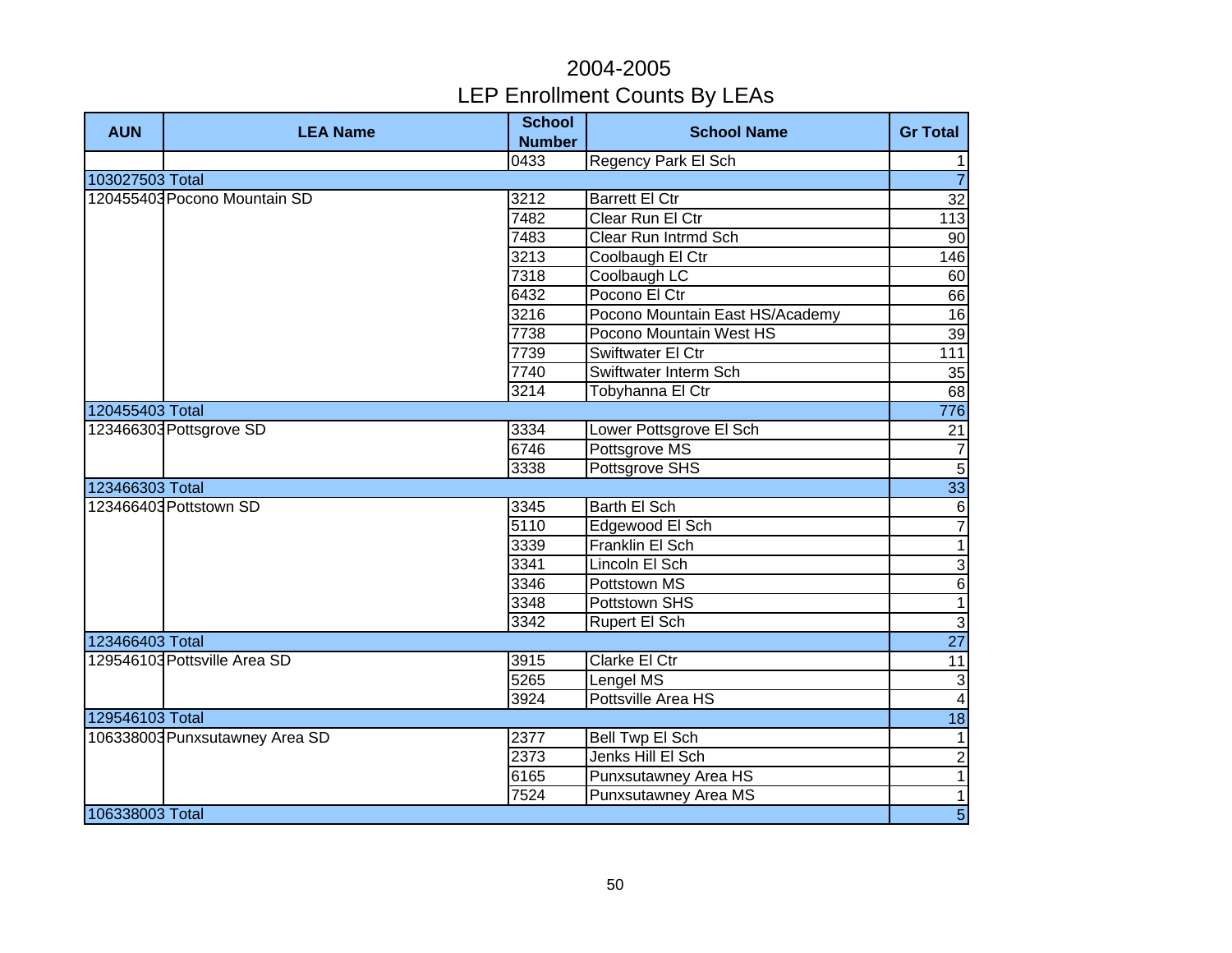| <b>AUN</b>      | <b>LEA Name</b>                   | <b>School</b><br><b>Number</b> | <b>School Name</b>              | <b>Gr Total</b>         |
|-----------------|-----------------------------------|--------------------------------|---------------------------------|-------------------------|
|                 | 103027753 Quaker Valley SD        | 6108                           | Edgeworth El Sch                | $\overline{2}$          |
|                 |                                   | 6852                           | Osborne El Sch                  | $\overline{6}$          |
|                 |                                   | 0448                           | <b>Quaker Valley HS</b>         | $\overline{\mathbf{A}}$ |
|                 |                                   | 0447                           | <b>Quaker Valley MS</b>         | $\overline{2}$          |
| 103027753 Total |                                   |                                |                                 | 14                      |
|                 | 122098403 Quakertown Community SD | 1122                           | Neidig El Sch                   | $\mathbf{1}$            |
|                 |                                   | 1128                           | <b>Quakertown Community SHS</b> | 9                       |
|                 |                                   | 5132                           | Quakertown El Sch               | 24                      |
|                 |                                   | 1121                           | <b>Richland El Sch</b>          | $\mathbf{3}$            |
|                 |                                   | 4965                           | Strayer MS                      | 16                      |
|                 |                                   | 7630                           | Trumbauersville El Sch          | $\overline{2}$          |
| 122098403 Total |                                   |                                |                                 | 55                      |
|                 | 125237603 Radnor Township SD      | 6510                           | Ithan El Sch                    | 30                      |
|                 |                                   | 7697                           | Radnor El Sch                   | $\overline{2}$          |
|                 |                                   | 6511                           | Radnor MS                       | 22                      |
|                 |                                   | 1921                           | Radnor SHS                      | 14                      |
|                 |                                   | 6512                           | Wayne El Sch                    | 13                      |
| 125237603 Total |                                   |                                |                                 | $\overline{81}$         |
|                 | 114067002 Reading SD              | 0840                           | Amanda E Stout El Sch           | 160                     |
|                 |                                   | 0844                           | Glenside El Sch                 | 66                      |
|                 |                                   | 0852                           | Lauers Park El Sch              | 139                     |
|                 |                                   | 0858                           | Northeast MS                    | 91                      |
|                 |                                   | 5206                           | Northwest El Sch                | 173                     |
|                 |                                   | 0856                           | Northwest MS                    | 86                      |
|                 |                                   | 0859                           | <b>Reading SHS</b>              | 396                     |
|                 |                                   | 0845                           | Riverside El Sch                | 99                      |
|                 |                                   | 5028                           | Sixteenth & Haak El Sch         | $\overline{a}$          |
|                 |                                   | 0855                           | Southern MS                     | 104                     |
|                 |                                   | 0857                           | Southwest MS                    | 65                      |
|                 |                                   | 5026                           | Tenth & Green El Sch            | 225                     |
|                 |                                   | 7484                           | Tenth & Penn El Sch             | 121                     |
|                 |                                   | 5027                           | Thirteenth & Green El Sch       | 53                      |
|                 |                                   | 0832                           | Thirteenth & Union El Sch       | 102                     |
|                 |                                   | 0833                           | Thomas H Ford El Sch            | 88                      |
|                 |                                   | 5025                           | Twelfth & Marion El Sch         | 80                      |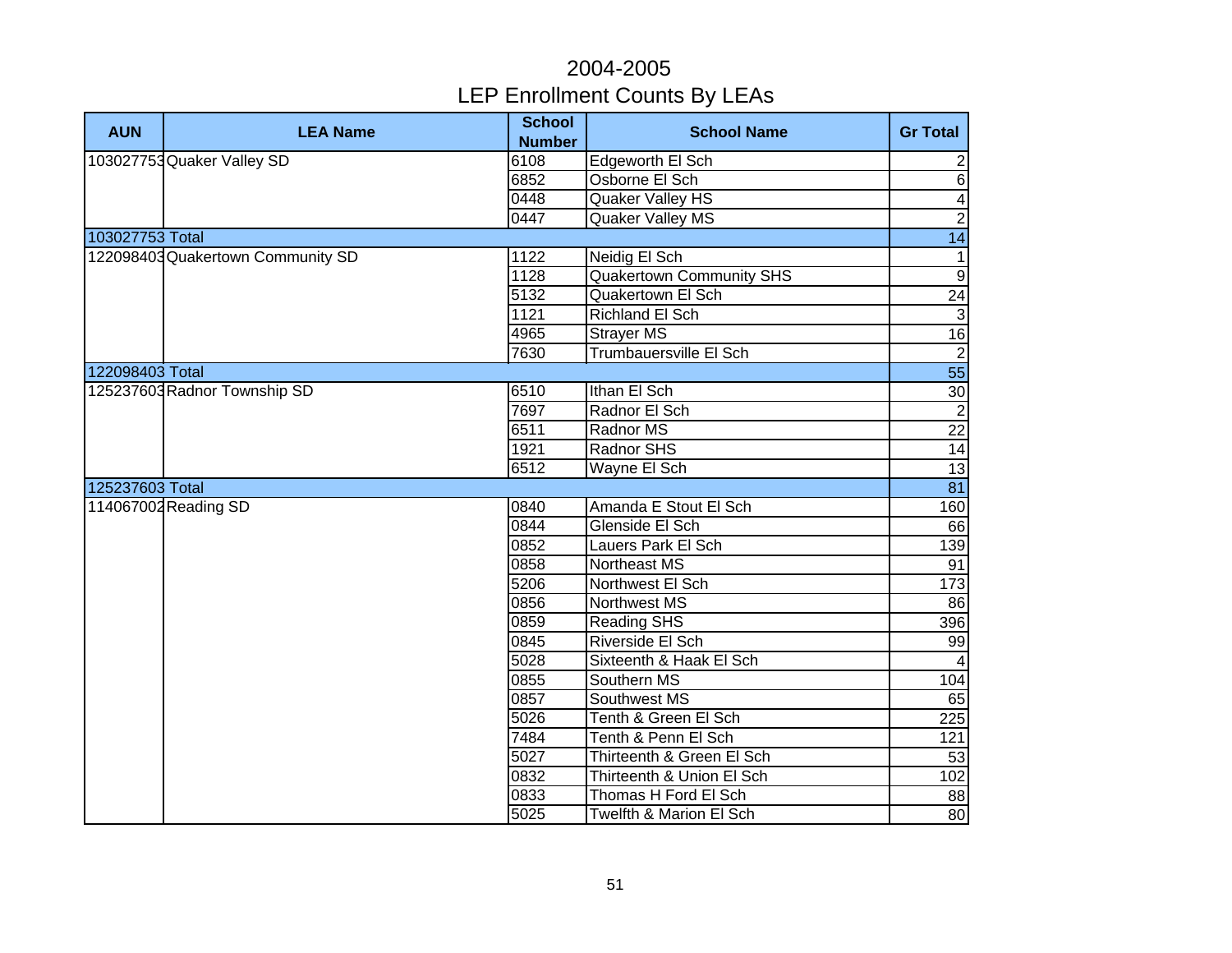| <b>AUN</b>          | <b>LEA Name</b>                         | <b>School</b><br><b>Number</b> | <b>School Name</b>            | <b>Gr Total</b> |
|---------------------|-----------------------------------------|--------------------------------|-------------------------------|-----------------|
|                     |                                         | 0831                           | Tyson-Schoener El Sch         | 148             |
| 114067002 Total     |                                         |                                |                               | 2,200           |
|                     | 112675503 Red Lion Area SD              | 4593                           | <b>Locust Grove El Sch</b>    | 10              |
|                     |                                         | 4595                           | Mazie Gable El Sch            | $\overline{7}$  |
|                     |                                         | 5362                           | <b>Pleasant View El Sch</b>   | $\overline{1}$  |
|                     |                                         | 4597                           | Red Lion Area JHS             | $\overline{1}$  |
|                     |                                         | 4598                           | <b>Red Lion Area SHS</b>      | $\overline{2}$  |
|                     |                                         | 7319                           | <b>Windsor Manor El Sch</b>   | $\overline{1}$  |
| 112675503 Total     |                                         |                                |                               | $\overline{22}$ |
|                     | 124153350 Renaissance Academy-Edison CS | 7636                           | Renaissance Academy-Edison CS | $\sqrt{3}$      |
| 124153350 Total     |                                         |                                |                               | $\overline{3}$  |
|                     | 108116503 Richland SD                   | 1278                           | Richland El Sch               | $\overline{4}$  |
|                     |                                         | 1279                           | <b>Richland MS</b>            | $\overline{3}$  |
|                     |                                         | 5214                           | <b>Richland SHS</b>           | $\overline{3}$  |
| 108116503 Total     |                                         |                                |                               | 10              |
|                     | 107653040 Ridgeview Academy CS          | 7550                           | <b>Ridgeview Academy CS</b>   | $\frac{2}{2}$   |
| 107653040 Total     |                                         |                                |                               |                 |
| 125237702 Ridley SD |                                         | 1925                           | Amosland El Sch               | $\overline{6}$  |
|                     |                                         | 5043                           | Eddystone El Sch              | $\overline{1}$  |
|                     |                                         | 1926                           | Edgewood El Sch               | $\overline{1}$  |
|                     |                                         | 1928                           | Grace Park El Sch             | $\overline{1}$  |
|                     |                                         | 4705                           | Lakeview El Sch               | $\overline{1}$  |
|                     |                                         | 1930                           | Leedom El Sch                 | $\overline{1}$  |
|                     |                                         | 1934                           | <b>Ridley HS</b>              | $\frac{2}{2}$   |
|                     |                                         | 7218                           | <b>Ridley MS</b>              |                 |
|                     |                                         | 1932                           | Woodlyn El Sch                |                 |
| 125237702 Total     |                                         |                                |                               | $\overline{23}$ |
|                     | 101637002 Ringgold SD                   | 7018                           | Donora El Ctr                 | $\overline{2}$  |
|                     |                                         | 4271                           | <b>Finley MS</b>              | $\overline{4}$  |
|                     |                                         | 4268                           | Gastonville El Ctr            | $\frac{2}{5}$   |
|                     |                                         | 7017                           | Monongahela El Ctr            |                 |
|                     |                                         | 7019                           | Ringgold SHS                  | $\overline{5}$  |
| 101637002 Total     |                                         |                                |                               | 18              |
|                     | 119357003 Riverside SD                  | 6748                           | Riverside El Sch West         | $\mathbf{1}$    |
|                     |                                         | 2496                           | Riverside JSHS                | $\overline{5}$  |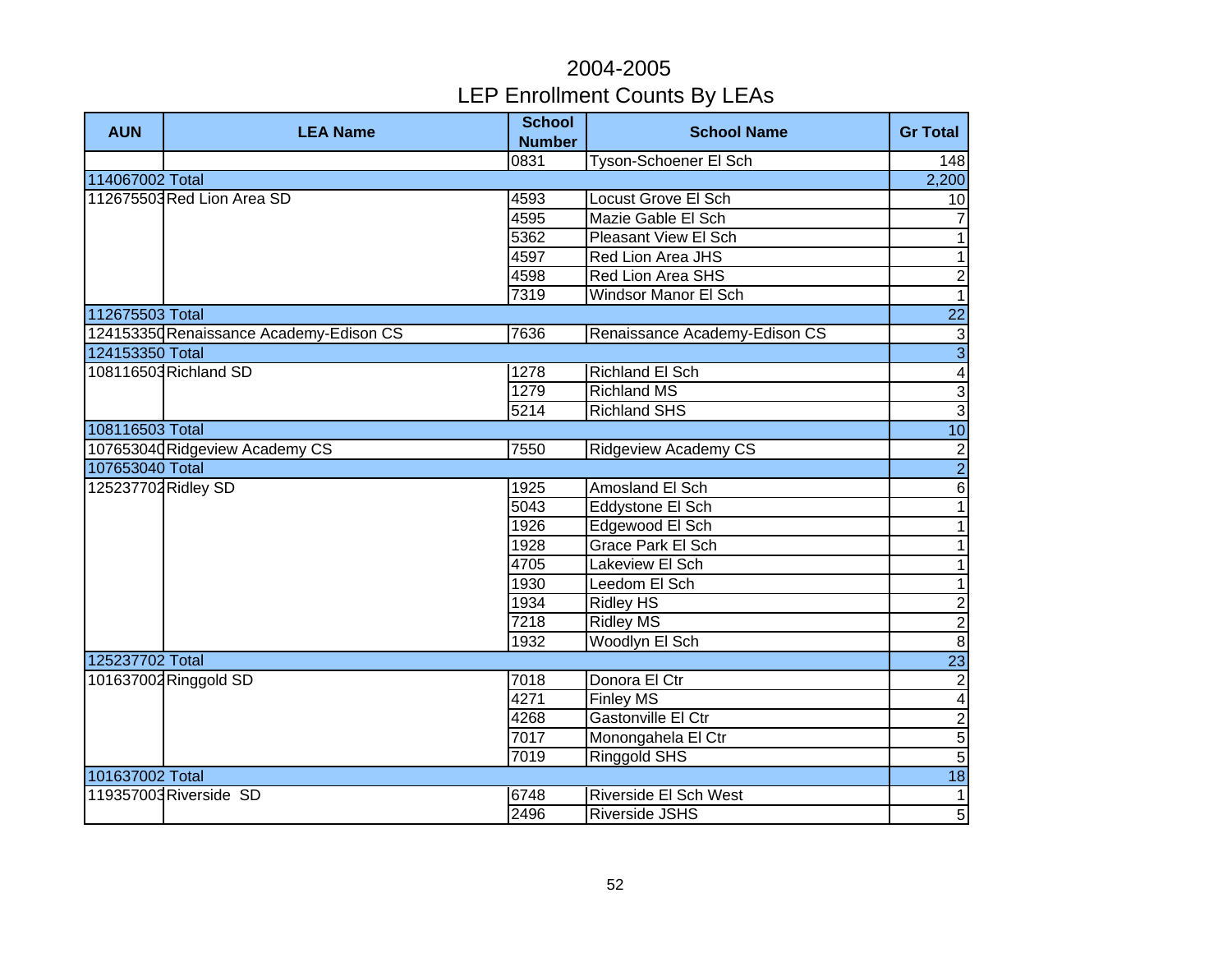| <b>AUN</b>      | <b>LEA Name</b>                      | <b>School</b><br><b>Number</b> | <b>School Name</b>              | <b>Gr Total</b>                                            |
|-----------------|--------------------------------------|--------------------------------|---------------------------------|------------------------------------------------------------|
| 119357003 Total |                                      |                                |                                 | 6                                                          |
|                 | 127045853 Riverside Beaver County SD | 0700                           | <b>Riverside HS</b>             | $\mathbf{1}$                                               |
|                 |                                      | 0696                           | <b>Riverside MS</b>             | $\mathbf{1}$                                               |
|                 |                                      | 0698                           | <b>Riverside Primary Ctr</b>    | $\overline{\phantom{0}}$                                   |
| 127045853 Total |                                      |                                |                                 | $\overline{3}$                                             |
|                 | 121393330 Roberto Clemente CS        | 7629                           | Roberto Clemente CS             | 39                                                         |
| 121393330 Total |                                      |                                |                                 | 39                                                         |
|                 | 127046903 Rochester Area SD          | 7333                           | Rochester Area El Sch           | $\mathbf 2$                                                |
|                 |                                      | 0712                           | Rochester Area HS               | $\overline{1}$                                             |
| 127046903 Total |                                      |                                |                                 | $\overline{3}$                                             |
|                 | 115223360 Ronald H Brown CS          | 7637                           | Ronald H Brown CS               |                                                            |
| 115223360 Total |                                      |                                |                                 |                                                            |
|                 | 125237903 Rose Tree Media SD         | 1940                           | Glenwood El Sch                 | ⊶ <mark>ا م</mark> ما ض                                    |
|                 |                                      | 7365                           | Indian Lane El Sch              |                                                            |
|                 |                                      | 6514                           | Media El Sch                    |                                                            |
|                 |                                      | 1942                           | Penncrest HS                    | 19                                                         |
|                 |                                      | 1937                           | Rose Tree El Sch                | $\begin{array}{c c}\n2 & 2 \\ \hline\n51 & 2\n\end{array}$ |
|                 |                                      | 6625                           | Springton Lake MS               |                                                            |
| 125237903 Total |                                      |                                |                                 |                                                            |
|                 | 129546803 Saint Clair Area SD        | 3930                           | Saint Clair Area El/MS          |                                                            |
| 129546803 Total |                                      |                                |                                 | $\frac{1}{2}$                                              |
|                 | 109248003 Saint Marys Area SD        | 1992                           | St Marys Area MS                | $\overline{1}$                                             |
|                 |                                      | 5169                           | St Marys Area SHS               | $\overline{1}$                                             |
| 109248003 Total |                                      |                                |                                 | $\overline{2}$                                             |
|                 | 121395603 Salisbury Township SD      | 6864                           | Harry S Truman El Sch           | 40                                                         |
|                 |                                      | 5365                           | Salisbury MS                    | 13                                                         |
|                 |                                      | 2833                           | <b>Salisbury SHS</b>            | $\overline{\mathbf{4}}$                                    |
|                 |                                      | 2832                           | <b>Western Salisbury El Sch</b> | 10                                                         |
| 121395603 Total |                                      |                                |                                 | 67                                                         |
|                 | 120486003 Saucon Valley SD           | 3485                           | Saucon Valley El Sch            | دن                                                         |
|                 |                                      | 7210                           | Saucon Valley MS                | $\overline{1}$                                             |
| 120486003 Total |                                      |                                |                                 | $\overline{4}$                                             |
|                 | 117086003 Sayre Area SD              | 6713                           | Snyder El Sch                   | 1                                                          |
| 117086003 Total |                                      |                                |                                 | $\overline{1}$                                             |
|                 | 122093140 School Lane CS             | 7568                           | School Lane CS                  | 27                                                         |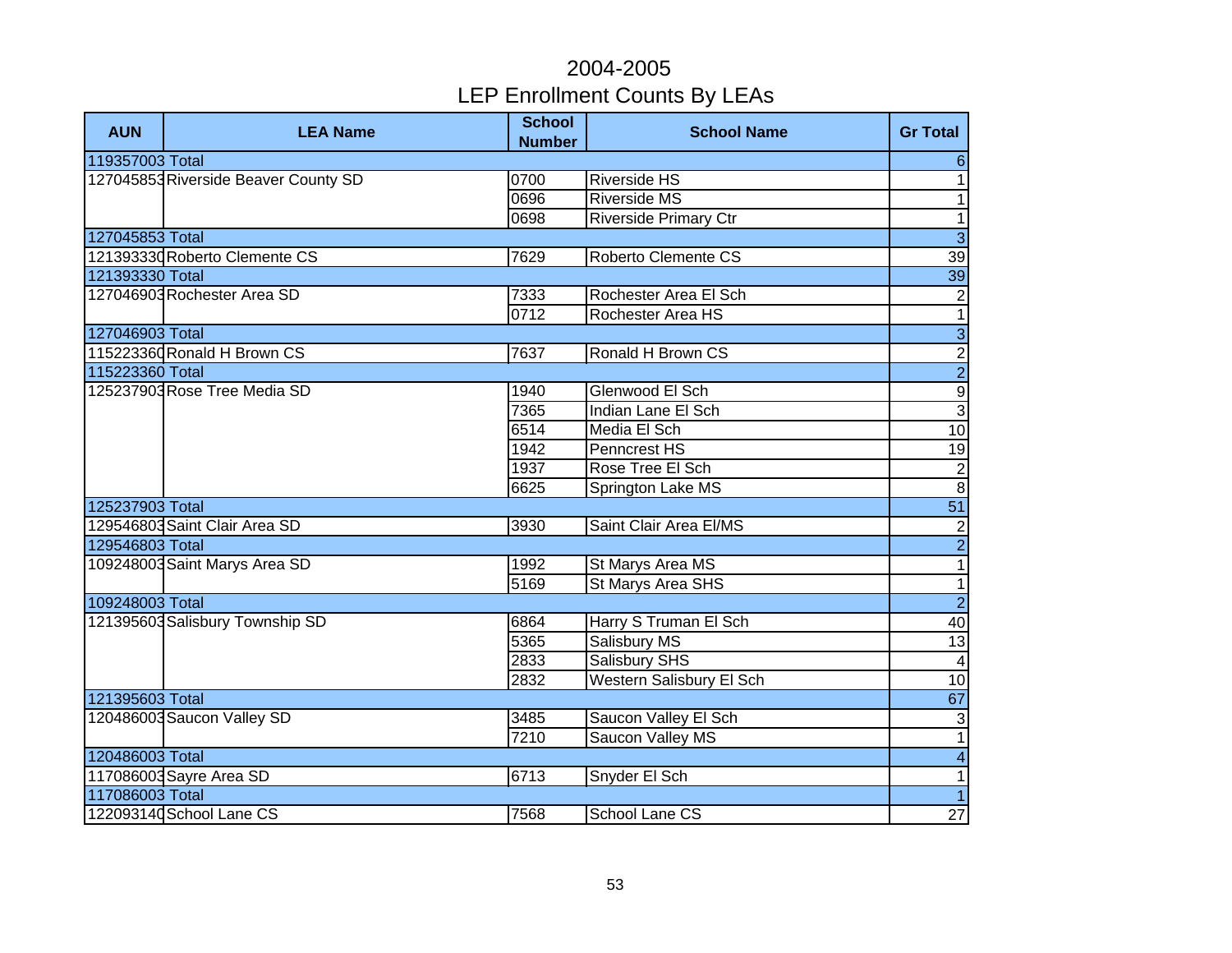| <b>AUN</b>      | <b>LEA Name</b>                | <b>School</b><br><b>Number</b> | <b>School Name</b>                   | <b>Gr Total</b>         |
|-----------------|--------------------------------|--------------------------------|--------------------------------------|-------------------------|
| 122093140 Total |                                |                                |                                      | 27                      |
|                 | 114067503 Schuylkill Valley SD | 7429                           | Schuylkill Valley El Sch             | $\overline{15}$         |
|                 |                                | 0864                           | <b>Schuylkill Valley HS</b>          | $\overline{\mathbf{8}}$ |
|                 |                                | 6888                           | Schuylkill Valley Middle Sch         | $\overline{5}$          |
| 114067503 Total |                                |                                |                                      | $\overline{28}$         |
|                 | 119357402 Scranton SD          | 5149                           | <b>Charles Sumner #18</b>            | 12                      |
|                 |                                | 2474                           | Frances Willard #32                  | 20                      |
|                 |                                | 2476                           | George Bancroft #34                  | 28                      |
|                 |                                | 2455                           | John Adams #4                        | 25                      |
|                 |                                | 4736                           | John F. Kennedy #7                   | 29                      |
|                 |                                | 4858                           | John G Whittier #2                   | 14                      |
|                 |                                | 2482                           | John J. Audubon #42                  | 46                      |
|                 |                                | 2481                           | John Marshall #41                    | $\frac{9}{7}$           |
|                 |                                | 6971                           | Lincoln-Jackson #14                  |                         |
|                 |                                | 6970                           | <b>McNichols Plaza</b>               | 93                      |
|                 |                                | 5232                           | Neil Armstrong #40                   | 14                      |
|                 |                                | 7700                           | Northeast Intrmd Sch                 | 47                      |
|                 |                                | 6413                           | <b>Scranton HS</b>                   | 114                     |
|                 |                                | 2487                           | South Scranton Intrmd Sch            | $\overline{34}$         |
|                 |                                | 2489                           | <b>West Scranton HS</b>              | $\,6\,$                 |
|                 |                                | 4857                           | William Prescott #38                 | $\overline{7}$          |
| 119357402 Total |                                |                                |                                      | 505                     |
|                 | 116557103 Selinsgrove Area SD  | 3969                           | Selinsgrove Area HS                  | $\overline{7}$          |
|                 |                                | 6817                           | Selinsgrove Area MS                  | $\overline{6}$          |
|                 |                                | 3968                           | Selinsgrove El Sch                   | 15                      |
|                 |                                | 7507                           | Selinsgrove Intrmd Sch               | 12                      |
| 116557103 Total |                                |                                |                                      | 40                      |
|                 | 104107903 Seneca Valley SD     | 1178                           | <b>Connoquenessing Valley El Sch</b> | $\overline{5}$          |
|                 |                                | 1180                           | Evans City El Sch                    | $\overline{1}$          |
|                 |                                | 4907                           | Haine El Sch                         | $\overline{1}$          |
|                 |                                | 7489                           | Haine MS                             | $\overline{3}$          |
|                 |                                | 1179                           | Rowan El Sch                         | $\overline{5}$          |
|                 |                                | 7412                           | Seneca Valley IHS                    | $\overline{1}$          |
|                 |                                | 5311                           | Seneca Valley MS                     | $\overline{3}$          |
|                 |                                | 1183                           | Seneca Valley SHS                    | $\overline{2}$          |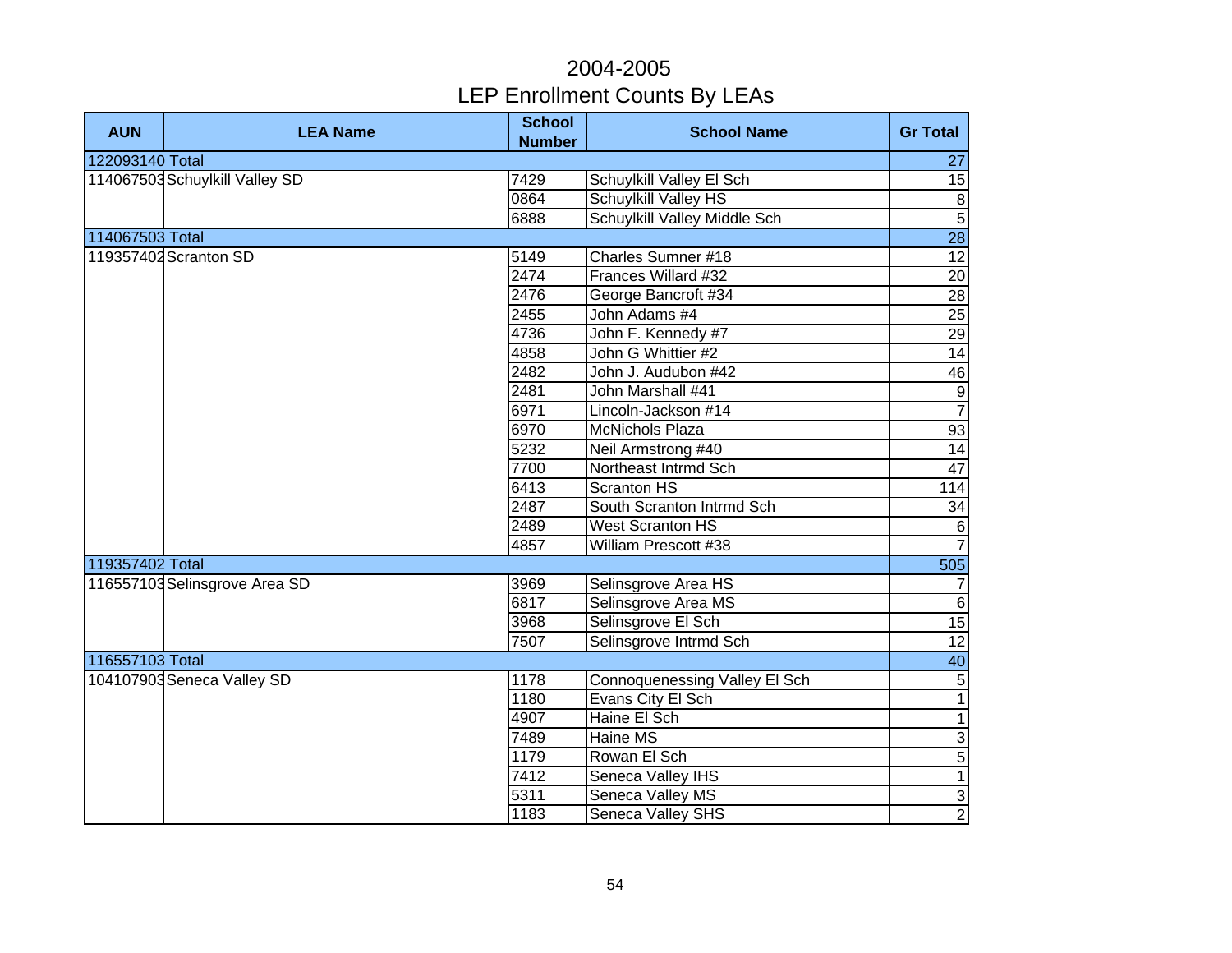| <b>AUN</b>               | <b>LEA Name</b>                 | <b>School</b><br><b>Number</b> | <b>School Name</b>           | <b>Gr Total</b>          |
|--------------------------|---------------------------------|--------------------------------|------------------------------|--------------------------|
| 104107903 Total          |                                 |                                |                              | 21                       |
| 103028302 Shaler Area SD |                                 | 4696                           | <b>Burchfield El Sch</b>     | $\mathbf{3}$             |
|                          |                                 | 5101                           | Marzolf El Sch               | 3                        |
|                          |                                 | 4843                           | Reserve El Sch               | $\overline{1}$           |
|                          |                                 | 7558                           | Shaler Area Imtrmd Sch       | $\overline{3}$           |
|                          |                                 | 7002                           | <b>Shaler Area MS</b>        | $\overline{2}$           |
| 103028302 Total          |                                 |                                |                              | $\overline{12}$          |
|                          | 116496503 Shamokin Area SD      | 7009                           | Shamokin Area El Sch         | $\overline{\mathcal{A}}$ |
|                          |                                 | 6354                           | Shamokin Area JSHS           | $\overline{3}$           |
| 116496503 Total          |                                 |                                |                              | $\overline{7}$           |
|                          | 104435603 Sharon City SD        | 3173                           | Case Avenue El Sch           | $\overline{2}$           |
|                          |                                 | 3170                           | Musser El Sch                | $\overline{4}$           |
|                          |                                 | 5246                           | Sharon MS/HS                 | $\overline{7}$           |
|                          |                                 | 3171                           | West Hill El Sch             | 13                       |
| 104435603 Total          |                                 |                                |                              | $\overline{26}$          |
|                          | 129547203 Shenandoah Valley SD  | 3938                           | Shenandoah Valley El Sch     | 19                       |
|                          |                                 | 3940                           | Shenandoah Valley JSHS       | $\overline{22}$          |
| 129547203 Total          |                                 |                                |                              | 41                       |
|                          | 104376203 Shenango Area SD      | 2706                           | Shenango El Sch              | $\overline{2}$           |
|                          |                                 | 2708                           | Shenango HS                  | $\overline{1}$           |
| 104376203 Total          |                                 |                                |                              | $\overline{3}$           |
|                          | 116496603 Shikellamy SD         | 7741                           | <b>Chief Shikellamy Sch</b>  | $\overline{6}$           |
|                          |                                 | 3567                           | Oaklyn Sch                   |                          |
|                          |                                 | 3549                           | <b>Priestley Sch</b>         | $\frac{2}{1}$            |
|                          |                                 | 3552                           | <b>Rice MS</b>               |                          |
|                          |                                 | 3569                           | <b>Shikellamy HS</b>         | $\blacktriangle$         |
|                          |                                 | 3568                           | <b>Sunbury MS</b>            | $\overline{6}$           |
| 116496603 Total          |                                 |                                |                              | $\overline{21}$          |
|                          | 115218003 Shippensburg Area SD  | 1726                           | James Burd El Sch            | $\mathbf{1}$             |
|                          |                                 | 1725                           | Nancy Grayson El Sch         | $\overline{2}$           |
|                          |                                 | 5221                           | Shippensburg Area SHS        |                          |
| 115218003 Total          |                                 |                                |                              | $\frac{1}{5}$            |
|                          | 104107503 Slippery Rock Area SD | 1171                           | Slippery Rock Area El Sch    |                          |
|                          |                                 | 1172                           | <b>Slippery Rock Area HS</b> | $\overline{5}$           |
|                          |                                 | 6647                           | <b>Slippery Rock Area MS</b> | 1                        |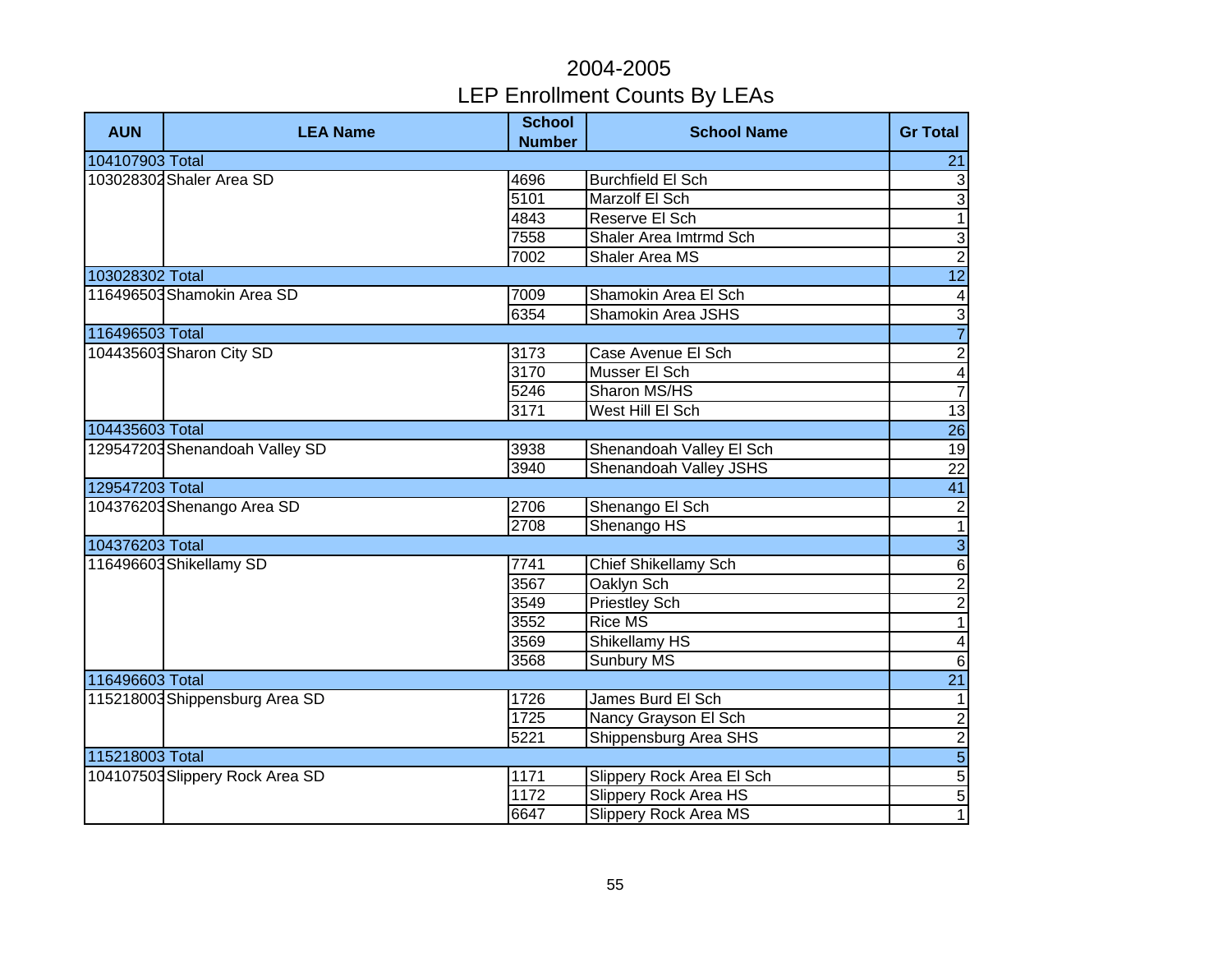| <b>AUN</b>      | <b>LEA Name</b>                     | <b>School</b><br><b>Number</b> | <b>School Name</b>              | <b>Gr Total</b> |
|-----------------|-------------------------------------|--------------------------------|---------------------------------|-----------------|
| 104107503 Total |                                     |                                |                                 | 11              |
|                 | 113367003 Solanco SD                | 7354                           | <b>Clermont El Sch</b>          | 9               |
|                 |                                     | 2654                           | Providence El Sch               | $\mathbf{1}$    |
|                 |                                     | 2655                           | Quarryville El Sch              | 5               |
|                 |                                     | 2657                           | Smith MS                        | 3               |
|                 |                                     | 2658                           | Solanco HS                      | $\overline{1}$  |
|                 |                                     | 5054                           | Swift MS                        | $\mathbf{1}$    |
| 113367003 Total |                                     |                                |                                 | 20              |
|                 | 108567703 Somerset Area SD          | 7481                           | Eagle View El Sch               | $\overline{c}$  |
|                 |                                     | 4009                           | Maple Ridge El Sch              | $\overline{2}$  |
|                 |                                     | 4014                           | <b>Somerset Area JHS</b>        |                 |
|                 |                                     | 4015                           | Somerset Area SHS               | $\frac{2}{9}$   |
| 108567703 Total |                                     |                                |                                 |                 |
|                 | 123467103 Souderton Area SD         | 3357                           | E M Crouthamel El Sch           | $\overline{35}$ |
|                 | 3266                                | Franconia El Sch               | 35                              |                 |
|                 |                                     | 4721                           | <b>Indian Crest JHS</b>         | 14              |
|                 |                                     | 4722                           | Indian Valley MS                | $\overline{17}$ |
|                 |                                     | 3306                           | Lower Salford El Sch            | $\overline{21}$ |
|                 |                                     | 7262                           | Oak Ridge El Sch                | $\overline{16}$ |
|                 |                                     | 3350                           | Salford Hills El Sch            | $\overline{4}$  |
|                 |                                     | 3354                           | Souderton Area SHS              | $\overline{7}$  |
|                 |                                     | 7752                           | Vernfield El Sch                | $\overline{5}$  |
|                 |                                     | 4900                           | <b>West Broad Street El Sch</b> | 29              |
| 123467103 Total |                                     |                                |                                 | 183             |
|                 | 103028653 South Allegheny SD        | 7751                           | South Allegheny El Sch          | 4               |
|                 |                                     | 0440                           | South Allegheny MS/HS           | $\mathbf{1}$    |
| 103028653 Total |                                     |                                |                                 | $\overline{5}$  |
|                 | 104107803 South Butler County SD    | 7460                           | Knoch MS                        | $\mathbf{1}$    |
| 104107803 Total |                                     |                                |                                 | $\mathbf{1}$    |
|                 | 112676203 South Eastern SD          | 4599                           | Delta-Peach Bottom El Sch       | $\mathbf{1}$    |
|                 |                                     | 6832                           | South Eastern MS West           | $\mathbf{1}$    |
|                 |                                     | 7699                           | South Eastern MS-East           | $\mathbf{1}$    |
|                 |                                     | 4600                           | Stewartstown El Sch             | $\overline{c}$  |
| 112676203 Total |                                     |                                |                                 | $\overline{5}$  |
|                 | 103028703 South Fayette Township SD | 7490                           | South Fayette MS                | $\overline{1}$  |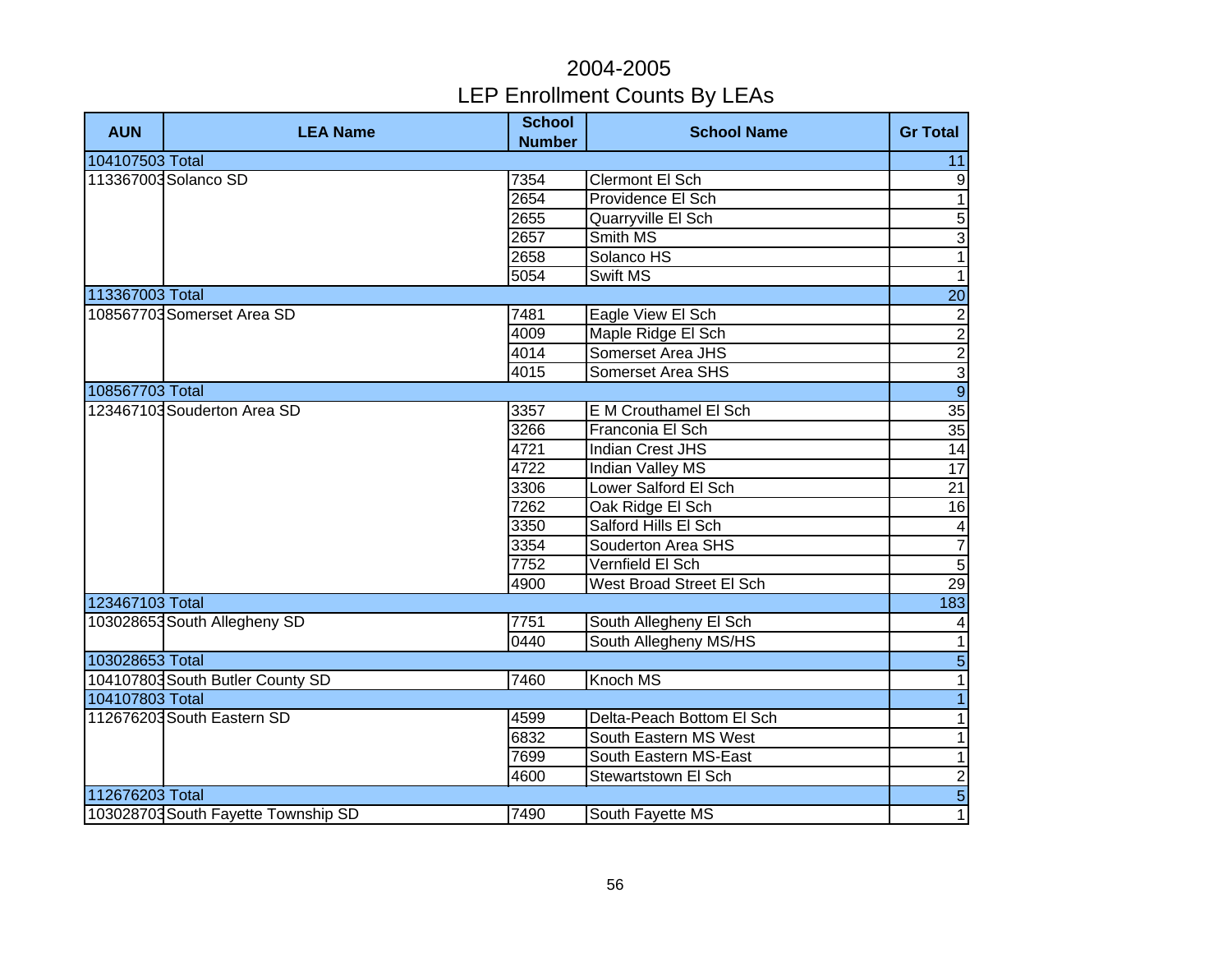| <b>AUN</b>      | <b>LEA Name</b>                      | <b>School</b><br><b>Number</b> | <b>School Name</b>           | <b>Gr Total</b>         |
|-----------------|--------------------------------------|--------------------------------|------------------------------|-------------------------|
|                 |                                      | 0468                           | South Fayette Twp El Sch     | 3                       |
|                 |                                      | 0470                           | South Fayette Twp HS         | $\overline{3}$          |
| 103028703 Total |                                      |                                |                              | $\overline{7}$          |
|                 | 115218303 South Middleton SD         | 6328                           | <b>Boiling Springs HS</b>    | $\overline{11}$         |
|                 |                                      | 6853                           | Iron Forge Educnl Ctr        | $\overline{3}$          |
|                 |                                      | 1730                           | W.G. Rice El Sch             | $\overline{8}$          |
|                 |                                      | 7611                           | <b>Yellow Breeches MS</b>    | $\overline{4}$          |
| 115218303 Total |                                      |                                |                              | $\overline{26}$         |
|                 | 103028753 South Park SD              | 7682                           | South Park Elem Center       | $\overline{2}$          |
|                 |                                      | 6906                           | South Park MS                | $\overline{4}$          |
|                 |                                      | 0467                           | South Park SHS               | $\overline{3}$          |
| 103028753 Total |                                      |                                |                              | $\overline{9}$          |
|                 | 112676403 South Western SD           | 4603                           | Baresville El Sch            |                         |
|                 |                                      | 6641                           | Markle Intrmd Sch            | $\overline{3}$          |
|                 |                                      | 4606                           | Park Hills El Sch            | $\overline{3}$          |
|                 |                                      | 4608                           | South Western SHS            | $\overline{5}$          |
| 112676403 Total |                                      |                                |                              | $\overline{18}$         |
|                 | 117416103 South Williamsport Area SD | 3054                           | Central El Sch               | $\overline{1}$          |
|                 |                                      | 7719                           | Rommelt El Sch               | $\overline{1}$          |
|                 |                                      | 3056                           | South Williamsport Area JSHS | $\overline{1}$          |
| 117416103 Total |                                      |                                |                              | $\overline{3}$          |
|                 | 125238402 Southeast Delco SD         | 6516                           | Academy Park HS              | 12                      |
|                 |                                      | 1863                           | <b>Ashland MS</b>            |                         |
|                 |                                      | 1861                           | Darby Twp Sch                | $\frac{2}{3}$           |
|                 |                                      | 6505                           | Delcroft Sch                 |                         |
|                 |                                      | 6501                           | <b>Harris Sch</b>            | 10                      |
|                 |                                      | 1943                           | Sharon Hill Sch              | $\overline{6}$          |
| 125238402 Total |                                      |                                |                              | $\overline{37}$         |
|                 | 116197503 Southern Columbia Area SD  | 1627                           | Southern Columbia HS         | $\overline{2}$          |
|                 |                                      | 7668                           | Southern Columbia MS         | $\overline{2}$          |
| 116197503 Total |                                      |                                |                              | $\overline{4}$          |
|                 | 121395703 Southern Lehigh SD         | 5240                           | Hopewell El Sch              | $\overline{\mathbf{4}}$ |
|                 |                                      | 2837                           | Lower Milford El Sch         | $\mathbf{1}$            |
|                 |                                      | 4808                           | Southern Lehigh MS           | $\mathbf{1}$            |
| 121395703 Total |                                      |                                |                              | $6\phantom{1}$          |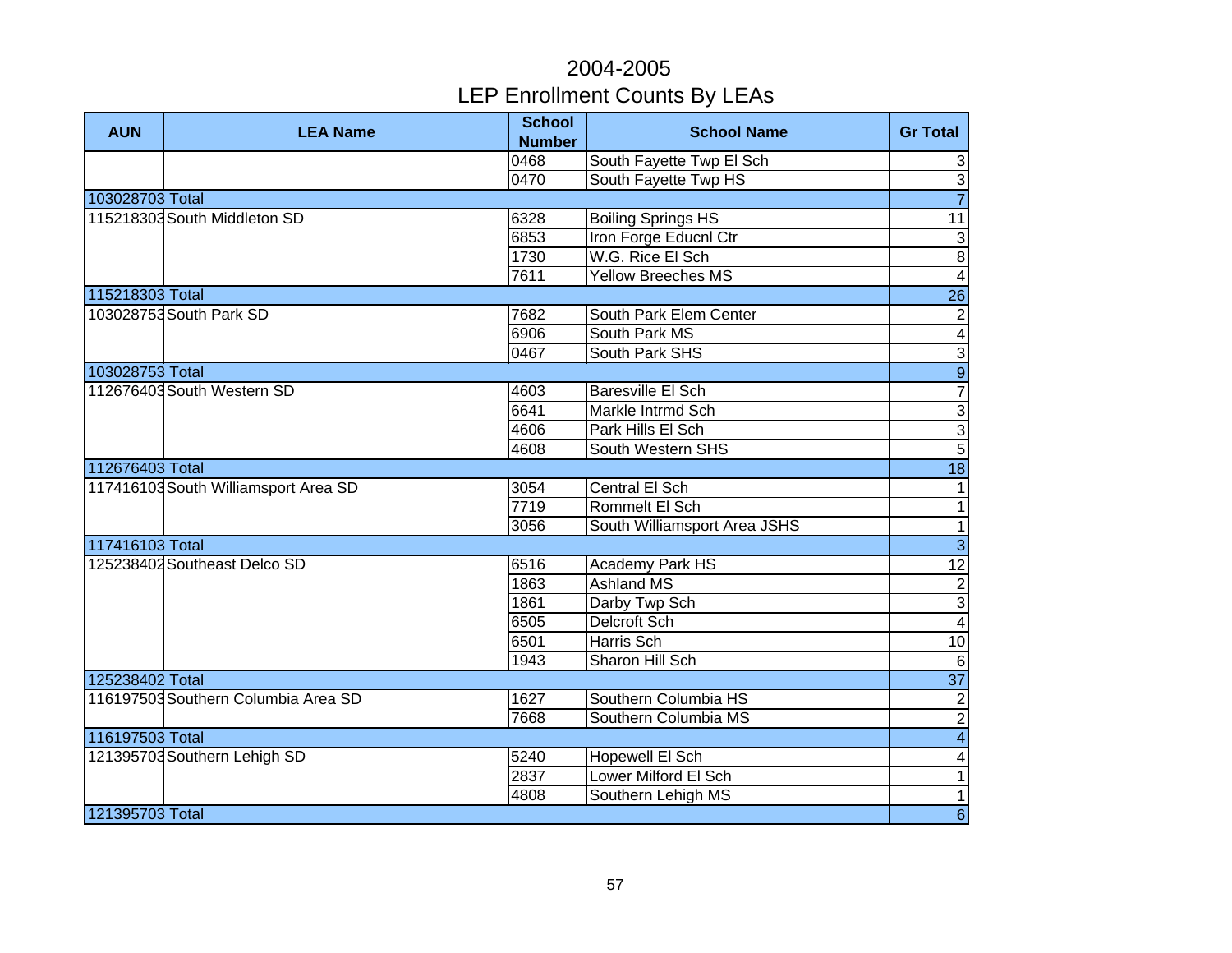| <b>AUN</b>      | <b>LEA Name</b>                   | <b>School</b><br><b>Number</b> | <b>School Name</b>             | <b>Gr Total</b>         |
|-----------------|-----------------------------------|--------------------------------|--------------------------------|-------------------------|
|                 | 117597003 Southern Tioga SD       | 4062                           | <b>Liberty El Sch</b>          | $\mathbf{1}$            |
|                 |                                   | 4068                           | <b>Mansfield JSHS</b>          | $\overline{3}$          |
|                 |                                   | 4839                           | Warren L Miller El Sch         | $\overline{1}$          |
| 117597003 Total |                                   |                                |                                | $\overline{5}$          |
|                 | 112676503 Southern York County SD | 4613                           | Friendship El Sch              | $\frac{2}{7}$           |
|                 |                                   | 6692                           | Southern El Sch                |                         |
|                 |                                   | 6286                           | Southern MS                    | $\overline{3}$          |
|                 |                                   | 4614                           | Susquehannock HS               | $\overline{6}$          |
| 112676503 Total |                                   |                                |                                | $\overline{18}$         |
|                 | 107657503 Southmoreland SD        | 4496                           | Ruffsdale El Sch               | $\mathbf{3}$            |
|                 |                                   | 6932                           | Scottdale El Sch               | $\overline{4}$          |
|                 |                                   | 4502                           | Southmoreland JHS              | $\overline{1}$          |
| 107657503 Total |                                   |                                |                                | $\overline{8}$          |
|                 | 108077503 Spring Cove SD          | 0936                           | Martinsburg El Sch             |                         |
| 108077503 Total |                                   |                                |                                | $\frac{2}{2}$           |
|                 | 112676703 Spring Grove Area SD    | 6725                           | Spring Grove Area MS           |                         |
|                 |                                   | 4623                           | <b>Spring Grove Area SHS</b>   | $\overline{4}$          |
|                 |                                   | 4618                           | Spring Grove El Sch            | 11                      |
| 112676703 Total |                                   |                                |                                | 16                      |
|                 | 125238502 Springfield SD          | 1949                           | <b>Richardson MS</b>           | $\overline{2}$          |
|                 |                                   | 6518                           | Sabold El Sch                  | 20                      |
|                 |                                   | 6519                           | Scenic Hills El Sch            | 10                      |
|                 |                                   | 1950                           | Springfield HS                 | $\overline{5}$          |
| 125238502 Total |                                   |                                |                                | $\overline{37}$         |
|                 | 123467203 Springfield Township SD | 3368                           | Springfield Twp El Sch-Enfield | $\overline{7}$          |
|                 |                                   | 3370                           | Springfield Twp El Sch-Erdenhm | $\overline{5}$          |
|                 |                                   | 3376                           | Springfield Twp HS             | 14                      |
|                 |                                   | 3375                           | Springfield Twp MS             | 8                       |
| 123467203 Total |                                   |                                |                                | $\overline{34}$         |
|                 | 123467303 Spring-Ford Area SD     | 7321                           | <b>Brooke El Sch</b>           | $\overline{5}$          |
|                 |                                   | 3358                           | Limerick El Sch                | $\overline{3}$          |
|                 |                                   | 4809                           | Oaks El Sch                    | $\, 8$                  |
|                 |                                   | 7458                           | Spring City El Sch             | $\sqrt{5}$              |
|                 |                                   | 3365                           | Spring-Ford Intrmd Sch 5th/6th | $\overline{\mathbf{4}}$ |
|                 |                                   | 7817                           | Spring-Ford MS 7th Grade Ctr   | $\overline{\mathbf{4}}$ |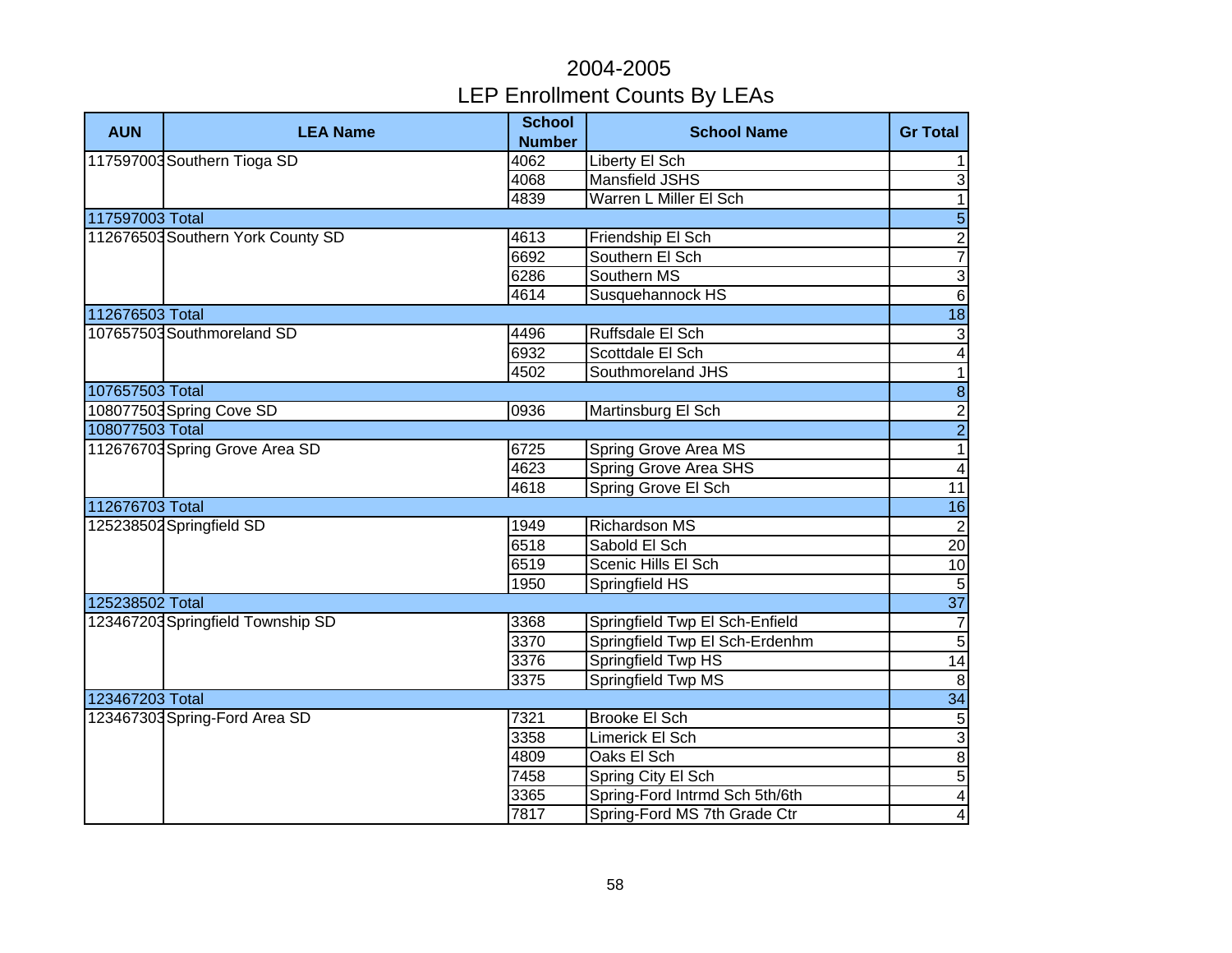| <b>AUN</b>      | <b>LEA Name</b>                    | <b>School</b><br><b>Number</b> | <b>School Name</b>             | <b>Gr Total</b>                                                         |
|-----------------|------------------------------------|--------------------------------|--------------------------------|-------------------------------------------------------------------------|
|                 |                                    | 3367                           | Spring-Ford SHS 10-12 Gr Ctr   | $\mathsf 3$                                                             |
|                 |                                    | 7763                           | <b>Upper Providence El Sch</b> | $\mathbf{1}$                                                            |
| 123467303 Total |                                    |                                |                                | 33                                                                      |
|                 | 110148002 State College Area SD    | 1358                           | Boalsburg/Panorama Village El  | 30                                                                      |
|                 |                                    | 1354                           | Corl Street El Sch             | 13                                                                      |
|                 |                                    | 1356                           | Easterly Parkway El Sch        | 36                                                                      |
|                 |                                    | 1350                           | Ferguson Twp El Sch            | $\frac{2}{7}$                                                           |
|                 |                                    | 7735                           | Gray's Woods El Sch            |                                                                         |
|                 |                                    | 7426                           | <b>Mount Nittany MS</b>        | 13                                                                      |
|                 |                                    | 6233                           | Park Forest El Sch             | 10                                                                      |
|                 |                                    | 6234                           | Park Forest MS                 | $\overline{26}$                                                         |
|                 |                                    | 1359                           | Radio Park El Sch              | 32                                                                      |
|                 |                                    | 1364                           | State College Area HS          | 68                                                                      |
| 110148002 Total |                                    |                                |                                | 237                                                                     |
|                 | 103028833 Steel Valley SD          | 0193                           | <b>Barrett El Sch</b>          | 11                                                                      |
|                 |                                    | 0260                           | <b>Steel Valley MS</b>         | $\overline{4}$                                                          |
|                 |                                    | 0196                           | <b>Steel Valley SHS</b>        | $\overline{2}$                                                          |
| 103028833 Total |                                    |                                |                                | 17                                                                      |
|                 | 115228003 Steelton-Highspire SD    | 1799                           | Steelton-Highspire El Sch      | 15                                                                      |
|                 |                                    | 1801                           | Steelton-Highspire HS          | 10                                                                      |
| 115228003 Total |                                    |                                |                                | <b>25</b>                                                               |
|                 | 103028853 Sto-Rox SD               | 7505                           | Sto-Rox El Sch                 |                                                                         |
| 103028853 Total |                                    |                                |                                | $\begin{array}{c c}\n\hline\n2 \\ \hline\n2 \\ \hline\n45\n\end{array}$ |
|                 | 120456003 Stroudsburg Area SD      | 7123                           | Arlington Heights El Sch       |                                                                         |
|                 |                                    | 3221                           | <b>B F Morey El Sch</b>        | 24                                                                      |
|                 |                                    | 3219                           | <b>Clearview El Sch</b>        | 12                                                                      |
|                 |                                    | 3223                           | Hamilton Twp El Sch            | $\overline{13}$                                                         |
|                 |                                    | 3224                           | Stroudsburg HS                 | $\overline{22}$                                                         |
|                 |                                    | 6683                           | Stroudsburg Intrmd El Sch      | 26                                                                      |
|                 |                                    | 7593                           | Stroudsburg JHS                | 24                                                                      |
|                 |                                    | 3222                           | WH Ramsey El Sch               | $\overline{12}$                                                         |
| 120456003 Total |                                    |                                |                                | 178                                                                     |
|                 | 119586503 Susquehanna Community SD | 4054                           | Susquehanna Community JSHS     | 1                                                                       |
| 119586503 Total |                                    |                                |                                | $\overline{1}$                                                          |
|                 | 115228303 Susquehanna Township SD  | 1803                           | Anna L Carter Kdg Ctr          | $\overline{7}$                                                          |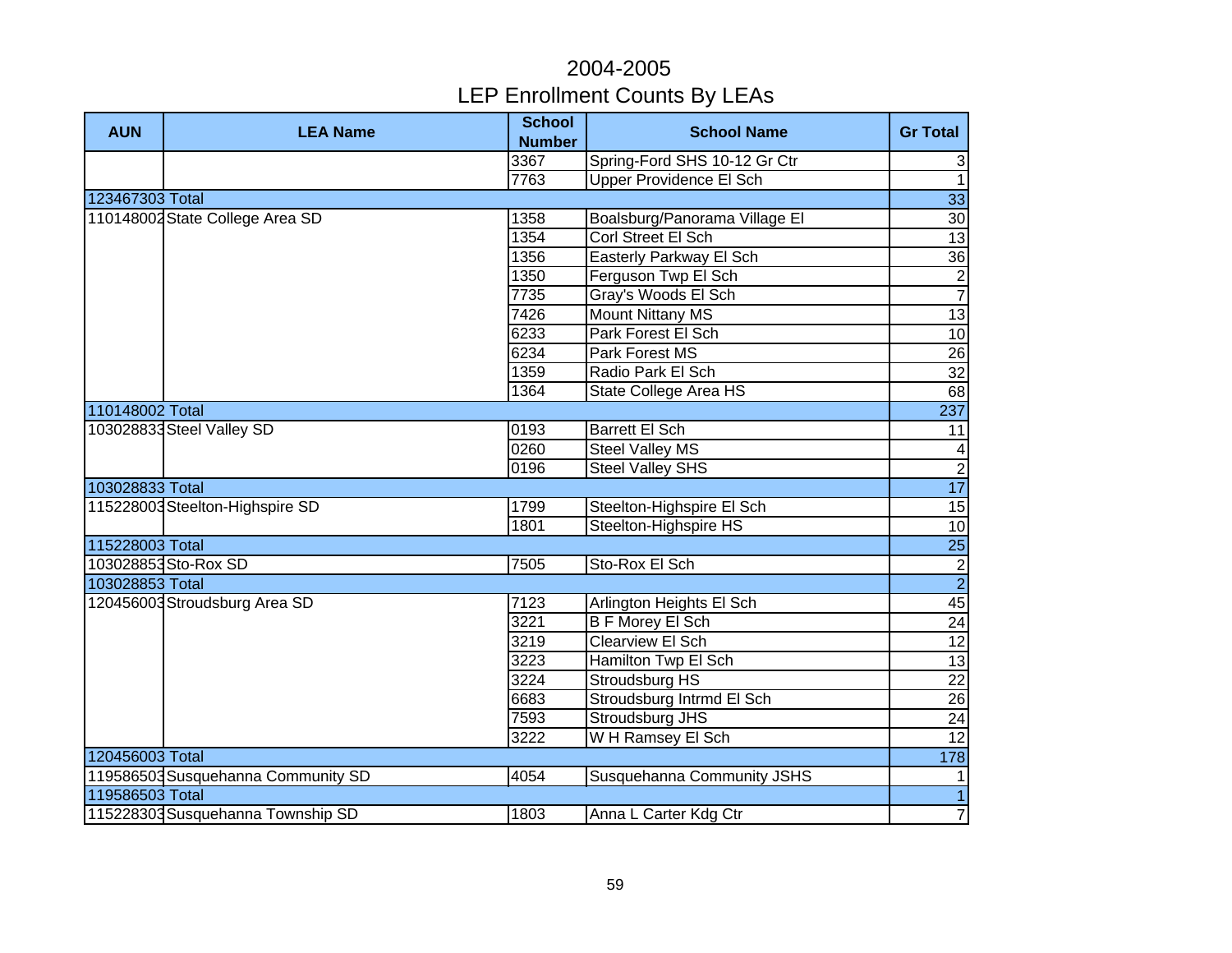| <b>AUN</b>      | <b>LEA Name</b>                  | <b>School</b><br><b>Number</b> | <b>School Name</b>            | <b>Gr Total</b>         |
|-----------------|----------------------------------|--------------------------------|-------------------------------|-------------------------|
|                 |                                  | 4945                           | Sara Lindemuth El Sch         | $\boldsymbol{9}$        |
|                 |                                  | 1806                           | Susquehanna Twp HS            | 10                      |
|                 |                                  | 1805                           | Susquehanna Twp MS            | $\overline{7}$          |
|                 |                                  | 1802                           | Thomas W Holtzman Jr El Sch   | $\overline{5}$          |
| 115228303 Total |                                  |                                |                               | $\overline{38}$         |
|                 | 115506003 Susquenita SD          | 6608                           | Susquenita El Sch             | $\sqrt{5}$              |
|                 |                                  | 7367                           | Susquenita MS                 | $\overline{1}$          |
| 115506003 Total |                                  |                                |                               | $\overline{6}$          |
|                 | 129547603 Tamaqua Area SD        | 7662                           | Tamaqua Area MS               |                         |
|                 |                                  | 5070                           | Tamaqua Area SHS              | $\frac{2}{3}$           |
|                 |                                  | 7031                           | Tamaqua El Sch                | $\overline{2}$          |
| 129547603 Total |                                  |                                |                               | $\overline{7}$          |
|                 | 117086503 Towanda Area SD        | 5208                           | <b>Towanda Area JSHS</b>      | $\frac{2}{2}$           |
| 117086503 Total |                                  |                                |                               |                         |
|                 | 124157802 Tredyffrin-Easttown SD | 4690                           | <b>Beaumont El Sch</b>        | 10                      |
|                 |                                  | 1423                           | Conestoga SHS                 | 11                      |
|                 |                                  | 1434                           | Devon El Sch                  | 15                      |
|                 |                                  | 1439                           | Hillside El Sch               | $\frac{5}{2}$           |
|                 |                                  | 1440                           | New Eagle El Sch              |                         |
|                 |                                  | 1421                           | <b>Tredyffrin-Easttown MS</b> | 14                      |
|                 |                                  | 1438                           | Valley Forge El Sch           | 16                      |
|                 |                                  | 4689                           | Valley Forge MS               | 10                      |
| 124157802 Total |                                  |                                |                               | 83                      |
|                 | 101638003 Trinity Area SD        | 4276                           | <b>Trinity East El Sch</b>    | $\overline{1}$          |
| 101638003 Total |                                  |                                |                               | $\overline{1}$          |
|                 | 117086653 Troy Area SD           | 1000                           | <b>Troy Area SHS</b>          | $\overline{1}$          |
| 117086653 Total |                                  |                                |                               | $\overline{1}$          |
|                 | 114068003 Tulpehocken Area SD    | 6321                           | <b>Bethel El Sch</b>          | 18                      |
|                 |                                  | 6322                           | Penn Bernville El Sch         | $\overline{7}$          |
|                 |                                  | 4670                           | Tulpehocken JSHS              | $\overline{7}$          |
| 114068003 Total |                                  |                                |                               | 32                      |
|                 | 118667503 Tunkhannock Area SD    | 6396                           | Roslund El Sch                | $\sqrt{3}$              |
|                 |                                  | 5271                           | <b>Tunkhannock HS</b>         | $\mathbf{3}$            |
|                 |                                  | 4536                           | <b>Tunkhannock MS</b>         | $\overline{\mathbf{4}}$ |
| 118667503 Total |                                  |                                |                               | 10                      |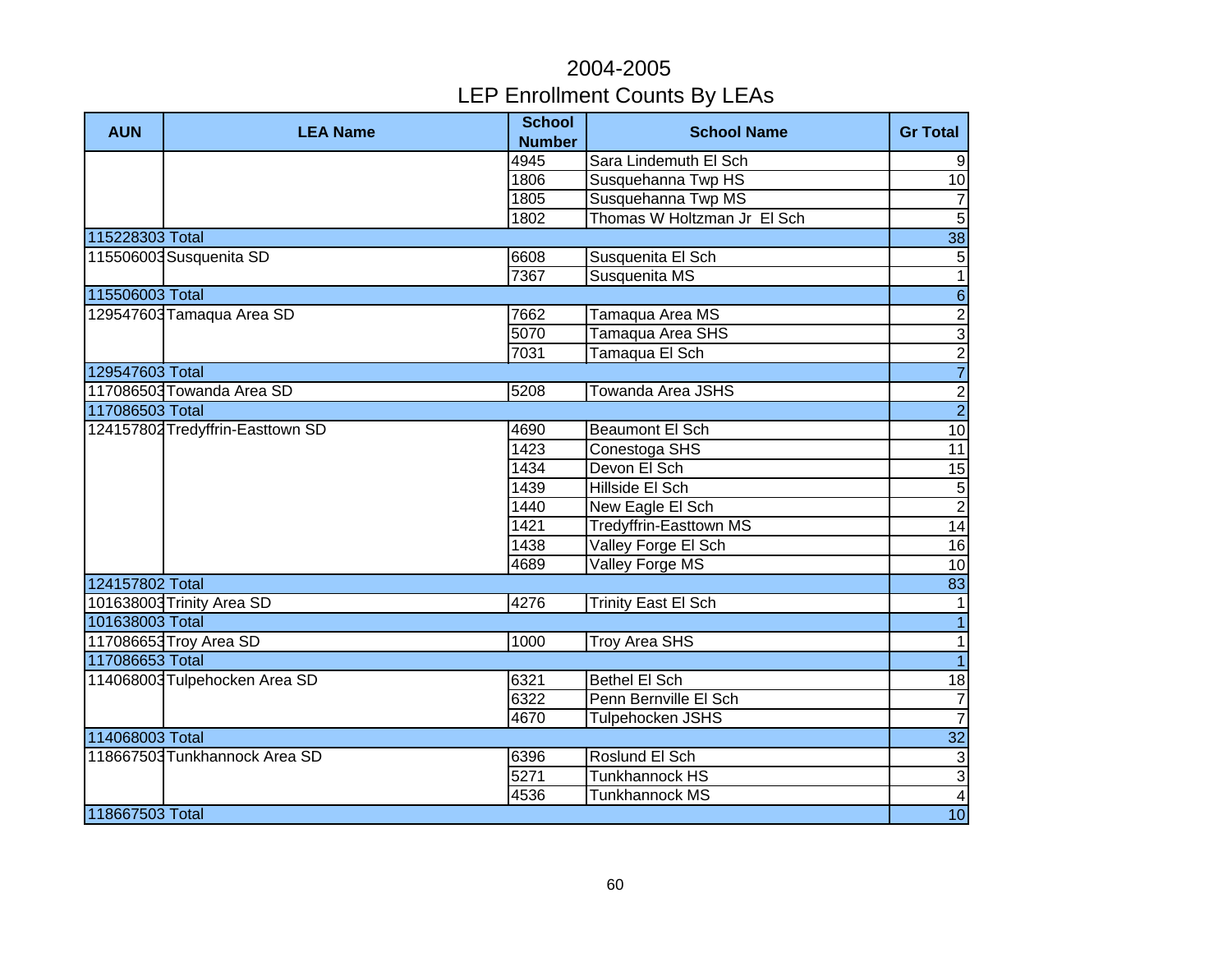| <b>AUN</b>      | <b>LEA Name</b>                         | <b>School</b>         | <b>School Name</b>                   | <b>Gr Total</b>                                     |
|-----------------|-----------------------------------------|-----------------------|--------------------------------------|-----------------------------------------------------|
|                 | 111440001 Tuscarora Blended Learning CS | <b>Number</b><br>7762 | <b>Tuscarora Blended Learning CS</b> | 1                                                   |
| 111440001 Total |                                         |                       |                                      | $\overline{\phantom{0}}$                            |
|                 | 112286003 Tuscarora SD                  | 6280                  | <b>James Buchanan HS</b>             | $\overline{1}$                                      |
|                 |                                         | 6281                  | James Buchanan MS                    | $\blacktriangle$                                    |
|                 |                                         | 6282                  | Mercersburg El Sch                   | $\overline{5}$                                      |
|                 |                                         | 2226                  | St Thomas El Sch                     | $\overline{2}$                                      |
| 112286003 Total |                                         |                       |                                      | $\overline{12}$                                     |
|                 | 108058003 Tussey Mountain SD            | 0751                  | Robertsdale Gr Sch                   | $\mathbf{1}$                                        |
| 108058003 Total |                                         |                       |                                      | $\overline{1}$                                      |
|                 | 114068103 Twin Valley SD                | 0872                  | Honey Brook El Ctr                   | $\blacktriangle$                                    |
|                 |                                         | 5029                  | Twin Valley El Ctr                   |                                                     |
|                 |                                         | 0873                  | <b>Twin Valley HS</b>                | ယ ယ (၁                                              |
|                 |                                         | 7328                  | <b>Twin Valley MS</b>                |                                                     |
| 114068103 Total |                                         |                       |                                      | 15                                                  |
|                 | 108078003 Tyrone Area SD                | 7614                  | Tyrone Area El Sch                   | $\mathbf{1}$                                        |
|                 |                                         | 7518                  | <b>Tyrone Area MS</b>                | $\overline{1}$                                      |
| 108078003 Total |                                         |                       |                                      |                                                     |
|                 | 104377003 Union Area SD                 | 2709                  | Union Memorial El Sch                | $\frac{1}{2}$                                       |
| 104377003 Total |                                         |                       |                                      |                                                     |
|                 | 105259103 Union City Area SD            | 6795                  | Union City El Sch                    |                                                     |
| 105259103 Total |                                         |                       |                                      |                                                     |
|                 | 101268003 Uniontown Area SD             | 2182                  | <b>Ben Franklin Sch</b>              |                                                     |
|                 |                                         | 2139                  | <b>Menallen Sch</b>                  |                                                     |
|                 |                                         | 2184                  | <b>Uniontown Area SHS</b>            | $\frac{\infty}{\infty}$ $\sim$ $\mid$ $\rightarrow$ |
| 101268003 Total |                                         |                       |                                      |                                                     |
|                 | 124158503 Unionville-Chadds Ford SD     | 1441                  | <b>Chadds Ford El Sch</b>            | $\overline{1}$                                      |
|                 |                                         | 6719                  | <b>Charles F Patton MS</b>           | $\overline{6}$                                      |
|                 |                                         | $\overline{7214}$     | Hillendale El Sch                    | $\overline{1}$                                      |
|                 |                                         | 7736                  | Pocopson El Sch                      | $\frac{2}{3}$                                       |
|                 |                                         | 1442                  | Unionville El Sch                    |                                                     |
|                 |                                         | 1443                  | Unionville HS                        | $\overline{3}$                                      |
| 124158503 Total |                                         |                       |                                      | 16                                                  |
|                 | 112018523 Upper Adams SD                | 0018                  | Arendtsville El Sch                  | 12                                                  |
|                 |                                         | $\overline{00}$ 19    | Bendersville El Sch                  | 32                                                  |
|                 |                                         | 0020                  | <b>Biglerville El Sch</b>            | 36                                                  |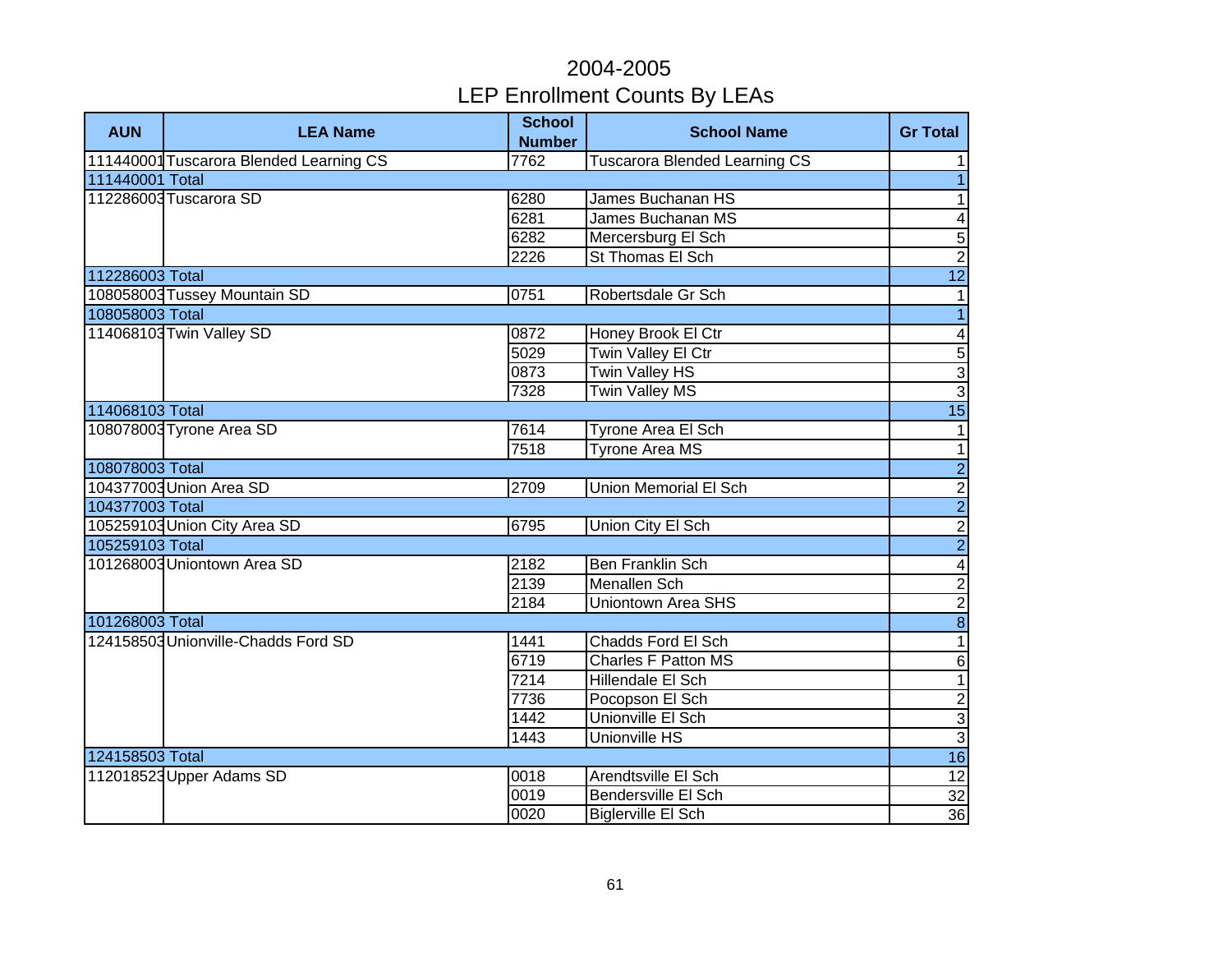| <b>AUN</b>      | <b>LEA Name</b>                      | <b>School</b>    | <b>School Name</b>                     | <b>Gr Total</b> |
|-----------------|--------------------------------------|------------------|----------------------------------------|-----------------|
|                 |                                      | <b>Number</b>    |                                        |                 |
|                 |                                      | 0021             | <b>Biglerville HS</b>                  | 21              |
|                 |                                      | 7437             | <b>Upper Adams MS</b>                  | 12              |
| 112018523 Total |                                      |                  |                                        | 113             |
|                 | 125239452 Upper Darby SD             | 1959             | Aronimink El Sch                       | 5               |
|                 |                                      | 1970             | <b>Beverly Hills MS</b>                | 85              |
|                 |                                      | 1960             | Bywood El Sch                          | 76              |
|                 |                                      | 1971             | <b>Drexel Hill MS</b>                  | $\overline{2}$  |
|                 |                                      | 1964             | <b>Garrettford El Sch</b>              | 11              |
|                 |                                      | 1965             | <b>Highland Park El Sch</b>            | 69              |
|                 |                                      | 1966             | <b>Hillcrest El Sch</b>                | $\overline{c}$  |
|                 |                                      | 1968             | Stonehurst Hills El Sch                | $\overline{13}$ |
|                 |                                      | 7480             | <b>Upper Darby Kdg Ctr</b>             | 69              |
|                 |                                      | 1972             | <b>Upper Darby SHS</b>                 | 81              |
|                 |                                      | 1969             | <b>Westbrook Park El Sch</b>           | 18              |
| 125239452 Total |                                      |                  |                                        | 431             |
|                 | 115229003 Upper Dauphin Area SD      | 7263             | Upper Dauphin Area El Sch              | $\,6$           |
| 115229003 Total |                                      |                  |                                        | $\overline{6}$  |
|                 | 123468303 Upper Dublin SD            | 3385             | Fitzwater El Sch                       | $\overline{21}$ |
|                 |                                      | 5251             | Fort Washington El Sch                 |                 |
|                 |                                      | 3382             | Jarrettown El Sch                      | $\frac{5}{6}$   |
|                 |                                      | 7652             | Maple Glen El Sch                      | $\frac{1}{8}$   |
|                 |                                      | 4943             | Sandy Run MS                           | $\frac{1}{8}$   |
|                 |                                      | 5078             | <b>Upper Dublin HS</b>                 | $\overline{12}$ |
| 123468303 Total |                                      |                  |                                        | 80              |
|                 | 123468402 Upper Merion Area SD       | 6468             | <b>Bridgeport El Sch</b>               | 10              |
|                 |                                      | 4832             | Caley El Sch                           |                 |
|                 |                                      | 3389             | Candlebrook El Sch                     | $\frac{1}{2}$   |
|                 |                                      | 3391             | Roberts El Sch                         | $\sigma$        |
|                 |                                      | 3395             | <b>Upper Merion HS</b>                 | 33              |
|                 |                                      | 3394             | <b>Upper Merion MS</b>                 | 21              |
| 123468402 Total |                                      |                  |                                        | 86              |
|                 | 123468503 Upper Moreland Township SD | 3401             | <b>Upper Moreland HS</b>               | 27              |
|                 |                                      | 7798             | <b>Upper Moreland Intermediate Sch</b> | 12              |
|                 |                                      | $\frac{1}{5249}$ | <b>Upper Moreland MS</b>               | 11              |
|                 |                                      | 7797             | <b>Upper Moreland Primary Sch</b>      | 11              |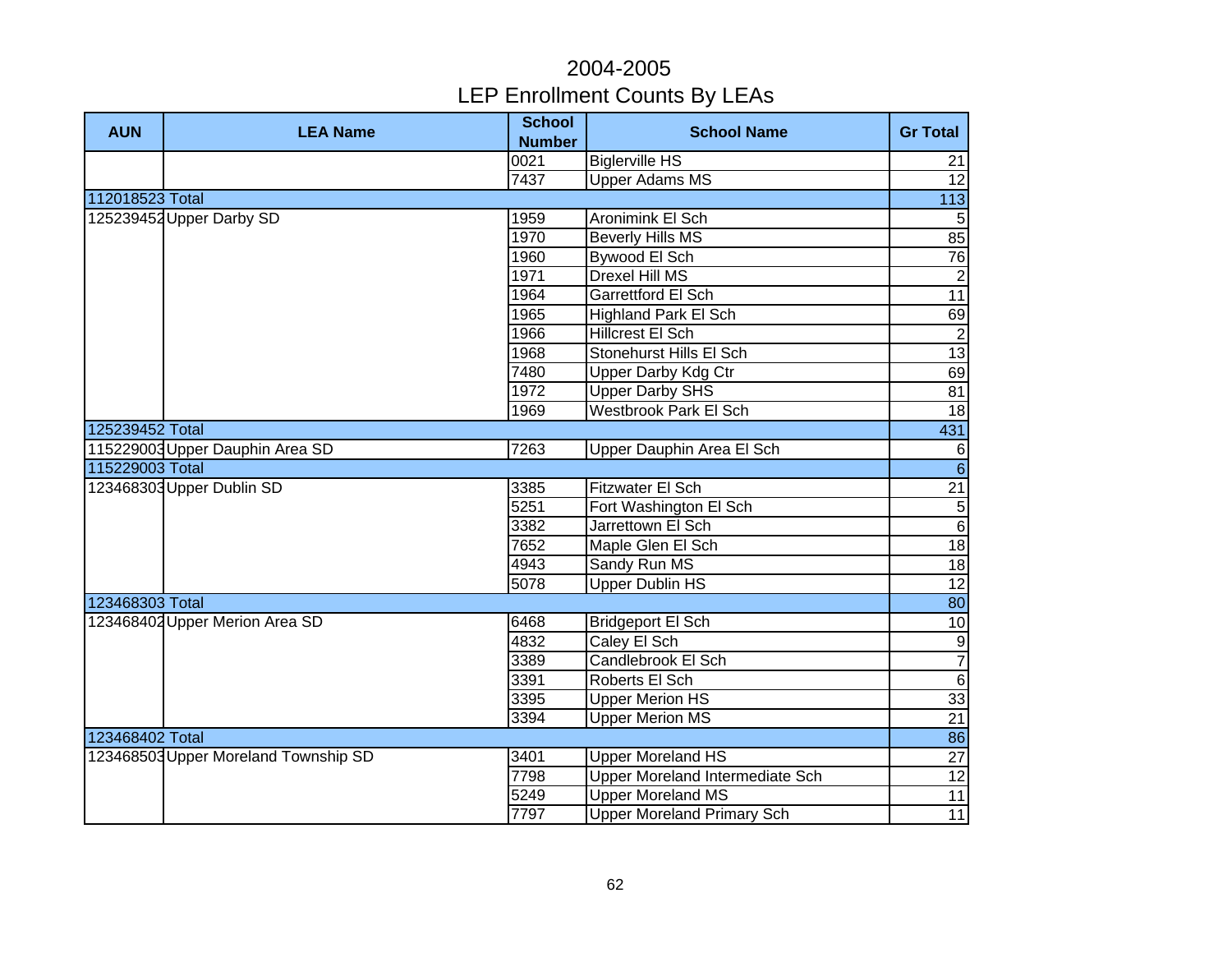| <b>AUN</b>                   | <b>LEA Name</b>                     | <b>School</b><br><b>Number</b> | <b>School Name</b>             | <b>Gr Total</b>     |
|------------------------------|-------------------------------------|--------------------------------|--------------------------------|---------------------|
| 123468503 Total              |                                     |                                |                                | 61                  |
| 123468603 Upper Perkiomen SD | 7073                                | Hereford El Sch                | $\sqrt{3}$                     |                     |
|                              |                                     | 7264                           | Marlborough El Sch             | $\overline{2}$      |
|                              |                                     | 5081                           | <b>Upper Perkiomen HS</b>      | $\overline{3}$      |
|                              |                                     | 3406                           | <b>Upper Perkiomen MS</b>      | $\overline{5}$      |
| 123468603 Total              |                                     |                                |                                | $\overline{13}$     |
|                              | 103029203 Upper Saint Clair SD      | 5195                           | Baker El Sch                   | $\boldsymbol{9}$    |
|                              |                                     | 5196                           | Boyce MS                       | $\frac{2}{7}$       |
|                              |                                     | 0490                           | Eisenhower El Sch              |                     |
|                              |                                     | 0491                           | Fort Couch MS                  | $\overline{3}$      |
|                              |                                     | 4859                           | <b>Streams El Sch</b>          | $6\overline{6}$     |
|                              |                                     | 0492                           | <b>Upper Saint Clair HS</b>    | $\overline{14}$     |
| 103029203 Total              |                                     |                                |                                | 41                  |
|                              | 119358403 Valley View SD            | 6775                           | <b>Valley View HS</b>          | $\overline{\omega}$ |
|                              |                                     | 7487                           | <b>Valley View Intrmd Sch</b>  | $\frac{2}{5}$       |
| 119358403 Total              |                                     |                                |                                |                     |
|                              | 120480001 Vitalistic Therapeutic CS | 7679                           | Vitalistic Therapeutic CS      | $\overline{36}$     |
| 120480001 Total              |                                     |                                |                                | $\overline{36}$     |
|                              | 119648303 Wallenpaupack Area SD     | 7773                           | Hawley Kindergarten Ctr        | $\overline{2}$      |
|                              |                                     | 4310                           | <b>Wallenpaupack Area HS</b>   | $\overline{c}$      |
|                              |                                     | 6956                           | Wallenpaupack Area MS          | $\overline{4}$      |
|                              |                                     | 7169                           | Wallenpaupack North Intrmd Sch | $\overline{3}$      |
|                              |                                     | 7417                           | Wallenpaupack Pri Sch          | $\overline{1}$      |
|                              |                                     | 4305                           | Wallenpaupack South El Sch     | $\overline{5}$      |
| 119648303 Total              |                                     |                                |                                | 17                  |
|                              | 125239603 Wallingford-Swarthmore SD | 1951                           | Kid's Place the                | $\overline{\omega}$ |
|                              |                                     | 5287                           | <b>Strath Haven HS</b>         | $\overline{9}$      |
|                              |                                     | 1908                           | <b>Strath Haven MS</b>         | $\overline{5}$      |
|                              |                                     | 1952                           | Swarthmore-Rutledge Sch        | $\overline{17}$     |
|                              |                                     | 1906                           | <b>Wallingford El Sch</b>      | $\mathbf{3}$        |
| 125239603 Total              |                                     |                                |                                | $\overline{37}$     |
|                              | 105628302 Warren County SD          | 4148                           | Beaty-Warren MS                | $\sqrt{3}$          |
|                              |                                     | 4143                           | Eisenhower M/HS                | $\mathbf{1}$        |
|                              |                                     | 4140                           | Russell El Sch                 | $\mathbf{1}$        |
|                              |                                     | 4149                           | Warren Area HS                 | $\overline{1}$      |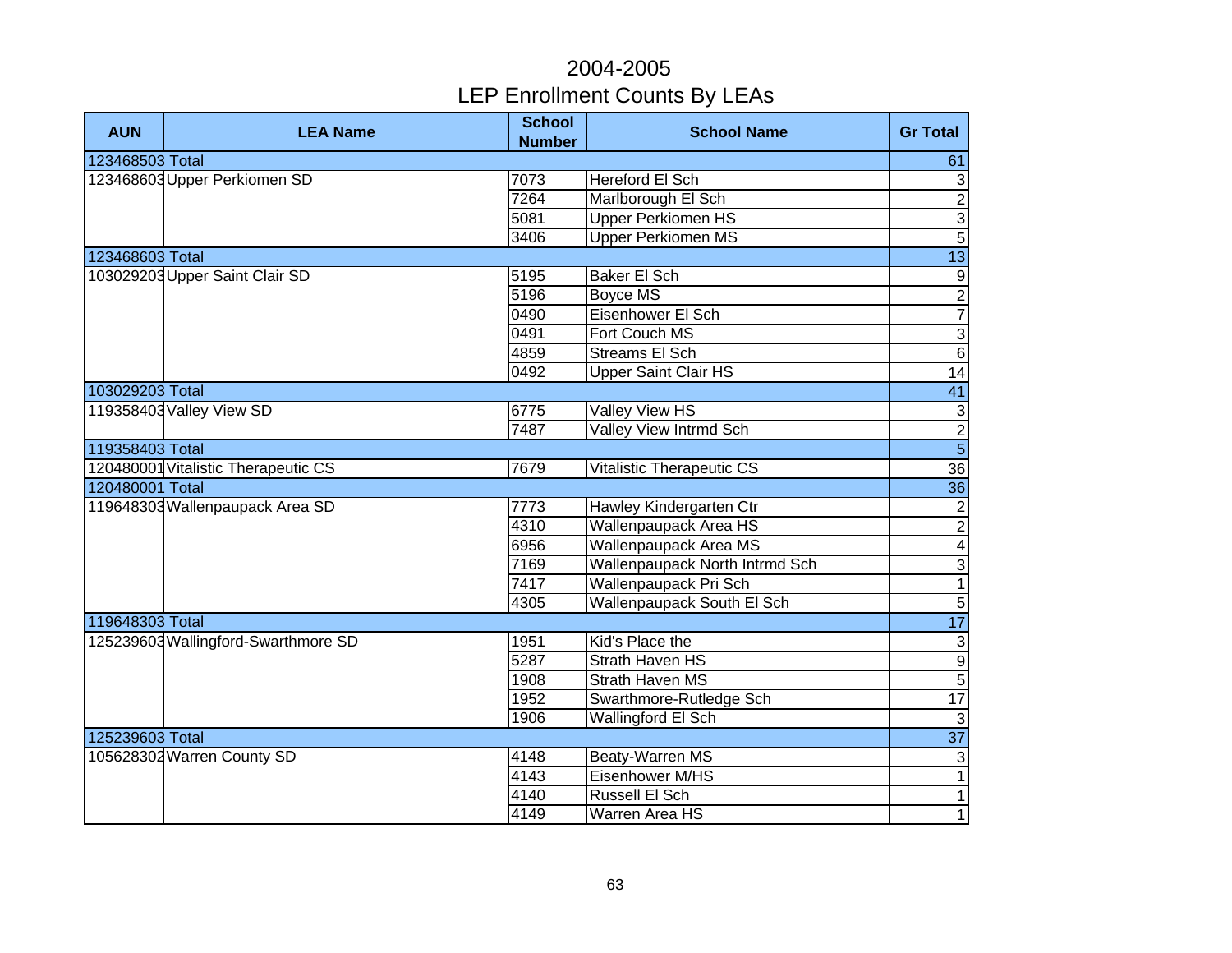| <b>AUN</b>      | <b>LEA Name</b>              | <b>School</b><br><b>Number</b> | <b>School Name</b>         | <b>Gr Total</b>          |
|-----------------|------------------------------|--------------------------------|----------------------------|--------------------------|
| 105628302 Total |                              |                                |                            | $6 \overline{6}$         |
|                 | 116498003 Warrior Run SD     | 3572                           | <b>Turbotville El Sch</b>  | $\mathbf{1}$             |
|                 |                              | 3575                           | <b>Warrior Run MS</b>      | $\overline{1}$           |
|                 |                              | 3574                           | Watsontown El Sch          | $\overline{\mathbf{4}}$  |
| 116498003 Total |                              |                                |                            | $\overline{6}$           |
|                 | 113369003 Warwick SD         | 2661                           | John Beck El Sch           | $\overline{5}$           |
|                 |                              | 7420                           | John R Bonfield El Sch     | 14                       |
|                 |                              | 4823                           | Kissel Hill El Sch         | $\,8\,$                  |
|                 |                              | 2660                           | Lititz El Sch              | Θ                        |
|                 |                              | 5336                           | <b>Warwick MS</b>          | $\overline{\phantom{a}}$ |
|                 |                              | 2663                           | <b>Warwick SHS</b>         | 13                       |
| 113369003 Total |                              |                                |                            | 50                       |
|                 | 101638803 Washington SD      | 4286                           | <b>Washington HS</b>       | $\mathbf{1}$             |
|                 |                              | 7456                           | Washington Park El Sch     |                          |
| 101638803 Total |                              |                                |                            | $\frac{2}{5}$            |
|                 | 119648703 Wayne Highlands SD | 7446                           | Lakeside Elementary School |                          |
|                 |                              | 6865                           | Wayne Highlands MS         | $\overline{1}$           |
| 119648703 Total |                              |                                |                            | $\overline{6}$           |
|                 | 112289003 Waynesboro Area SD | 2234                           | Hooverville El Sch         | $\mathbf{1}$             |
|                 |                              | 5330                           | Summitview El Sch          | 13                       |
|                 |                              | 5331                           | Waynesboro Area MS         | $\overline{5}$           |
|                 |                              | 2243                           | <b>Waynesboro Area SHS</b> | $\overline{4}$           |
| 112289003 Total |                              |                                |                            | 23                       |
|                 | 121139004 Weatherly Area SD  | 6446                           | Weatherly Area El Sch      | $\overline{3}$           |
|                 |                              | 6838                           | <b>Weatherly Area MS</b>   | $\overline{\mathbf{A}}$  |
|                 |                              | 1327                           | <b>Weatherly Area SHS</b>  | $\overline{3}$           |
| 121139004 Total |                              |                                |                            | $\overline{10}$          |
|                 | 117598503 Wellsboro Area SD  | 4075                           | Charlotte Lappla El Sch    | $\overline{c}$           |
|                 |                              | 5095                           | Don Gill El Sch            | $\overline{\phantom{a}}$ |
|                 |                              | 4079                           | <b>Rock L Butler MS</b>    | $\overline{c}$           |
|                 |                              | 4080                           | <b>Wellsboro Area HS</b>   | $\overline{3}$           |
| 117598503 Total |                              |                                |                            | $\boldsymbol{8}$         |
|                 | 103029403 West Allegheny SD  | 7760                           | Donaldson Elem Sch         | $\,6$                    |
|                 |                              | 5366                           | McKee El Sch               | $\sqrt{5}$               |
|                 |                              | 6895                           | West Allegheny MS          | $\,6$                    |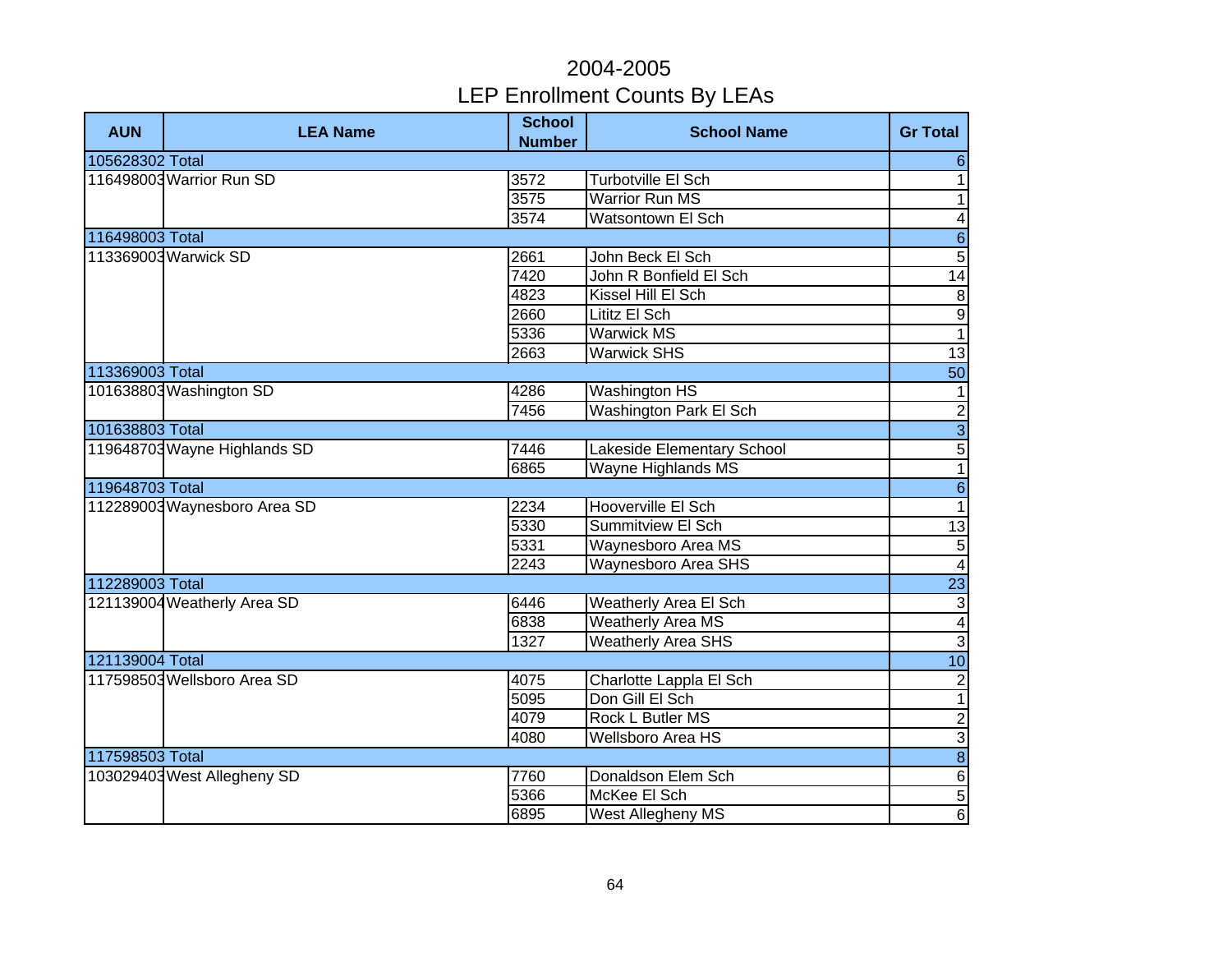| <b>AUN</b>      | <b>LEA Name</b>                   | <b>School</b><br><b>Number</b> | <b>School Name</b>          | <b>Gr Total</b> |
|-----------------|-----------------------------------|--------------------------------|-----------------------------|-----------------|
|                 |                                   | 0509                           | <b>West Allegheny SHS</b>   | $\vert 4 \vert$ |
|                 |                                   | 5367                           | Wilson El Sch               | $\overline{4}$  |
| 103029403 Total |                                   |                                |                             | 25              |
|                 | 124159002 West Chester Area SD    | 1452                           | E N Peirce MS               | $\overline{29}$ |
|                 |                                   | 1392                           | East Bradford El Sch        | 18              |
|                 |                                   | 1395                           | East Goshen El Sch          | 17              |
|                 |                                   | 1456                           | Exton El Sch                | 25              |
|                 |                                   | 1454                           | Fern Hill El Sch            | 31              |
|                 |                                   | 4812                           | Glen Acres El Sch           | 35              |
|                 |                                   | 6910                           | Hillsdale El Sch            | $\overline{24}$ |
|                 |                                   | 5137                           | J R Fugett MS               | $\overline{15}$ |
|                 |                                   | 1457                           | Mary C Howse El Sch         | $\overline{25}$ |
|                 |                                   | 4813                           | Penn Wood El Sch            | $\overline{23}$ |
|                 |                                   | 7324                           | Sarah W Starkweather El Sch | $\overline{29}$ |
|                 |                                   | 1451                           | <b>Stetson MS</b>           | 39              |
|                 |                                   | 6734                           | <b>West Chester East HS</b> | 23              |
|                 |                                   | 1453                           | West Chester Henderson HS   | 38              |
|                 |                                   | 1458                           | Westtown-Thornbury El Sch   | 19              |
| 124159002 Total |                                   |                                |                             | 390             |
|                 | 101308503 West Greene SD          | 5332                           | Graysville El Sch           | $\mathbf{1}$    |
| 101308503 Total |                                   |                                |                             | $\overline{1}$  |
|                 | 103029553 West Jefferson Hills SD | 7382                           | Jefferson El Sch            | $\overline{2}$  |
|                 |                                   | 0519                           | McClellan El Sch            | $\mathbf{1}$    |
|                 |                                   | 4867                           | Pleasant Hills MS           | $\mathbf{1}$    |
|                 |                                   | 0523                           | Thomas Jefferson HS         | $\overline{2}$  |
| 103029553 Total |                                   |                                |                             | $\overline{6}$  |
|                 | 103029603 West Mifflin Area SD    | 0536                           | West Mifflin Area HS        | $\frac{2}{4}$   |
|                 |                                   | 0535                           | <b>West Mifflin Area MS</b> |                 |
| 103029603 Total |                                   |                                |                             |                 |
|                 | 115219002 West Shore SD           | 1741                           | Allen MS                    | $\overline{5}$  |
|                 |                                   | 1732                           | Cedar Cliff HS              | $\overline{42}$ |
|                 |                                   | 7395                           | Crossroads MS               | $\mathbf{1}$    |
|                 |                                   | 4588                           | Fairview El Sch             | $\frac{2}{6}$   |
|                 |                                   | 4583                           | Fishing Creek El Sch        |                 |
|                 |                                   | 1736                           | Highland El Sch             | 10              |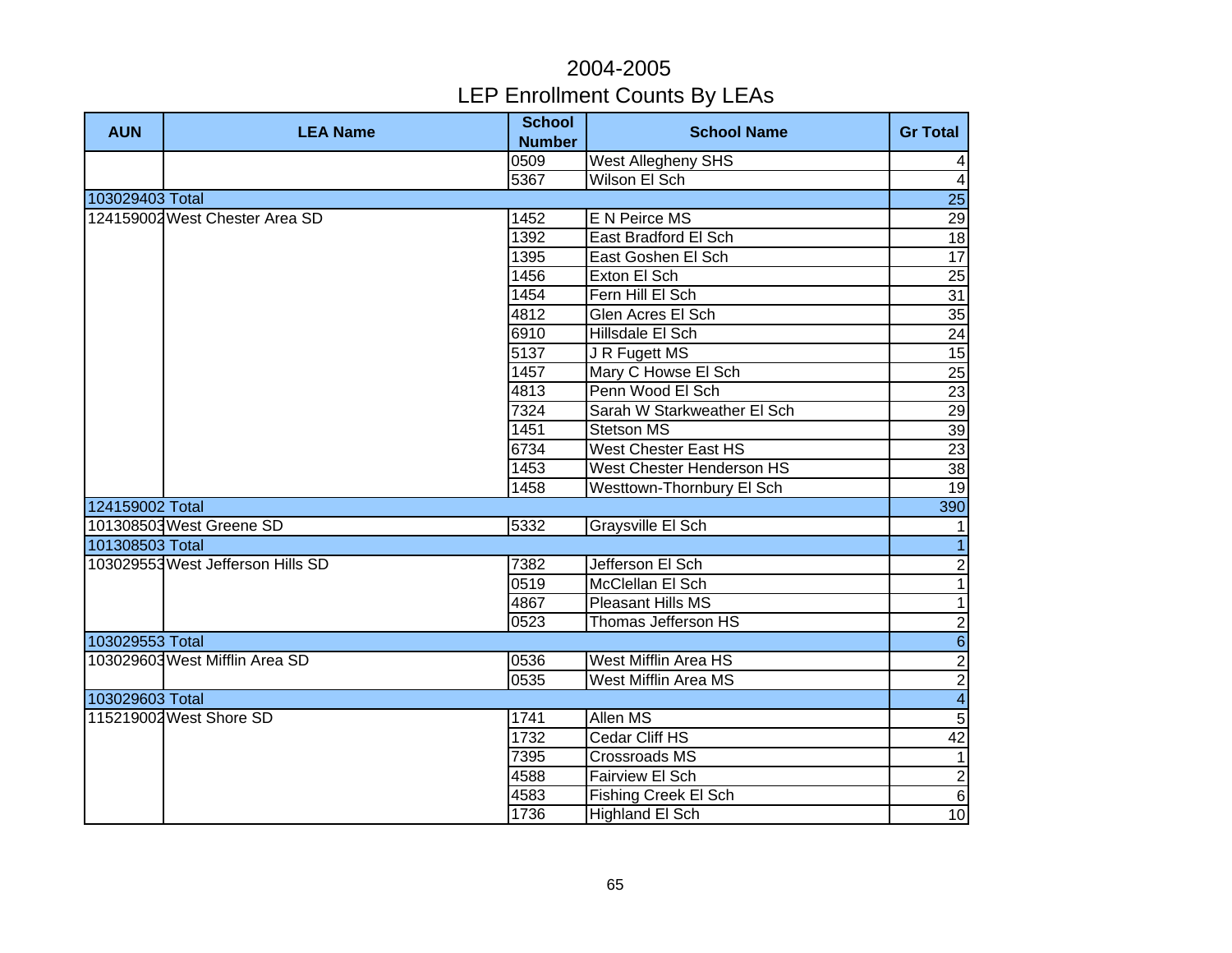| <b>AUN</b>      | <b>LEA Name</b>                    | <b>School</b><br><b>Number</b> | <b>School Name</b>         | <b>Gr Total</b>           |
|-----------------|------------------------------------|--------------------------------|----------------------------|---------------------------|
|                 |                                    | 1716                           | Hillside El Sch            | 8                         |
|                 |                                    | 1740                           | Lemoyne MS                 | 19                        |
|                 |                                    | 1735                           | Lower Allen El Sch         | $\overline{5}$            |
|                 |                                    | 4584                           | Mt Zion El Sch             | $\overline{8}$            |
|                 |                                    | 1718                           | <b>New Cumberland MS</b>   | 5                         |
|                 |                                    | 4585                           | <b>Newberry El Sch</b>     | $\overline{2}$            |
|                 |                                    | 7332                           | Red Mill El Sch            | $\overline{4}$            |
|                 |                                    | 1738                           | Rossmoyne El Sch           | $\overline{5}$            |
|                 |                                    | 1734                           | Washington Heights El Sch  | $\overline{32}$           |
| 115219002 Total |                                    |                                |                            | 154                       |
|                 | 112678503 West York Area SD        | 4625                           | Lincolnway El Sch          | $\,6$                     |
|                 |                                    | 4626                           | Wallace El Sch             | $\ensuremath{\mathsf{3}}$ |
|                 |                                    | 6705                           | West York Area HS          | $\overline{5}$            |
|                 |                                    | 7286                           | West York Area MS          | $\overline{5}$            |
| 112678503 Total |                                    |                                |                            | 19                        |
|                 | 127049303 Western Beaver County SD | 0715                           | Fairview El Sch            | $\mathbf{1}$              |
| 127049303 Total |                                    |                                |                            | $\overline{1}$            |
|                 | 119648903 Western Wayne SD         | 6426                           | Hamlin El Ctr              | $\overline{\phantom{0}}$  |
|                 |                                    | 6703                           | Lake Ariel El Sch          | $\overline{1}$            |
|                 |                                    | 6704                           | Western Wayne HS           | $\frac{1}{2}$             |
|                 |                                    | 7341                           | Western Wayne MS           |                           |
| 119648903 Total |                                    |                                |                            |                           |
|                 | 108118503 Westmont Hilltop SD      | 1290                           | Westmont Hilltop El Sch    | $\mathbf{1}$              |
|                 |                                    | 1293                           | <b>Westmont Hilltop HS</b> | $\mathbf{1}$              |
|                 |                                    | 1292                           | <b>Westmont Hilltop MS</b> | $\overline{2}$            |
| 108118503 Total |                                    |                                |                            | $\overline{\mathbf{4}}$   |
|                 | 121397803 Whitehall-Coplay SD      | 6983                           | Clarence M Gockley El Sch  | 67                        |
|                 |                                    | 6841                           | George D Steckel El Sch    | 64                        |
|                 |                                    | 2848                           | <b>Whitehall HS</b>        | 16                        |
|                 |                                    | 5241                           | <b>Whitehall-Coplay MS</b> | $\overline{22}$           |
| 121397803 Total |                                    |                                |                            | 169                       |
|                 | 118408852 Wilkes-Barre Area SD     | 5152                           | Daniel J Flood El Sch      | 48                        |
|                 |                                    | 2995                           | Dodson El Sch              | 17                        |
|                 |                                    | 6924                           | Dr David W Kistler El Sch  | 51                        |
|                 |                                    | 3009                           | Elmer L Meyers JSHS        | 28                        |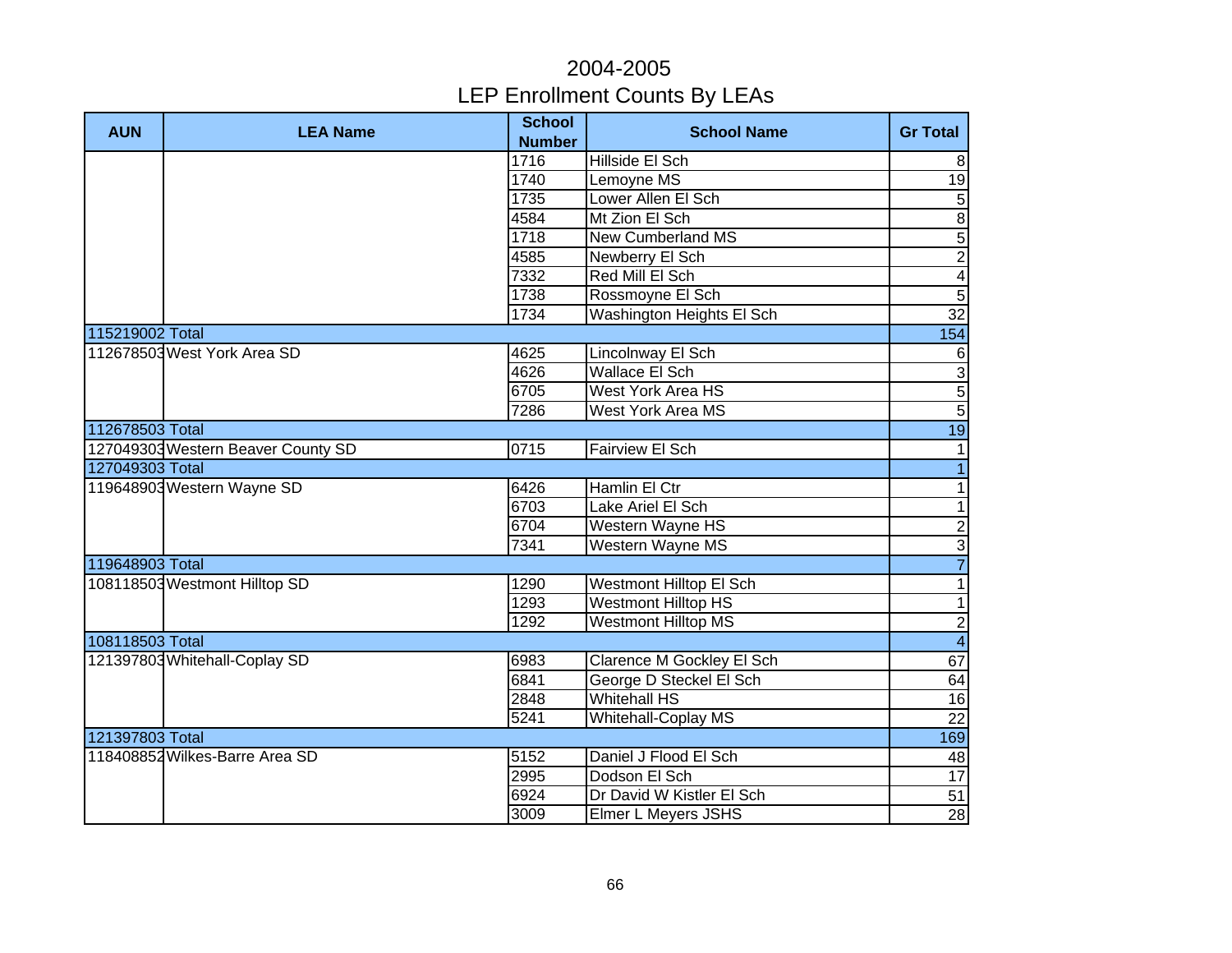| <b>AUN</b>      | <b>LEA Name</b>                  | <b>School</b><br><b>Number</b> | <b>School Name</b>             | <b>Gr Total</b>          |
|-----------------|----------------------------------|--------------------------------|--------------------------------|--------------------------|
|                 |                                  | 3008                           | <b>G A R Memorial JSHS</b>     | 31                       |
|                 |                                  | 6923                           | Heights/Murray El Sch          | 36                       |
|                 |                                  | 3007                           | James M Coughlin JSHS          | 21                       |
|                 |                                  | 7497                           | Solomon/Plains JHS             | $\overline{12}$          |
| 118408852 Total |                                  |                                |                                | 244                      |
|                 | 103029803 Wilkinsburg Borough SD | 5106                           | Kelly El Sch                   | $\mathbf{1}$             |
|                 |                                  | 0553                           | Turner El Sch                  | $\overline{\mathbf{4}}$  |
|                 |                                  | 0555                           | Wilkinsburg SHS                | $\overline{1}$           |
| 103029803 Total |                                  |                                |                                | $\overline{6}$           |
|                 | 125239652 William Penn SD        | 1887                           | Ardmore Avenue Sch             | 50                       |
|                 |                                  | 7020                           | Park Lane El Sch               | 23                       |
|                 |                                  | 1975                           | Penn Wood 9th Grade Academy    | $\overline{23}$          |
|                 |                                  | 1859                           | Penn Wood MS                   | 23                       |
|                 |                                  | 1892                           | Penn Wood SHS                  | $\overline{35}$          |
|                 |                                  | 1857                           | <b>Walnut Street Sch</b>       | 38                       |
| 125239652 Total |                                  |                                |                                | 192                      |
|                 | 129548803 Williams Valley SD     | 7357                           | Williams Valley El Sch         | $\overline{c}$           |
|                 |                                  | 3914                           | <b>Williams Valley JSHS</b>    | $\overline{2}$           |
| 129548803 Total |                                  |                                |                                | $\overline{\mathbf{4}}$  |
|                 | 117417202 Williamsport Area SD   | 3057                           | Cochran El Sch                 | $\overline{\mathbf{4}}$  |
|                 |                                  | 6861                           | <b>Lycoming Valley MS</b>      | $\overline{2}$           |
|                 |                                  | 6368                           | <b>Williamsport Area SHS</b>   | $\overline{10}$          |
| 117417202 Total |                                  |                                |                                | 16                       |
|                 | 104378003 Wilmington Area SD     | 6963                           | New Wilmington El Sch          | $\overline{c}$           |
|                 |                                  | 2721                           | Wilmington Area HS             | $\overline{\phantom{0}}$ |
|                 |                                  | 7352                           | Wilmington Area MS             | $\overline{\phantom{0}}$ |
| 104378003 Total |                                  |                                |                                | $\overline{4}$           |
|                 | 114069103 Wilson SD              | 6773                           | <b>Cornwall Terrace El Sch</b> | 33                       |
|                 |                                  | 0880                           | Lincoln Park El Sch            | $\overline{6}$           |
|                 |                                  | 0877                           | Lower Heidelberg El Sch        | $\overline{7}$           |
|                 |                                  | 7659                           | Shiloh Hills El Sch            | $\overline{17}$          |
|                 |                                  | 7436                           | Spring Ridge El Sch            | 15                       |
|                 |                                  | 0882                           | West Wyomissing El Sch         | $9\,$                    |
|                 |                                  | 0883                           | <b>Whitfield El Sch</b>        | 19                       |
|                 |                                  | 6981                           | Wilson Central JHS             | 12                       |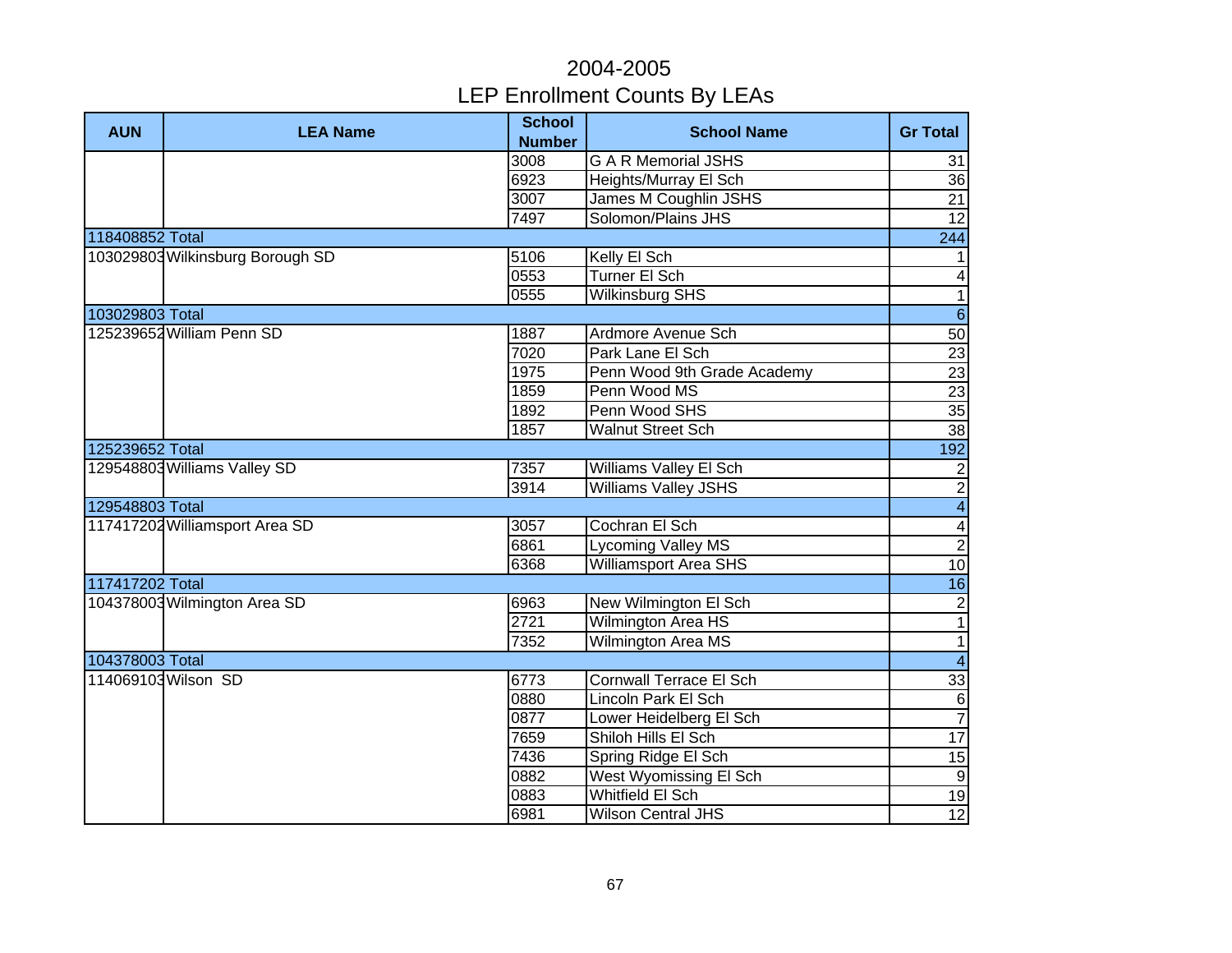| <b>AUN</b>      | <b>LEA Name</b>                  | <b>School</b><br><b>Number</b> | <b>School Name</b>             | <b>Gr Total</b> |
|-----------------|----------------------------------|--------------------------------|--------------------------------|-----------------|
|                 |                                  | 6980                           | <b>Wilson HS</b>               | 18              |
|                 |                                  | 6982                           | <b>Wilson Southern JHS</b>     | 19              |
| 114069103 Total |                                  |                                |                                | 155             |
|                 | 120488603 Wilson Area SD         | 6785                           | Philip F Lauer MS              | $\mathbf{3}$    |
|                 |                                  | 3522                           | <b>Wilson Area HS</b>          | $\overline{8}$  |
|                 |                                  | 7053                           | <b>Wilson Borough El Sch</b>   | $\overline{15}$ |
| 120488603 Total |                                  |                                |                                | 26              |
|                 | 108569103 Windber Area SD        | 4026                           | Windber Area HS                | $\mathbf{1}$    |
| 108569103 Total |                                  |                                |                                | $\overline{1}$  |
|                 | 123469303 Wissahickon SD         | 6470                           | Blue Bell El Sch               | 19              |
|                 |                                  | 7491                           | Lower Gwynedd El Sch           | $\,6$           |
|                 |                                  | 4914                           | Mattison Avenue El Sch         | $\overline{15}$ |
|                 |                                  | 6835                           | Shady Grove El Sch             | $\overline{12}$ |
|                 |                                  | 3414                           | Stony Creek El Sch             | 25              |
|                 |                                  | 3245                           | Wissahickon MS                 | 24              |
|                 |                                  | 3247                           | Wissahickon SHS                | 38              |
| 123469303 Total |                                  |                                |                                | 139             |
|                 | 110143310 Wonderland CS          | 7626                           | <b>Wonderland CS</b>           | $\overline{7}$  |
| 110143310 Total |                                  |                                |                                | $\overline{7}$  |
|                 | 103029902 Woodland Hills SD      | 6969                           | Dickson Intrmd Sch             |                 |
|                 |                                  | 0132                           | <b>Edgewood Primary Sch</b>    | $\frac{2}{7}$   |
|                 |                                  | 0106                           | <b>Wilkins Primary Sch</b>     |                 |
|                 |                                  | 0483                           | <b>Woodland Hills JHS-West</b> | س ام اه         |
|                 |                                  | 0107                           | <b>Woodland Hills SHS</b>      |                 |
| 103029902 Total |                                  |                                |                                | 19              |
|                 | 117089003 Wyalusing Area SD      | 1001                           | Camptown El Sch                | $\mathbf{1}$    |
|                 |                                  | 1003                           | <b>Wyalusing El Sch</b>        | $\overline{9}$  |
|                 |                                  | 1005                           | <b>Wyalusing Valley JSHS</b>   | $\overline{5}$  |
| 117089003 Total |                                  |                                |                                | 15              |
|                 | 118409203 Wyoming Area SD        | 7273                           | Montgomery Avenue El Sch       | $\mathbf{1}$    |
|                 |                                  | 6390                           | Wyoming Area Sec Ctr           | $\mathbf{1}$    |
| 118409203 Total |                                  |                                |                                | $\overline{2}$  |
|                 | 118409302 Wyoming Valley West SD | 2918                           | Third Avenue El Sch            | $\,6$           |
|                 |                                  | 6986                           | <b>Wyoming Valley West MS</b>  | $\overline{7}$  |
|                 |                                  | 6391                           | <b>Wyoming Valley West SHS</b> | $\overline{2}$  |